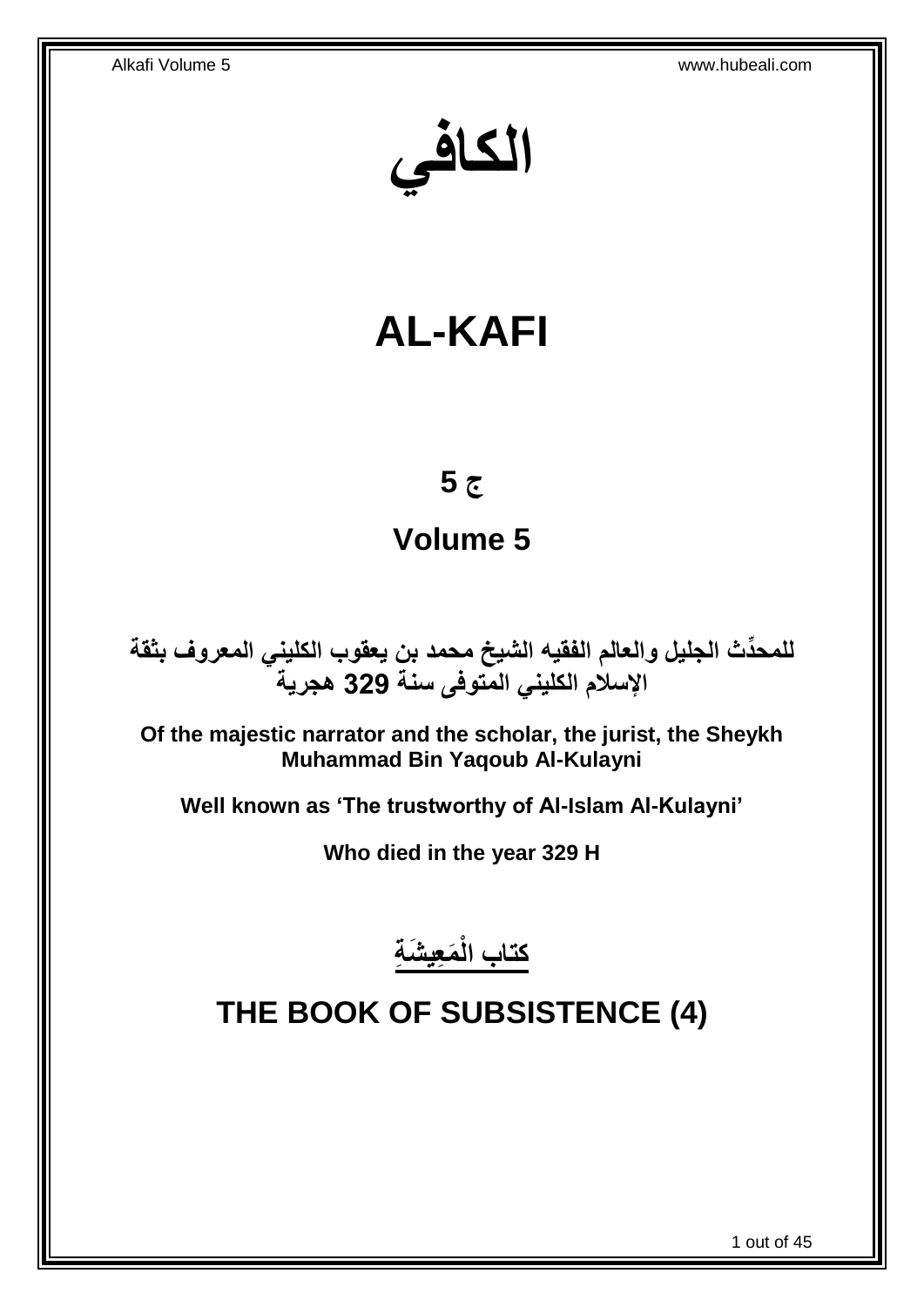## **TABLE OF CONTENTS**

| Chapter $67$ – Abhorrence of the thing of unknown measurement or weight, and                   |
|------------------------------------------------------------------------------------------------|
| Chapter 68 - Necessity of (continuing in) what is beneficial from the transactions  4          |
|                                                                                                |
| Chapter 70 - The stipulation (of returning goods) and the choice regarding (not                |
| Chapter 71 – The one who buys the animal and for it is milk; he drinks it then returns it . 12 |
|                                                                                                |
|                                                                                                |
|                                                                                                |
| Chapter 75 – The man buys the foodstuff, so he changes its price before it is captured  21     |
|                                                                                                |
| Chapter 77 - The man who happens to have a variety of foodstuffs with him, so he mixes         |
| Chapter 78 - The selling is not correct except my a measurement of the city 25                 |
|                                                                                                |
|                                                                                                |
| Chapter 81 - The bartering regarding the animals and the clothes and other than that  34       |
| Chapter 82 – Selling the numbered, and the estimated, and the vague things  36                 |
|                                                                                                |
|                                                                                                |
|                                                                                                |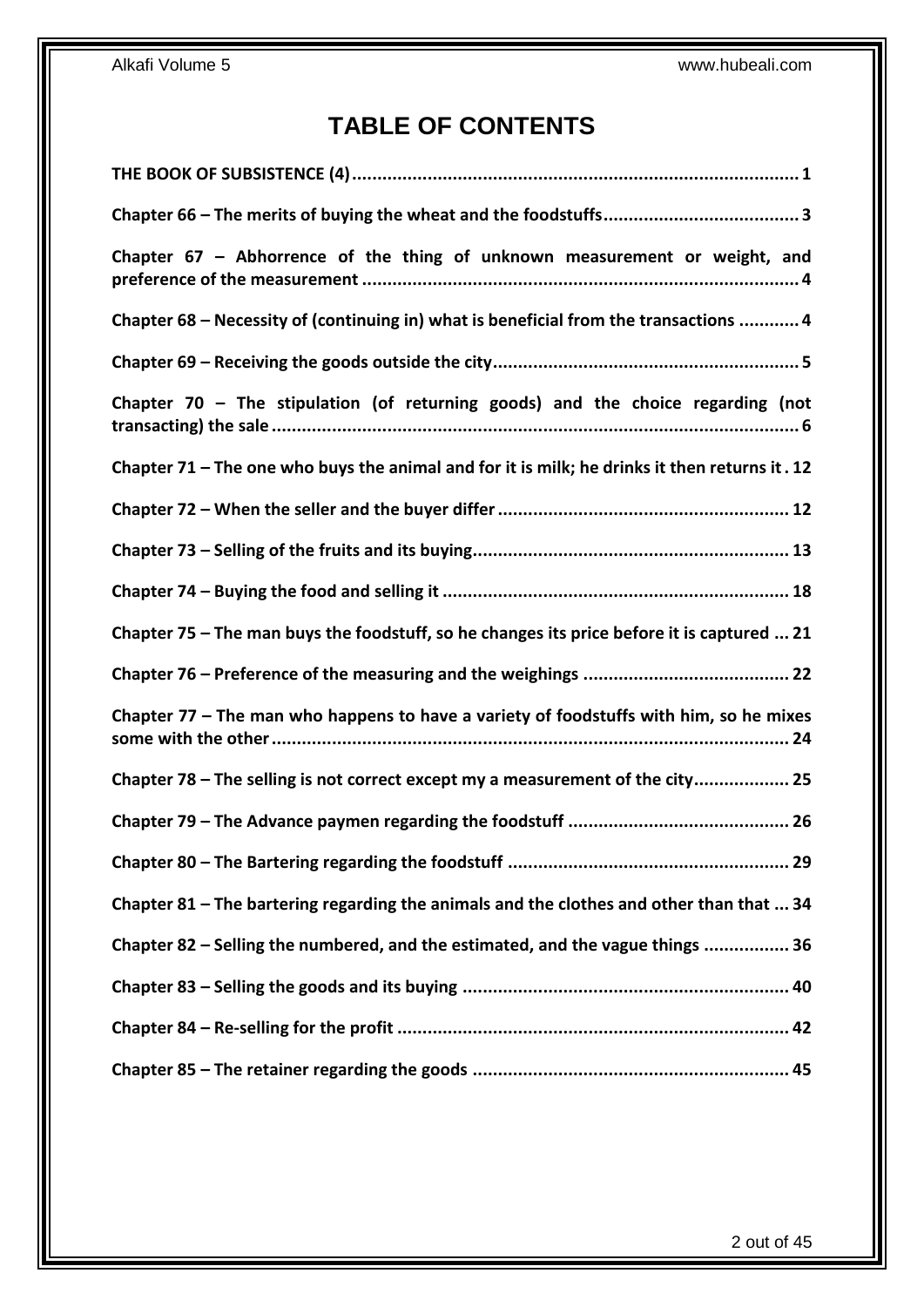بسم الله الرحمن الرحيم الحمد لله رب العالمين، وصلى الله على سيدنا محمد وآله الطاهرين، وسلم تسليما.

In the Name of Allah<sup>azwj</sup> the Beneficent, the Merciful. The Praise is for Allah<sup>azwj</sup> Lord<sup>azwj</sup> of the Worlds, and Blessing be upon our Chief Muhammad<sup>saww</sup> and his<sup>saww</sup> Purified Progeny<sup>asws</sup>, and greetings with abundant greetings.

> **ِ** باب فَضْلِ شِرَاءِ الْحِنْطَةِ وَ الطَّعَامِ

### <span id="page-2-0"></span>**Chapter 66 – The merits of buying the wheat and the foodstuffs**

عِدَّةٌ مِنْ أَصْحَابِنَا عَنْ أَحْمَدَ بْنِ مُحَمَّدٍ عَنِ ابْنِ مَحْبُوبٍ عَنْ نَصْرٍ بْنِ إِسْحَاقَ الْكُوفِيِّ عَنْ عَبَّادِ بْنِ حَبِيبٍ قَالَ سَمِعْتُ أَبَا عَيْدٍ ∣∣<br>⊱ ِ **∣** َ َ ِ اللَّهِ ( عليه السلَام ) يَقُولُ شِرَاءُ الْحِنْطَةِ يَنْفِيَ الْفَقْرَ وَ شِرَاءُ الدَّقِيقِ يُنْشِئُ الْفَقْرَ وَ شِرَاءُ الْخُبْزِ مَحْقٌ قَالَ قُلْتُ لَهُ أَبْقَاكَ اللَّهُ ْ َ ْ ِ ْ ْ فَمَنْ لَمْ يَقْدِرْ عَلَىٰ شِٰرَاءِ الْحِنْطَةِ قَالَ ذَاكَ لِمَنْ يَقْدِرُ وَ لَا يَفْعَلُ . ْ

A number of our companions, from Ahmad Bin Muhammad, from Ibn Mahboub, from Nasr Bin Is'haq Al Kufy, from Abbad Bin Habeeb who said,

'I heard Abu Abdullah<sup>asws</sup> saying: 'Buying the wheat negates the poverty, and buying the flour initiates the poverty, and buying the bread is annihilation (of the wealth)'. I said to him<sup>asws</sup>, 'May Allah<sup>saww</sup> Make you<sup>asws</sup> to remain! So (what about) the one who is unable upon buying the wheat?' He<sup>asws</sup> said: 'That is for the one who is able, but does not do it'.<sup>1</sup>

مُحَمَّدُ بْنُ يَحْيَي عَنْ سَلَمَةَ بْنِ الْخَطَّابِ عَنْ عَلِيِّ بْنِ الْمُنْذِرِ الزَّبَّالِ عَنْ مُحَمَّدِ بْنِ الْفُضَيْلِ عَنْ أَبِي عَبْدِ اللَّهِ ( عليه السلام ) ْ ِ ْ ْ َ قَالَ إِذَا كَانَ عِنْدَكَ دِرْهَمٌ فَاشْتََرِ بِهِ الْحِنْطَةَ فَإِنَّ الْمَحْقَ فِي اَلدَّقِيقِ . ْ ِ ْ ِ **∶** 

Muhammad Bin Yahya, from Salma Bin Al Khattab, from Ali Bin Al Munzir Al Zayyad, from Muhammad Bin Al Fuzayl,

(It has been narrated) from Abu Abdullah<sup>asws</sup> having said: 'Whenever there was a Dirham with you, so buy the wheat with it, for the annihilation is in the flour'.<sup>2</sup>

عِدَّةٌ مِنْ أَصْحَابِنَا عَنْ أَحْمَدَ بْنِ مُحَمَّدٍ بْنِ خَالِدٍ عَنْ مُحَمَّدٍ بْنِ عَلِيٍّ عَنْ عَبْدِ اللَّهِ بْنِ جَبَلَةَ عَنْ أَبِي الصَّبَّاحِ الْكِنَانِيِّ قَالَ فِي الصَّدَّانِ فَالَ لِي َ ِ ْ  $\zeta$ َ َ أَبُو عَلْدِ اللَّهِ ( عَليه السلام ) يَا أَبَا الصَّبَّاَحِ شِرَاءُ الْذَقِيقِ ذُلٌّ وَ شِرَّاءُ الْحِنْطَةِ عِزٌّ وَ شِرَاءُ الْخُبْزِ ۖ فَقُرٌ فَنَعُوَّذُ بِاللَّهِ مِّنَ الْفَقْرِ . َ ْ ِ ِ ْ ِ ِ

A number of our companions, from Ahmad Bin Muhammad Bin Khalid, from Muhammad Bin Ali, from Abdullah Bin Jabala, from Abu Al Sabbah Al Kinany who said,

'Abu Abdullah<sup>asws</sup> said to me: 'O Abu Al Sabbah! Buying the flour is a disgrace, and buying the wheat is an honour, and buying the bread is poverty. We<sup>asws</sup> seek Refuge with Allah<sup>saww</sup> from the poverty'.<sup>3</sup>

 $1$  Al Kafi – V 5 – The Book of Subsistence Ch 66 H 1

 $2$  Al Kafi – V 5 – The Book of Subsistence Ch 66 H 2

 $3$  Al Kafi – V 5 – The Book of Subsistence Ch 66 H 3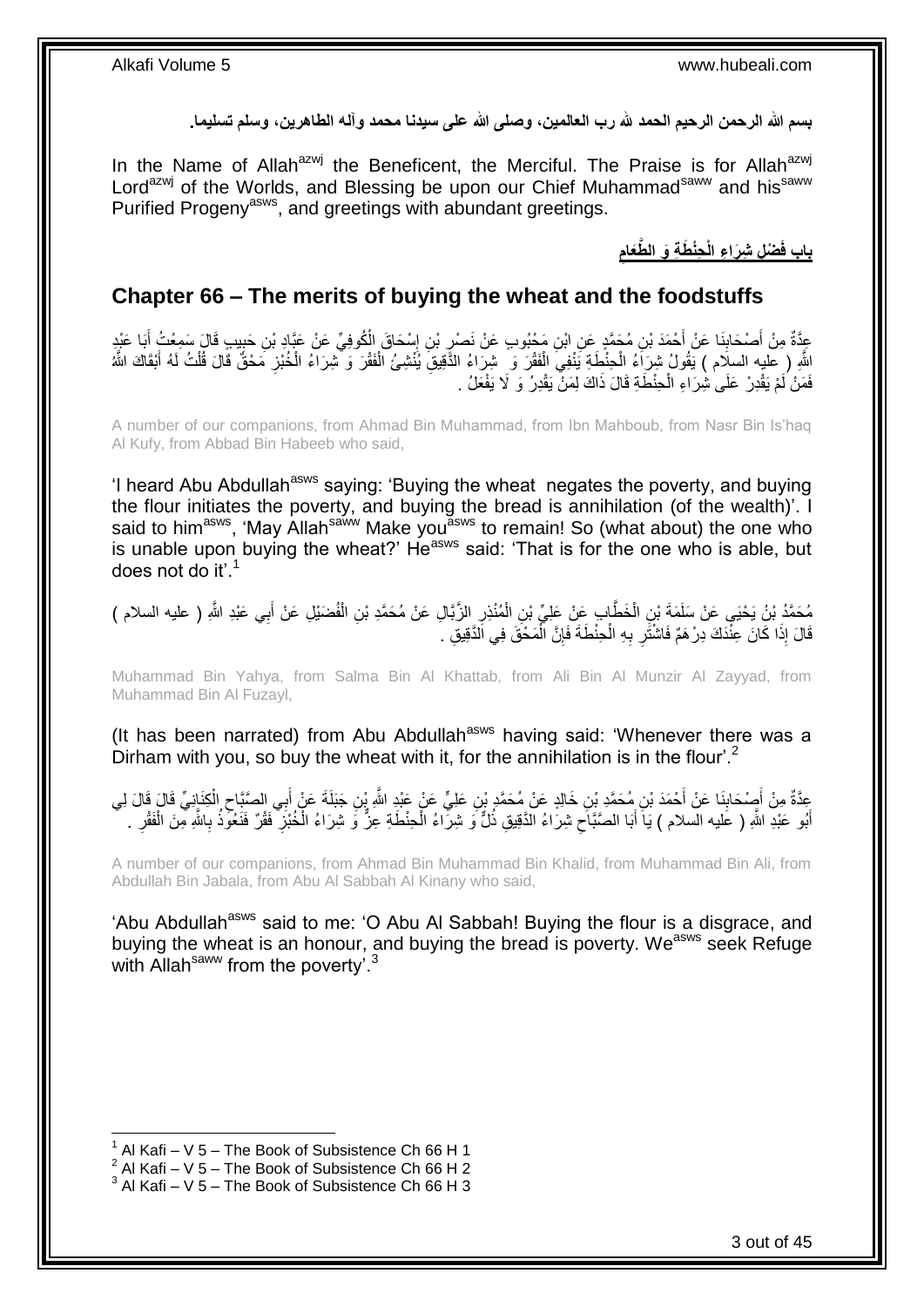**ِج باب َك ِة َرا َه ِة الْ ُم َكاَيلَ ْض ِل الْ َزا ِف َو فَ**

### <span id="page-3-0"></span>**Chapter 67 – Abhorrence of the thing of unknown measurement or weight, and preference of the measurement**

عِدَّةٌ مِنْ أَصْحَابِنَا عَنْ أَحْمَدَ بْنِ مُحَمَّدٍ عَنِ ابْنِ فَضِّالٍ عَنْ يُونُسَ بْنِ يَعْقُوبَ عَنْ أَبِي عَبْدِ اللَّهِ ( عليه السلام ) قَالَ شَكَا قَوْمٌ َ **∣** َ إِلَى النَّبِيِّ ( صلَى الله عليه وآله ) سُرْعَةً نَفَادِ طَعَامِهِمْ فَقَالَ تَكِيلُونَ أَوْ تَهِيلُونَ قَالُوا نَهِيلُ يَا رُسُولَ اللَّهِ يَعْنِي الْجِزَافَ قَالَ ِ ِ َ ِ **∶** ْ كِيلُوا وَ َ لَا تُـهِيلُوا فَإِنَّهُ أَعْظَمُ لِلْبَرَكَٰةِ . َ ِ ِ ْ

A number of our companions, from Ahmad Bin Muhammad, from Ibn Fazzal, from Yunus Bin Yaqoub,

(It has been narrated) from Abu Abdullah $a<sup>asws</sup>$  having said: 'A group of people complained to the Prophet<sup>saww</sup> of the rapid depletion of their foodstuffs, so he<sup>saww</sup> said: 'Are you measuring out or heaping?' They said, 'We heap, O Rasool-Allah<sup>saww</sup>! – meaning the estimation. He<sup>saww</sup> said: 'Measure out and do not heap, for it is greater for the Blessings'.<sup>4</sup>

عَلِيُّ بْنُ مُحَمَّدِ بْنِ بُنْدَارَ عَنْ أَجْمَدَ بْنِ أَبِي عَبْدِ اللَّهِ عَنْ أَبِيهِم عَنْ فِيهِم عَنْ جَفْصِ بْنِ عُمَرَ عَنْ أَبِي عَبْدِ اللَّهِ ( َ َ ِ ْ **!** َ َ عليه السلام ) قَالَ قَالَ رَسُولُ اللَّهِ ( صَلَمَى الله عليه وأله )كِيلُوا طَعَامَكُمْ فَإِنَّ الْبَرَكَةُ فِي الطَّعَامِ الْمَكِيلِ . ْ ِ ْ ِ

Ali Bin Muhammad Bin Bundar, from Ahmad Bin Abu Abdullah, from his father, from Haroun Bin Al Jahm, from Hafs Bin Umar,

(It has been narrated) from Abu Abdullah $^{asws}$  having said: 'Rasool-Allah $^{saww}$  said: 'Measure out your foodstuffs, for the Blessings are in the measured foodstuffs'.<sup>5</sup>

عِدَّةٌ مِنْ أَصِدْحَابِنَا عَنْ سَهْلِ بْنِ زِيَادٍ عَنْ مُجَمَّدِ بْنِ الْحَسَنِ بْنِ شَمُّونٍ عَنْ عَبْدِ اللَّهِ بْنِ عَبْدِ الزَّحْمَنِ عَنْ مِسْمَعٍ قَالَ قَالَ لِي<br>يَنْ ْ ِ **∣** َ ٍ َ أَبُو عَبْدِ اللَّهِ ( عَليه السلام ) يَا أَبَاَ سَيَّارٍ إِذَا أَرَادَتِ اَلْخَادِمَةُ أَنْ تَعْمَلَ الْطَّعَامَ فَمُرْهَا فَلْتَكِلْهُ فَإِنَّ الْبَرَكَةَ فِيمَا كِيلَ جَنَّ ْ َ َ ْ ِ ْ ْ

A number of our companions, from Sahl Bin Ziyad, from Muhammad Bin Al Hassan Bin Shamoun, from Abdullah Bin Abdul Rahman, from Misma'a who said,

'Abu Abdullah<sup>asws</sup> said to me: 'O Abu Sayyar! Whenever you want the maid to make the food, so instruct her for measuring it, for the Blessings are in what is measured'.<sup>6</sup>

> **ُمَعا َمَال ِت ُع ِم َن الْ َما َيْنفَ باب لُ ُزوم ِ**

<span id="page-3-1"></span>**Chapter 68 – Necessity of (continuing in) what is beneficial from the transactions**

عِدَّةٌ مِنْ أَصْحَابِنَا عَنْ أَحْمَدَ بْنِ أَبِي عَبْدِ اللَّهِ عَنْ عَمْرِو بْنِ عُثْمَانَ عَنْ مُحَمَّدِ بْنِ عُذَافِرِ عَنْ إِسْحَاقَ بْنِ عَمَّارِ عَنْ أَبِي عَبْدِ ْ َ َ **∣** َ **∶** َ ِ اللَّهِ ( عَليه السِلَام ) قَالَ شَكَا رَجُلٌّ إِلَى رَسُولِ اللَّهِ (َ صلى الله عليه وآله ) الْحُرْفَةَ فَقَالَ انْظُرْ بُيُوعاً فَاشْتَرِهَما ثُمَّ بِغُهَّا فَمَا  $\frac{1}{2}$ ِ ا<br>المقام **∶** ْ رَبِحْتَ فِيهِ فَالْزَمْهُ . ْ ِ

A number of our companions, from Ahmad Bin Abu Abdullah, from Amro Bin Usman, from Muhammad Bin Uzafir, from Is'haq Bin Ammar,

 $4$  Al Kafi – V 5 – The Book of Subsistence Ch 67 H 1

1

 $5$  Al Kafi – V 5 – The Book of Subsistence Ch 67 H 2

 $6$  Al Kafi – V 5 – The Book of Subsistence Ch 67 H 3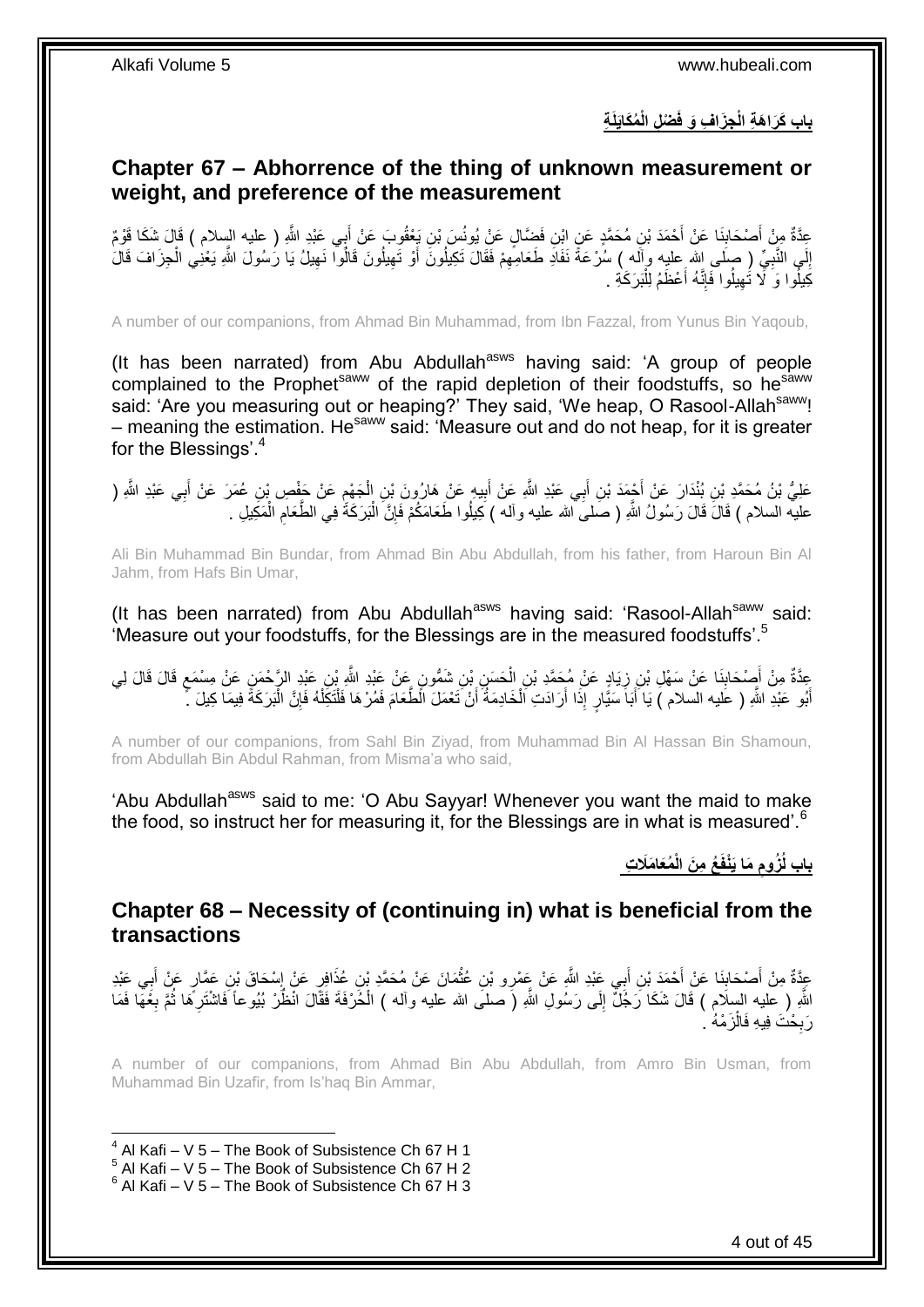(It has been narrated) from Abu Abdullah<sup>asws</sup> having said: 'A man complained to Rasool-Allah<sup>saww</sup> of the profession, so he<sup>saww</sup> said: 'Look at the salealble items, so buy it then sell it. So whatever is profitable therein, so necessitate (continuing) it (so continue with the trading of those items/business)'.

عَلِيُّ بِنُ إِبْرَاهِيمَ عَنِْ أَبِيهِ عَنِ النَّوْفَلِيِّ عَنِ السَّكُونِيِّ عَنْ أَبِي عَبْدِ اللَّهِ ( عليه السلام ) قَالَ إِذَا نَظَرَ الرَّجُلُ فِي تِجَارَةٍ فَلَمْ يَرَ َ **!** َ فِيهَا شَيْئاً فَلْيَتَحَوَّلْ إِلَى غَيْرِ هَا ِ ِ  $\frac{1}{2}$ :<br>ا

Ali Bin Ibrahim, from his father, from Al Nowfaly, from Al Sakuny,

(It has been narrated) from Abu Abdullah<sup>asws</sup> having said: 'When the man takes up a business, so he does not see anything in it (no profits in it), so let him change it to other than it' <sup>8</sup>

عِدَّةٌ مِنْ أَصْحَابِنَا عَنْ أَحْمَدَ بْنِ مُحَمَّدٍ عَنِ ابْنِ فَضَّالٍ عَنْ عَلِيٍّ بْنِ شَجَرَةَ عَنْ بَشِيرٍ النَّبَّالِ عَنْ أَبِي عَبْدِ الثَّهِ ( عليه السلام ) **∣** َ َ قَالَ إِذَا رُزِقْتَ فِي شَيْءٍ فَالْزَمْهُ . ِ ْ

A number of our companions, from Ahmad Bin Muhammad, from Ibn Fazzal, from Ali Bin Shajara, from Basheer Al Nabbal,

(It has been narrated) from Abu Abdullah<sup>asws</sup> having said: 'Whenever you are Graced in something, so necessitate (continue with) it'.<sup>9</sup>

**باب الَّتلَقِّي**

## <span id="page-4-0"></span>**Chapter 69 – Receiving the goods outside the city**

أَبُو عَلِيٍّ الْأَشْعَرِيُّ عَنْ مُحَمَّدِ بْنِ عَبْدِ الْجَبَّارِ عَنْ أَحْمَدَ بْنِ النَّضْرِ عَنْ عَمْرِو بْنِ شِمْرٍ عَنْ عُرْوَةَ بْنِ عَبْدِ اللَّهِ عَنْ أَبِي جَعْفَرٍ َ ِ َ ِ ْ **∶** َ ( عليه السلام ) قَالَ قَالَ رَسُولُ اللَّهِ ( صلى الله عليه وأله ) لَا يَتَلَقَّى أَحَدُكُمُ نِجَارَةً خَارِجاً مِنَ الْمِصْرِ وَ لَا يَبِيعُ حَاضِّرٌ لِبَادٍ َ ِ ْ َوُ الْمُسْلِمُونَ يَرْزُقُ اللَّهُ بَعْضَـهُمْ مِنْ بَعْْضٍ ْ

Abu Ali Al Ashary, from Muhammad Bin Abdul Jabbar, from Ahmad Bin Al Nazar, from Amro Bin Shimr, from Urwa Bin Abdullah,

(It has been narrated) from Abu Ja'far<sup>asws</sup> having said: 'Rasool-Allah<sup>saww</sup> said: 'You should not travel to meet the carvan of suppliers out of the city before other buyers' One should not buy for the ones who are not present. Allah<sup>azwj</sup> Grants sustenance to the Muslims through one another.<sup>10</sup>

عِدَّةٌ مِنْ أَصْحَابِنَا عَنْ سَهْلِ بْنِ زِيَادٍ وَ أَحْمَدَ بْنِ مُحَمَّدٍ عَنِ إِنْنِ مَحْبُوبٍ عَنْ مُثَنَّى الْحَنَّاطِ عَنْ مِنْهَالٍ الْقَصَّابِ عَنْ أَبِي عَبْدِ ْ **1** َ َ **∶ ∣** َ ِ َ ْ اللَّهِ ( عليه السلاَم ) قَالَ قَالَ لَا َتَلَقَّ وَ لَا تَشْتَرِ مَا تُلُقِّيَ وَ لَا َتَأْكُلْ مِنْهُ . ا<br>ا ِ :<br>أ

A number of our companions, from Sahl Bin Ziyad, and Ahmad Bin Muhammad, from Ibn Mahboub, from Musa Al Hannat, from Minhal Al Qassab,

<sup>1</sup> 7 Al Kafi – V 5 – The Book of Subsistence Ch 68 H 1

 $^8$  Al Kafi – V 5 – The Book of Subsistence Ch 68 H 2

 $^9$  Al Kafi – V 5 – The Book of Subsistence Ch 68 H 3

 $10$  Al Kafi – V 5 – The Book of Subsistence Ch 69 H 1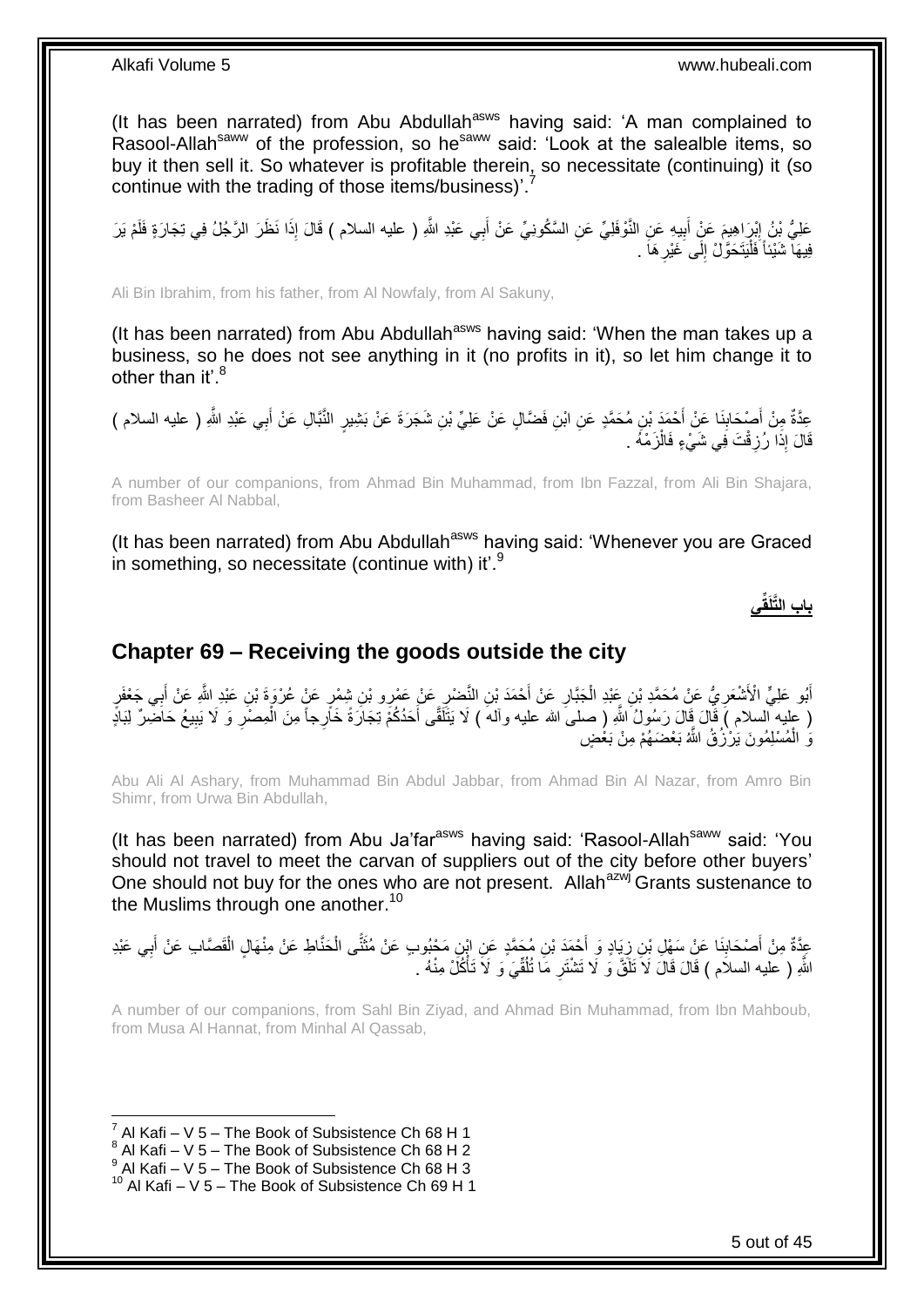(It has been narrated) from Abu Abdullah<sup>asws</sup> having said: 'Neither receive trade (outside the city) before others (are able to), nor buy what is received (outside the city), nor eat from it'.<sup>11</sup>

> لَ ابْنُ مَحْبُوبٍ عَنْ عَبْدِ اللَّهِ بْنِ يَحْيَى الْكَاهِلِيِّ عَنْ مِنْهَالٍ الْقَصَّابِ قَالَ قُلْتُ لَهُ مَا حَدُّ الثَّلَقِّي قَالَ رَوْحَةٌ . ْ ْ ْ

Ibn Mahboub, from Abdullah Bin Yahya Al Kahily, from Minhal Al Qassab who said,

'I said to him<sup>asws</sup>, 'What is the limit of the receipt of trade outside the city?' He<sup>asws</sup> said: 'A *Rawha* (four *Fasakhs* – about six miles)'.<sup>12</sup>

**∶** عَلِيُّ بْنُ إِبْرَاهِيمَ عَنْ أَبِيهِ عَنِ إِبْنِ أَبِي عُمَيْرٍ عَنْ عَبْدِ الرَّحْمَنِ بْنِ الْحَجَّاجِ عَنْ مِنْهَالٍ الْقَصَّابِ قَالَ قَالَ أَبُو عَبْدِ الثَّهِ ( عليه َ **!** َ ِ َ ْ ِ ْ السِّلَام ) لَا تَلَقَّ فَإِنَّ رَسُولَ اَللَّهِ (َ صَلْبِى اللهِ ًعليه وأله ) نَهَى َعَنِ الثَّلَقِّي ۖ قُلْتُ وَ مَا حُدُّ الثَّلَقِّي قَالَ مَا دُونَ غَدْوَةٍ أَوْ رَوْحَةٍ لَ ْ لَ ِ َ قُلْتُ وَ كُم الْغَدْوَةُ وَ الرَّوْحَةُ قَالَ أَرْبَعُ فَرَاسِخَ َ ْ ِ ْ

Ali Bin Ibrahim, from his father, from Ibn Abu Umeyr, from Abdul Rahman Bin Al Hajjaj, from Minhal Al Qassab who said,

'Abu Abdullah<sup>asws</sup> said: 'Do not receive trade outside the city, for Rasool-Allah<sup>saww</sup> forbade from the receiving of trade outside the city'. I said, 'And what is the limit of the receiving the trade outside the city?' He<sup>asws</sup> said: 'What is less than one *Gadwa* or a *Rawha*'. I said, 'And how much is the *Gadwa* and the *Rawha*?' He<sup>asws</sup> said: 'Four Farsakhs (about six miles)'.

> قَالَ ابْنُ أَبِي عُمَيْرٍ وَ مَا فَوْقَ ذَلِكَ فَلَيْسَ بِثَلَقٍّ . **∣** َ

Ibn Abu Umeyr (the narrator) said, 'And what is above that, so it is not (classified as) receiving the trade outside the city'.<sup>13</sup>

> **ِ َبْيع فِي الْ ِخَيار باب ال َّش ْر ِط َو الْ ِ**

### <span id="page-5-0"></span>**Chapter 70 – The stipulation (of returning goods) and the choice regarding (not transacting) the sale**

عِدَّةٌ مِنْ أَصْحَابِنَا عَنْ سَهْلِ بْنِ زِيَادٍ وَ أَحْمَدَ بْنِ مُحَمَّدٍ جَمِيعاً عَنِ ابْنِ مَحْبُوبٍ عَنْ عَبْدٍ اللَّهِ بْنِ سِنَانٍ عَنْ أَبِي عَبْدِ اللَّهِ ( عليه<br>. َ ្ធ **∣** َ َ السِلامِ ) قَالَ سَمِعْتُهُ يَقُولُ مَنِ اشْتَتِرَطَ شَرْطاً مُخَالِفاً لِكِتَابِ اللَّهِ فَلَا يَجُوزُ لَهُ وَ لَا يَجُوزُ عَلَى اَلَّذِي أَشْتُرِطَ عَلَيْهِ وَ الْمُسْلِمُونَ ْ ِ َّ عِنْدَ شُرُوطِهِمْ فِيمَا وَافَقَ كِتَابَ اللَّهِ عَزَّ وَ جَلَّ . ِ

A number of our companions, from Sahl Bin Ziyad, and Ahmad Bin Muhammad, altogether from Ibn Mahboub, from Abdullah Bin Sinan,

(It has been narrated) from Abu Abdullah $a<sup>asws</sup>$ , said, 'I heard him $a<sup>asws</sup>$  saying: 'The one who stipulates a condition opposite to the Book of Allah<sup>saww</sup>, so it is not allowed for him, nor is it allowed for whom it is stipulated upon, and the Muslims are with their

<sup>&</sup>lt;sup>11</sup> Al Kafi – V 5 – The Book of Subsistence Ch 69 H 2

 $^{12}$  Al Kafi – V 5 – The Book of Subsistence Ch 69 H 3

 $13$  Al Kafi – V 5 – The Book of Subsistence Ch 69 H 4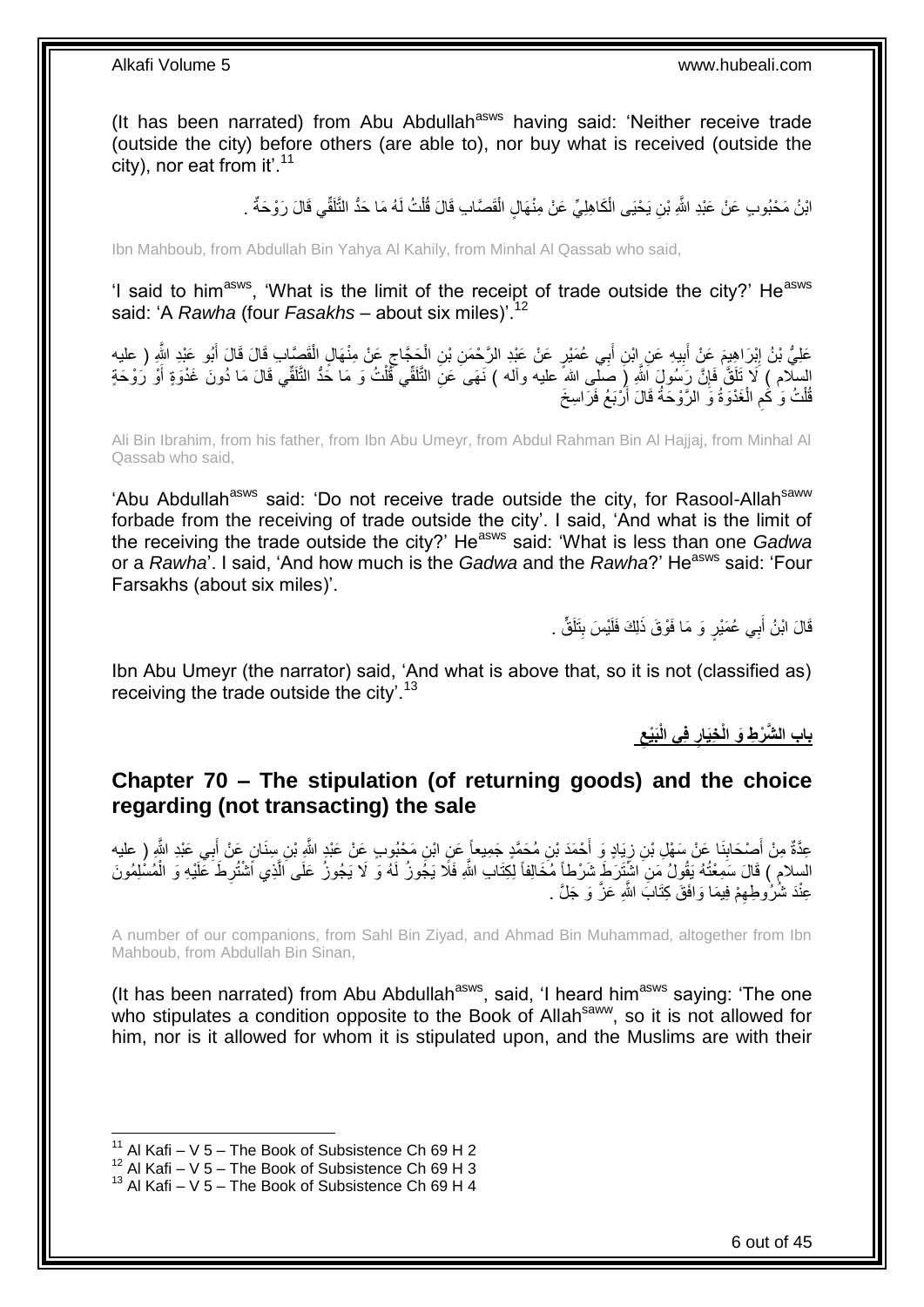stipulations regarding what is in accordance with the Book of Allah<sup>saww</sup> Mighty and Majestic'.<sup>14</sup>

َائِنُ مَجْبُوبِ عَنْ عَلِيٍّ بِْنِ رِئَابٍ عَنْ أَبِي عَبْدِ اللَّهِ ( عليه السلام ) قَالَ الشَّرْطُ فِي الْحَيَوَانِ ثَلاَثَةُ أَيَّامٍ لِلْمُشْتَرِي اشْتَرَطَ أَمْ لَمْ<br>ابْنُ مَجْبُوبِ عَنْ عَلَيَّ أَيْنَ رَبَّاسٍ مِنْ َ ْ َ ِ َ ْ ֧֖֚֚֓֝֬֝ َ َبَشْتَرِ لَهُ فَإِنْ أَحْدَثَ الْمُشْتَرِّيِّ فِيمَا اشْتَرَى ۖ حَدَثاً قَبْلَ الثَّلَاثَةِ الْأَيَّامِ فَذَلِكَ رِضَا مِنْهُ فَّلَا شَرْطَ قِيلَ لَهُ وَ مَا الْحَدَثُ قَالَ أَنْ لَامَس<br>نَسْتَقِيدَ نَبِي نَبِي الْمُسْتَر َ َّ ْ َ ِ ِ َ ْ ِ ِ أَوْ قَبَّلَ أَوْ نَظَرَ مِنْهَا إِلَى مَا كَانَ يَحْرُمُ عَلَيْهِ قَبْلَ الشِّرَاءِ ِ َ َ

Ibn Mahboub, from Ali Bin Raib,

(It has been narrated) from Abu Abdullah<sup>asws</sup> having said: 'The stipulation (of return) regarding the animals is of three days for the buyer, whether it has been stipulated or not stipulated. So if the buyer were to do something new regarding what he bought before the expiry of the three days, so that is an acceptance from him. Thus, there is no stipulation (applicable)'. It was said to him<sup>asws</sup>, 'And what is the new occurrence?' He<sup>asws</sup> said: 'If he touches, or welcomes it, or to look at that what was Prohibited unto him before the buying'.<sup>15</sup>

أ اَئِنُ مَحْبُوبٍ عَنِ ابْنِ سِنَانٍ قَالَ سَأَلْتُ أَبَا عَبْدِ اللَّهِ ( عليه السلام ) عَنِ الرَّجُلِ يَشْتَرِي الذَّابَّةَ أَوِ الْعَبْدَ وَ يَشْتَرِطُ إِلَي يَوْمٍ أَوْ<br>وَيَدَ حَسَنَ مُسَوِّرَةً مَنْ السَّنَّةَ فَقَالَ َ ْ َ َ **ื** ِ ِ ْ ِ يَوْمَيْنِ فَيَمُونُ الْعَبْدُ أَوِ الدَّابَةُ أَوْ يَحْدُثُ فِيهِ حَدَثٌ عَلَى مَنْ ضَمَاٰنُ ذَلِكَ فَقَالَ عَلَى الْنُبَائِعِ حَتَّى يَنْقَضِيَ الشَّرْطُ ثَلَاثَةَ أَيَّامٍ وَ ِ َ ْ **ื** َ ِ ْ يَصِيرَ الْمَبِيعُ لِلْمُشْتَرِيَ . ْ **!** ْ

Ibn Mahboub, from Ibn Sinan who said,

'I asked Abu Abdullah<sup>asws</sup> about the man who buys the animal or the slave, and he stipulates to a day or two days, so the slave or the animal dies, or something occurs with him, upon whom would that responsibility be?' So he<sup>asws</sup> said: 'Upon the seller until the expiry of the stipulation of three days, and (beyond three days) the sold (item) would come to be for the buyer'.<sup>16</sup>

َلْيُّ بْنُ إِبْرَاهِيمَ عَنْ أَبِيهِ عَنِ ابْنِ أَبِي عُمَيْرٍ عَنْ جَمِيلٍ وَ ابْنِ نُكَذِرٍ عَنْ زُرَارَةَ عَنْ أَبِي جَعْفَرٍ ( عِليه السلام ) قَالَ سَمِعْتُهُ َ **!** َ ِ بَقُولٌ قَالَ رَسُولُ اللَّهِ ( َصلى الله عليه وآله ) الْمَيْعَانِ بِالْخِيَارِ حَتَّى يَفْتَرِقَا وَ صَاحِبُ الْحَيِّوَانِ ثَلَاثَةَ أَيَّامٍ قُلْتُ الرُّجُلُ يَشْتَرِي ِ ْ ِ ْ ِ ْ ֧֩֘׆֧ َ ْ **ٍ** مِنَ الرَّجُلِ الْمَتَاعَ ثُمَّ يَدَٰعُهُ عِنْدَهُ وَ يَقُولُ حَتَّىٰ نَأْتِيَكَ بِثَمَنِهِ قَالَ إِنْ جَاءَ فِيمَا بَيْنَهُ وَ بَيْنَ ثَلاَثَةِ أَيَّامٍ وَ إِلَّا فَلَّا بَيْعَ لَهُ . ِ َ **!** ْ .<br>• • • • • ْ ا<br>ا م َ َ

Ali Bin Ibrahim, from his father, from Ibn Abu Umeyr, from Jameel, and Ibn Bukeyr, from Zurara,

(It has been narrated) from Abu Ja'far $a_{\text{sws}}$ , said, 'I heard him $a_{\text{sws}}$  saying: 'Rasool-Allah<sup>saww</sup> said: 'The two parties are with the choice until they both separate (after concluding the deal), and the owner of the animal has three days'. I said, 'The man buys the goods from the man, then he leaves it with him and is saying, '(Keep it) until I come up with the price'. He<sup>asws</sup> said: 'Either he comes in what is between it and the three days, or else so there is no sale (having taken place) for him'.<sup>17</sup>

أَبُو عَلِيٍّ الْأَشْعَرِيُّ عَنْ مُحَمَّدِ بْنِ عَبْدِ الْجَبَّارِ عَنْ صَفْوَانَ عَنٍ الْعَلَاءِ عَنْ مُحَمَّدٍ بْنٍ مُسْلِمٍ عَنْ أَبِي عَبْدِ اللَّهِ ( عليه السلام ) ْ ₹ ْ ِ َ َ ֧֖֖֚֚֚֓֝֬֝ قَالَ قَالَ رَسُولُ اللَّهِ ( صلى الله عَليه وآله ) الْمَيِّعَانِ بِالْخِيَارِ حَتَّى يَفْتَرِقَا وَ صَاحِبُ الْحَيَوَانِّ بِالْخِيَارِ ۖ ثَلَاثَةَ أَيَّامٍ ُ **ٍ** ْ ِ :<br>ا ֧֖֧֦֧֦֧֦֧֦֚֝֝֝֝֝ َ ِ ْ **∶** ْ **∶** 

 $14$  Al Kafi – V 5 – The Book of Subsistence Ch 70 H 1

 $15$  Al Kafi – V 5 – The Book of Subsistence Ch 70 H 2

 $16$  Al Kafi – V  $5$  – The Book of Subsistence Ch 70 H 3

 $17$  Al Kafi – V 5 – The Book of Subsistence Ch 70 H 4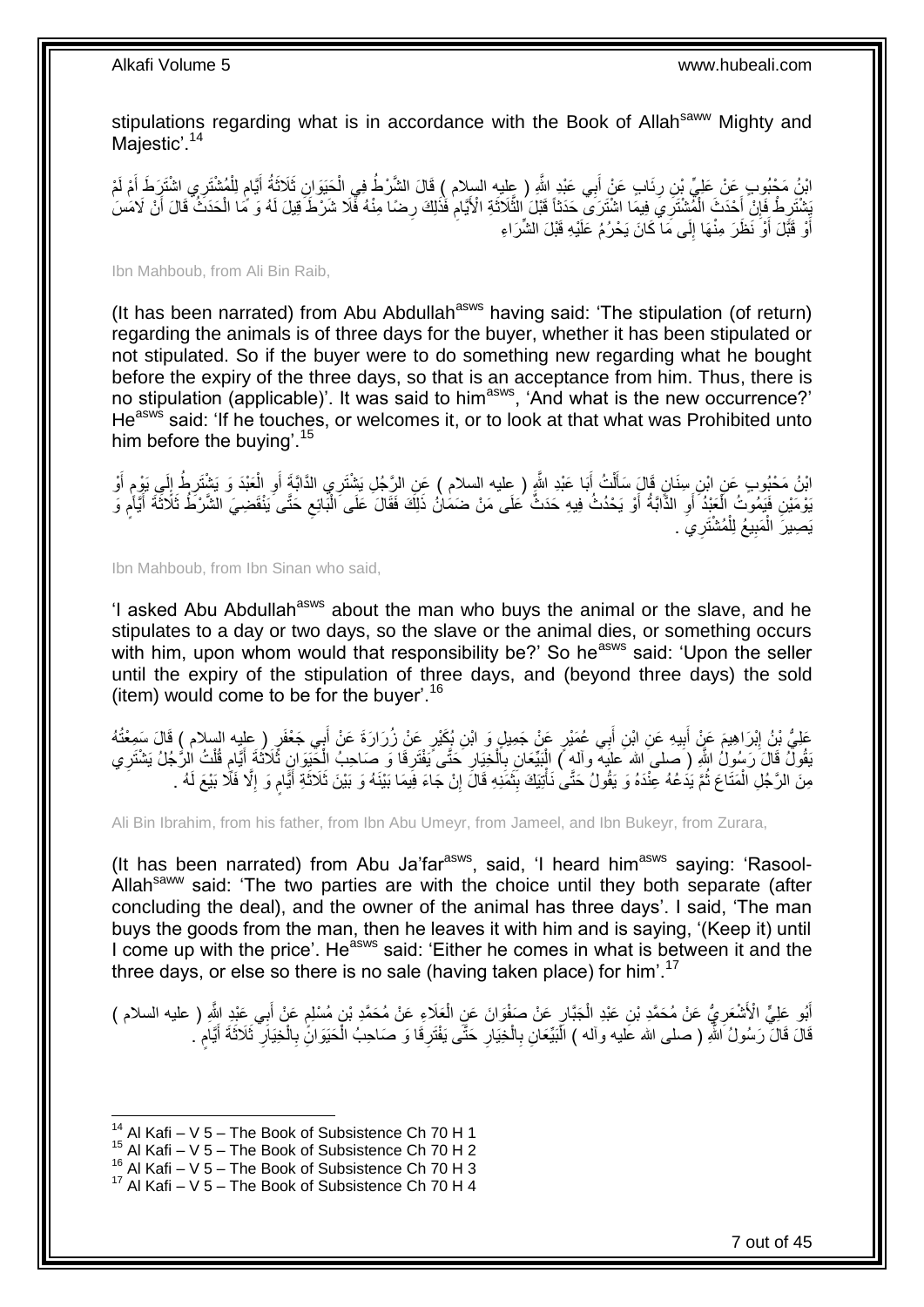Abu Ali Al Ashary, from Muhammad Bin Abdul Jabbar, from Safwan, from Al A'ala, from Muhammad Bin Muslim,

(It has been narrated) from Abu Abdullah<sup>asws</sup> having said: 'Rasool-Allah<sup>saww</sup> said: 'The two parties are with the choice until they both separate, but the owner of the animal is with the choice of three days'.<sup>18</sup>

مُحَمَّدُ بْنُ يَحْيَى عَنْ أَحْمَدَ بْنِ مُحَمَّدٍ عَنِ بِمَحْبُوبٍ عَنْ جَمِيلٍ عَنْ فُضَيْلٍ عَنْ أَبِي عَبْدِ اللَّهِ ( عليه السلام ) قَالَ قُلْتُ لَهُ مَا<br>محَّدَ بُنُ يَحْيَى عَنْ أَحْمَدَ بْنِ مُحَمَّدٍ عَنِ ابْنِ مَ َ ْ الشَّرْطُ فِي الْحَيَوَانِ فَقَالَ إِلَى ثَلَاثَةِ أَيَّامَ لِلْمُشْتَرِي قُلْتُ فَمَا الشَّرْطُ فِي غَيْرِ الْحَيَوَانِ قَالَ الْبَيِّعَانِ بِالْخِيَارِ مَا لَمْ يَفْتَرِقَا فَإِذَا ْ **∶** ْ ْ ٍ َ َ ِ ْ ِ ِ ْ **∶** ْ افْتَرَقَا فَلَا خِيَارَ بَعْدَ الرِّضَاَ مِنْهُمَا

Muhammad Bin Yahya, from Ahmad Bin Muhammad, from Ibn Mahboub, from Jameel, from Fazeyl,

(It has been narrated) from Abu Abdullah $a$ sws, said, 'I said to him $a$ sws, 'What is the stipulation regarding the animals?' So he<sup>asws</sup> said: 'Up to three days for the buyer'. I said, 'So what is the stipulation regarding other than the animals'. He<sup>asws</sup> said: 'The two parties are with the choice for as long as they have not separated. So when they both separate, so there is no choice after the agreement from both of them'.<sup>19</sup>

عَلِيُّ بْنُ إِبْرَاهِيمَ عَنْ أَبِيهِ عَنٍ أَبِي عُمَيْرٍ عَنِْ حَمَّادٍ عَنِ الْحَلَبِيِّ عَنْ أَبِي عَبْدِ اللَّهِ ( عليه السلام ) قَالَ قَالَ أَيُّمَا رَجُلٍ َ ِ<br>پہ ْ َ **!** َ َ اشْتَرَى مِنً رَجُلٍ بَيْعاً فَهُمَا بِالْخِيَارِ حَثَّى يَفْتَرِقَا فَإِذَا افْتَرَقَا وَجَبَ ۖ الْبَيْعُ ِ ِ ا<br>ا ِ ْ

Ali Bin Ibrahim, from his father, from Ibn Abu Umeyr, from Hammad, from Al Halby,

(It has been narrated) from Abu Abdullah<sup>asws</sup> having said: 'Whichever man buys an item from a man, so they are both with the choice until they both separate. So when they separate, the item sold is binding'.

قَالَ أَبُو عَبْدِ اللَّهِ ( عليه السلامِ ) إِنَّ أَبِيِ اشْتَزَى أَرْضاً يُقَالُ لَهَا الْعُرَيْضُ فَابْتَاعَهَا مِنْ صَاحِبِهَا بِدَنَانِيرَ فَقَالَ لَهُ<br>وَيَسَامَعُ اللَّهُ الْمَسْتَدَمَّةِ اللَّهِ ( عليه السلامِ ) إِن ْ َ ֧<u>׀</u> َ ِ **∶** أُعْطِيلَّهَ وَرِقاً بِّكُلِّ دِينَارٍ ۚ عُشَرَةَ دَرَاهِمَ فَبَاعَهُ بِّهَا فَّقَامَ أَبِيّ فَاتَّبَعْتُهُ فَقُلْتُ يَا أَبَتِ لِمَ قُمْتَ سَرِيعاً قَالَ أَرَدْتُ أَنَّ يَجِبَ الْبَيْعُ ِ ِ َ َ **∶** َ ْ َ **∶** ْ

He (the narrator) said, 'And Abu Abdullah<sup>asws</sup> said: 'My<sup>asws</sup> father<sup>asws</sup> bought a land called Al-Urayz, so he<sup>asws</sup> purchased it from its owner for (some) Dinars. So he<sup>asws</sup> said to him: 'I<sup>asws</sup> will give you one leaf (silver) of ten Dirhams with every Dinar'. So he sold it to him<sup>asws</sup> with it. So my<sup>asws</sup> father arose, and l<sup>asws</sup> followed him<sup>asws</sup>, so l<sup>asws</sup> said: 'O father<sup>asws</sup>! Why did you<sup>asws</sup> arise quickly?' He<sup>asws</sup> said: 'I<sup>asws</sup> wanted that the sale would become binding'.

عَلِيٌّ عَنْ أَبِيهِ عَنِ ابْنِ أَبِي عُمَيْرٍ عَنْ أَبِي أَيُّوبَ عَنْ مُحَمَّدِ بْنِ مُسْلِمٍ قَالَ سَمِعْتُ أَبَا جَعْفَرٍ ( عليه السلام ) يَقُولُ بَايَعْتُ<br>عَلَيُّ عَيَنِ أَبِيهِ مُسْتَمِنٍ مَنْ أَبِي عُمَيْرٍ عَنْ أَب َ ٍ َ َ ِ َ رَجُلًا فَلَمَّا بَايَعْتُهُ قُمْتُ فَمَشَّيْتُ خِطَّاءً ثُمَّ رَجَعْتُ إِلَى مَجْلِسِي لِيَجِبَ الْبَيَّعُ حِينَ افْتَرَقْنَا . ∣∣<br>∶ ُ ْ

Ali, from his father, from Ibn Abu Umeyr, from Abu Ayoub, from Muhammad Bin Muslim who said,

 $18$  Al Kafi – V 5 – The Book of Subsistence Ch 70 H 5

 $19$  Al Kafi – V 5 – The Book of Subsistence Ch 70 H 6

 $^{20}$  Al Kafi – V 5 – The Book of Subsistence Ch 70 H 7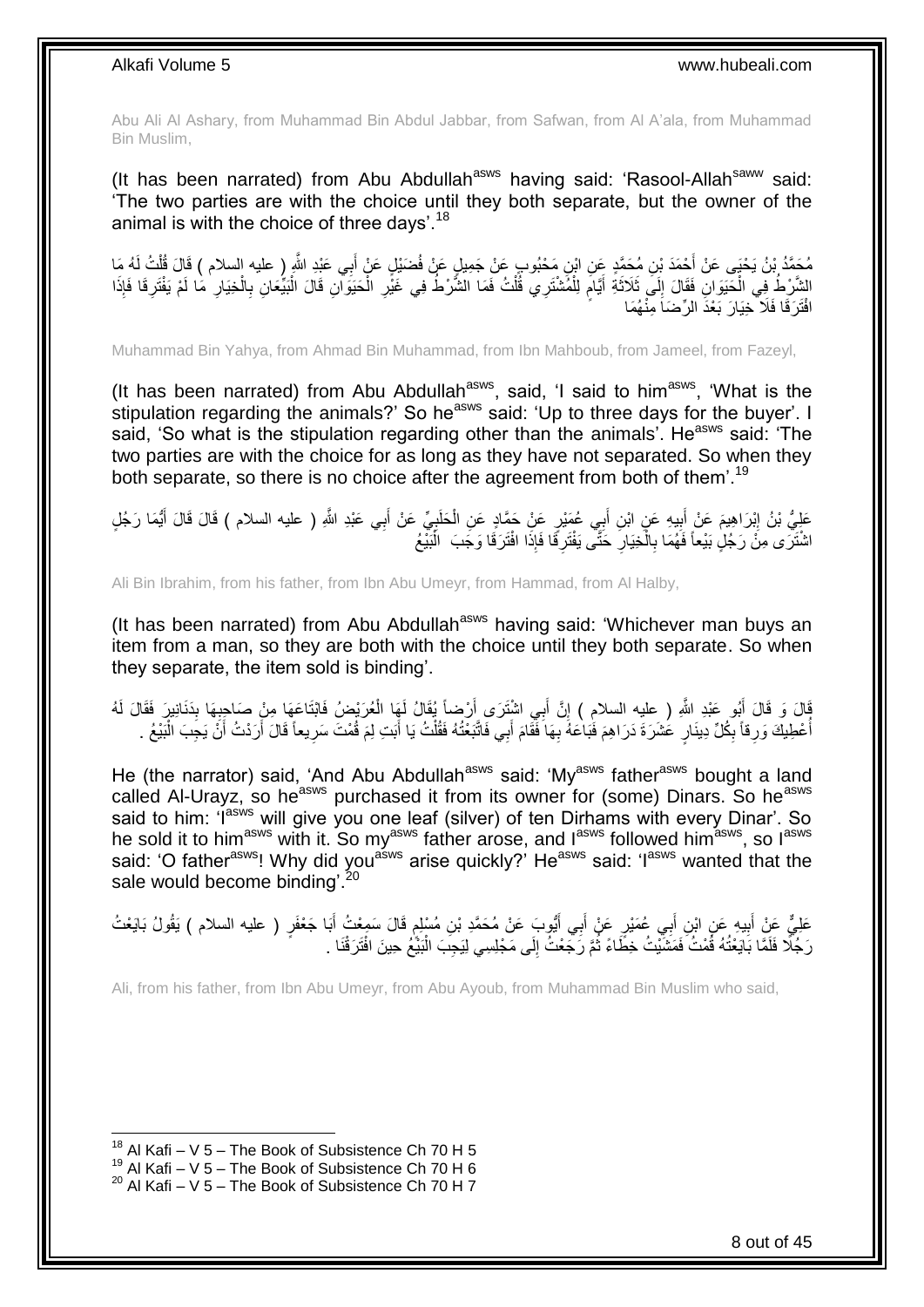'I heard Abu Ja'far<sup>asws</sup> saying: 'I<sup>asws</sup> was sold (something) by a man. So when he had sold it, l<sup>asws</sup> arose, walked some steps, then l<sup>asws</sup> returned to my<sup>asws</sup> seat, in order for the sale to become binding when we separated'.<sup>21</sup>

حُمَّيْدُ بْنُ زِيَادٍ عَنِ الْحَسَنِ بْنِ مُحَمَّدِ بْنِ سَمَاعَةً عَنْ غَيْرٍ وَاحِدٍ عَنْ أَبَانِ بْنِ عُثْمَانَ عَنْ عَبْدِ الرَّحْمَنِ بْنِ أَبِي عَبْدٍ الثَّهِ قَالَ<br>-**ٔ** َ ِ ْ ِ َ مَأَلْتُ أَبَا عَبْدِ اللَّهِ ( ِعليهِ السلامِ ) عَنْ رَجُلٍ اشْتَرَى أَمَةً بِشَرْطٍ مِنْ رَجُلٍ يَوْمَأَ أَوْ يَوْمَيْنِ فَمَاتَتْ عِنْدَهُ وَ قَدْ قَطْعَ النَّمَنَ عَلَى اُ **∣** َ َ ْ َّ مَنْ يَكُونُ الضَّمَانُ فَقَالَ لَيْسَ عَلَى الَّذِي اشْتَرَى ضَمَانٌ حَتَّى يَمْضِيَ بِشَرْطِهِ . َّ ِ

Humeyd Bin Ziyad, from Al Hassan Bin Muhammad Bin Sama'at, from someone else, from Aban Bin Usman, from Abdul Rahman Bin Abu Abdullah who said,

'I asked Abu Abdullah<sup>asws</sup> about a man who bought a maid with a stipulation from a man or one day or two days. So she died while she was with him, and the price had been paid. Upon whom would the responsibility happen to be?' So he<sup>asws</sup> said: 'There is no responsibility upon the one who buys until his stipulated (term) expires'.<sup>22</sup>

مُحَمَّدُ بِنُ يَحْيَى عَنْ مُحَمَّدٍ بْنِ الْحُسَيْنِ عَنْ صَفُوَانَ عَنْ إِسْحَاقَ بْنِ عَمَّارٍ قَالَ أَخْبَرَنِي مَنْ سَمِعَ أَبَا عَيْدِ اللَّهِ ( عليه السلامِ )<br>مَذَّ يَبْنُ يَعْبَى عَنْ مُحَمَّدٍ بْنِ الْحُسَيْنِ ب َ َ ِ ْ ِ قَالَ سَأَلَهُ رَجُلٌ وَ أَنَا عِنْدَهُ فَقَالَ لَهُ رَجُلٌ مُسْلِمٌ احْتَاجَ إِلَى بَيْعِ دَارِهِ فَصَتَّى إِ<br>فَيَسْمَعُ أَنْ يَجْهُدُونَ مَنْ يَوْمَ مَنْ يَوْمَ الْمَرْبِحُلِّ مُسْلِمٌ احْتَاجَ إِلَى بَيْعِ دَارِهِ وَقَ **∶** ِ  $\frac{1}{2}$ َ لَ َ ِ اً َ أَحَبُّ إِلَيَّ مِنْ أَنْ تَكُونَ لِغَيْرِكَ عَلَى أَنْ تَشْتَرِطَـٰلِي إِنْ أَنَا جِئْتُكَّ بِثَمَنِهَا إِلَى سَنَةٍ أَنْ تَرُدَّ عَلَيَّ فَقَالَ لَا بَأْسَ بِهَذَا إِنْ جَاءَ بِثَمَنِهَا َ ِ َ َ ِ **∶** َ ِ اً لَ  $\frac{1}{2}$ َ َ ِ ِ ِ ْ لَ ِ إِلَى سَنَٰةٍ رَدَّهَا عَلَيْهِ

Muhammad Bin Yahya, from Muhammad Bin Al Husayn, from Safwan, from Is'haq Bin Ammar who said,

'The one who heard Abu Abdullah<sup>asws</sup> informed me saying, 'A man asked him<sup>asws</sup> and I was in his<sup>asws</sup> presence, so he said to him<sup>asws</sup>, 'A Muslim man was needy to sell his house. So he walked over to his brother and said to him, 'I sell you this house of mine, and for it to happen to be for you is more beloved to me than if it happens to be for other than you, upon the stipulation for me that if I were to come up with its price within a year, you would return it to me'. So he<sup>asws</sup> said: 'There is no problem with this if he comes up with its price within a year, he should return it to him'.

قُلْتُ فَإِنَّهَا كَانَتْ فِيهَا غَلَّةٌ كَثِيرَةٌ فَأَخَذَ الْغَلَّةَ لِمَنْ تَكُونُ فَقَالَ الْغَلَّةُ لِلْمُشْتَرِي أَ لَا تَرَى أَنَّهُ لَوِ احْتَرَقَتْ لَكَانَتْ مِنْ مَالِهِ . َ ْ َّ ْ ْ َ َّ ِ ْ **∶** َ

I said, 'Supposing there was a lot of yield (income) in it, for whom would it happen to be?' So he<sup>asws</sup> said: 'The yield is for the buyer. Do you not see that if it were to burn down, it would be from his wealth?'<sup>23</sup>

ِ مُحَمَّدُ بْنُ يَحْيَى عَنْ أَحْمَدَ بْنِ مُحَمَّدٍ عَنْ عَلِيِّ بْنِ حَدِيدٍ عَنْ جَمِيلٍ عَنْ زُرَارَةَ عَنْ أَبِي جَعْفَرٍ ( عليه السلامِ ) قَالَ قُلْتُ<br>دَعَنْدُ بِنُ يَحْيَى عَنْ أَحْمَدَ بْنِ مُحَمَّدٍ عَنْ عَلِيِّ ب َ َ ْ َ الرَّجُلُ يَشْتَرِي مِنَ الرَّجُلِ الْمَثَاعِ ثُمَّ يَذَعُهُ عِنْدَهُ يَقُولُ حَتَّى آتِيَكَ بِثَمَنِهِ قَالَ إِنْ جَاءَ بِثَمَنِهِ فِيمَا بَيْنَةً وَُ بَيْنَ ثَلَاثَةِ أَيَّامٍ وَ إِلَّا فَلَا<br>دِي الرَّجُلُ يَشْتَرِي مِنَ  $\frac{1}{2}$ יֲ<br>י َ ِ ُ ْ ِ م<br>وا َ َ بَيْعَ لَهُ .

Muhammad Bin Yahya, from Ahmad Bin Muhammad, from Ali Bin Hadeed, from Jameel, from Zurara,

(It has been narrated) from Abu Ja'far $a_{\text{max}}$ , 'I said, 'The man buys the goods from the man, then he leaves it with him saying, '(Keep it) until I come to you with its price'.

<sup>&</sup>lt;sup>21</sup> Al Kafi – V 5 – The Book of Subsistence Ch 70 H 8

 $^{22}$  Al Kafi – V 5 – The Book of Subsistence Ch 70 H 9

 $23$  Al Kafi – V 5 – The Book of Subsistence Ch 70 H 10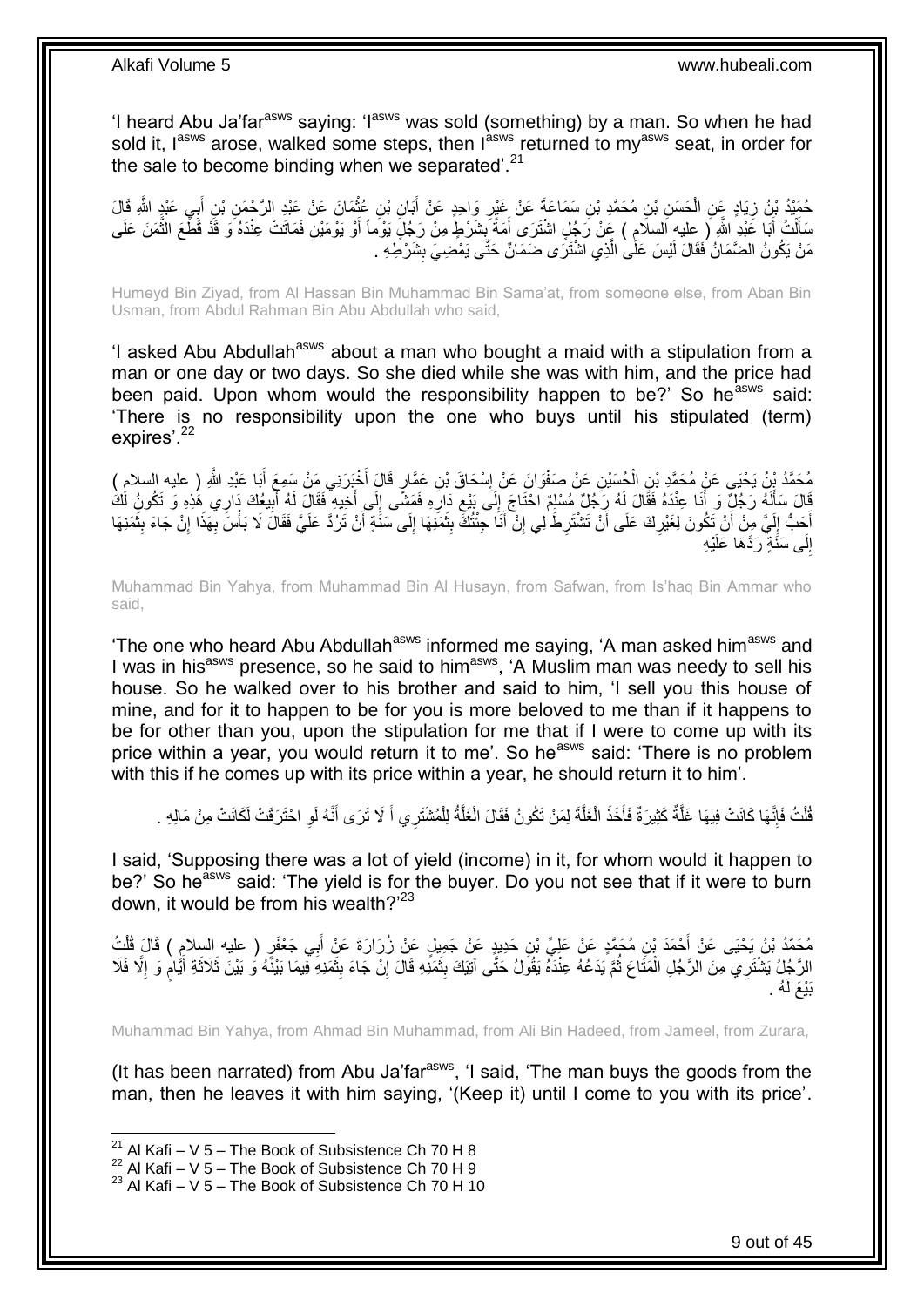He<sup>asws</sup> said: 'Either he comes up with its price in what is between it and three days, or else, so there is no sale for him' <sup>24</sup>

مُحَمَّدُ بْنُ يَحْيَى عَنْ مُحَمَّدِ بْنِ الْحُسَيْنِ عَنْ مُحَمَّدِ بْنِ عَبْدِ اللَّهِ بْنِ هِلَالٍ عَنْ عُقْبَةَ بْنِ خَالِدٍ عَنْ أَبِي عَبْدِ اللَّهِ ( عِليه السلام ) ْ َ فِي رَجُلٍ اشْتَرَى مَثَاعاً مِنْ رَجُلٍ وَ أَوْجَبَهُ غَيْرَ إِنَّهُ تَزَكَ الْمَتَاعَ عِنْدَهُ وَ لَمْ يَقْبِضِهُ قَالَ آتِيكَ غَداً إِنْ شَاءَ اللَّهِ فَسُرِقَ الْمَتَاعُ ْ َ ْ **∶** ِ ا<br>په ِنْ مَالٍ مَنْ يَكُونُ قَالَ مِنْ مَالٍ صَاحِبِ الْمَتَاعِ الَّذِي هُوَ فِي بَيْتِهِ حَتَّى يُقَبِّضَ الْمَتَاعَ وَ يُخْرِجَهُ مِنْ بَيْتِهِ فَإِذَا أَخْرَجَهُ مِنْ بَيْتِهِ ِ ْ َّ ِ ْ َ فَالْمُبْتَاعُ ضَـَامِنٌ لِحَقِّهِ حَتَّى يَرُدَّ مَالَهُ إِلَيْهِ . لَ יִי<br>י .<br>ا

Muhammad Bin Yahya, from Muhammad Bin Al Husayn, from Muhammad Bin Abdullah Bin Hilal, from Ugba Bin Khalid.

(It has been narrated) from Abu Abdullah $a<sup>asws</sup>$  regarding a man who buys some goods from a man and makes it binding apart from that he leave the goods with him and does not take possession of it, saying, 'I will come to you tomorrow, Allah<sup>saww</sup> Willing'. So the goods get stolen. From whose wealth would that happen to be (stolen)?' He<sup>asws</sup> said: 'From the wealth of the owner of the goods which are in his house until the goods are taken possession of, and it goes out from his house. So when it goes out from his house, so the buyer is responsible for his right until he return his wealth back to him'.<sup>25</sup>

مُحَمَّدُ بْنُ يَجْبَي عَنْ أَحْمَدَ بْنِ مُحَمَّدٍ عَنِ الْوَشَّاءِ عَنْ عَبْدِ اللَّهِ بْنِ سِنَانٍ عَنْ أَبِي عَبْدِ اللَّهِ ( عليه السلام ) قَالَ عُهْدَةُ الْبَيْعِ فِي<br>مَعَلَّدُ بْنُ يَجْبَي عَنْ أَحْمَدَ بْنِ مُحَمَّ َ ْ ِ ْ الرَّقِيقِ ثَلَاثَةُ أَيَّامٍ إِنْ كَانَ بِهَا َخَبَلٌ أَوْ بَرَصٌ أَوْ نَحْوُ هَذَا وَ عُهْدَتُهُ السَّنَّةُ مِنَ الْجُنُونِ فَمَا بَغُدَ السَّنَةِ فَلَيْسَ بِشَيْءٍ . َ ِ ِ م َ  $\ddot{\phantom{0}}$ ِ ْ َ

Muhammad Bin Yahya, from Ahmad Bin Muhammad, from Al Washa, from Abdullah Bin Sinan,

(It has been narrated) from Abu Abdullah<sup>asws</sup> having said: 'The custody of the sale regarding the slaves is of three days if there was a dementia or leprosy with it, or approximat to this, and its custody is of a year from the insanity. So whatever was after the (expiry) of the year, so it is not with anything (invalid)<sup>'.26</sup>

أَبُو عَلِيٍّ الْأَشْعَرِيُّ عَنْ مُحَمَّدٍ بْنِ عَبْدِ الْجَبَّارِ عَنْ عَلِيِّ بْنِ النُّعْمَانِ عَنْ سَعِيدٍ بْنِ يَسَارٍ قَالَ قُلْتُ لِأَبِي عَبْدِ اللَّهِ ( عليه السلام<br>وَالَّذِينَ الْأَشْعَرِيُّ عَنْ مُحَمَّدٍ بْنِ ِ ْ ِ ْ ) إِنَّا نُخَّالِطُ أُنَاسِاً مِنْ أَهْلِ السَّوَادِ وَ غَيْرِهِمْ فَنَبِيعُهُمْ وَ نَرْبَحُ عَلَيْهِمُ الْعَشَرَةَ اثْنَا عَشَرَ وَ الْعَشَرَةَ ثَلَاثَةَ عَشَرَ وَ نُؤُخِّرُ ذَلِكَ فِيمَا  $\frac{1}{2}$ ِ َ ا<br>ا ِ ْ **ٔ** ْ َّ بْيْنَنَا وَ بَيْنَهُمْ السِّنَةَ وَ نَحْوَهَا وَ يَكْتُبُ لَنَا الرَّجُلُ عَلَى دَارِهِ أَوْ أَرْضِيهِ بِذَلِكَ الْمَالِ الَّذِي فِيهِ الْفَصْلُ الَّذِي أَخَذَ مِنَّا شِرَاءً وَ قَدْ ْ َ َ **∶** َّ ْ َ بَاعَ وَ قَبَضِ الثَّمَنَ مِنْهُ فَنَعِدُهُ إِنْ هُوَ جَاءَ بِالْمِالِ إِلَى وَقْتٍ بَيْنَنَا وَ بَيْنَهُ أَنْ نَرُدَّ عَلْيْهِ الشِّرَاءَ فَإِنْ جَاءَ الْوَقْتُ وَ لَمْ يَأْتِنَا َ  $\frac{1}{2}$ ْ **∶**  $\frac{1}{2}$ َّ ة<br>أا ْ ِ بِالذِّرَاهِمِ فَهُوَ لَنَا فَمَا تَرَى فِي ذَلِكَ الشُّرَاءِ قَالَ أَرَى أَنَّهُ لَكَ إِنْ لَمْ يَفْعَلْ وَ إِنْ جَاءَ بِالْمَالِ لِلْوَقْتِ فَرُدَّ عَلَيْهِ . ِ ِ ْ ْ ِ ِ ِ َ َ

Abu Ali Al Ashary, from Muhammad Bin Abdul Jabbar, from Ali Bin Al Numan, from Saeed Bin Yasaar who said,

'I said to Abu Abdullah<sup>asws</sup>, 'We tend to mix with the people from Africa and other, so we sell to them and we profit upon them with say ten (per cent) and the twelve and the thirteen, and we delay that in what is between us them for the year and approximate to it, and the man (buyer) contract for us upon his house or his land (as security) with those goods wherein is the preference which was taken from us as a bought item, and we have sold and taken the price from him. So we await, if he comes with the wealth to a determined term between us and him, so we return the item (house or land) to him. But if the determined time comes and he does not come

<sup>&</sup>lt;sup>24</sup> Al Kafi – V 5 – The Book of Subsistence Ch 70 H 11

 $^{25}$  Al Kafi – V 5 – The Book of Subsistence Ch 70 H 12

 $26$  Al Kafi – V 5 – The Book of Subsistence Ch 70 H 13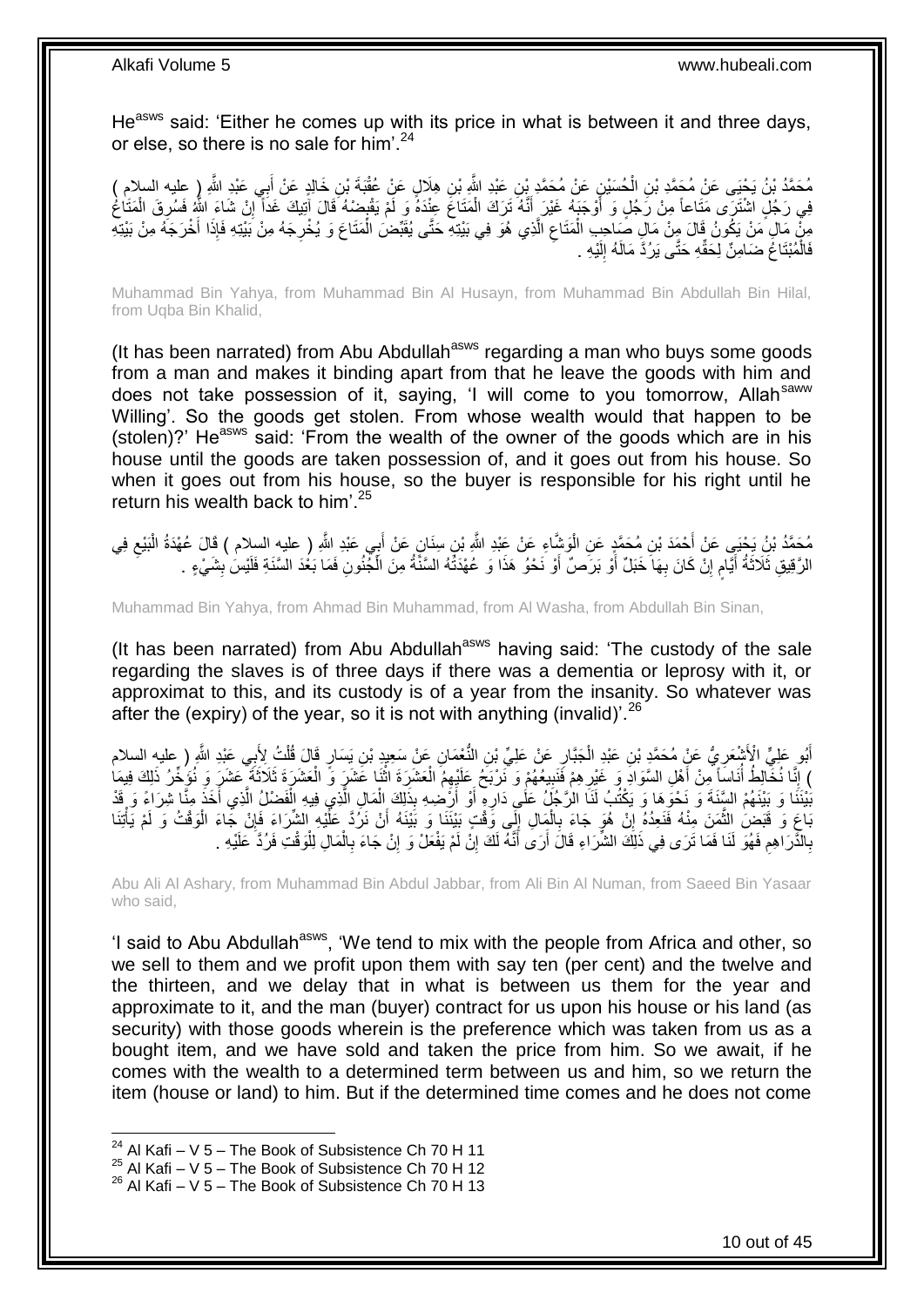to us with the Dirhams, so it is for us. So what is your<sup>asws</sup> view regarding the security item?' He<sup>asws</sup> said: 'l<sup>asws</sup> see that it is for you if he does not do it, and if he does come with the wealth in time, so return it to him'. $27$ 

ِ ِّمْحَمَّدُ بْنُ يَحْيَى عَنْ مُحَمَّدِ بْنِ أَحْمَدَ عَنْ يَعْقُوبَ بْنِ يَزِيدَ عَنْ مُحَمَّدِ بْنِ أَبِي حَمْزَةَ أَوْ غَيْرِهٍ عَمَّنْ ذَكَرَهُ عَنْ أَبِي عَبْدِ اللَّهِ أَوْ أَوْ َ َ ِ َ َ َ أَبِي الْحَسَنِ ( عِليه السِلامِ ) فِي الرَّجُلِ يَشْتَرِي الشَّيْءَ الَّذِي يَفْسُدُ فِي يَوْمِهِ وَ يَتْرُكُهُ حَتَّى يَأْتِيَهُ بِالثَّمَنِ قَالَ إِنْ جَاءَ فِيمَا بَيْنَهُ<br>وسيقَتِبِ ْ َ ِ َّ ِ ْ وَ َبَيْنَ اللَّيْلَِ بِالثَّمَنِ وَ إِلَّا فَلَا بَيْعَ لَهُ . ِ َّ **∶** َّ

Muhammad Bin Yahya, from Muhammad Bin Ahmad, from Yaqoub Bin Yazeed, from Muhammad Bin Abu Hamza, or someone else, from the one who mentioned it,

(It has been narrated) from Abu Abdullah<sup>asws</sup>, or Abu Al-Hassan<sup>asws</sup> regarding the man who buys the thing which spoils during its day (perishable item), and he leaves it until he comes with the price. He<sup>asws</sup> said: 'Either he comes with the price between what is between it and the night or else, so there is no sale for him'.<sup>28</sup>

عَلِيُّ بْنُ إِبْرَاهِيمَ عَنْ أَبِيهِ عَنِ الْحَسَنِ بْنِ الْحُسَيْنِ عَنْ صَفْوَانَ بْنِ يَحْيَى عَنْ عَبْدِ الرَّحْمَنِ بْنِ الْحَجَّاجِ قَالَ اشْتَرَيْتُ مَحْمِلًا<br>يَمْتُ بِنُّ بِنَّ إِبْرَاهِيمَ عَنْ أَبِيهِ مِنْ الْ ْ ْ **!** َ <u>֖֓</u>  $\zeta$ ْ فَأَعْطَّنْتٍۢ بَعْضٍ ثَمَنٍهِ وَ تَرَكْتُهُ عِنْدَ صَاحِبِهِ ثُمَّ اجْتَبَسْتُ أَيَّاماً ثُمَّ حِئْنُ إِلَي بَائِعِ الْمَحْمِلِ لِأَخْذَهُ فَقَالَ قَدْ بِّعْتُهُ فَضَحِكْتُ ثُمَّ قُلْتُ َ ُ ِ َ ْ ا<br>:<br>: ِ ْ ِ ِ ُ لَا وَ اللَّهِ لَا أَدَعُكَ أَوْ أَقَاضِبَكَ فَقَالَ لِي تَرْضَىٰ بِأَبِي بَكْرِ بْنِ عَيَّاشٍ قُلْتُ نَعَمْ ْ **∶** َ **∶** ُ َ َ

Ali Bin Ibrahim, from his father, from Al Hassan Bin Al Husayn, from Safwan Bin Yahya, from Abdul Rahman Bin Al Hajjaj who said,

'I bought a loader, so I gave part of its price, and left it with its owner. Then I awaited for a few days, then I came over to the seller of the loader in order to take it, so he said, 'I have sold it'. So I laughed, then I said, 'No, by Allah<sup>saww</sup>, I will not let you (do this), or I shall seek judgement over you'. So he said to me, 'Would you be pleased with Abu Bakr Bin Ayyash (as a judge)?' I said, 'Yes'.

فَأَتَيْنَاهُ فَقَصَصْنَا عَلَيْهِ قِصَّتَنَا فَقَالَ أَبُو بَكْرٍ بِقَوْلِ مَنْ تُحِبُّ أَنْ أَقْضِيَ بَيْنَكُمَا أَ يِقَوْلِ صَاحِبِكَ أَوْ غَيْرِهِ قَالَ قُلْتُ بِقَوْلِ صَاحِبِي ِ َ َ ِ ِ ْ ِ َ ِ قَالَ سَمِعْتُهُ يَقُولُ مَنِ اشْنَرَى شَيْئاً فَجَاءَ بِٱلثَّمَنِ فِي مَا بَيْنَهُ وَ بَيْنَ ثَلَاثَةِ أَيَّامٍ وَ إِلَّا فَلَا بَيْعَ لََهُ . َّ **∶** ِ ֧֖֖֖֧֧֖֧֧֧֧֧ׅ֧֧֧֧֧֚֚֚֚֓֝֝֝֝֟֓֟֓֝֬֝֓֝֓֝֬֟֓֟֓֟֓֟֓֝֬֝֬֝֓֝֬֜֓֝֬֝֓֝֬֝֬֝ َ  $\ddot{\phantom{0}}$ 

So we went over to him, and we related our stories to him. So Abu Bakr said, 'By whose words would you like that I judge between the two of you, by the words of your Master<sup>asws</sup> or someone else?' I said, 'By the words of my Master<sup>asws</sup>'. He said, 'I heard him<sup>asws</sup> saying: 'The one who buys something, so either he comes up with the price in what is between it and three days, or else there is no sale for him'.<sup>29</sup>

عَلِيُّ بْنُ إِبْرَاهِيمَ عَنْ أَبِيهِ عَنِ النَّوْفَلِيِّ عَنِ السَّكُونِيِّ عَنْ أَبِي عَبْدِ اللَّهِ ( عليه السلام ) أَنَّ أَمِيرَ الْمُؤْمِنِينَ ( صلوات الله عليه<br>. ِ ْ َ َ َ **!** ِ ) قَضَمَى فَي رَجُلٍ إِسْْتَرَى ثَوْباً بِشَرْتٍ إِلَى نِصْفِ النَّهَارِ فَعَّرَضَ لَهُ رِبْحٌ فَأَرَادَ بَيْعَهُ قَالَ لِيُشْهِدْ أَنَّهُ قَدْ رَضِيَهُ فَاسْتَوْجَبَهُ ثُمَّ َ **ٍ** ِ ِ **∣** َ ُ َ لْيَبِعْهُ إِنْ شَاءَ فَإِنْ أَقَامَهُ فِي السُّوقِ وَ لَمْ يَبِعْ فَقَدْ وَجَبَ عَلَيْهِ ِ ِ יֲ<br>י **∶** ا<br>ا

Ali Bin Ibrahim, from his father, from Al Nowfaly, from Sal sakuny,

(It has been narrated) from Abu Abdullah<sup>asws</sup> that Amir Al-Momineen<sup>asws</sup> judged regarding a man who bought some clothes with a stipulation to (be awaited with) to midday. So a profit was presented to him (the buyer), so he intended to sell it'. He<sup>asws</sup>

<sup>&</sup>lt;sup>27</sup> Al Kafi – V 5 – The Book of Subsistence Ch 70 H 14

<sup>28</sup> Al Kafi – V  $5 -$  The Book of Subsistence Ch 70 H 15

 $29$  Al Kafi – V 5 – The Book of Subsistence Ch 70 H 16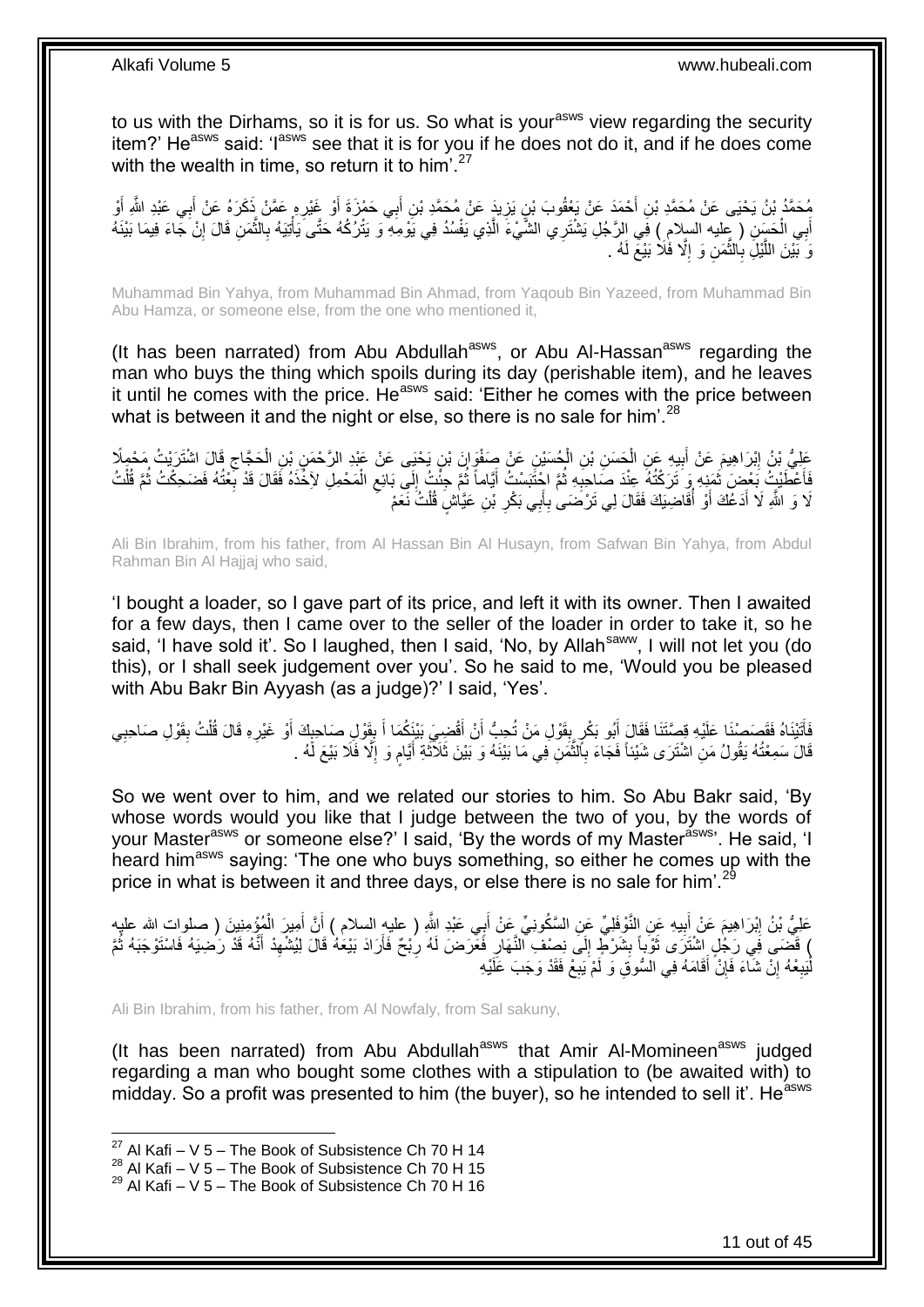said: 'Let him testify that he had pleased him, so it was binding on him, then let him sell it, if he so desires to. So if he were to display it in the marketplace and did not sell it, so it is binding upon him'. $30$ 

بِابِ مَنْ يَشْتَرِي الْحَيَوَانَ وَ لَهُ لَبَنٌ يَشْرَبُهُ ثُمَّ يَرُدُّهُ

### <span id="page-11-0"></span>**Chapter 71 – The one who buys the animal and for it is milk; he drinks it then returns it**

عِدَّةٌ مِنْ أَصْحَابِنَا عَنْ أَجْمَدَ بْنِ مُحَمَّدٍ عَمَّنْ ذَكَرَهُ عَنْ أَبِي الْمَغْرَاءِ عَنِ الْحَلَبِيِّ عَنْ أَبِي عَبْدِ اللَّهِ ( عِليه السلام ) فِي رَجُلٍ<br>وَيَسْتَمَسَعُ الْجَمَانِ عَنْ أَجْمَدَ بْنِ مُحَمَّدٍ ْ َ َ ِ َ ِ ْ اشْتَرَى شَاةً فَأَمْسَكَهَا ثَلاثَةَ أَيَّامَ ثُمَّ رَدَّهَا قَالَ إِنْ كَانَ فِي نَلْكَ الثَّلَاثَةِ الْأَيَّامِ يَشْرَبُّ لَنَدَا بَآنَى الْأَيْجَارِ وَ إِنْ لَمْ يَكُنَّ لَهَا ِ َ َّ ْ ِ ان<br>المقامات ٍ َ َ ِ َ لَبَنٌ فَلَيْسَ عَلَيْهِ شَيْءٌ

A number of our companions, from Ahmad Bin Muhammad, fromthe one who mentioned it, from Abu Al Magra, from Al Halby,

(It has been narrated) from Abu Abdullah<sup>asws</sup> regarding a man who bought a sheep, so he kept it for three days, then returned it. He<sup>asws</sup> said: 'If it was such that during those three days he had drunk its milk, so he should return it along with three handfuls (of grain etc.); and if there did not happen to have any milk for it, so there is nothing upon him'.<sup>31</sup>

> عَلِيُّ بْنُ إِبْرَاهِيمَ عَنْ أَبِيهِ عَنِ ابْنِ أَبِي عُمَيْرٍ عَنْ حَمَّادٍ عَنِ الْحَلَبِيِّ عَنْ أَبِي عَبْدِ اللَّهِ ( عليه السلام ) مِثْلَهُ . َ ِ ْ َ **!** َ ِ لَ ْ

Ali Bin Ibrahim, from his father, from Ibn Abu Umeyr, from Hammad, from Al Halby, from Abu Abdullah<sup>asws</sup> – similar to it'.

**ِي ُم ْشَتر َبائِ ُع َو الْ َف الْ ا ا ْخَتلَ ِذَ باب إ**

### <span id="page-11-1"></span>**Chapter 72 – When the seller and the buyer differ**

عِدَّةٌ مِنْ أَصْحَابِنَا عَنْ سَهْلِ بْنِ زِيَادٍ عَنْ أَحْمَدَ بْنِ مُحَمَّدٍ بْنِ أَبِي نَصْرٍ عَنْ بَعْضٍ أَصْحَابِهٍ عَنْ أَبِي عَبْدِ اللَّهِ ( عليه السلام )<br>عِدَّةٌ مِنْ أَصَابِ: عَمَّلُ بِيَّةٍ فَيَ مَنْ أَحْمَدَ ب ِ َ َ َ ِ **∣** َ َ فِي الرَّجُلِ يَبِيعُ الشَّيْءَ فَيَقُولُ اَلْمُشْتَرِي هُوَ بِكَذَا وَ كَذَا بِأَقَلِّ مَاَ قَالَ الْبَائِعُ قَالَ الْقَوْلُ قَوْلُ الْبَائِعِ مَعَ يَمِينِهِ إِذَا كَانَ الشَّيْءُ قَائِماً **!** ِ ْ ْ ْ َ **∶** ِ ْ مَيْنِهِ . **∶** ب

A number of our companions, from Sahl Bin Ziyad, from Ahmad Bin Muhammad Bin Abu Nasr, from one of his companions, from Abu Abdullah<sup>asws</sup> regarding the man who sells the thing, so the buyer is saying,

'It is for such and such', being less than what the seller said. He<sup>asws</sup> said: 'The (final) word is the word of the seller along with his oath, when the thing still remained standing exactly as it was'.<sup>32</sup>

يُجِمَّدُ بْنُ يَحْيَى عَنْ مُحَمَّدِ بْنِ أَحْمَدَ عَنِ الْحُسَيْنِ بْنِ عُمَرَ بْنِ يَزِيدَ عَنْ أَبِيهِ عَنْ أَبِي عَبْدِ اللَّهِ ( عليه السلام ) قَالَ قَالَ رَسُولُ َ ِ َ ِ ْ َ اللَّهِ إِصْلَى الله عليه وآله ) إِذَا التَّاجِرَاَنِ صَدَقَاً بُورِكَ لَهُمَا فَإِذَا كَذَبَا وَ خَانَا لَمْ يُبَارَكْ لَهُمَا وَ هُمَا بِالْخِيَارِ مَا لَمْ يَفْتَرِقَا فَإِنِ<br>اللَّهِ إِحْمَانِ مَنْ زَوْنَ اللَّهُ عَلَيْ ِ ِ ِ ْ **∶** اخْتَلَفَا فَالْقَوْلُ قَوْلُ رَبِّ السِّلْعَةِ أَوْ يَتَتَارَكَا ۖ ـ َ ا<br>ا ْ

<sup>1</sup>  $30$  Al Kafi – V 5 – The Book of Subsistence Ch 70 H 17

 $31$  Al Kafi – V  $5$  – The Book of Subsistence Ch 71 H 1

 $32$  Al Kafi – V 5 – The Book of Subsistence Ch 72 H 1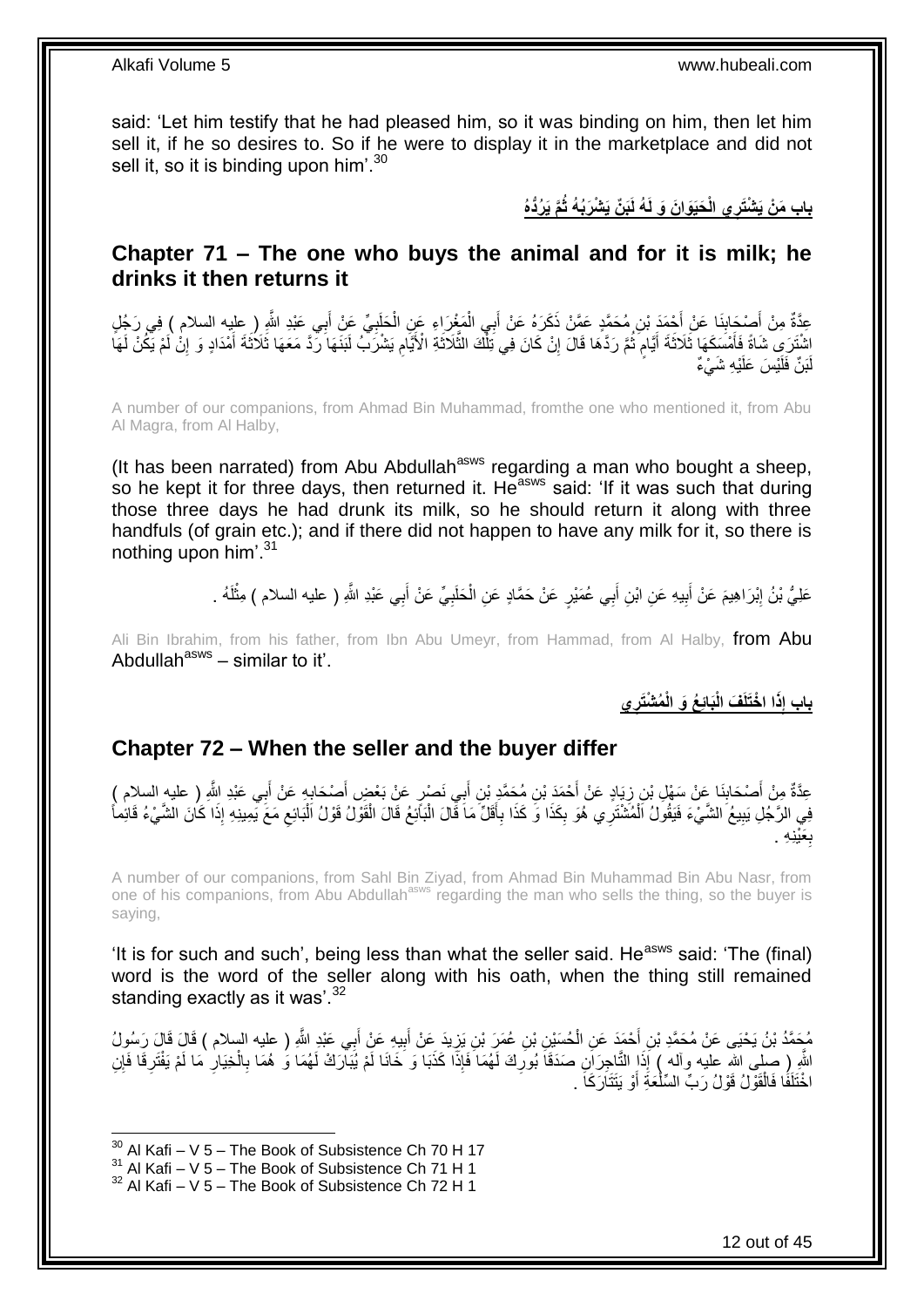Muhammad Bin Yahya, from Muhammad Bin Ahmad, from Al Husayn Bin Umar Bin Yazeed, from his father,

(It has been narrated) from Abu Abdullah<sup>asws</sup> having said: 'Rasool-Allah<sup>saww</sup> said: 'When the two merchants (buyer and seller) are both truthful, there would be Blessings for both of them. So when they are both liars, and betrayers, there would be no Blessings for both of them, and they are both with the choice (not to transact) for as long as they do not separate (from each other). So if they differ, so the (final) word is the word of the owner of the item, or they both leave it'.<sup>33</sup>

> **َو ِشَرائِ َها َمار الثِّ باب َبْيع ِ ِ**

### <span id="page-12-0"></span>**Chapter 73 – Selling of the fruits and its buying**

مُحَمَّدُ بِنُ يَجْيَى عَنْ أَحْمَدَ بْنِ مُحَمَّدٍ عَنِ الْجَجَّالِ عَنْ ثَعْلَبَةَ عَنْ بُرَيْدٍ قَالَ سَأَلْتُ أَبَا جَعْفَرٍ ( عليه السلام ) عَنِ الرَّطْبَةِ تُبَاعُ َ ْ ĺ َ ْ قِطْعَةً أَوْ قِطْعَتَيْنِ إِنَّ ثَلَاثَ قِطَّعَاتٍ فَقَالَ لَا يَأْسَ قَالَ وَ أَكْثَرْتُ الْسُؤَالَ عَنْ أَشْبَاهِ هَذِهٍ فَجَعَلَ يُقُولُ لَا بَأْسَ لِهِ فَقُلْتُ لَهُ أَصْلَحِكَ َ َ َ ،<br>ا َ َ ْ ِ ْ ِ اللَّهُ اسْتِخْيَاءً مِنْ كَثْرَةِ مَا سَأَلْتُهُ وَ قَوْلِهِ لَا بَأْسَ بِهِ إِنَّ مَنْ يَلْينَا يُفْسِلُونَ عَلَيْنَا هَذَا كُلَّهُ فَقَالَ أَظُنُّهُمْ سَمِعُوا حَدِيثَ رَسُولِ اللَّهِ ( ْ ْ َ ْ َّ ِ صلَّى الله عليه و آله ) فِي النَّخْل

Muhammad Bin Yahya, from Ahmad Bin Muhammad, from Al Hajjal, from Sa'alba, from Bureyd who said,

'I asked Abu Ja'far<sup>asws</sup> about the dates which are sold by one lot, or two lots, or three lots. So he<sup>asws</sup> said: 'There is no problem'. And I asked many question about things resembling these, so he<sup>asws</sup> went on saying: 'There is no problem with it'. So I said to himasws, being embarrassed from the many which I had asked himasws and hisasws words: 'There is no problem with it', 'May Allah<sup>saww</sup> Keep you<sup>asws</sup> well! Those around us would be spoiling all of these upon us'. So he<sup>asws</sup> said: 'I<sup>asws</sup> think they have heard a Hadeeth of Rasool-Allah<sup>saww</sup> regarding the palm trees'.

نُّمَّ حَالَ بَيْنِي وَ بَيْنَهُ رَجُلٌ فَسَكَتَ فَأَمَرْتُ مُحَمَّدَ بْنَ مُسْلِمٍ أَنْ يَسْأَلَ أَبَا جَعْفَرٍ ( عليه السلام ) عَنْ قَوْلِ رَسُولِ اللَّهِ ( صلى الله َ َ َ ֧֖֚֚֚֓֝֝֬֝ َ عْليه وآله ) فِي النَّخْلِ فَقَالَ أَبُو جَعْفَرٍ ( عليه السِلام ) خَّرَجَ رَسُولُ اللَّهِ ( صَلِّي الله عليه وأله ) فَسَمِعَ ضَوْضَهَاءً فَقَالٍ مَا هَذَا َ فَقِيلَ لَمْهُ تَبَايَعَ ٱلنَّـاسُ بِالنَّخْلِ فَقَعَدَ النَّخْلُ الْعَامَ ۚ فَقَالَ (صلى الله عليه وآلمُ ) أَمَّا إِذَا فَعَلُوا فَلا يَشْتَرُوا النَّخْلَ الْعَامَ حَتَّى يَطْلُعَ َ ْ **∶**  $\overline{\phantom{a}}$ ْ فِيهِ شَيْءٌ وَ لَمْ يُحَرِّمْهُ .

Then a man interposed between me and him<sup>asws</sup>, so I kept quiet. Then I instructed Muhammad Bin Muslim that he asks Abu Ja'far<sup>asws</sup> about the words of Rasool-Allah<sup>saww</sup> regarding the palm tree. So Abu Ja'far<sup>asws</sup> said: 'Rasool-Allah<sup>saww</sup> came out and he<sup>saww</sup> heard commotion, so he<sup>saww</sup> said: 'What is this?' So it was said to him<sup>saww</sup>, 'The people are buying and selling the palm tree, and the palm tree would sit (awaiting fruits) for the year (forward buying  $\&$  selling)'. So he<sup>saww</sup> said: 'But when they do it, they must buy the fruits of the coming year when something of such fruits appears, and they must not make it unlawful.<sup>34</sup>

عَلِيُّ بْنُ إِبْرَاهِيمَ عَنْ أَبِيهٍ عَنِ اِبْنِ أَبِي عُمَيْرٍ عَنْ حَمَّادِ بْنِ عُثْمَانَ عَنِ الْحَلَبِيِّ قَالَ سُئِلَ أَبُو عَبْدِ اللَّهِ (ِ عِلْيه السلام ) عَنْ ِ ْ **ٔ** َ **!** َ ِ َ ثَبِرَ اَءٍ النَّخْلِ وَ النَّكْرِمِ وَ الثُّمَارِ ۚ ثَلاَثَ سِنِينَ أَوْ ۗ أَرْبَعَ سِنِينَ قَالَ لَا بَأْسَ بِهِ يَقُولُۢ إِنْ لَمْ يُخْرِجْ فِي هَذِهِ السَّنَةِ أَخْرَجَ فِي قَابِلٍ وَ اُ اُ ِ  $\ddot{\phantom{a}}$ ; ْ ِ َ ِ ِ ِ ا<br>أ إِنِ اشْتَرَيْتَهُ فِي سَنَةٍ َوَاحِدَةٍ فَلَا تَشْتَرِهِ حَتَّى يَبْلُغَ فَإِنِّ اشْتَرَيْتَهُ ثَلَاثَ سِنِينَ قَبْلَ أَنْ يَبْلُغَ فَلَا بَأْسَ َ ُ **∶ ٔ** ُ

 $33$  Al Kafi – V 5 – The Book of Subsistence Ch 72 H 2

 $34$  Al Kafi – V 5 – The Book of Subsistence Ch 73 H 1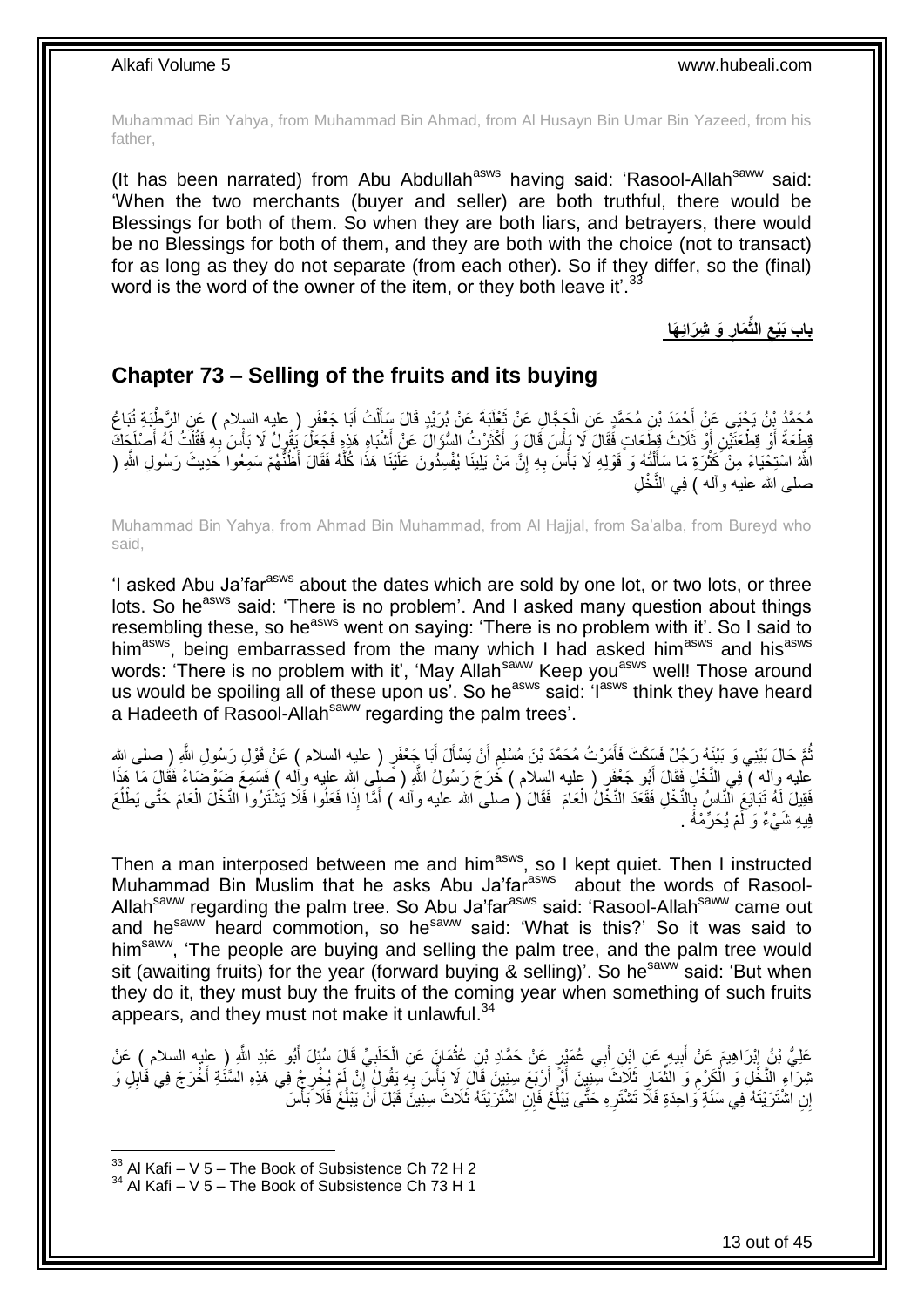Ali Bin Ibrahim, from his father, from Ibn Abu Umeyr, from Hammad Bin Usman, form Al Halby who said,

'Abu Abdullah<sup>asws</sup> was asked about buying the palm tree and the orchard, and the fruits for the next three years or four years. Heasws said: 'There is no problem with it. They are saying that if these do not come out in this year, they would come in the following year, and if it is bought in one year, so do not buy it until it ripens. So if it is bought for three years before the ripening, so there is no problem'.

وَ سُئِلَ عَنِ الرَّجُلِ يَشْتَرِي الثَّمَرَةَ الْمُسَمَّاةَ مِنْ أَرْضٍ فَهَلَكَ ثَمَرَةُ تِلْكَ الْأَرْضِ كُلُّهَا فَقَالَ قَدِ اخْتَصَمُوا فِي ذَلِكَ إِلَى رَسُولِ الثَّهِ ُّ ْ َ اُ ْ َّ │<br>; ( صلى الله عليه وآله ) فَكَانُوا يَذْكُرُونَ ذَلِكَ فَلَمَّا رَآهُمْ لَا يَدَعُونَ الْخُصُومَةَ نَهَاهُمْ عَنْ ذَلِكَ الْبَيْعِ خَتَّى تَبْلُغَ الثَّمَرَةُ وَ لَمْ **ٔ** َّ ُ ِ ْ يُحَرِّمْهُ وَ لَكِنْ فَعَلَ ذَلِكَ مِنْ أَجْلِ خُصُومَتِهِمْ . ِ َ

And he<sup>asws</sup> was asked about the man who buys the fruits of the season from a land, so all of the fruits of that particular land perish. So he<sup>asws</sup> said: 'They had disputed regarding that to Rasool-Allah<sup>saww</sup> and they were mentioning that. So when he<sup>saww</sup> saw them that they are not leaving the dispute, he<sup>saww</sup> forbade them from that transaction until the fruits ripened, and he<sup>saww</sup> did no Prohibit it, but he<sup>saww</sup> did that due to the reason of their dispute<sup>'.35</sup>

الْحُسَيْنُ بْنُ مُحَمَّدٍ عَنْ مُعَلَّي بْنِ مُحَمَّدٍ عَنِ الْحَسَنِ بْنِ عَلِيٍّ الْوَشَّاءِ قَالَ سَأَلْتُ الرِّضَا ( عليه السلام ) هَلْ يَجُونُ بَيْعُ النَّخْلِ ْ اً<br>أ ْ ْ ْ إِذَا حَمَلَ فَقَالَ يَجُونُ بَيْعُهُ حَتَّى يَزْ هُوَ فَقُلْتُ وَ مَا الْزَّهْوُ جُعِلْتُ فِدَاكَ قَالَ يَحْمَرُّ وَ يَصْفَرُّ وَ شِبْهُ ذَلِكَ لَ ْ ْ

Al Husayn Bin Muhammad, from Moalla Bin Muhammad, from Al Hassan Bin Ali Al Washa who said,

'I asked AI-Reza<sup>asws</sup>. 'Is it allowed to sell the palm tree when it is born (sprouts)?' So he<sup>asws</sup> said: 'It is allowed until it is in splendour'. So I said, 'And what is 'the splendour', may I be sacrificed for you<sup>asws</sup>?' He<sup>asws</sup> said: 'When it becomes red, and yellow, and similar to that'.<sup>36</sup>

ِي ب ِن أ ا َن َع ِن اْب ِن َشاذَ َف ْض ِل ْب ْس َما ِعي َل َع ِن ال َّن لِي َن ْخًال ُم َح َّمُد ْب ُن إ ِي َعْبِد ََّّللاِ ) عليه السالم ( <sup>إ</sup> ب ُت ِْلَ ل ْب ِع ٍّي َقا َل قُ ٍر َع ْن ر ُع َمْي َ ْ ِ ِ ْ ِ بِالْبَصْرَةِ فَأَبِيعُهُ وَ أُسَمَّي الثَّمَنِ وَ أَسْتَثْنِي الْكُلِّ مِنَ التَّمْرِ أَوِ اَكْثِرَ أَوِ الْجِنْقَ مِنَ النَّخْلِ قَالَ لَا بَأْسَ قُلْتُ جُعِلْتُ فِدَاكَ بَيْعُ **ٔ** ْ ; اً َ َ َ ِ **ٔ** َ َّ ؚ<br>ا **!** َ ا<br>ا ¦ ْ ْ ْ اَلسَّنَتَيْنِ قَالَ َلا بَأْسَ قُلْتُ جُعِلْتُ فِذَاكَ إِنَّ ذَا عِنْدَنَا عَظِيمٌ قَالَ أَمَّا إِنَّكَ إِنَّ قُلْتَ ذَاكَ لَقَدْ كَانَ رَسُولُ اللَّهِ ( صلى الله عليه وآله )<br>السَّنَتَيْنِ قَالَ لَا بَأْسَ قُلْتُ جُعِلْتُ ْ ِ ِ َ ِ ْ ْ .<br>ا أَحَلَّ ذَلِكَ فَتَظَالَمُوا فَقَالَ ( عليه السلام َ) لَا تُبَاعُ الثَّمَرَ ةُ حَتَّى يَبْدُوَ صَلَاحُهَا . َ َّ

Muhammad Bin Ismail, from Al Fazal Bin Shazaan, from Ibn Abu Umeyr, from Rabie who said,

'I said to Abu Abdullah<sup>asws</sup>, 'There is a palm tree for me at Al-Basra. So I sell it, and I name (determine) the fruits, and exclude Al-Kurra (a unit of measurement) from the fruits, or more, or a cluster of the dates'. He<sup>asws</sup> said: 'There is no problem'. I said, 'May I be sacrificed for you<sup>asws</sup>! Can I sell it (yield) for the two years?' He<sup>asws</sup> said: 'There is no problem'. I said, 'May I be sacrificed for you<sup>asws</sup>! That is a great matter among us'. He<sup>asws</sup> said: 'But you, if you are saying that, so Rasool-Allah<sup>saww</sup> had Permitted that, but they were unjust to each other, so he<sup>saww</sup> said: 'You must not buy it until fruits appear and are out of danger (of dying)'.<sup>37</sup>

 $35$  Al Kafi – V 5 – The Book of Subsistence Ch 73 H 2

 $36$  Al Kafi – V 5 – The Book of Subsistence Ch 73 H 3

 $37$  Al Kafi – V 5 – The Book of Subsistence Ch 73 H 4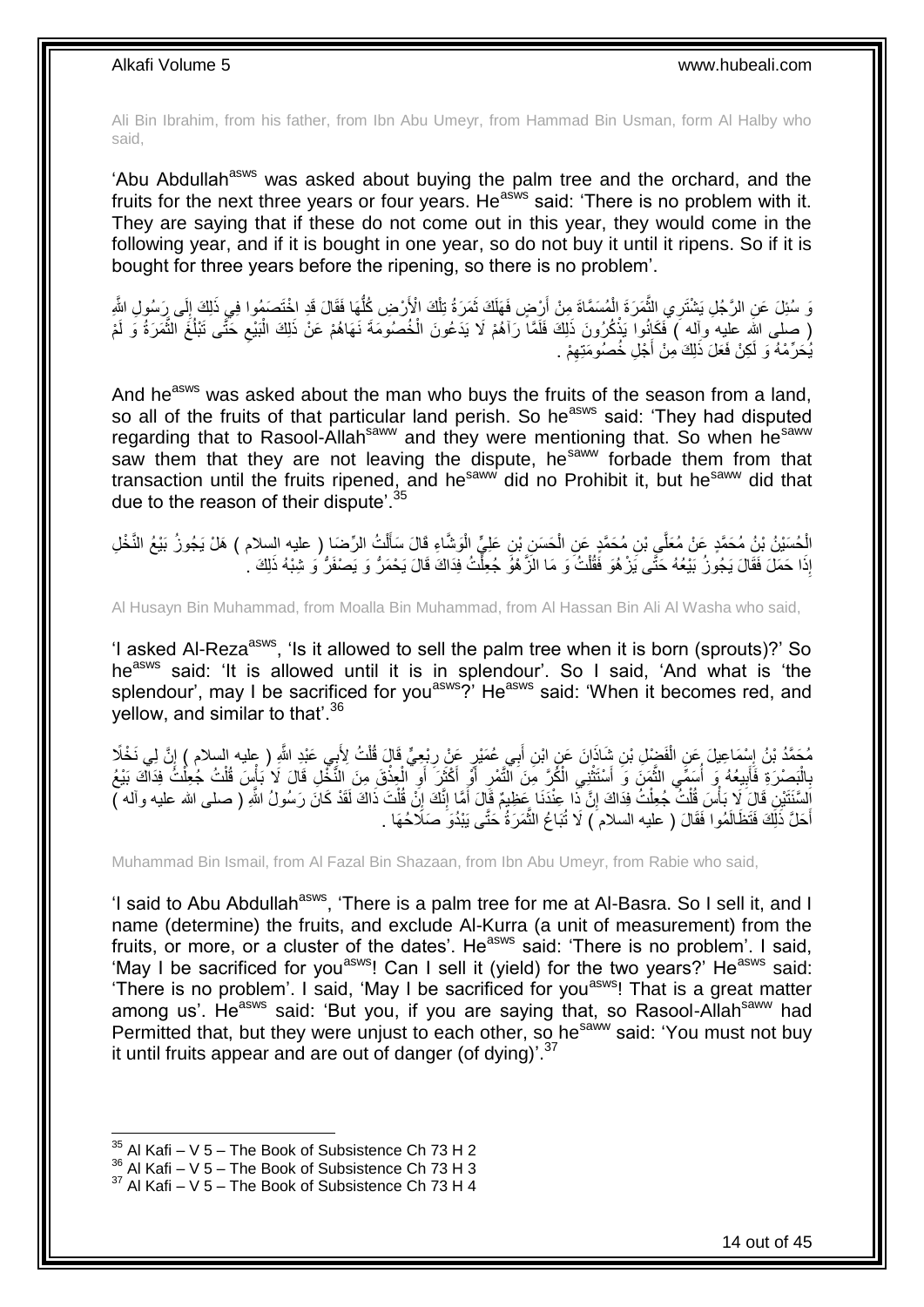مُحَمَّدُ بْنُ يَحْيَى عَنْ مُحَمَّدٍ بْنِ الْحُسَيْنِ عَنْ مِمَفْوَانَ عَنْ يَعْقُوبَ بْنِ شُعَيْبِ قَالَ قَالَ أَبُو عَبْدِ اللَّهِ ( عليه السلام ) إِذَا كَانَ َ ْ الْحَائِطُ فِيهِ ثِمَالٌ مُخْتَلِفَةٌ فَأَدْرَكَ بَعْضُهَا ۖ فَلَا بَأْسَ بِبَيْعِهَا جَمِيعاً ۖ ـِ اُ ْ  $\frac{1}{2}$ **ٔ** 

Muhammad Bin Yahya, from Muhammad Bin Al Husayn, from Safwan, from Yaqoub Bin Shuayb who said,

'Abu Abdullah<sup>asws</sup> said: 'If there was a wall in which there were different fruits, and some of them had ripened, so there is no problem with selling them in their entirety'.<sup>38</sup>

جُمَيْدُ بْنُ زِيَادٍ عَنِ ابْنِ سَمَاعَةَ عَنْ غَيْرِ وَاحِدٍ عَنْ إِسْمَاعِيلَ بْنِ الْفَضْلِ قَالَ سَأَلْتُ أَبَا عَبْدِ اللَّهِ ( عليه السلام ) عَنْ بَيْعِ<br>جَمَيْدُ بْنُ زِيَادٍ مُوسِّدِ الْبَعْدِ وَالْمَوْسَفِينَ وَا َ ْ َ ْ ِ ِ **∶** ِ الثَّمَرَ ةِ قَبْلَ ۖ أَنْ نُدْرِ كَ فَقَالَ إِذَا كَانَ فِي تِلْكَ الْأَرْضِ بَيْعٌ لَهُ غَلَّةٌ قَدْ أَدْرَكَتْ فَبَيْعُ ذَلِكَ كُلِّهِ حَلَالٌ ۚ ـ ِ َّ ِّ َ َّ ْ

Humeyd Bin Ziyad, from Ibn Sama'at, from someone else, from Ismail Bin Al Fazl who said,

'I asked Abu Abdullah<sup>asws</sup> about selling the fruits before they ripen, so he<sup>asws</sup> said: 'If it was such that in that particular land, selling of it is (like selling) a crop which has ripened, so selling all of that is Permissible<sup>'.39</sup>

عِدَّةٌ مِنْ أَصْحَابِذَا عَنْ أَجْمَدَ بْنِ مُحَمَّدِ بْنِ خَالِدٍ عَنْ عُثْمَانَ بْنِ عِيسَى عَنْ سَمَاعَةَ قَالَ سَأَلْتُهُ عَنْ بَيْعِ الثَّمَرَةِ هَلْ يَصْلُحُ ْ َ **∣** َ ُ َّ ِ ْ اً<br>أ يْبِرَاؤُهَا قَبْلَ أَنْ يَخْرُجَ طَلْعُهَا فَقَالَ لَا إِلَّا أَنْ يَشْتَرِيَ مَعَهَا شَيْئاً غَيْرَهَا رَطْبَةً أَوْ بَقْلًا فَيَقُولَ أَشْتَرِي مِثْلَ<sup>ق</sup>َ هَذِهِ الرُّطْبَةَ وَ هَذَا<br>نَّهُ وَيَقُولُ أَنْ يَجْبُ عَلَيْه َ ِ َ ِ ْ َ َ النَّخْلَ وَ هَذَا الشَّجَرَ بِكَّذَا وَ كَذَا فَإِنْ لَمْ تَّخْرُجِ الْثَّمَرَةُ كَانَ رَأْسُ مَالِ الْمُشْتَرِي فِي الرُّطْبَةِ وَ الْبَقْلِ ْ ْ **ٔ** َّ  $\zeta$ ِ ِ

A number of our companions, from Ahmad Bin Muhammad Bin Khalid, from Usman Bin Isa, from Sama'at who said,

'I asked him<sup>asws</sup> about selling the fruit, is buying it correct before they sprout?' So he<sup>asws</sup> said: 'No, except if you buy something else along with it, dates or vegetables, so you should be saying, 'I hereby buy these dates, and this palm tree, and this tree with such and such (a price). So if the fruits have not come out yet, the capital wealth of the buyer would be in the dates, and the vegetables'.

وَ سَأَلْتُهُ عَنِ وَرَقِ الشَّجَرِ هَلْ يَصْلُحُ شِرَاؤُهُ ثَلَاثَ خَرَطَاتٍ أَوْ أَرْبَعَ خَرَطَاتٍ فَقَالَ إِذَا رَأَيْتَ الْوَرَقَ فِي شَجَرَةٍ فَاشْتَرِ فِيهِ مَا َ اً ُ ِ ֦֧֦֧֧֦֧֦֧֦֧֦֧֦֧֦֧֧֦֧֦֪֧֪֦֪֦֧֧֧֧֧֧֧֟֟֟֓֕֟֓֕֝֓֟֓֡֟֓֡֟֓֡֟֓֡֟֓֡֟֟֓֡֟֓֡֟֟֩֓֞֟֓֞֟֓֡֟֓֞֟֓֟֓֝֬֝֓֟֝֓֟֝֬֝֬֝֬֝֬֝֬֝֬֝֬<br>֧֪֪֧֪֧֪֪֪֪֦֧֪֧֪֪֪֪֪֦֧֝֝֝֬֝֝֬֝ َ ِ ْ ثِشُّتَ مِنْ خَرْطَةٍ <u>َ</u>

And I asked him<sup>asws</sup> about the leaves of the tree, is its buying correct for three crops or four crops?' So he<sup>asws</sup> said: 'When you see the leaf in a tree, so you can buy regarding it whatever you so desire to, from a crop'.<sup>40</sup>

ِ مُحَمَّدُ بْنُ يَحْيَى عَنْ أَحْمَدَ بْنِ مُحَمَّدٍ عَنِ الْحُسَيْنِ بْنِ سَعِيدٍ عَنِ الْقَاسِمِ بْنِ مُحَمَّدٍ الْجَوْ هَرِيٍّ عَنْ عَلِيٍّ بْنِ أَبِي حَمْزَةَ قَالَ سَأَلْتُ ْ ْ َ ْ َ َ ِ ْ اَبَا عَبْدِ اللَّهِ (ِ عِلْيِه السلام ) عَنْ رَجُلٍ أَشْتَرَى بُسْتَانًا فِيهِ نَخْلٌ وَ شَجَّرٌ مِّنْهُ مَا أَقْدْ أَطْعَمَ وَ مِنْهُ مَا أَمْ يُطْعِمْ قَالَ لَا بَأْسَ بِهِ إِذَا َ ِ ْ كَانَ فِيهِ مَا قُدْ أَطْعَمَ

Muhammad Bin Yahya, from Ahmad Bin Muhammad, from Al Husay Bin Saeed, from Al Qasim Bin Muhammad Al Jowhary, from Ali Bin Abu Hamza who said,

'I asked Abu Abdullah<sup>asws</sup> about a man who bought an orchard wherein were palm trees, and trees from it were what could be eaten from, and from it were (trees) what

 $^{38}$  Al Kafi – V 5 – The Book of Subsistence Ch 73 H 5

 $39$  Al Kafi – V  $5$  – The Book of Subsistence Ch 73 H 6

 $40$  Al Kafi – V 5 – The Book of Subsistence Ch 73 H 7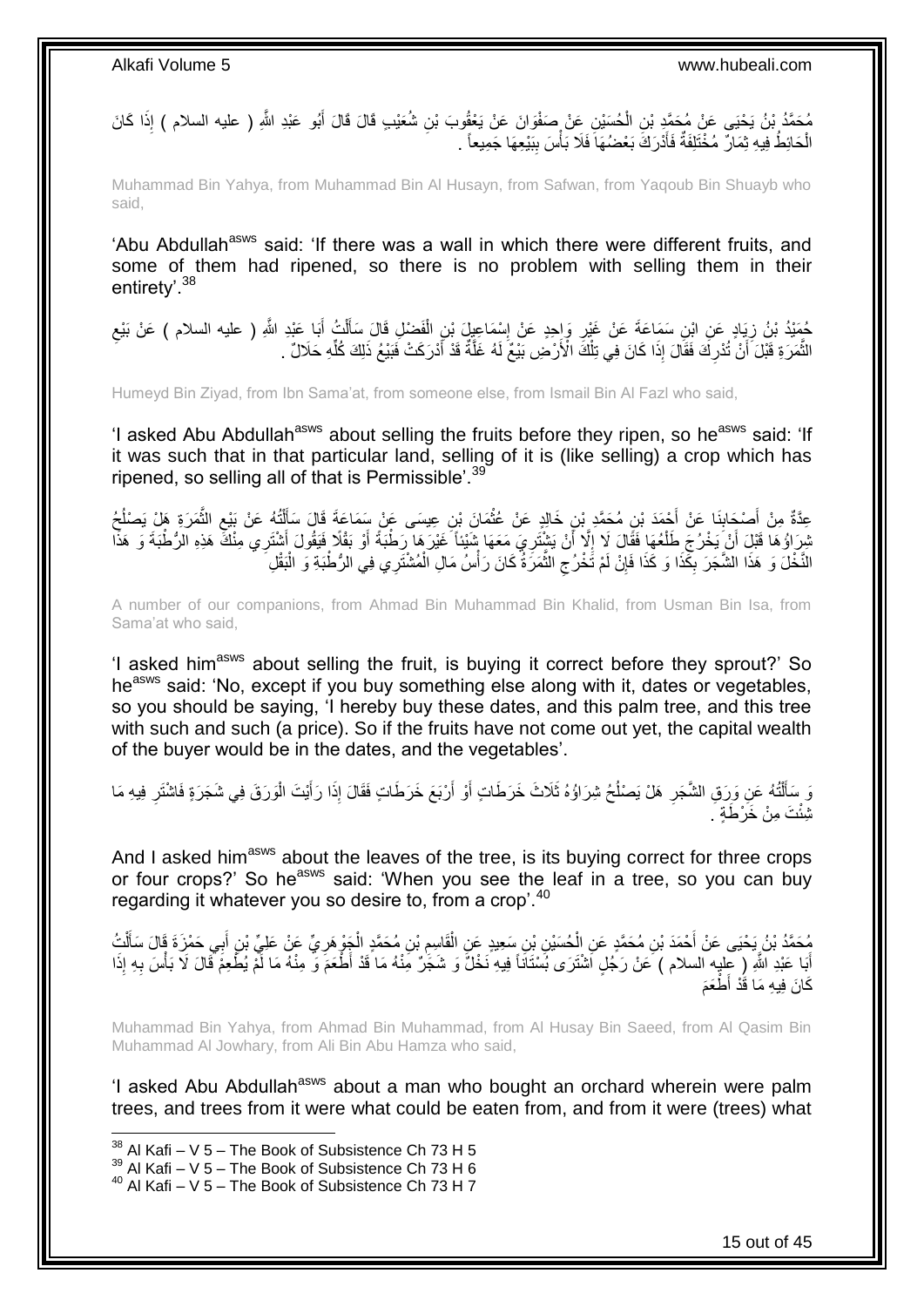could not be eaten from. He<sup>asws</sup> said: 'There is no problem with it if therein were (trees) what could be eaten from'.

فَالَ وَ سَأَلْتُهُ عَنْ رَجُلٍ اشْتَرَى بُسْتَاناً فِيهِ نَخْلٌ لَيْسَ فِيهِ غَيْرُ بُسْرٍ أَخْضَرَ فَقَالَ لَا حَتَّى يَزْهُوَ قُلْتُ وَ مَا الزَّهْوُ قَالَ حَتَّى ْ ْ َ يَتَلَوَّنَ .

He (the narrator) said, 'And I asked him<sup>asws</sup> about a man who bought an orchard wherein were palm trees, there was not on it apart from green (unripened dates)'. So he<sup>asws</sup> said: 'No, until they splendour'. I said, 'And what is the splendour?' He<sup>asws</sup> said: 'Until they colour'.<sup>41</sup>

مُحَمَّدُ بْنُ يَحْيَى عَنْ مُحَمَّدِ بْنِ الْحُسَبْنِ عَنْ صَفْوَانَ بْنِ يَحْيَى عَنْ يَعْقُوبَ بْنِ شُعَيْبِ قَالَ سَأَلْتُ أَبَا عَبْدِ اللَّهِ ( عِليه السلام ) وَ<br>لئف فَي فَي ذَي مَّن حَقَّدٍ بِنِ الْحُسَبْنِ عَنْ صَ ْ َ ْ ĺ َاثُ لَهُ أَعْطِي الرَّجُلَ لَهُ الثَّمَرَةُ عِشْرِينَ دِينَاراً عَلَى أَنِّي أَقُولُ لَهُ إِذَا قَامَتٌ ثَمَرَتُكَ بِشَيْءٍ فَهِيَ لِي بِذَلِكَ الثَّمِنِ إِنْ رَضِيتَ ِ َ َ َ ِ َّ ا<br>ا ْ ِ َّ  $\frac{1}{2}$ أَخَذْتُ وَ إِنْ غَّرِهْتَ تَرَكْتُ فَقَالَ مَا تَسْتَطِيعُ أَنْ تُعْطِيَهُ وَ لَا تَشْتَرِطَ شَيْئاً قُلْتُ جُعِلْتُ فَذاكَ لَا يُسَمِّي شَيْئاً وَ اللَّهُ يَعْلَمُ مِنْ نِيَّتِهِ ِ ِ **ٔ** َ ْ ْ ِ اُ ذَلِكَ قَالَ لَا يَصْلُحُ إِذَا كَانَ مِنْ نِيَّتِهِ [ذَلِكَ] -ا<br>ـا

Muhammad Bin Yahya, from Muhammad Bin Al Husayn, from safwan Bin Yahya, from Yaqoub Bin Shuayb who said,

'I asked Abu Abdullah<sup>asws</sup> and I said to him<sup>asws</sup>, 'I gave twenty Dinars to the man who had fruits, upon (a stipulation) I said to him, 'When your fruits are established with anything, so it is for me with that price. If I am pleased I shall take, and if I dislike, I shall leave it'. So he<sup>asws</sup> said: 'You have no leeway that you give him nor stipulate anything'. I said, 'May I be sacrificed for you<sup>asws</sup>! He did not name anything, and Allah<sup>saww</sup> Knows from his intention of that'. He<sup>asws</sup> said: 'It is not correct when that was an intention of his'.<sup>42</sup>

عَلِيُّ بْنُ إِبْرَاهِيمَ عَنْ أَبِيهِ عَنِ ابْنِ أَبِي عُمَيْرٍ عَنْ حَمَّادٍ عَنِ الْحَلِّيِّ عَنْ أَبِي عَبْدِ اللَّهِ ( عليه السلام ) قَالَ فَالَ فِي رَجُلٍ قَالَ َ ِ ْ َ **!** َ لْأَخَلَ بِعْنِي ثَمَرَةَ نَخْلِكَ هَذَا الَّذِي فِيهَآ بِقَفِيزَيّْنِ مِنْ تَمْرٍ أَوْ أَقَلِّ أَوْ أَكْثَرَ يُسَمِّي مَا شَاءَ فَبَاعَهُ فَقَالَ لَا بِأَس بِهِ وَ قَالَ التَّمُّرُ وَ َ َ َ َ َ **∫** َّ َ **∶** ْ الْبُسْرُ مِنْ نَخْلَةٍ وَاحِدَةٍ لَا بَأْسَ بِهِ فَأَمَّا أَنْ يَخْلِطَ النَّمْرَ الْعَنِيقَ أَوِ الْبُسْرَ فَلَا يَصْلُحُ وَ الزَّبِيبُ وَ الْعِنَبُ مِثْلُ ذَلِكَ . َ ِ **ٔ** :<br>ا ْ ْ ِ ا<br>ـ ْ ِ َ ْ َ

Ali Bin Ibrahim, from his father, from Ibn Abu Umeyr, from Hammad, from Al Halby,

(It has been narrated) from Abu Abdullah<sup>asws</sup> having said regarding a man who said to another, 'Sell to me the fruits of your palm tree, this one in which there is, with two Qafeyz (a unit of measurement) of dates, or less, or more', naming whatever he so likes to, so he sells it'. So he<sup>asws</sup> said: 'There is no problem with it'. And he<sup>asws</sup> said: 'The dates and the half-ripened from one tree, there is no problem with it. But if you were to mix the old dates, or half-ripened, so it is not correct; and the raisins and the grapes are similar to that'.<sup>43</sup>

ِن َمْي َس َي َة ْب ِي َن ْص ٍر َع ْن ُمَعاو ب ِن أ ِن ُم َح َّمِد ْب ْح َمَد ْب َياٍد َع ْن أ ِن ز َنا َع ْن َس ْه ِل ْب ْص َحاب ِ ) عليه ِم ْن أ َبا َعْبِد ََّّللا ِعَّدةٌ ُت أ ل َرَة َقا َل َسأ ِ َ ِ **∣** َ َ ْ َ السلام ) عَنْ بَيْعِ النَّخْلِ سِنَتَيْنِ ۗ قَالَ لَا بَأْسَ بِهِ قُلْثٌ فَالرُّطْبَةُ يَبِيَعُهَا هَذِهِۗ الْجِزَّةَ وَ كَذَا وَ كَذَا جَزَّةً بَعْدَهَا قَالَ لَا بَأْسَ بِهِ ثُمَّ قَالَ ْ ِ **ٔ**  $\zeta$ ا<br>ا ِ ْ ْ ِ قَدْ كَانَ أَبِي يَبِيعُ ۖ الْحِنَّاءَ كَذَا وَ كَذَا خَرْطَةً ۚ ـِ ْ **!** َ

A number of our companions, from Sahl Bin Ziyad, from Ahmad Bin Muhammad Bin Abu Nasr, from Muawiya Bin Maysara who said,

 $41$  Al Kafi – V 5 – The Book of Subsistence Ch 73 H 8

<sup>&</sup>lt;sup>42</sup> Al Kafi – V 5 – The Book of Subsistence Ch 73 H 9

 $43$  Al Kafi – V 5 – The Book of Subsistence Ch 73 H 10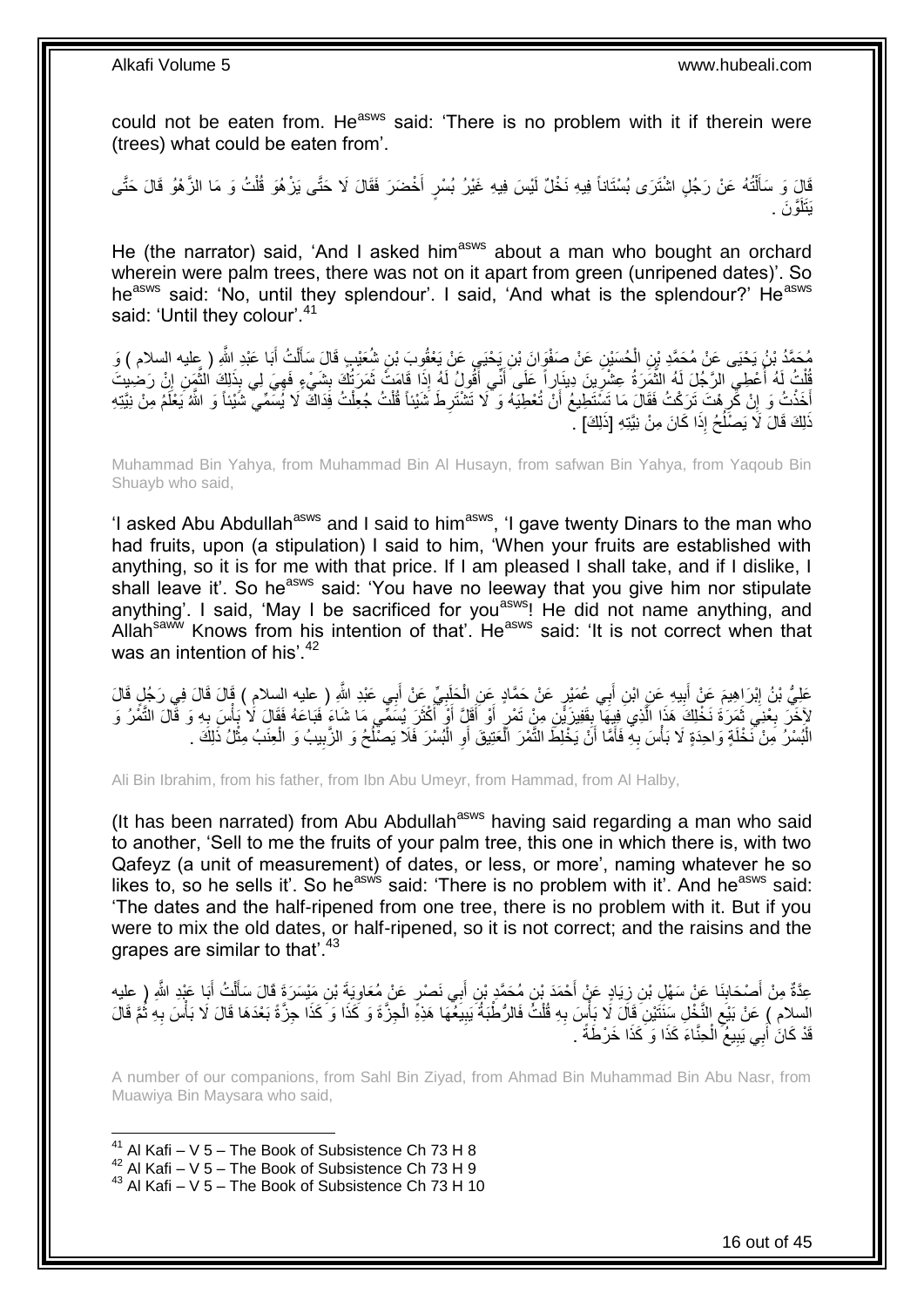'I asked Abu Abdullah<sup>asws</sup> about selling the palm tree (yield) of two years. He<sup>asws</sup> said: 'There is no problem with it'. I said, 'So the dates can be sold for this picking, and such and such a picking after it?' He<sup>asws</sup> said: 'There is no problem with it'. Then he<sup>asws</sup> said: 'My<sup>asws</sup> father<sup>asws</sup> had sold the henna (yield) of such and such a harvest<sup>'</sup> 44

حُمَيْدُ بْنُ زِيَادٍ عَنِ الْحَسَنِ بْنِ مُحَمَّدِ بْنِ سَمَاعَةٍ عَنْ غَيْرِ وَاحِدٍ عَنْ أَبَانِ بْنِ عُثْمَانَ عَنْ يَحْيَى بْنِ أَبِي الْعَلَاءِ قَالَ قَالَ أَبُو عَبْدِ **ٔ** َ ِ ْ **∶** َ ْ َ ِ اللَّهِ ( عليهَ السلامَ ) مَنْ بَاعَ نَخْلًا قَدْ لَقِحَ فَالثَّمَرَةُ لِلْبَانَعِ إِلَّا أَنْ يَشْتَرِطَ الْمُبْتَاعُ قَضَى رَسُولُ اللَّهِ ( صلى الله عليه وأله ) ْ َّ ْ ِ َ ِ <u>لِكَ</u> ِذَ ب

Humeyd Bin Ziyad, from Al Hassan Bin Muhammad Bin Sama'at, from someone else, from Aban Bin Usman, from Yahya Bin Abu Al A'ala who said,

'Abu Abdullah<sup>asws</sup> said: 'The one who sells a palm tree which had pollinated, so the fruits are for the seller, except if the buyer had stipulated otherwise. Rasool-Allahsaww had judged with that'.<sup>45</sup>

عَلِيُّ بْنُ إِنْرٍ اهِيمَ عَنْ أَبِيهِ عَنِ ابْنِ أَبِي عُمَيْرٍ عَنْ حَمَّادٍ عَنِ الْحَلَبِيِّ عَنْ أَبِي عَبْدِ اللَّهِ ( عليه السلام ) فِي شِرَاءِ الثَّمَرَةِ قَالَ إِذَا َ ِ َ ֦֦֧֦֧֦֦֧֦֦֦֧֦֧֦֧֦֧֦֧֦֧֦֧֦֧֦֧֦֧֦֚֚֚֝֟֝֝֝֝֝ َّ َ ِ ْ سَاوَتْ شَيَّئاً فَلَا بَأْسَ بِشِّرَائِهَا ۚ . **∣** 

Ali Bin Ibrahim, from his father, from Ibn Abu Umeyr, from Hammad, from Al Halby,

(It has been narrated) from Abu Abdullah<sup>asws</sup> regarding buying the fruit. He<sup>asws</sup> said: 'When something is unspoilt, so there is no problem with buying it'.<sup>46</sup>

مُحَمَّدُ بْنُ يَحْيَى عَنْ أَحْمَدَ بْنِ مُحَمَّدِ بْنِ عِيسَى عَنْ مُحَمَّدٍ بْنِ يَجْيَى عَنْ غِيَاثٍ بْنِ إِبْرَاهِيمَ عَنْ أَبِي عَبْدِ اللَّهِ ( عليه السلام )<br>يُرْمَحَنُ بِنُ يَحْيَى عَنْ أَحْمَدَ بْنِ مُحَمَّدِ بْنِ ।।<br>द َ ِ َ قَالَ قَالَ أَمِيرُ الْمُؤْمِنِينَ ( صِلَوات الله عليه ) مَنْ بَاعَ نَخْلًا قَدْ أَبَّرَهُ فَثَمَرَتُهُ لِلْبَائِعِ إِلَّا أَنْ يَشْتَرِطَ الْمُبْتَاعُ ثُمَّ قَالَ عَلِيٍّ ( عليه َ ا<br>ا ِ :<br>ا َ َ ْ َ ُ ْ ِ السلام ) قَضَمَى بِهِ رَسُولُ اللَّهِ ( صلى الله عليه وأله ). **∶** 

Muhammad Bin Yahya, from Ahmad Bin Muhammad Bin Isa,, from Muhammad Bin Yahya, from Giyas Bin Ibrahim,

(It has been narrated) from Abu Abdullah<sup>asws</sup> having said: 'Amir Al-Momineen<sup>asws</sup> said: 'The one who sells a palm tree which had pollinated, so its fruit is for the seller except if the buyer had stipulated otherwise<sup>'.47</sup>

مُحَمَّدُ بْنُ يَحْيَى عَنْ أَحْمَدَ بْنِ مُحَمَّدٍ عَنِ إِبْنِ مَحْبُوبِ عَنْ إِبْرَاهِيمَ الْكَرْخِيِّ قَالَ سَأَلْتُ أَبَا عَبْدِ اللَّهِ ( عليه السلام ) قُلْتُ لَهُ َ ْ َ ْ ِ ْ إِنِّي كُنْتُ بِعْثُ رَجُلًا نَخْلًا كَذَا وَ كَذَا نَخْلَةً بِكَذَا وَ كَذَا دِرْهَماً وَ النَّخْلُ فِيهِ ثَمَرٌ فَانْطَلَقَ الَّذِي اشْتَرَاهُ مِنِّي فَبَاعَهُ مِنْ رَجُلٍ ِ َّ َ ِ أَخَرَ بِرِبْحٍ وَ لَمْ يَكُنْ نَقَدَنِي وَ لَا قَبَضَهُ مِنِّي قَالَ فَقَالَ لَا بَأْسَ بِذَلِكَ أَ لَيْسَ قَدْ كَانَ ضَمِنَ لَكَ الثَّمَنَ قُلْتُ نَعَمْ قَالَ فَالرِّبْحُ لَهُ . ٍ ِ ْ َّ لَ َ

Muhammad Bin Yahya, from Ahmad Bin Muhammad, from Ibn Mahboub, from Ibrahim Al Karkhy who said,

'I asked Abu Abdullah<sup>asws</sup> saying to him<sup>asws</sup>, 'I had sold such and such a palm tree to a man for such and such Dirhams, and the palm tree had fruits in it. So the one who had bought it from me went on to sell it to a another man with a profit, and he did not pay me anything nor had he taken possession from me'. So he<sup>asws</sup> said: 'There is no

 $44$  Al Kafi – V 5 – The Book of Subsistence Ch 73 H 11

 $45$  Al Kafi – V 5 – The Book of Subsistence Ch 73 H 12

<sup>46</sup> Al Kafi – V 5 – The Book of Subsistence Ch 73 H 13

 $47$  Al Kafi – V 5 – The Book of Subsistence Ch 73 H 14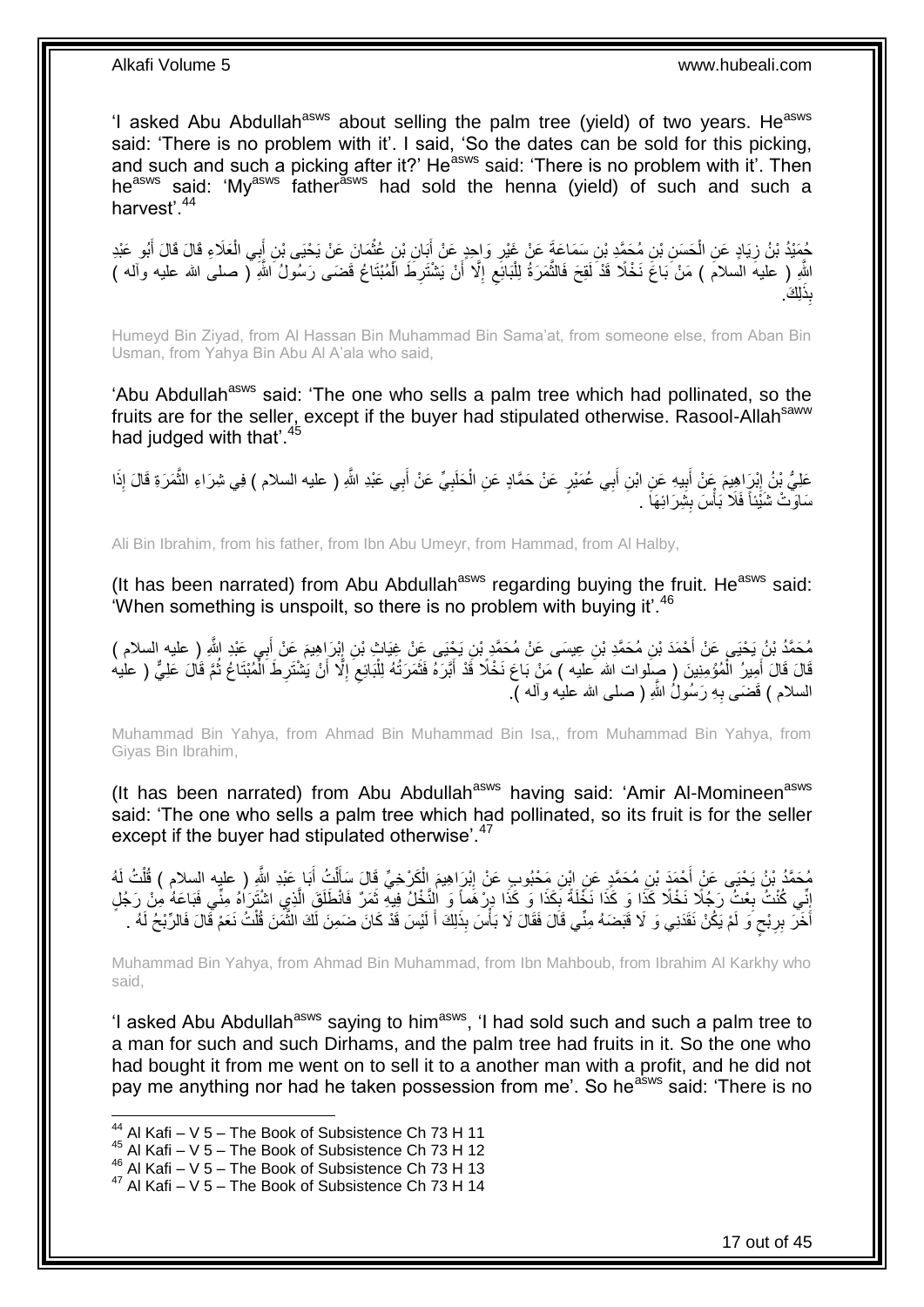problem with that. Had he not taken the responsibility to you for the price?' I said, 'Yes'. He<sup>asws</sup> said: 'So the profits is for him'.<sup>48</sup>

مُحَمَّدُ بْنُ يَحْيَى عَنْ مُحَمَّدِ بْنِ الْحُسَيْنِ عَنْ مُجَمَّدِ بْنِ عَيْدٍ اللَّهِ بْنِ هِلَالٍ عَنْ عُقْبَةَ بْنِ خَالِدٍ عَنْ أَبِي عَبْدِ اللَّهِ ( عليه السلام ) ْ َ َ قَالَ قَضَى رَسُولُ اللَّهِ ( صلىَ الله عليهَ وآله ) أَنَّ ثَمَرَ النَّخْلِ لِلَّذِيَ أَبَّرَ هَا إِلَّا أَنْ يَشْتَرِطَ الْمُبْتَاعُ . َّ  $\ddot{\phantom{0}}$ اُ ْ ِ َ ا<br>ا

Muhammad Bin Yahya, from Muhammad Bin Al Husayn, from Muhammad Bin Abdullah Bin Hilal, from Uqba Bin Khalid,

(It has been narrated) from Abu Abdullah<sup>asws</sup> having said: 'Rasool-Allah<sup>saww</sup> judged that the fruits of the palm tree is for the one who had pollinated it (seller) except if the buyer stipulates otherwise'.<sup>49</sup>

مُحَدَّدُ بْنُ يَحْيَيِ عَنْ مُحَمَّدِ بْنِ أَحْمَدَ عَنْ أَحْمَدَ بْنِ الْحَسَنِ عَنْ عَمْرٍ و بْنِ سَعِيدِ عَنْ مُصَدِّقٍ بْنِ صَدَقَةَ عَنْ عَمَّارِ بْنِ مُوسَى<br>مَشَقَّدُ بَنْ مَسَلَةٍ مَنْ مُحَمَّدِ بْنِ أَحْمَدَ مَثَ ْ َ َ ِ عَنْ أَبِي عَبْدِ اللَّهِ ( عليه السلاَم ) قَالَ سَأَلْتُهُ عَنِ الْكَرْمِ مَتَى يَحِلُّ بَيْغَهُ قَالَ إِذَا عَقَدَ وَ صَارَ عُرُوَقاً . ِ ْ ֺ֧֦֦֧֦֦֖֦֦֦֖֦֧֦֪֦֧֦֪֪֦֧֦֪֦֪֦֪֦֧֦֪֦֧֦֪֦֧֦֧֦֪֪֦֧֦֪֪֦֧֦֧֦֧֪֝֟֟֟֟֟֟֟֟֟֟֟֟֟֟֟֟֟֟֟֟֟֬֟֟֓֟֟֟֓֞֟֟֟֓֞֟֟֟֟֩֓֞֟֟֓֞֟֟֟֟֟֟֟֟֝ َ َ

Muhammad Bin Yahya, from Muhammad Bin Ahmad, from Ahmad Bin Al Hassan, from Amro Bin Saeed, from Musaddaq Bin Sadaqa, from Ammar Bin Musa,

(It has been narrated) from Abu Abdullah $a<sup>asws</sup>$ , said, 'I asked him $a<sup>asws</sup>$  about the vinevard, when it is Permissible to sell it? He $^{asws}$  said: 'When it intertwines and becomes vines'.<sup>50</sup>

> **َو َبْيِع ِه َّطَعام باب ِشَرا ِء ال ِ**

### <span id="page-17-0"></span>**Chapter 74 – Buying the food and selling it**

عِدَّةٌ مِنْ أَصْحَابِنَا عَنْ أَحْمَدَ بْنِ مُحَمَّدٍ عَنْ عُثْمَانَ بْنِ عِيِسَى عَنِْ سَمَاعَةَ قَالَ سَأَلْتُهُ عَنْ شِرَاءِ الطَّعَامِ مِمَّا يُكَالُ أَوْ يُوزَنُ هَلْ<br>مِنْ رَبِّي الْمَحَابِذَا عَنْ أَحْمَدَ بْنِ مُحَ ْ ĺ **ٔ** نِ مُحَمَّدٍ عَنْ عُثْ<br>ع **∣** َ َ ہ<br>'' َبَصِلْحُ شِرَاهُ بِغَيْرٍ كَيْلٍ وَ لَا وَزَّنِ فَقَالَ أَمَّا أَنْ تَأْتِيَ رَجُلًا فِي طَعَامٍ قَدِ اكْتِيلَ أَوْ وُزِنَ فَيَشْتَرِيَ مِنْهُ مُرَابَحَةً فَلَا بَأْسَ إِنْ أَنْتَ ∫ ِ ُ َ ِ د<br>أ ِ **ٍ** َ ٍ ْ َ ْ اَشْتَرَيْتَهُ وَ لَمْ تَكِلَّهُ أَوْ تَزَنْهُ إِذَا كَانَ الْمُشْتَرِي الْأَوَّلُ قَدْ أَخَذَهُ بِكَيْلٍ أَوْ وَرْنٍ فَقُلْتَ عِنْدَ الْبَيْعِ إِنِّي أُرْبِحُكَ فِيهِ كَذَا وَ كَذَا وَ قَدْ ْ َ ِ َ ْ ِ ْ **∶** ِ ِ ْ رَضِيتُ بِكَيْلِكَ أَوْ وَرْنِكَ فَلَا بَأْسَ . **ٔ** َ ِ

A number of our companions, from Ahmad Bin Muhammad, from Usman Bin Isa, from Sama'at who said,

'I asked him about buying the foodstuff, from what is measure or weighed, is buying it correct without a measurement or weighing?' So he<sup>asws</sup> said: 'If you go over to a man regarding food which had already been measured or weighed, so you buy it from him with a profit, so there is no problem if you were to buy it and do not measure it or weigh it, when it was such that the former buyer had taken it with a measurement or weight. So you should say when buying, 'I give you such and such amount of profit, and I am pleased with your measurement or your weighing', so there is no problem'.<sup>51</sup>

عَلِيُّ بْنُ إِبْرَاهِيمَ عَنْ أَبِيهِ وَ مُحَمَّدُ بْنُ يَحْيَي عَنْ أَحْمَدَ بْنِ مُحَمَّدٍ عَنِ ابْنِ أَبِي عُمَيْرِ عَنْ حَمَّادٍ عَنِ الْحَلَبِيِّ عَنْ أَبِي عَبْدِ اللَّهِ ( َ َ **!** َ ِ َ ِ ْ عليه السلَام ) أَنَّهُ قَالَ فِي الرَّجُلِ يَبْنَاعُ الطَّعَامَ ثُمَّ يَبِيعُهُ قَبَلَ أَنْ يُكَالَ قَالَ لَا يَصْنُحُ لَهُ ذَلِكَ . َ ان<br>ا َ ِ

 $^{48}$  Al Kafi – V 5 – The Book of Subsistence Ch 73 H 15

 $49$  Al Kafi – V 5 – The Book of Subsistence Ch 73 H 16

 $50$  Al Kafi – V  $5$  – The Book of Subsistence Ch 73 H 17

 $51$  Al Kafi – V 5 – The Book of Subsistence Ch 74 H 1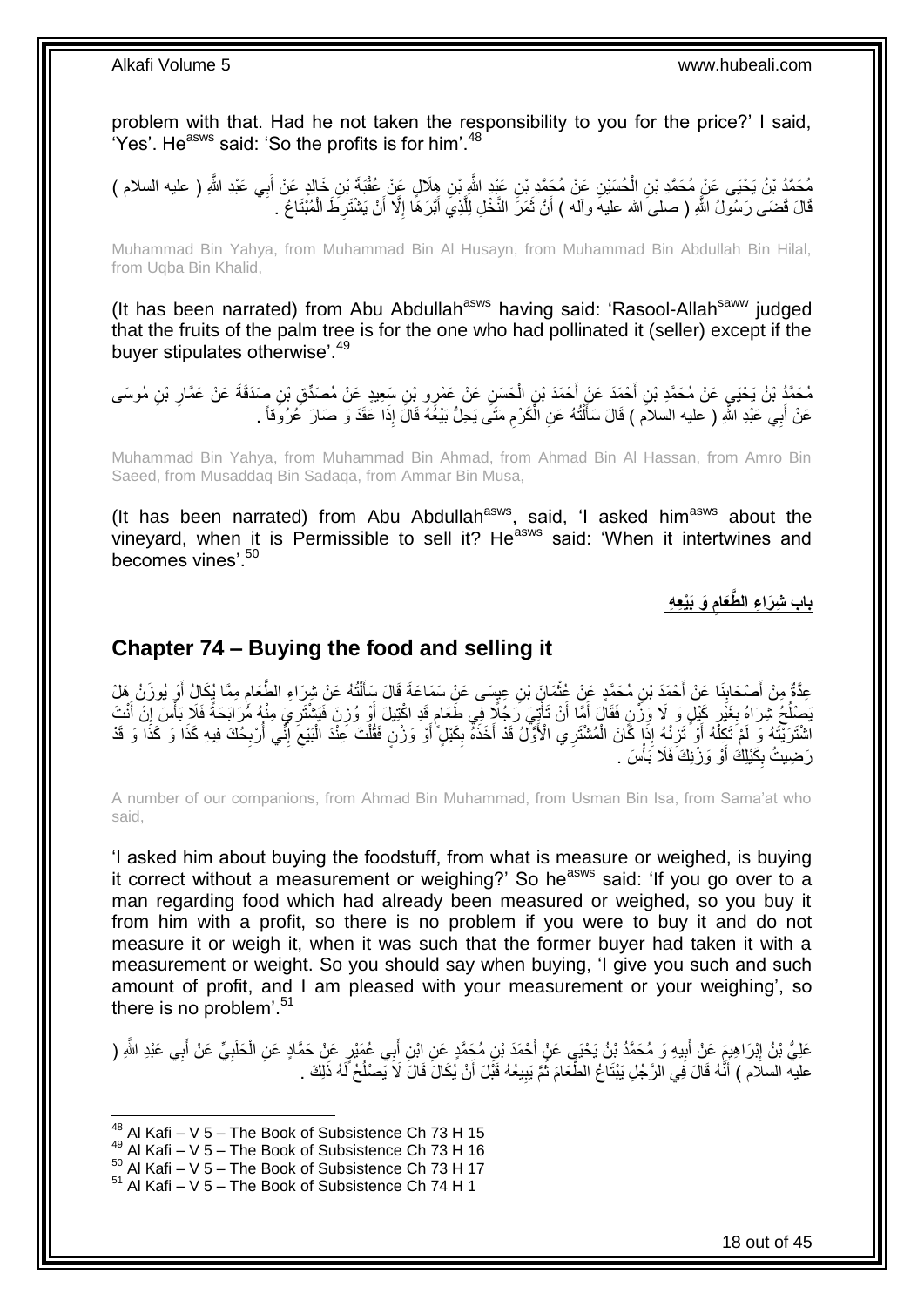Ali Bin Ibrahim, from his father, and Muhammad Bin Yahya, from Ahmad Bin Muhammad, from Ibn Abu Umeyr, from Hammad, from Al Halby,

(It has been narrated) from Abu Abdullah<sup>asws</sup> having said regarding the man who bought some foodstuff, then sold it before weighing. Heasws said: 'That is not correct for him' $^{52}$ 

مُحَمَّدُ بْنُ يَحْيَى عَنْ أَحْمَدَ بْنِ مُحَمَّدٍ عَنْ عَلِيٍّ بْنِ حَدِيدٍ عَنْ جَمِيلٍ بْنِ دَرَّاجٍ عَنْ أَبِي عَبْدِ اللَّهِ ( عليه السلام ) فِي الرَّجُلِ َ ٍ َ َبَشْتَرِي الطَّعَامَ ثُمَّ يَبِيعُهُ قَبْلَ أَنْ يَقْبِضُهُ قَالَ لَا بَأْسَ وَ يُوَكِّلُ الرَّجُلُ الْمُشْتَرِيَ مِّنْهُ بِقَبْضِبُهِ وَ كَيْلِهِ قَالَ لَا بَأْسَ [بِذُلِكَ] . ِ ِ ْ **ٔ** ِ اً **!** ُ ْ

Muhammad Bin Yahya, from Ahmad Bin Muhammad, from Ali Bin Hadeed, from Jameel Bin Darraj,

(It has been narrated) from Abu Abdullah<sup>asws</sup> regarding the man who buys the foodstuff, then sells it before he takes possession of it'. He<sup>asws</sup> said: 'There is no problem'. (I said), 'Can the buyer from him appoint the man (another one) to take precision of it and have it measured?' He<sup>asws</sup> said: 'There is no problem (with that) $153$ 

عَلِيُّ بْنُِ إِبْرَاهِيمَ عَنْ أَبِيهِ عَنِ إِبْنِ أَبِي عُمَيْرٍ عَنْ حَمَّادٍ عَنِ الْحَلَبِيِّ عَنْ أَبِي عَبْدِ اللَّهِ ( عليه السلام ) فِي رَجُلٍ اشْتَرَى مِنْ َ ِ ْ **!** َ ِ َجِلِّ طَعَاماً عِدْلًا بِكَيْلٍ مَعْلُومٍ ثُمَّ َإِنَّ صَاحِبَهُ قَالَ لِلْمُشْتُرِيَ ابْتَعْ مِنِّي هَذَا الْعِدْلَ الْآخَرَ بِغَيْرِ كَيْلٍ فَإِنَّ فِيهِ مِثْلَ مَا فِي الْآخَرِ<br>وَيَجْمَعُ وَكَذِي بِعَدْ الْمَسْتَمِعِ ْ יֲ<br>י .<br>• • • • ֧׆ֺ֧ ِ ِ **ٔ** ∣ٍ إ ِ ِ ْ الَّذِيِّ ابْتَعْتَهُ قَالَ لَا يَصْلُحُ إِلَّا أَنْ يَكِيلَ ز<br>ا ِ ُ َّ

Ali Bin Ibrahim, from his father, form Ibn Abu Umeyr, from Hammad, from Al Halby,

(It has been narrated) from Abu Abdullah<sup>asws</sup> regarding a man who buys some foodstuff from a man a package of a known weight. Then its owner says to the buyer, 'Buy this other one from me without measurement, for therein is similar to what was in the other one which you have bought'. He<sup>asws</sup> said: 'That is not correct except if he measures it out'.

> وَ قَالَ مَا كَانَ مِنْ طَعَام سَمَّيْتَ فِيهِ كَيْلًا فَإِنَّهُ لَا يَصْلُحُ مُجَازَفَةً هَذَا مَا يُكْرَهُ مِنْ بَيْعِ الطَّعَامِ . ِ ا<br>ـا ׀ו<br>ְי م ِ

And he<sup>asws</sup> said: 'Whatever was from the foodstuffs wherein a measurement was mentioned, so it is not correct for an estimation. This is what is abhorred from selling of the foodstuffs'.<sup>54</sup>

حُمَيْدُ بْنُ زِيَادٍ عَنِ الْحَسَنِ بْنِ مُحَمَّدِ بْنِ سَمَاعَةً عَنْ غَيْرِ وَاحِدٍ عَنْ أَبَانِ بْنِ عُثْمَانَ عَنْ عَيْدِ الرَّحْمَنِ بْنِ أَبِي عَيْدِ الثَّهِ قَالَ ْ َ **∶** ْ ِ َ سَأَلْتُ أَبَا عَبْدٍ اللَّهِ ( عليه السلام ) عَنْ رَجُلٍ عَلَيْهِ كُرٌّ مِنْ طَعَامِ فَاشْتَرَى كُرّاً مِنْ رَجُلٍ آخَرَ فَقَالَ لِلَرَّجُلِ اَنْظَلِقْ فَاسْتَوْفِ َ ْ َ ٍ كُرَّكَ قَالَ لَا بَأْسَ بِهِ . **∶ ٔ** 

Humeyd Bin Ziyad, from Al Hassan Bin Muhammad Bin Sama'at, from someone else, from Aban Bin Usman, from Abdul Rahman Bin Abu Abdullah, said,

'I asked Abu Abdullah<sup>asws</sup> about a man upon whom (is a debt of) one Kurra (a unit of measurement) of foodstuff. So he buys one Kurra from another man. So he says to

 $52$  Al Kafi – V 5 – The Book of Subsistence Ch 74 H 2

 $^{53}$  Al Kafi – V  $\overline{5}$  – The Book of Subsistence Ch 74 H 3

 $54$  Al Kafi – V 5 – The Book of Subsistence Ch 74 H 4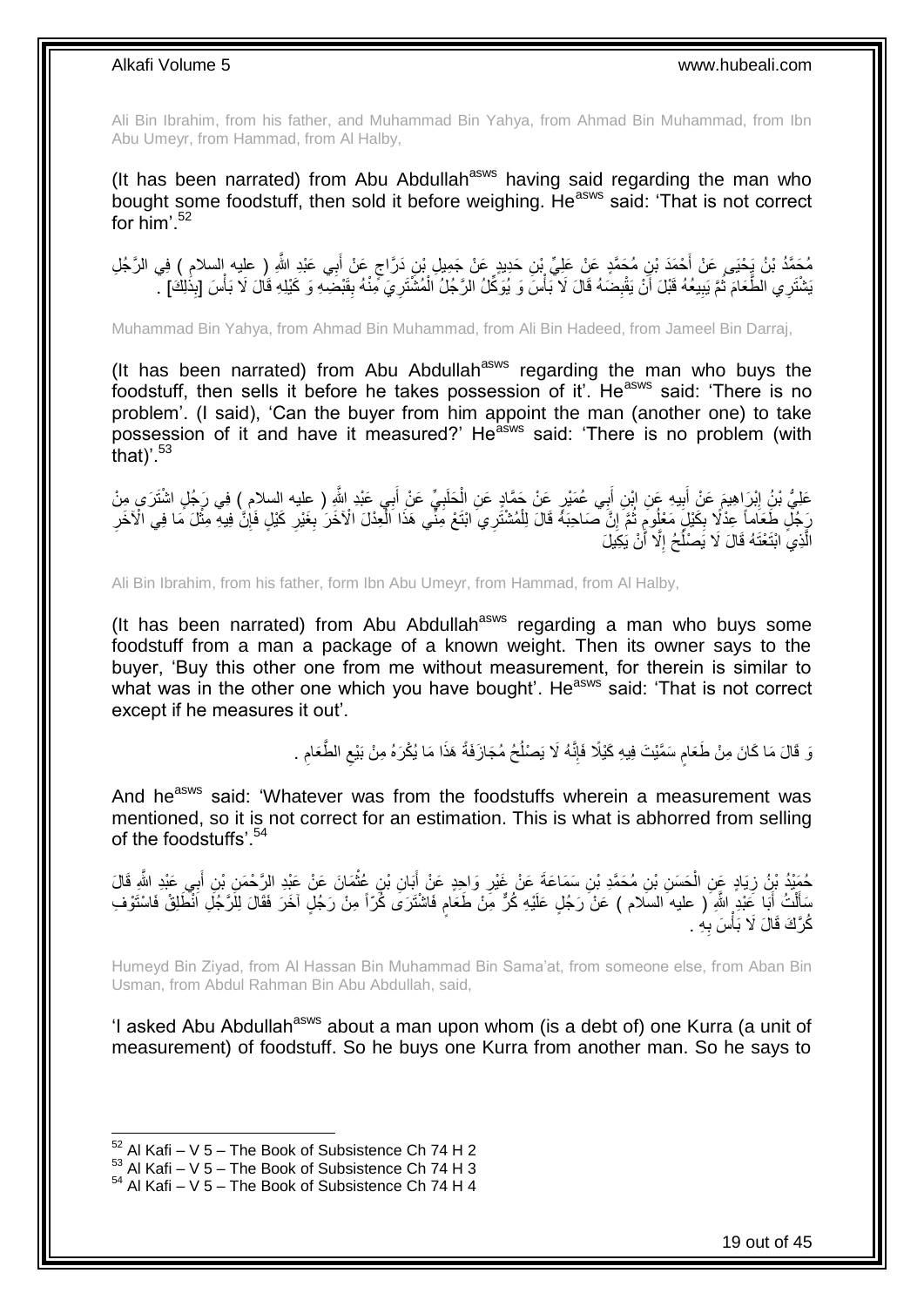the man, 'Go and fulfil your (debt upon me) of one Kurr (from that man)'. He<sup>asws</sup> said: 'There is no problem with it'.<sup>55</sup>

ْ مُحَمَّدُ بْنُ يَحْيَى عَنْ مُحَمَّدِ بْنِ الْحُسَيْنِ عَنْ صَفْوَانَ بْنِ يَحْيَى عَنْ إِسْحَاقَ بْنِ عَمَّارٍ عَنْ أَبِي الْعُطَارِدِ قَالَ قُلْتُ لِأَبِي عَبْدِ اللَّهِ َ ∣∣<br>; ْ ْ ِ ( عليه السلام ) أَشْتَرِي الطَّعَّامَ فَأَضَعُ فِي أَوَّلِهِ وَ أَرْبَعُ فِي آخِرِهِ فَأَسْأَلُ صَاحِبِي أَنْ يَحُطُّ عَنِّي فِي كُلِّ كُلِّ كَذَا وَكَذَا فَقَالَ<br>( عَلَيْهِ بَعْدِ الْمَسْئِرِي الطَّعَامَ فَيَسِمَّعُ فَي ِ َ َ َ َ َ َ هُذَا لَا خَيْرَ فِيهِ وَ لَكِنْ يَحُطُّ عَنْكَ جُمْلَةً قُلْتُ فَإِنْ حَطٍّ عَنِّي أَكْثَرَ مِمَّا وَضِعْتُ قَالَ لَا بَأْسَ بِهِ قُلْتٌ فَأُخْرِجُ الْكُرَّ وَ الْكُرَّيْنِ<br>مَا الْجَمْلِينَ فَلِيمِ وَلَكِنَّ يَنصُلُ عَنْ ْ َ َ ∣lٍ ْ ِ ُ ْ ِ فَيَقُولُ الرَّجُلُ أَعْطِنِيهِ بِكَيْلِكَ فَقَالَ إِذَا ائْتَمَنَكَ فَلَيْسَ بِهِ بَأْسٌ . ۖ ْ **∶** ِ َ

Muhammad Bin Yahya, from Muhammad Bin Al Husayn, from Safwan Bin Yahya, from Is'haq Bin Ammar, from Abu Al Utarad who said,

'I said to Abu Abdullah<sup>asws</sup>, 'I buy some foodstuff, so I lose in the beginning of it and I profit in the end of it. So I ask my companions that he drops (the price) from me with each Kurra (a unit of measurement) by such and such (an amount)'. So he<sup>asws</sup> said: 'This, there is no goodness in it, but he should drop from you from the whole'. I said, 'Supposing if he drop from the more that what I have lost?' He<sup>asws</sup> said: 'There is no problem with it'. I said, 'So if I were to extract one Kurra and two Kurras (units of measurement), so the man is saying, 'I give it by your measurement'. So he<sup>asws</sup> said: 'If he trusts you, so there is no problem with it'.<sup>56</sup>

مُحَمَّدُ بْنُ يَجْبَى عَنْ مُحَمَّدِ بْنِ الْحُسَيْنِ عَنْ صَفْوَانَ بْنِ يَحْيَى عَنْ أَبِي سَعِيدِ الْمُكَارِي عَنْ عَبْدِ الْمَلِكِ بْنِ عَمْرٍ وِ قَالَ قُلْتُ<br>مُحَمَّدُ بْنُ يَجْبَى عَنْ مُحَمَّدِ بْنِ الْحُسَيْنِ عَن ْ َ ْ ْ لأَبِي عَبْدِ اللَّهِ ( عليه السلام ) أَشْتَرِي الطَّعَامَ فَأَكْثَالُهُ وَ مَعِي مَنْ قَدْ شَهِدَ الْكَيْلَ وَ إِنَّمَا اكْتَلْتُهُ لِنَفْسِي فَيَقُولُ بِعْنِيهِ ۖ فَأَبِيعُهُ إِيَّاهُ<br>يَبْدَى أَيَسَ أَيَاهُ إِنَّ إِنَّ ِ ْ ِ ُ َ َ ِ ِ َ ِ ْ بِذَلِّكَ الْكَيْلِ الَّذِي كِلْتُهُ قَالَ لَا بَأْسَ  $\,$ **ٔ** ֦֧֦֧֦֦֧֦֦֦֦֦֦֦֦֦֦֦֦֦֦֦֦֦֦֦֧֦֧֦֧֦֦֧֦֪֪֦֦֧֦֦֦֧֦֪֪֪֦֟֟֟֟֟֟֟֟֟֟֟֟֟֟֓֕֟֟֓֕֟֓֟֓֞֟֝֟֓֟֓֟֓֞֟֓֞֟֟֓֞֟֓֞֟֓֞֟ َّ ْ

Muhammad Bin Yahya, from Muhammad Bin Al Husayn, from Safwan Bin Yahya, from Abu Saeed Al Mukarayy, from Abdul Malik Bin Amro who said,

'I said to Abu Abdullah<sup>asws</sup>, 'I buy the foodstuff, so I measure it out and with me is one who witnesses the measuring, but rather I weigh it out for myself. So he is saying, 'Sell it'. So I sell it to him with that measurement which I measured out'. He<sup>asws</sup> said: 'There is no problem'.<sup>57</sup>

عَلِيُّ بْنُ إِبْرَاهِيمَ عَنْ أَبِيهِ عَنِ ابْنِ أَبِي عُمَيْرٍ عَنْ جَمِيلٍ قَالَ قُلْتُ لِإَبِي عَبْدِ اللَّهِ ( عليه السلام ) اشْتَرَى رَجُلٌ تِيْنَ بَيْدَرٍ كُلَّ ْ َ ِ َ كُرٍّ تَبِثْنَيْءٍ مَعْلُومْ فَيَقْبِضَ النَّبْنَ وَ يَبِيعُهُۖ قَبْلَ أَنْ يُكَالَ الطَّعَامُ قَالَ لَا بَأْسَ بِهِ . **ِ** َ **!** ֧֧֧֧֧֧֧֧֧֓֝֓֝֓֝֓֝֬֟֓֓֝֓֓֝֬֓֝֓<del>֛</del> ِ ْ

Ali Bin Ibrahim, from his father, from Ibn Abu Umeyr, from Jameel who said,

'I said to Abu Abdullah<sup>asws</sup>, 'A man buys threshing hay, each Kurra with a known thing. So he takes possession of the hay and sells it before he measures the  $\frac{1}{2}$  (animal) feed'. He<sup>asws</sup> said: 'There is no problem with it'.<sup>58</sup>

مُحَمَّدُ بْنُ يَحْيَى عَنْ مُحَمَّدِ بْنِ الْحُسَيْنِ عَنْ صَفْوَانَ عَنِ ابْنِ مُسْكَانَ عَنْ إِسْحَاقَ الْمَدَائِنِيِّ قَالَ سَأَلْتُ أَبَا عَبْدِ اللَّهِ ( عليه ْ ∣l<br>∶ ْ َ ْ ĺ السلام ) عَنِ الْقَوْمِ يَدْخُلُونَ السَّفِينَةَ يَشْتَرُونَ الطَّعَامَ فَيَتَسَاوَمُونَ بِهَا ثُمَّ يَشْتَرِي رَجُلٌ مِنْهُمْ فَيَتَسَاءَلُونَهُ فَيُعْطِيهِمْ مَا يُرِيدُونَ ِ ْ ا<br>ا ال<br>الفات ِ ِ ِ مِنَ الطَّعَامِ فََيَكُونَ ۖ صَاحِبٌ الطَّعَامِ هُوَ الَّذِي يَدْفَعُهُ إِلَيْهِمْ وَ يَقْدِمَنُ النَّمَٰنَ قَالَ لَا بَأْسَ مَا أُرَاهُمْ إِلَّا وَ قَدْ شَرِكُوهُ فَقُلْتُ إِنَّ َّ ِ ِ لَ ٳٳ َّ ِ **ُ** ِ ْ ِ  $\frac{1}{2}$ اً ْ صَاحِبَ الطَّعَامِ يَدَّعُو كَيَّالًا فَيَكِيلُهُ لَٰٓنَا وَ لَنَا أُجَرَاءُ فَيُعَيِّرُونَٰهُ فَيَزِيَدُ وَ يَنْقُصُ قَالَ لَا بَأْسَ مَا لَمْ يَكُنْ شَيْءٌ كَثِيرٌ غَلَطٌ . ِ ا<br>ا ان<br>المنابع ِ ْ

 $55$  Al Kafi – V 5 – The Book of Subsistence Ch 74 H 5

 $56$  Al Kafi – V 5 – The Book of Subsistence Ch 74 H 6

 $57$  Al Kafi – V  $5 -$  The Book of Subsistence Ch 74 H 7

<sup>58</sup> Al Kafi – V 5 – The Book of Subsistence Ch 74 H 8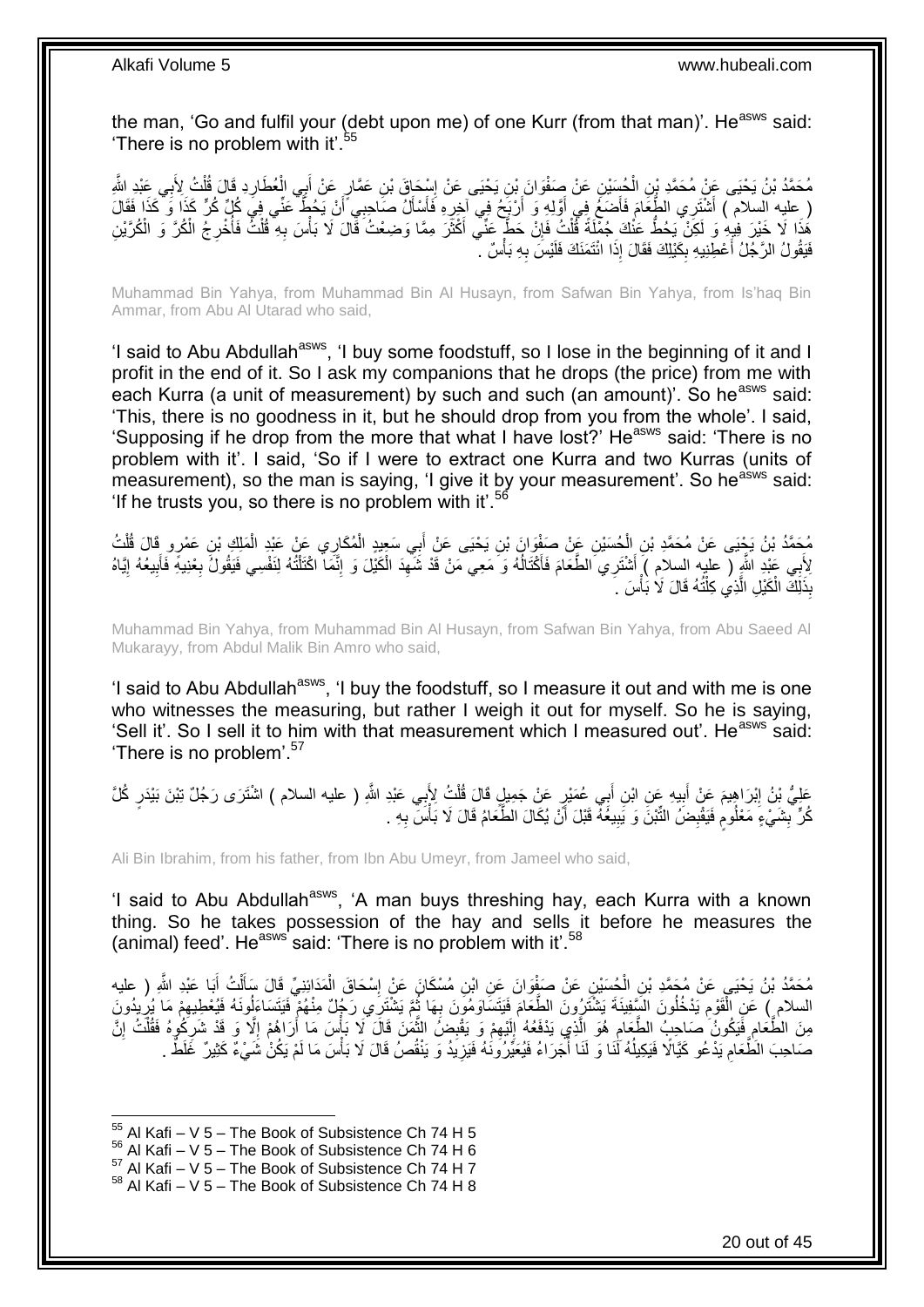Muhammad Bin Yahya, from Muhammad Bin Al Husayn, from Safwan, from Ibn Muskann, from Is'haq Al Madainy who said,

'I asked Abu Abdullah<sup>asws</sup> about the people who are entering the ship, so they are buying the foodstuff, and they are haggling with it. Then a man from them buys it, so they are asking him whatever that want from the foodstuff. So he becomes the owner of the food, the one handed it over to them and took the price'. He<sup>asws</sup> said: 'There is no problem. I<sup>asws</sup> do not see them except that they had participated him'. So I said, 'If the owner of the food invites a measurer, so he measures it out for us, and for us are employees who are conducting it, so there are increases and decreases'. He<sup>asws</sup> said: 'There is no problem for as long as there are not many errors'.<sup>59</sup>

> باب الرَّجُل يَشْتَرِ ي الطَّعَامَ فَيَتَغَيَّرُ سِعْرُهُ قَبْلَ أَنْ يَقْبِضَهُ **ِ َ**

### <span id="page-20-0"></span>**Chapter 75 – The man buys the foodstuff, so he changes its price before it is captured**

عَلِيُّ بْنُِ إِبْرَاهِيمَ عَنْ أَبِيهِ عَنِ ابْنِ أَبِي عُمَيْرٍ عَنْ حَمَّادٍ عَنِ الْحَلَبِيِّ عَنْ أَبِي عَبْدِ اللَّهِ (ِ عليهِ السلام ِ ) فِي رَجُلٍ ابْتَاعَ مِنْ ِ ْ ¦; َ رَجُلِّ طَعَاماً بِدَرَاهِمَ فَأَخَذَ نِصْفَهُ وَ تَرَكَّ نِصِفْهُ ثُمَّ جَاءَ بَعْدَ ذَلِكَ وَ قَدِّ إِرْتَفَعَ الْطَعَامُ أَوْ نَقُصٍ قَالَ إِنْ كَانَ يَوْمَ ابْتَاعَهُ سَاعَرَهُ َ ان<br>المقامات َ **∣** ֝׀֛<br>֧֪֪֢֝֓ أَنَّ لَمُّ كَذَا وَ كَذَا فَإِنَّمَا لَهُ سِعْرُهُ وَ إِنْ كَانَ إِنَّمَا أَخَذُ بَعْضاً وَ تَرَكَ بَعْضاً وَ لَّمْ يُسَمِّ سِعْراً فَإِنَّمَا لَهُ سِعْرَ يَوْمِهِ الَّذِي يَأْخُذُ فِيهِ مَا ر<br>ا ∣اٍ َ ِ ِ ∣اٍ<br>∶ :<br>نا ْ َّ كَانَ .

Ali Bin Ibrahim, from his father, from Ibn Abu Umeyr, from Hammad, from Al Halby,

(It has been narrated) from Abu Abdullah<sup>asws</sup> regarding a man who bought foodstuff from a man with Dirhams. So he took half of it and left half of it. Then he came over after that and the foodstuff had been raised (in price) or reduced. He<sup>asws</sup> said: 'If on the day he bought it, it had been price for such and such, so rather his price would be for him, and if he had rather taken some and left some, and a price had not been named (determined), so rather for him would be the price on the day in which he takes it, whatever it was'.<sup>60</sup>

عَلِيُّ بْنُ إِبْرَاهِيمَ عَنْ أَبِيهٍ عَنِ ابْنِ أَبِي عُمَيْرٍ عَنْ جَمِيلٍ عَنْ أَبِي عَبْدِ اللَّهِ ( عليه السلام ) فِي رَجُلٍ اشْتَرَى طَعَاماً كُلَّ كُلِّ أَرْ َ َ ِ َ ِ بِشَيْءٍ مَعْلُومٍ فَارْتَفَعَ الطَّعَامُ أَوْ نَقَصَ ۖ وَ قَدِ أَكْثَالَ بَعْضَهُ فَأَبَى صَّاحِبُ الطَّعَامِ أَنْ يُسَلِّمَ لَٰهُ مَا آَبَقِيَ وَ قَالَ إِنَّمَا لَكَ مَا قَبَضْتَ **∣** َ ٍ ِ ِّ َ  $\ddot{\phantom{a}}$ َ فَقَالَ ۖ إِنْ كَانَّ يَوْمَ اشْتَرَاهُ سَاعَرَهُ عَلَى أَنَّهُ لَهُ فَلَهُ مَا بَقِيَ وَ إِنْ كَانَ إِنَّمَا اشْتَرَاهُ وَ لَّمْ يَشْتَرِطْ ذَلِكَ فَإِنَّ لَهُ بِقَدْرِ مَا نَقَدَ . ِ ِ َ ِ ِ ِ  $\frac{1}{2}$ ∣ٍ

Ali Bin Ibrahim, from his father, from Ibn Abu Umeyr, from Jameel,

(It has been narrated) from Abu Abdullah<sup>asws</sup> regarding a man who bought some foodstuff, each Kurra (a unit of measurement) with a known thing. So the foodstuff (price) was raised or reduced, and some of it had been measure out. So the owner of the foodstuff refused to submit to him what remained (for the old price), and said, 'But rather, for you is what you captured (took possession of)'. So he<sup>asws</sup> said: 'If it was on the day he bought for his price, upon (a stipulation) that it (same price) would be for him, so for him would be what remained (at the same price); and if it was such

 $59$  Al Kafi – V 5 – The Book of Subsistence Ch 74 H 9

 $60$  Al Kafi – V 5 – The Book of Subsistence Ch 75 H 1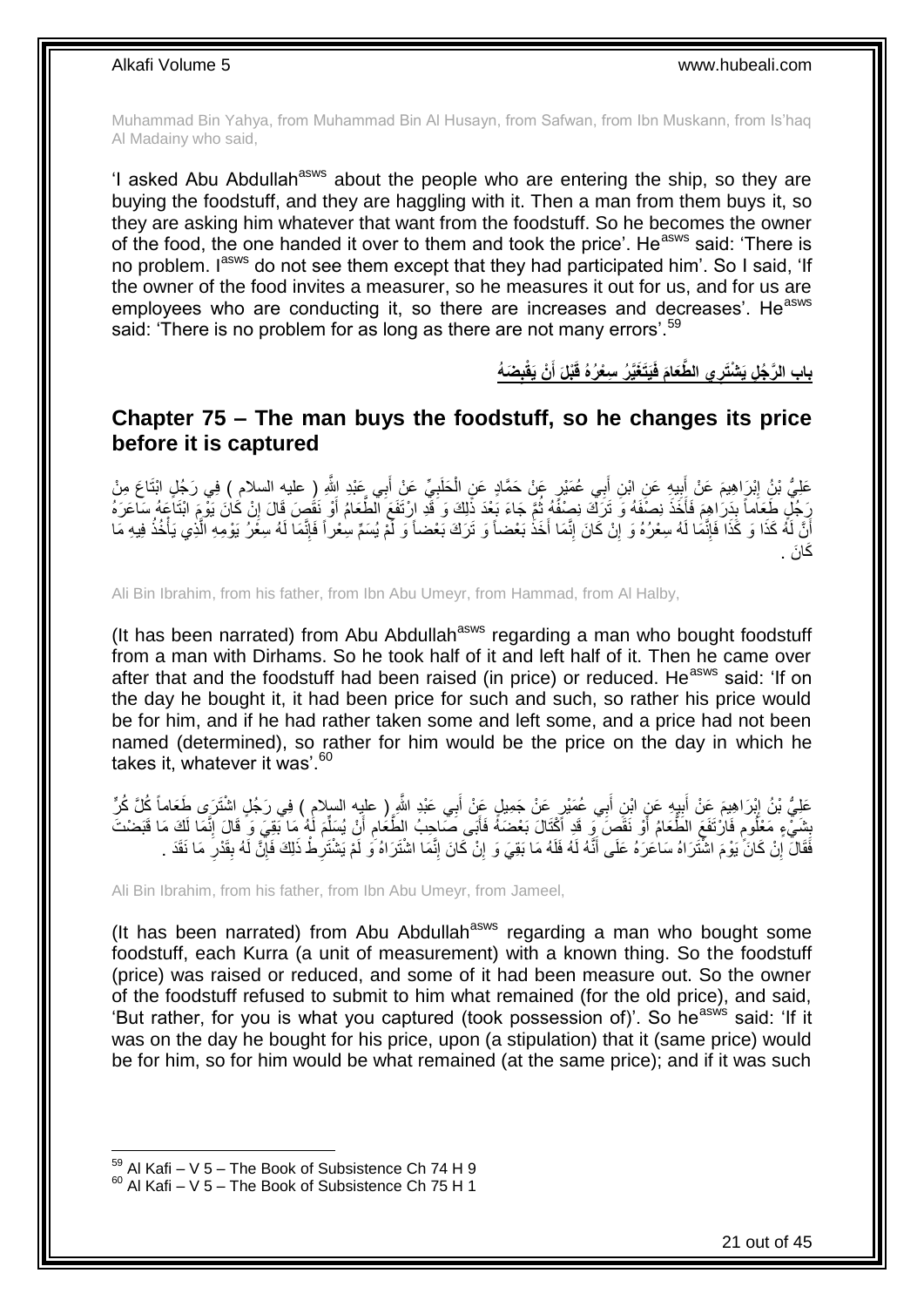that he had bought it and did not stipulate that, so for him would be in accordance with what he settled in cash<sup>'.61</sup>

مُحَدٌّدُ بْنُ يَحْيَى قَالَ كَتَبٍ مُحَدَّدُ بْنُ الْحَسَنِ إِلَى أَبِي مُحَمَّدٍ ( عليه السلام ) رَجُلٌ اسْتَأْجَرَ أَجِيراً يَعْمَلُ لَهُ بِنَاءً أَوْ غَيْرَهُ وَ َ ْ َ ِ ْ َ ِ ِجَعَلَ يُعْطِيهِ طَعَاماً وَ قُطْناً وَ غَيْرَ ذَلِكَ ثُمَّ ثَغَيَّرَ الطَّعَامُ وَ الْقُطْنُ مِنْ سِعْرِهِ الَّذِي كَانَ أَعْطَاهُ إِلَى نُقْصَانٍ أَوْ زَيَادَةِ أَ يَخْتَسِبُ َ ِ َ ِ َ َّ ֦֧֦֧ ْ ُ لَهُ بِسِعْرِ يَوْمَ أَعْطَاهُ أَوْ بِسِعْرِ يَوْمَ حَاسَبَهُ فَوَقَّعَ ( عليه السلام ) يَحْتَسِبُ لَهُ بِسِعْرِ يَوْمٍ شَارَطَهُ فَِيهِ إِنْ شَاءً الثَّهُ ِ **!** ز<br>ا َ ِ **!** ֧֖֧֖֖֖֖֖֧֖֖֧֧֧֧ׅ֧֧֧֧֧֧֧֧֧֧֧֧֚֚֚֚֚֚֚֚֝֝֟֓֝֓֝֓֝֬֟֓֟֓֝֬֝֬֝֓֝֬֜֓֝֬֜֓֝֬֝֓֝֬֝֓֝֬֝֬֓֝֬֝֬֝ ِ **∣** ِ

Muhammad Bin Yahya who said,

'Muhammad Bin Al-Hassan wrote to Abu Muhammad<sup>asws</sup>, 'A man employed and employee to work for him for a building or something else, and went on to give him foodstuff, and cotton, and other than that. Then the price of the foodstuff and the cottong changes in price from which it was when he had given it, to either a reduction or an increase. Can he count for him with a price on the day he gave it or with a price on the day of his accounting?' So he<sup>asws</sup> signed: 'He should account for him with a price of the day he stipulated to him, Allah<sup>saww</sup> Willing'.

نَ أَجَابَ (ِ عليه السلامِ ) فِي الْمِبَالِ يَحِلُّ عَلَى الرَّجُلِ فَيُعْطِي بِهِ طَعَاماً عِنْدَ مَحِلِّهِ وَ لَمْ يُقَاطِعْهُ ثُمَّ تَغَيَّرَ السِّعْرُ فَوَقَّعَ ( عليه ِّ ِ ْ ُ السلام ) لَهُ سِعْرُ يَوْمَ أَعْطَاهُ الطَّعَامَ . ا<br>ا

And he<sup>asws</sup> answered regarding the wealth which is released upon the man, so he is given foodstuff with it during his release, and he is not cut off (his services). Then the price changes. So he<sup>asws</sup> signed: 'For him is a price on the day he was given the foodstuff'.<sup>62</sup>

> **ْض ِل الْ َكْي ِل َو الْ ِن باب فَ ي َمَواز ِ**

### <span id="page-21-0"></span>**Chapter 76 – Preference of the measuring and the weighings**

عَلِيُّ بْنُ إِبْرَاهِيمَ عَنْ أَبِيهِ عَنِ ابْنِ أَبِي عُمَيْرٍ عَنْ عَلِيِّ بْنِ عَطِيَّةَ قَالَ سَأَلْتُ أَبَا عَبْدِ اللَّهِ ( عليه السلام ) قُلْتُ إِنَّا نَشْتَرِي<br>خَلَّي بَنْ إِبْرَاهِيمَ فَيْ أَبِيهِ عَنِ ابْنِ أَبِ َ ْ َ َ **!** َ ِ ِ ِ ْ الطَّعَامَ مِنَ السُّفُنِٰ ثُمَّ نَكِيلُهُ فَيَزِيَدُ فَقَالَ لِّي وَ رُبَّمَا نَقَصَ ۖ عَلَيْكُمْ قُلْتُ نَعَمْ قَالَ فَإِذَا نَقَصَ يَرُدُّونَ عَلَيْكُمْ قُلْتُ لَا فَالَ لَا بَأْسَ . ْ ِ ُ ُ ْ ْ لَ

Ali Bin Ibrahim, from his father, from Ibn Abu Umeyr, from Ali Bin Atiyya who said,

'I asked Abu Abdullah<sup>asws</sup> saying, 'We buy the foodstuff from the ships, then we measure it, so it is more'. So he<sup>asws</sup> said to me: 'And sometimes it is less upon you'. I said, 'Yes'. He<sup>asws</sup> said: 'So when it is less, do they return you the deficiency?' I said, 'No'. He<sup>asws</sup> said: 'There is no problem (with the increase as well)'.  $63$ 

مُحَمَّدُ بْنُ إِسْمَاعِيلَ عَنِ الْفَضْلِ بْنِ شَاذَانَ عَنِ إِبْنِ أَبِي عُمَيْرٍ عَنْ عَبْدِ الرَّحْمَنِ بْنِ الْحَجَّاجِ قَالَ سَأَلْتُ أَبَا عَبْدِ الثَّهِ ( عليه  $\zeta$ ْ َ ْ ِ َ ْ ĺ السلام ) عَنْ فُضُولِ الْكَيْلِ وَ الْمَوَازِينِ فَقَالَ إِذَا لَمْ يَكُنَّ تَعَدِّياً فَلَا بَأْسَ . **∶** ْ ْ ْ

Muhammad Bin Ismail, from Al Fazl Bin Shazaan, from Ibn Abu Umeyr, from Abdul Rahman Bin Al Hajjaj who said,

 $61$  Al Kafi – V 5 – The Book of Subsistence Ch 75 H 2

 $^{62}$  Al Kafi – V 5 – The Book of Subsistence Ch 75 H 3

 $63$  Al Kafi – V 5 – The Book of Subsistence Ch 76 H 1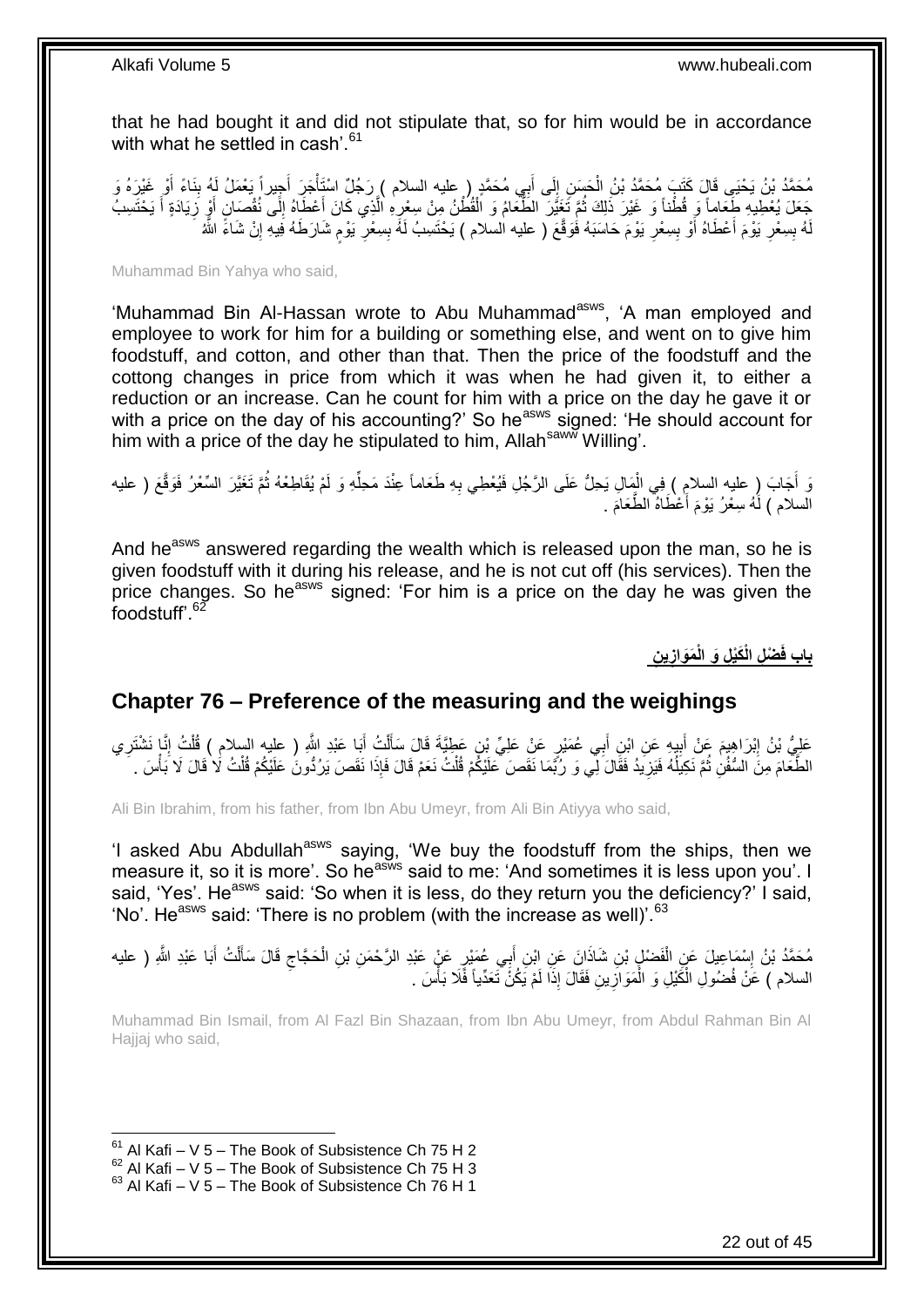'I asked Abu Abdullah<sup>asws</sup> about the measurements and the weights, so he<sup>asws</sup> said: 'When there does not happen to be an infringement, so there is no problem'.  $64$ 

مُحَمَّدُ بْنُ يَحْيَى عَنْ مُحَمَّدِ بْنِ الْجُسَيْنِ عَنْ عَلِيٍّ بْنِ الْجَكَمِ عَنِ الْعَلَاءِ بْنِ رَزِينٍ عَنْ أَبِي عَنْدٍ اللَّهِ ( عليه السلام ) قَالَ قُلْتُ لَهُ َ ِ ْ ِ ْ ْ ْ إِنِّي أَمُرُّ عَلَى الرَّجْلِ فَيَعْرِ ضَلِّ عَلَيَّ الطَّعَامَ فَيَقُولُ قَدْ أَصَنُتْ طَعَاماً مِنْ حَاجَتِكَ فَأَقُولُ لَّهُ أَخْرِجْهُ أُرْبِجْكَ فِي الْكُرِّ كَذَا وَ كَذَا ِ َ ِ ِ ُ ِ َ َ َ فَإِذَا أَخْرَجَهُ نَظَرْتُ إِلَيْهِ فَإِنْ كَانَ مِنْ حَاجَتِي أَخَذْتُهُ وَ إِنْ لَمْ يَكُنْ مِنْ حَاجَتِي تَرَكْتُهُ قَالَ هَذِهِ الْمُرَاوَضَةُ لَا بَأْسَ بِهَا ِ **ٔ** َ ِ لَ יִי<br>י ْ ِ **ٔ** 

Muhammad Bin Yahya, from Muhammad Bin Al Husayn, from Ali Bin Al Hakam, from Al A'ala Bin Razeyn,

(It has been narrated) from Abu Abdullah<sup>asws</sup>, said, 'I said to him<sup>asws</sup>, 'I passed by the man so he presented the foodstuff to me, and he was saying, 'You have come across the foodstuff what you needed'. So I am saying to him, 'Bring it out, I shall give you such and such a price per Kurra (a unit of measurement). So when you bring it out, I shall look at it, so it is was as per my requirement, I shall take it, and if does not happen to be from my requirements, I shall leave it'. He<sup>asws</sup> said: 'This is haggling. There is no problem with it'.

قُلْتُ فَأَقُولُ لَهُ اعْزِلْ مِنْهُ خَمْسِينَ كُرّاً أَوْ أَقَلَّ أَوْ أَكْثَرَ بِكَيْلِهِ فَيَزِيدُ وَ يَنْقُصُ وَ أَكْثَرُ ذَلِكَ مَا يَزِيدُ لِمَنْ هِيَ قَالَ هِيَ لَكَ  $\ddot{\phantom{0}}$ َ **∶** ِ ة<br>أ َ اُ **∶** َ ْ ِ

I said, 'So I say to him, 'Isolate fifty Kurra from it', or less or more by his measurement, so it is (sometimes) more, and (sometimes) less, and more often it is more. Fo whom it is?' He<sup>asws</sup> said: 'It is for you'.

ِّمَّ قَالَ ( عليه السِلام ) إِنِّي بَعَثْتُ مُعَتِّباً أَوْ سَلَّاماً فَابْتَاعَ لَنَا طَعَاماً فَزَادَ عَلَيْنَا بِدِينَارَيْنِ فَقُتْنَا بِهِ عِيَالَنَا بِمِكْيَالٍ قَدْ عَرَفْنَاهُ<br>مُنْ وَيَنَا بِنَ عَيَالَنَا بِمِكْي ِ َ **ٔ** ֦֦֦֚֚֝֝֝֝֝֝֬֝֝֬֝֝ ُ ِ ِ فَقُلْتُ لَهُ قَدْ عَرَفْتَ صَاحِبَهُ قَالَ نَعَمْ فَرَدَدْنَا عَلَيْهِ ْ

Then he<sup>asws</sup> said: 'I<sup>asws</sup> sent Mo'tab or Sallama, so they buy for some foodstuff for us<sup>asws</sup>, and it came to me more upon us<sup>asws</sup> with two Dinars. So we fed our<sup>asws</sup> families by it with a measure which we<sup>asws</sup> recognised'. So I said to him<sup>asws</sup>, 'Did you<sup>asws</sup> know its owner?' He<sup>asws</sup> said: 'Yes. We<sup>asws</sup> returned (the extra from) it to him'.

فَقُلْتُ رَحِمَكَ اللَّهُ تُفْتِينِي بِأَنَّ الزِّيَادَةَ لِي وَ أَنْتَ تَرُدُّهَا قَدْ عَلِمْتَ أَنَّ ذَلِكَ كَانَ لَهُ قَالَ نَعَمْ إِنَّمَا ذَلِكَ غَلَطُ النَّاسِ لِأَنَّ الَّذِي ابْتَعْنَا َ **∶** ْ ِ َ َ َّ بِهِ إِنَّمَا كَانَ ذَلِكَ بِثَمَانِيَةِ دَرَاهِمَ أَوْ تِسْعَةٍ ثُمَّ قَالَ وَ لَكِنِّي أَعُدُّ عَلَيْهِ الْكَيْلَ . َ ان<br>المقامات َ َ **∣** ِ ِ ْ

So I said, 'May Allah<sup>saww</sup> have Mercy on you<sup>asws</sup>! You<sup>asws</sup> are issuing a Verdict to me that the increase is for me, but you<sup>asws</sup> have returned (the extra from) it to the seller because you<sup>asws</sup> knew that it belongs to him' He<sup>asws</sup> said: 'Yes. But rather, that is an error of the people, because that which we<sup>asws</sup> bought with, rather that was with eight Dirhams, or nine'. Then he<sup>asws</sup> said: 'however, in our<sup>asws</sup> it was measured again (so it was confirmed that there came extra from the seller)<sup>'.65</sup>

مُحَمَّدُ بْنُ يَحْيَى عَنْ أَجْمَدَ بْنِ مُحَمَّدٍ مَنْ مُحَمَّدِ بْنِ إِسْمَاعِيلَ عَنْ حَنَانٍ قَالَ كُنْتُ جَالِساً عِنْدَ أَبِي عَبْدِ اللَّهِ ( عِليه السلام )<br>يَهْدَمَنُ بْنُ يَحْيَى عَنْ أَجْمَدَ بْنِ مُحَمَّدٍ عَن ِ َ  $\frac{1}{2}$ َ فَقَالَ لَهُ مُعَمَّرٌ الزَّيَّاتُ إِنَّا نَشْتَرِي الزَّيْتَ فِي زِقَاقِهِ فَيُحْسَبُ لَنَا نُقْصَانٌ فِيَهِ لِمَكَانِ الزِّقَاقِ فَقَالَ إِنْ كَانَ يَزِيدُ وَ يَنْقُصُ فَلَا بَأْسَ **∶** ֺ֢֦֦֢֦֧ׅ֦֦֦֚֝֟֘֝֟֜֝֜֟֓֓֕֓֕֜֟֓֡֟֓֡֟֓֟֓֡֟֟֓֡֟֓֡֟ ْ ِ ِ وَ إِنْ كَانَ يَزِيدُ وَ لَا يَنْقُصُ فَلَا تَقْرَبْهُ . ِ ِ

Muhammad Bin Yahya, from Ahmad Bin Muhammad, from Muhammad Bin Ismail, from Hanaan who said,

1  $64$  Al Kafi – V 5 – The Book of Subsistence Ch 76 H 2  $65$  Al Kafi – V 5 – The Book of Subsistence Ch 76 H 3

23 out of 45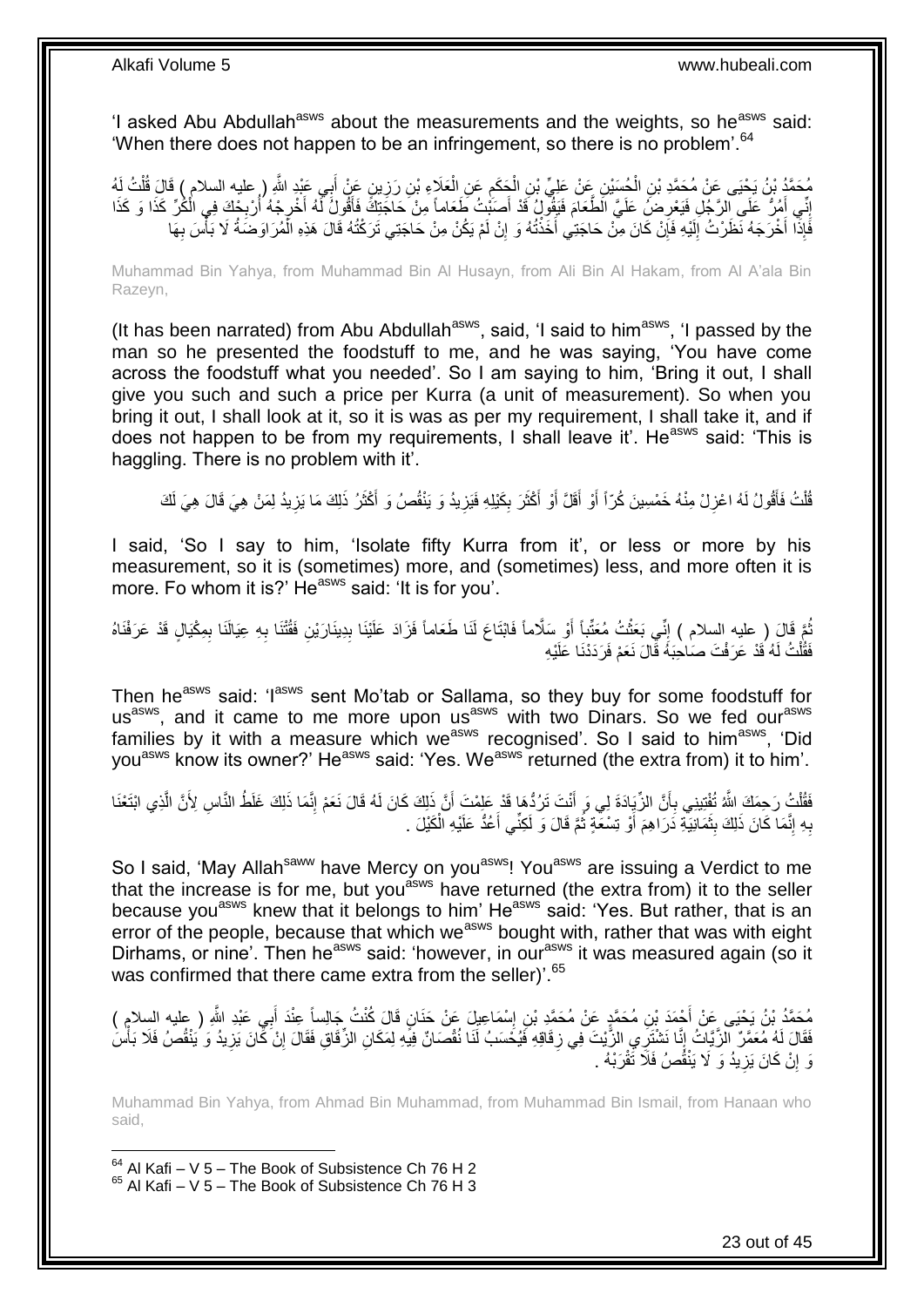'I was seated in the presence of Abu Abdullah<sup>asws</sup>, so Moamar the oil merchant said to him<sup>asws</sup>, 'We buy the oil in its alley way, so he measures it out for us with a deficiency in it due to the placing of the alleyway'. So he<sup>asws</sup> said: 'If it was (sometimes) excess and deficient, so there is no problem; and if it was excess and not (never) deficient, so do not go near it<sup>'66</sup>

> باب الرَّجُل يَكُونُ عِنْدَهُ أَلْوَانٌ مِنَ الطَّعَامِ فَيَخْلِطُ بَعْضَهَا بِبَعْضٍ **ِ ِ َ**

### <span id="page-23-0"></span>**Chapter 77 – The man who happens to have a variety of foodstuffs with him, so he mixes some with the other**

مُحَمَّدُ بْنُ يَحْيَى عَنْ مُحَمَّدِ بْنِ الْحُسَيْنِ عَنْ عَلِيِّ بْنِ الْحَكَمِ عَنِ الْعَلَاءِ عَنْ مُحَمَّدِ بْنِ مُسْلِمٍ عَنْ أَحَدِهِمَا ( عليهما السلام ) أَنَّهُ<br>مُحَمَّدُ بْنُ يَجِّيَ مُنْ أَجْمُدَتْ بِنِ الْحُس ْ َ َ ֧֖֧֦֧֦֧֦֧֚֚֝֝֝֝֬֝֓֝֓֝֓**֓** ْ ِ ْ سُئِلَ عَنِ الطَّعَامِ يُخْلَطُ بَعْضُهُ بِبَعْضٍ وَ بَعْضُهُ أَجْوَدُ مِنْ بَعْضٍ قَالَ إِذَا رُئِيَا جَمِيعاً فَلَا بَأْسٌ مَا لَمْ يُغَطِّ الْجَيِّدُ الرَّدِيَّ . **ٔ ∣** ِ ْ

Muhammad Bin Yahya, from Muhammad Bin Al Husayn, from Ali Bin Al Hakam, from Al A'ala, from Muhammad Bin Muslim,

(It has been narrated) from one of the two  $(5<sup>th</sup>$  or  $6<sup>th</sup>$  Imam<sup>asws</sup> having been asked about the foodstuff, some with the others, and some of it is fresher than some'. He<sup>asws</sup> said: 'When you see the whole of it, so there is no problem for as long as the fresher does not cover the spoilt<sup>'.67</sup>

**∶** عَلِيُّ بْنُ إِبْرَاهِيمَ عَنْ أَبِيهِ عَنِ ابْنِ أَبِي عُمَيْرٍ عَنْ حَمَّادٍ عَنِ الْحَلَبِيِّ عَنْ أَبِي عَيْدِ الثَّهِرِ طيه السلام ) قَالَ سَأَلْتُهُ عَنِ الرَّجُلِ ْ َ **!** َ ِ ْ اً<br>أ َ َبِكُونَۢ عِنْدَهُ لَوْنَانٍ مِنْ طَّعَامٍ وَّاحِدٍ ۖ وَ سَعْرُ هُمَّا شَيْءٌ وَ أَحَدُهُمَا خَيْرٌ مِنَ الْأَخْرِ فَيَخْلِطُهُمَا جَمِيعاً ثُمَّ بَيْبِعُهُمَا بِسِعْرٍ وَاحِدٍ فَقَالَ م<br>م ِ ِ ُ ِ لَا يَصْلُحُ لَهُ أَنْ يَفْعَلَ ذَلِكَ يَغُشَّ بِهِ الْمُسْلِمِينَ حَتَّى يُبَيِّنَهُ . ْ **∶** ا<br>ا ُ

Ali Bin Ibrahim, from his father, from Ibn Abu Umeyr, from Hammad, from Al Halby,

(It has been narrated) from Abu Abdullah<sup>asws</sup>, said, 'I asked him<sup>asws</sup> about the man who happened to have two varieties of one foodstuff with him, and both their prices are of one price, and one of the two is better than the other. So he mixes them both together, then he sells both for the one price. So he<sup>asws</sup> said: 'It is not correct for him that he does that. He is cheating the Muslims by it, until he clarifies it (to the buyers)'.<sup>68</sup>

اثِنُ أَبِي عُمَيْرٍ عَنْ حَمَّادٍ عَنِ الْحَلَبِيِّ قَالَ سَأَلْتُ أَبَا عَيْدِ اللَّهِ ( عليه السلام ) عَنِ الرَّجُلِ يَشْتَرِي طَعَاماً فَيَكُونُ أَحْسَنَ لَهُ وَ<br>وَدَيَ يَهْ مَسْئَةٍ مِنْ حَمَّاءٍ عَنِ الْحَلَبِيِّ فَ َ ْ َ **∶** ْ َ أَنْفَقَ لَمْ أَنْ يَبْلَّهُ مِنْ غَيْرِ أَنْ يَلْتَمِسَ زِيَادَتَهُ فَقَالَ إِنْ كَانَ بَيْعاً لَا يُصْلِحُهُ إِلَّا ذَلِكَ وَ لَا يُنَفِّقُهُ غَيْرُهُ مِنْ غَيْرِ أَنْ يَلْتَمِسَ فِيهِ ِ ِ ْ **∶** َّ ْ َ ِ ِ زِيَادَةً فَلَا بَأْسَ وَ إِنْ كَانَ إِنَّمَا يَغُشُّ بِهِ الْمُسْلِمِينَ فَلَا يَصْلُحُ . ا<br>ا ْ ِ ِ **ٔ** ِ

Ibn Abu Umeyr, from Hammad, from Al Halby who said,

'I asked Abu Abdullah<sup>asws</sup> about the man who buys foodstuff, so it happen to be better for him and more saleable for him if he were to moisten it from other than seeking an increase in it. So he<sup>asws</sup> said: 'If selling it was not correct for it except by that and it cannot be sold apart from it, from without him seeking an increase in it, so

 $66$  Al Kafi – V 5 – The Book of Subsistence Ch 76 H 4

 $^{67}$  Al Kafi – V  $\overline{5}$  – The Book of Subsistence Ch 77 H 1

 $68$  Al Kafi – V 5 – The Book of Subsistence Ch 77 H 2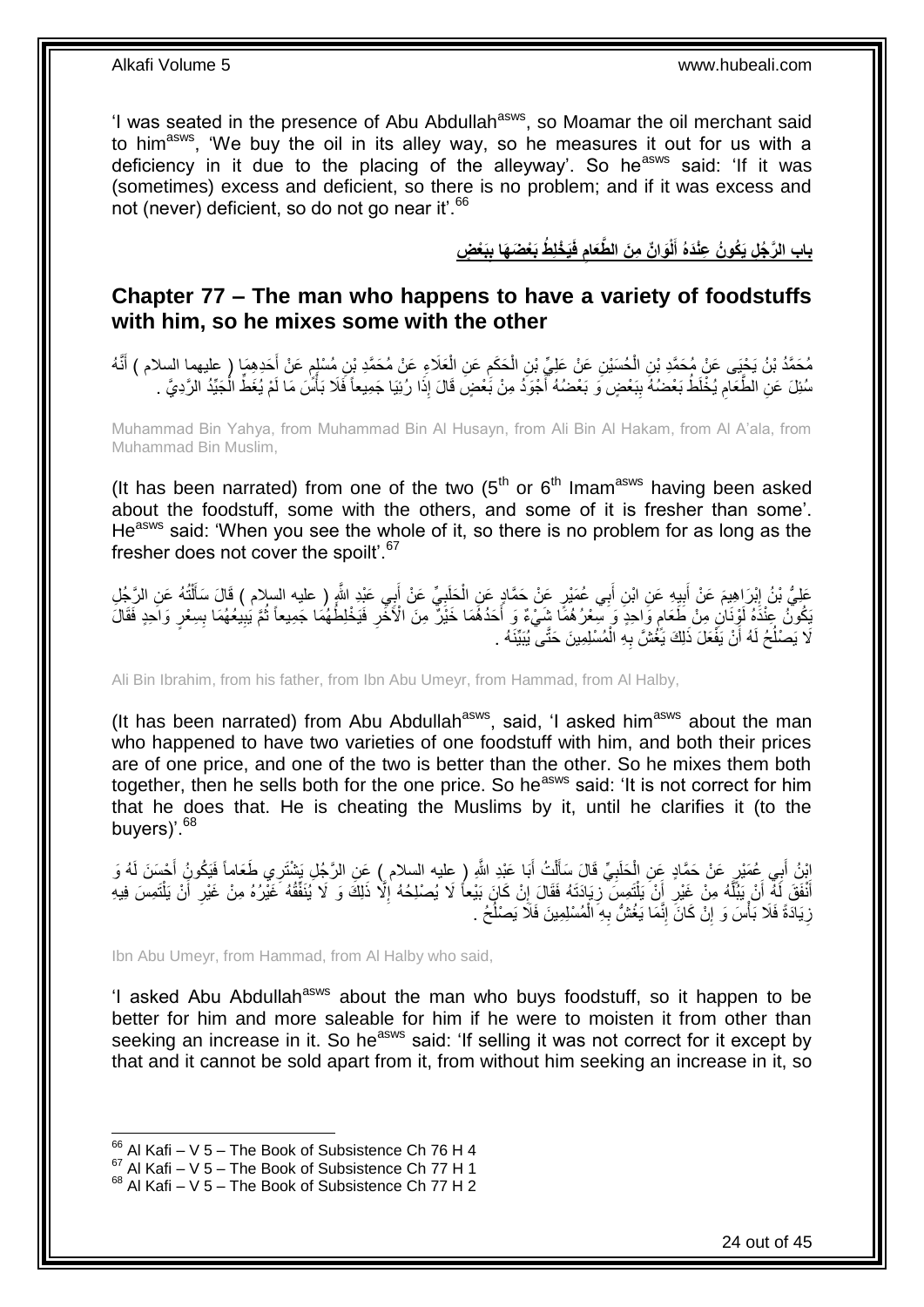there is no problem; but if he was rather cheating the Muslims by it, so it is not correct (due to the increase of the weight of the water)'.<sup>69</sup>

> **ِد َبلَ ِم ْكَيا ِل الْ ََّل ب َبْي ُع إ ُح الْ َّن ُه ََل َي ْصلُ باب أ ِ ِ َ**

### <span id="page-24-0"></span>**Chapter 78 – The selling is not correct except my a measurement of the city**

عَلِيُّ بْنُ إِبْرَاهِيمَ عَنْ أَبِيهٍ عَنِ ابْنِ أَبِي عُمَيْرٍ عَنْ حَمَّادٍ عَنِ الْحَلَبِيِّ عَنْ أَبِي عَبْدِ اللَّهِ ( عليه السلام ) قَالَ لَا يَصْلُحُ لِلرَّجُلِ أَنْ َ ِ ْ َ **!** َ ِ َ ُ يَبِيعَ بِصَاعٍ غَيْرِ صَاعِ الْمِصْرِ . ِ ْ ِ **∶** ٍ ِ **!** 

Ali Bin Ibrahim, from his father, from Ibn Abu Umeyr, from Hammad, from Al Halby,

(It has been narrated) from Abu Abdullah<sup>asws</sup> having said: 'It is not correct for the man that he sell by a Sa'a (a unit of measurement of four handfuls) of other than a Sa'a of the city'.<sup>70</sup>

ِ مُحَمَّدُ بْنُ يَحْيَى عَنْ أَحْمَدَ بْنِ مُحَمَّدٍ عَنْ بَعْضِ أَصْحَابِهِ عَنْ أَبَانٍ عَنْ مُحَمَّدٍ الْحَلَبِيِّ عَنْ أَبِي عَبْدِ اللَّهِ ( عليه السلام ) قَالَ لَا<br>مَحْمَّدُ بَنْ يَحْيَى عَنْ أَحْمَدَ بْنِ مُحَمَّدٍ ع َ ِ ْ َ **∶** َ َ بَحِلُّ لِلرَّجُلِ أَنْ يَبِيعَ بِصَاعِ سِوَى صَاعِ أَهْلِ الْمِصْرِرِ فَإِنَّ الرَّجُلَ يَسْتَأْجِرُ الْجَمَّالَ فَيَكِيلُ لَهُ بِمُدِّ بَيْتِهِ لَعَلِّهُ يَكُونُ أَصْغَرَ مِنْ مُدِّ ْ ْ ِ **ٍ** ْ َ ِ ٍ ِ **!** ز<br>ا َ َّ ِ السُّوقِ وَ لَوْ قَالَ َهَذَا أَصْغَّرُ مِنْ مُدِّ السُّوقِ لَمْ يَأْخُذُ بِهِ وَ لَكِنَّهُ يَحْمِلُ ذَلِّكَ وَ يَجْعَلُ فِي أَمَانَتِهِ وَ قَالَ لَا يَصْلُحُ إِلَّا مُدٌّ وَاحِدٌ وَ َ ِ ُ َ ِ **ٔ** ة<br>أ الْأَمْنَاءُ بِهَذِهِ الْمَنْزِلَةِ . لَ ِ ْ ِ

Muhammad Bin Yahya, from Ahmad Bin Muhammad, from one of his companions, from Aban, from Muhammad Al Halby,

(It has been narrated) from Abu Abdullah<sup>asws</sup> having said: 'It is not Permissible for the man that he sells with a Sa'a (a unit of measurement of four handfuls) besides a Sa'a of the people of the city. So if the man were to employ the camel rider, and he measures out a Mudd (a unit of measurement of one handful) for him, with a Mudd of his house, perhaps it would happen to be smaller than a Mudd of the marketplace; and if he were to say that this Mudd is smaller than a Mudd of the marketplace, he would not be seized by it, but he would bear that and it would be made to be in his honesty'. And he<sup>asws</sup> said: 'It is not correct except for one Mudd, and the trustees are with this status'.<sup>71</sup>

مُحَمَّدُ بْنُ يَحْيَى عَنْ أَحْمَدَ بْنِ مُحَمَّدٍ عَنْ مُحَمَّدٍ بْنِ خَالِدٍ الْبَرْقِيِّ عَنٍْ سَعْدٍ بْنِ سَعْدٍ عَنْ أَبِي الْحَسَنِ ( عليه السلام ) قَالَ سَأَلْتُهُ ْ ĺ ْ َ ْ عَنْ قَوْم يُصَغِّرُونَ الْقُفْزَانَ يَبِيعُونَ بِهَا قَالَ أُولَئِكَ الَّذِينَ يَبْخَسُونَ النَّاسَ أَشْيَاءَهُمْ <sub>ـ</sub> َ َّ ان<br>ا ِ **!** ْ م

Muhammad Bin Yahya, from Ahmad Bin Muhammad, from Muhammad Bin Khalid Al Barqy, from Sa'ad,

(It has been narrated) from Abu Al-Hassan<sup>asws</sup>, said, 'I asked him<sup>asws</sup> about a people who are making their measuring devices smaller, selling by these. He<sup>asws</sup> said: 'Thev are those who are undervaluing the things of the people<sup>772</sup>

<sup>1</sup>  $69$  Al Kafi – V 5 – The Book of Subsistence Ch 77 H 3

 $70$  Al Kafi – V 5 – The Book of Subsistence Ch 78 H 1

 $^{71}$  Al Kafi – V 5 – The Book of Subsistence Ch 78 H 2

 $72$  Al Kafi – V 5 – The Book of Subsistence Ch 78 H 3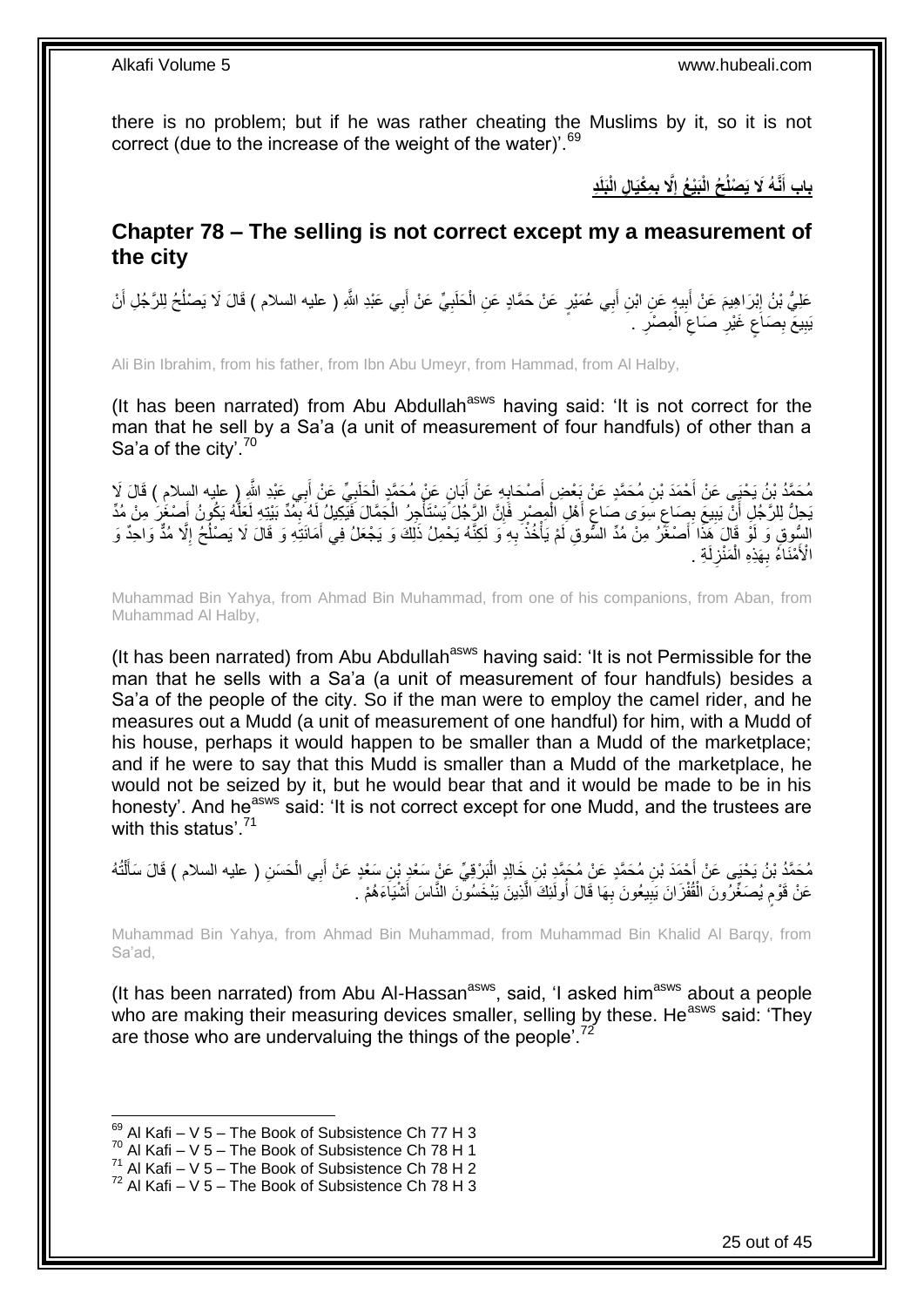**ِ َّطَعام فِي ال باب ال َّسلَم ِ**

## <span id="page-25-0"></span>**Chapter 79 – The Advance paymen regarding the foodstuff**

مُحَمَّدُ بْنُ يَحْيَى عَنْ أَحْمَدَ بْنِ مُحَمَّدٍ عَنْ مُحَمَّدٍ بْنِ يَحْيَى عَنْ غِيَاثٍ بْنِ إِبْرَ إِهِيمَ عَنْ أَبِي عَبْدِ اللَّهِ ( عِلْيِهِ السلام ) قَالَ قَالَ<br>يُحْمَدُ بْنُ يَحْيَى عَنْ أَحْمَدَ بْنِ مُحَمَّدٍ َ ِ أَمِيرُ الْمُؤْمِنِينَ ( صلوات الله عليه ) لَا بَأْسَ بِالسَّلَمَ كَيْلًا مَعْلُوماً إِلَى أَجَلٍّ مَعْلُومٍ لَا يُسْلَمُ إِلَى دِيَاسٍ وَ لَا إِلَى حَصَادٍ . َ لَ ِ ٍ َ ِ ِ ِ ْ لَ ِ

Muhammad Bin Yahya, from Ahmad Bin Muhammad, from Muhammad Bin Yahya, from Giyas Bin Ibrahim,

(It has been narrated) from Abu Abdullah<sup>asws</sup> having said: 'Amir Al-Momineen<sup>asws</sup> said: 'There is no problem with the advance payment for a known measurement up to a known term. The advance payment is not made except for the threshing, and the time of a harvest'. $^{73}$ 

َ أَبُو عَلِيٍّ الْأَشْعَرِيُّ عَنْ مُجَمَّدِ بْنِ عَبْدِ الْجَبَّارِ عَنْ صَفْوَانَ عَنِ ابْنٍ مُسْكَانَ عَنْ مُحَمَّدٍ الْحَلَبِيِّ قَالَ سَأَلْتُ أَبَا عَبْدِ اللَّهِ ( عليه ِ ْ ِ ْ ِ َ ْ َ السلام ) عَنِ السَّلَمِ فِي الطَّعَامِ بِكَيْلٍ مَعْلُومٍ إِلَى أَجَلٍ مَعْلُومٍ قَالَ لَا بَأْسَ بِهِ . ٍ َ ِ م ِ ِ ِ ِ ْ

Abu Ali Al Ashary, from Muhammad Bin Abdul Jabbar, from Safwan, from Ibn Muskan, from Muhammad Al Halby who said,

'I asked Abu Abdullah<sup>asws</sup> about the submission of the advance payment regarding the foodstuff, with a known measurement, to a known term. He<sup>asws</sup> said: 'There is no problem with it'.<sup>74</sup>

عَلِيُّ بْنُ إِبْرَاهِيمَ عَنْ أَبِيهٍ عَنْ عَبْدِ اللَّهِ بْنِ الْمُغِيرَةِ عَنْ عَبْدِ اللَّهِ بْنِ سِنَانٍ قَالَ سَأَلْتُ أَبَا عَبْدِ اللَّهِ ( عِلْبِه السلام ) عَنِ الرَّجُلِ أَ ْ ĺ ْ **!** َ ِ َ َ يَصْلُّحُ لَّهِ ۖ أَنْ يُسْلِمَ فِي الطَّعَامِ عِنْدَ رَجُلٍ لَيْسَ عِنْدَهُ زَرْعٌ وَ لَا طَّعَامٌ وَ ۗلَا حَيَوَانٌ إِلَّا أَنَّهُ إِذَا حَلُّ الْأَجَلُ اشْتَرَاهُ فَوَفَّاهُ قَالَ إِذَا َ ِ ِ اُ ضَمِنَـٰهُ إِلَى أَجَلٍ مُسَمَّـى فَلَا بَأْسَ بِهِ ِ ا<br>ا َ  $\frac{1}{2}$ 

Ali Bin Ibrahim, from his father, from Abdullah Bin Al Mugheira, from Abdullah Bin Sinan who said,

'I asked Abu Abdullah<sup>asws</sup> about the man, is it correct for him that he submits the advance payment regarding the foodstuff with a man, who has neither a plantation with him, nor any foodstuff, nor any livestock, except that when the term arrives, he would buy it and fulfil it (delivery). He<sup>asws</sup> said: 'When he guarantees it to a named term, so there is no problem with it'.

> قُلْتُ أَ رَأَيْتَ إِنْ أَوْفَانِي بَعْضاً وَ عَجَزَ عَنْ بَعْضٍ أَ يَصْلُحُ أَنْ آخُذَ بِالْبَاقِي رَأْسَ مَالِي قَالَ نَعَمْ مَا أَحْسَنَ ذَلِكَ . **ٔ** ْ **∶** اُ ا<br>ا َ َ ِ َ َ ْ َ

I said, 'What is your view if he were to fulfil to me with some, and is frustrated from some, is it correct that I take back the capital of my wealth?' He<sup>asws</sup> said: 'Yes. That is good'. $75$ 

مُحَمَّدُ بْنُ يَحْيَى عَنْ أَحْمَدَ بْنِ مُحَمَّدٍ عَنْ عَلِيِّ بْنِ النُّعْمَانِ عَنِ ابْنِ مُسْكَانَ عَنْ سُلَيْمَانِ بْنِ خَالِدٍ قَالَ سَأَلْتُ أَبَا عَيْدٍ اللَّهِ ( عليه<br>. َ ْ َ السلام ) عَنِ الرَّجُلِ يُسْلِمُ فِيَ الزَّرْعِ فَيَأْخُذُ بَعْضٍَ طَعَامِهِ وَ يَنْقَى بَعْضٌ لَا يَجِدُ وَفَاءً فَيَغْرِضُ عَلَيْهِ صَاحِبُهُ رَأْسَ مَالِهِ قَالَ<br>إِمْمُ إِنَّ الرَّجُلِ يُسْلِمُ فِيَ الزَّرْعِ فَيَأْخُذُ ِ ا<br>المسلمان<br>المسلمان ِ **ٔ** لَ يَأْخُذُهُ فَإِنَّهُ حَلَالٌ قُلْتُ فَإِنَّهُ يَبِيعُ مَا قَبَحْنَ مِنَ الطَّعَامِ فَيُصْعِفُ قَالَ وَ إِنْ فَعَلَ فَإِنَّهُ حَلَالٌ ِ ِ **!** ِ ْ ׀ו<br>ِי ِ

 $^{73}$  Al Kafi – V 5 – The Book of Subsistence Ch 79 H 1

 $74$  Al Kafi – V 5 – The Book of Subsistence Ch 79 H 2

 $^{75}$  Al Kafi – V 5 – The Book of Subsistence Ch 79 H 3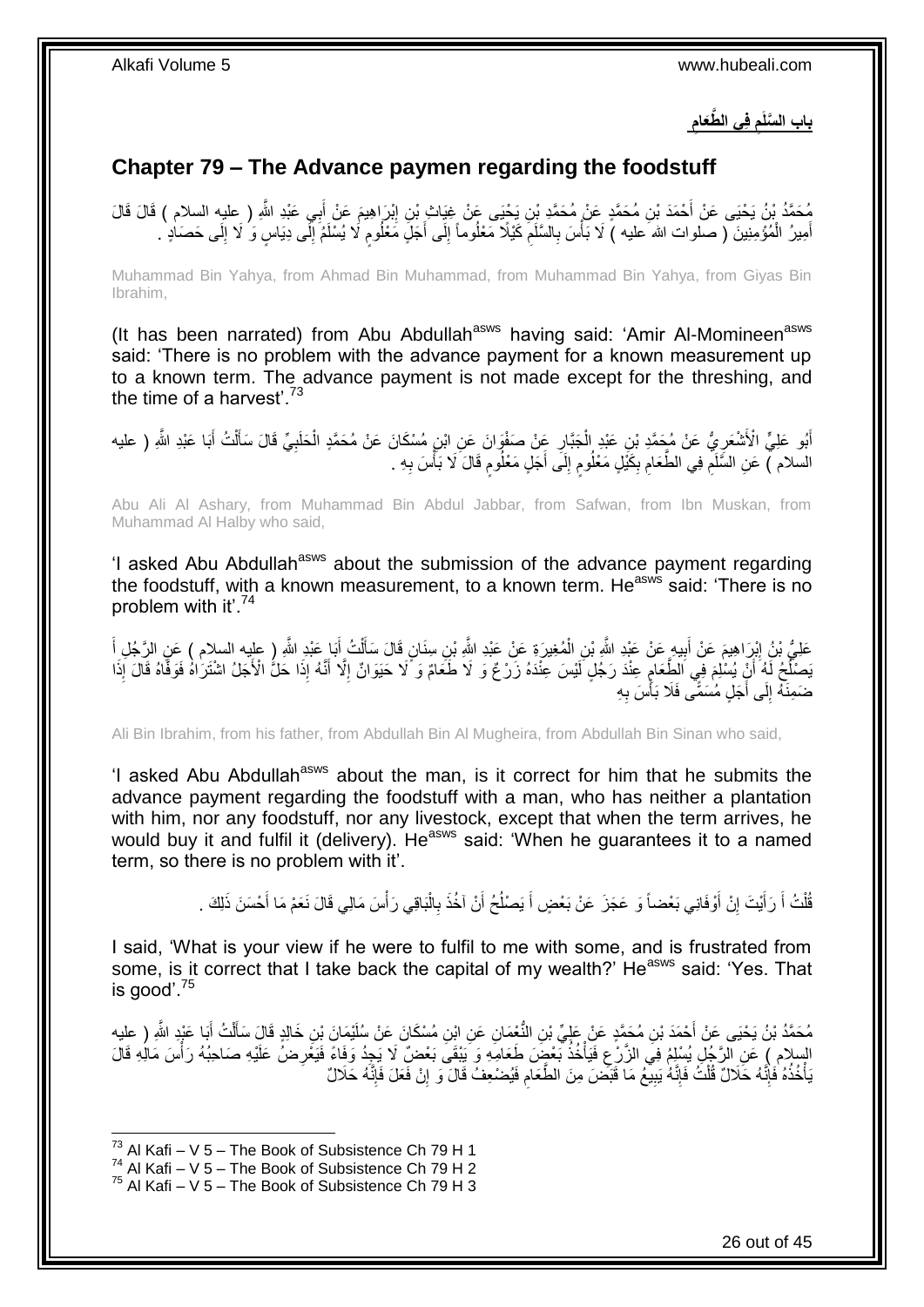Muhammad Bin Yahya, from Ahmad Bin Muhammad, from Ali Bin Al Numan, from Ibn Muskan, from Suleyman Bin Khalid who said,

'I asked Abu Abdullah<sup>asws</sup> about the man who submits an advance payment regarding a farm. So he takes some of his foodstuff and there remains some (remaining), to be settled. So his companion presents the capital of his wealth to him. He<sup>asws</sup> said: 'He should take it, for it is Permissible'. I said, 'Supposing he were to sell what he has taken possession of, from the foodstuff, so he doubles it?' He<sup>asws</sup> said: 'If he does, so it is Permissible'.

> قَالَ وَ سَأَلْتُهُ عَنْ رَجُلٍ يُسْلِمُ فِي غَيْرِ زَرْعٍ وَ لَا نَخْلٍ قَالَ يُسَمِّي شَيْئاً إِلَى أَجَلٍ مُسَمًّى . َ ِ ; **∶** ֦֖֖֦֖֦֪֦֧֦֦֦֖֦֦֖֦֧֦֪֦֦֧֦֪֦֪֦֪֦֧֦֪֦֧֦֪֦֧֦֧֦֪֦֧֦֧֦֪֦֧֦֧֪֦֧֦֧֦֧֦֟֟֟֟֟֟֟֟֟֟֟֟֟֟֟֟֟֟֟֟֟֟֟֟֟֟֟֟֟֟֟֟֟֟֟֟֟֟֟֩֕֟֟֟֟֟֟֟֟֟ َ

He (the narrator) said, 'And I asked him<sup>asws</sup> about a man who submits an advance payment regarding other than a plantation or a palm tree. He<sup>asws</sup> said: 'He should name somthing to its named term'.<sup>76</sup>

مُحَمَّدُ بْنُ يَحْيَى عَنْ أَحْمَدَ بْنِ مُحَمَّدٍ وَ عَلِيُّ بْنُ إِبْرَاهِيمَ عَنْ أَبِيهِ جَمِيعاً عَنِ ابْنِ أَبِي عُمَيْرٍ عَنْ حَمَّادٍ عَنِ الْحَلَبِيِّ قَالَ سَأَلْتُ<br>يَجِمَّدُ بْنُ يَحْيَى عَنْ أَحْمَدَ بْنِ مُحَ َ ِ َ ِ َ ْ َ ِ ْ أَبَا عَبْدِ اللَّهِ ( عليه السلام ) عَنْ رَجُلٍ أَسْلَفْتُهُ دَرَاهِمَ فِي طَعَامٍ فَلَمَّا حَلَّ طَعَامٍيَ عَلَيْهِ بَغَثَ إِلَيَّ بِذَرَاهِمَ فَقَالَ آشْتَرِ لِنَفْسِكَ َ ِ لَ ِ ٍ ِ طَعَاماً وَ اسْتَوْفِ حَقَّكَ قَالَ أَرَى أَنْ يُوَلِّي ذَلِكَ غَيْرُكَ وَ تَقُومَ مَعَّهُ حَتَّى تَقْبِضَ الَّذِي لَكَ وَ لَا تَتَوَلَّى أَنْتَ شِرَاهُ . ِ َ َ َ َّ

Muhammad Bin Yahy, from Ahmad Bin Muhammad, and Ali Bin Ibrahim, from his father, altogether, from Ibn Abu Umeyr, from Hammad, from Al Halby who said,

'I asked Abu Abdullah<sup>asws</sup> about a man with whom I left Dirhams regarding foodstuff. So when my foodstuff was released to him, he sent the Dirhams back to me. So he<sup>asws</sup> said: 'Buy foodstuff for yourself and fulfill your right. I see that you should put some one in charge other than you, and you should stand with him until you take hold of that which is for you, and you should not rely upon yourself (alone) for its buying'.<sup>77</sup>

أَحْمَدُ بْنُ مُحَمَّدٍ عَنِ ابْنِ أَبِي عُمَيْرٍ عَنْ أَبَانِ بْنِ عُثْمَانَ عَنْ بَعْضٍ أَصْبِحَابِذَا عَنْ أَبِي عَبْدِ اللَّهِ ( عِليهِ السلام ) فِي الرَّجُلِ يُسْلِمُ َ ِ َ **ٔ** َ َ الذَّرَاهِمَ فِي الظَّعَامِ إِلَى أَجَلٍّ فَيَحِلُّ الطَّعَامُ فَيَقُولَ ُلَيْسَ عِنْدِي طَعَامٌ وَ لَكِنِ انْظُرْ مَا قِيمَتُهُ فَخُذْ مِنِّي ثَمَنَهُ فَقَالَ لَا بَأْسَ بِذَلِكَ . َ  $\frac{1}{2}$ ِ ْ َ **ٔ:** 

Ahmad Bin Muhammad, from Ibn Abu Umeyr, from Aban Bin Usman, from one of our companions,

(It has been narrated) from Abu Abdullah<sup>asws</sup> regarding the man who submits the Dirhams as advance payment regarding the foodstuff, to a term. So the foodstuff is released, but he (the seller) is saying, 'There is no foodstuff with me, but take from me equivalent to its price, so take its price from me'. So he<sup>asws</sup> said: 'There is no problem with that'.<sup>78</sup>

مُحَمَّدُ بْنُ يَجْيَى عَنْ مُحَمَّدِ بْنِ الْحُسَيْنِ وَ مُحَمَّدُ بْنُ إِسْمَاعِيلَ عَنِ الْفَضْلِ بْنِ شَاذَانَ عَنْ صَفْوَانَ عَنِ الْعِيصِ بْنِ الْقَاسِعِ عَنْ ْ ِ ْ ِ ْ ْ أَبِي عَبْدٍ اللَّهِ ( عِليه السلام ) قَالَ سَأَأَنَّهُ عَنْ رَجُلٍ أَسْلَفَ رَجُلًا َدَرَاهِمَ بِحِنْطَةٍ حَتَّى إِذَا حَضَرِ الْأَجَلُ لَمْ يَكُنْ عِنْدَهُ طَغَامٌ وَ َ ْ َ ِ وَجَدَ عِنْدَهُ دَوَاٰبٌ وَ مَتَاعاً وَ رَقِيقاً يَحِلُّ لَهُ أَنْ يَأْخُذَ مِنْ عُرُوضِهِ تِلْكَ بِطُعَامِهِ قَالَ نَعَمْ يُسَمِّي كَذَا وَ كَذَا وَ كَذَا صَاعاً ۚ ا ِ ْ د<br>أ اُ ِ

Muhammad Bin Yahya, from Muhammad Bin Al Husayn, and Muhammad Bin Ismail, from Al Fazl Bin Shazaan, from Safwan, from Al Ays Bin Al Qasim,

 $76$  Al Kafi – V 5 – The Book of Subsistence Ch 79 H 4

- $77$  Al Kafi V  $5$  The Book of Subsistence Ch 79 H 5
- $78$  Al Kafi V 5 The Book of Subsistence Ch 79 H 6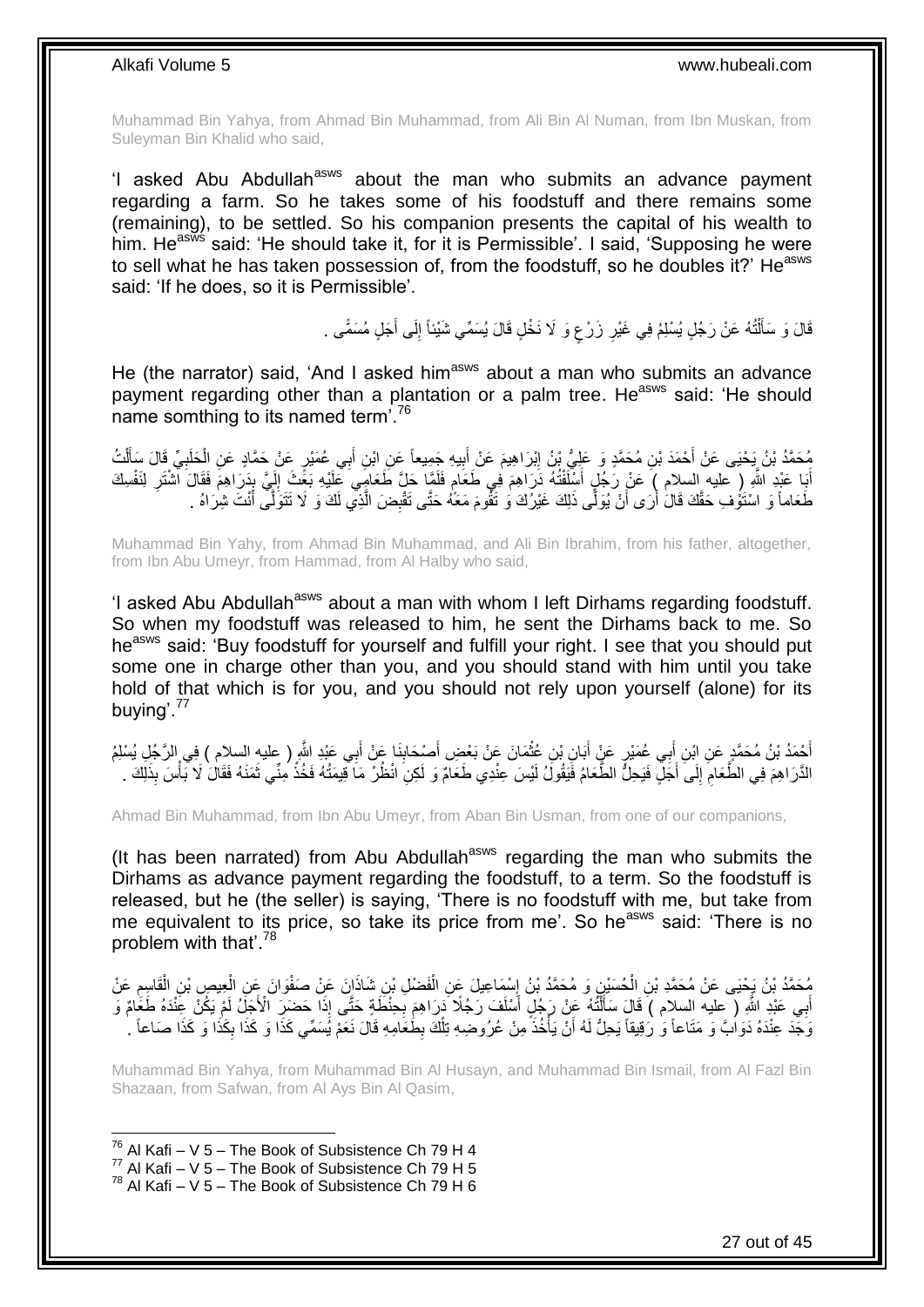(It has been narrated) from Abu Abdullah $a<sup>asws</sup>$ , said, 'I asked him $a<sup>asws</sup>$  about a man who left some Dirhams with a man for some wheat until when the term came, there did not happen to be any foodstuff with him, but he found with him some animals, and belongings, and slaves. Is it Permissible for him that he takes from that display of his, for his foodstuff?' He<sup>asws</sup> said: 'Yes. He should name such and such with such and such a Sa'a (a unit of measurement of four handfuls)'.<sup>79</sup>

حُمَيْدُ بْنُ زِيَادٍ عَنِ الْجَسَنِ بْنِ مُحَمَّدِ بْنِ سَمَاعَةَ عَنْ غَيْرِ وَاحِدٍ عَنْ أَبَانِ بْنِ عُثْمَانَ عَنْ يَعْقُوبَ بْنِ شُعَيْبٍ وَ عُبَيْدِ بْنِ زُرَارَةَ ْ َ ِ ْ ِ قَالَا سَأَلَٰٓنَا أَبَا عَبْدِ اللَّهِ ( عَليه السلام ) عَنْ رَجُلٍ بَاعَ طَعَاماً بِدَرَاهِمَ إِلَى أَجَلٍ فَلَمَّا بَلَغَ ذَلِكَ الْأَجَلَ تَقَاضَاهُ فَقَالَ لَيْسَ عِنْدِي <u>أ</u> ِ ِ َ ْ َ دَرَاهِمُ خُذْ مِنِّي طَعَاماً قُالَ لَا بَأْسَ بِهِ ٰإِنَّمَا لَهُ دَرَاهِمُ يَأْخُذُ بِهَا مَا شَاءَ ٰ ِ ِ ِ **ٔ** ْ ِ ة<br>أ

Humeyd Bin Ziyad, from Al Hassan Bin Muhammad Bin Sama'at, from someone else, from Aban Bin Usman, from Yaqoub Bin Shuayb, and Ubeyd Bin Zurara who both said,

'We both asked Abu Abdullah<sup>asws</sup> about a man who sold foodstuff for Dirhams to a term. So when that term reached, he (the buyer) demanded it, so he said, 'There are no Dirhams with me. Take some foodstuff from me'. He<sup>asws</sup> said: 'There is no problem with it. But rather, for him are dirhams. He may take whatever he so desires to with these'.<sup>80</sup>

ْ حُمَيْدٌ عَنِ ابْنِ سَمَاعَةَ عَنِْ غَيْرِ وَاحِدٍ عَنْ أَبَإِنٍ عَنْ عَبْدِ الرَّحْمَنِ بْنِ أَبِي عَنْدٍ الثَّهِ قَالَ سَأَلْتُ أَبَاٍ عَبْدِ الثَّهِ ( عليه السلام ) عَنْ ĺ َ َ ِ َ رَجُلٍ أَسْلَّفَ دَرَاهِمَ فِي طَعَامٍ فَحَلَّ الَّذِي لَهُ فَأَرْسَلَ إِلَيْهِ بِدَرَاهِمَ فَقَالَ اشْتَرِ طَعَاماً وَ اسْتَوْفِ حَقَّكَ هَلْ تَرَى بِهِ بَأْساً قَالَ يَكُونُ َ َّ م َ ْ ِ **ٍ** ِ لَ  $\frac{1}{2}$ مَعَهُ ۚ غَيْرُهُ يُوَفِّيهِ ذَٰلِكَ ۚ ـ

Humeyd, from Ibn Sama'at, from someone else, from Aban, from Abdul Rahman Bin Abu Abdullah, said,

'I asked Abu Abdullah<sup>asws</sup> about a man with who left Dirhams (with a seller) regarding foodstuff. So that which was for him was released, but (instead) he sent the Dirhams (back) to him. So he<sup>asws</sup> said: 'Buy foodstuff and fulfil your right. Do you see any problem with it? Had there been someone else with him, that (order) would have been fulfilled'.<sup>81</sup>

عَلِيُّ بْنُ إِبْرَاهِيمَ عَنْ أَبِيهِ وَ مُحَمَّدُ بْنُ يَحْيَى عَنْ أَحْمَدَ بْنِ مُحَمَّدٍ جَمِيعاً عَنِ ابْنِ أَبِي عُمَيْرٍ عَنْ حَمَّادٍ عَنِ الْحَلَبِيِّ قَالَ سُئِلَ<br>. َ **!** َ ِ ِ ْ لَ ِ أَبُو تَعْبِدِ اللَّهِ ( عليه السلام ) عَنْ رَجُلٍ أَسْلَمَ دَرَاهِمَهُ فِي خَمْسِيَةِ مَخَاتِيمَ مِنْ خَنْطَةً أَوْ شَعِيرٍ أَإِّي أَجَلٍ مُسَمَّيٍ وَ كَانَ الَّذِي عَلَيْهِ َ َ َّ َ ِ الْخِفْظَةُ وَ الشَّعِينُ لَا يَقْدِنُ عَلَى أَنْ يَقْضِيَهُ جَمِيعَ الَّذِي لَّهُ إِذَا حَلَّ فَسَأَلٍ صَاحِبَ الْحَقِّ أَنَّ يَأْخُذَ نِصنُفَ الظَّعَامِ أَوْ ثُلُثَهُ أَوْ أَقَلَّ َّ َ َ َ ا<br>ا ُ َ ِ ْ اُ ْ َ مِنْ ذَلِكَ أَوْ أَكْثَرَ وَ يَأْخُذَ رَأْسَ مَالِ مَا بَقِيَ مِنَ الْطَّعَامِّ دَرَاهِمَ قَالَ لَا بَأْسَ ِ **ٔ** ة<br>أ ة<br>أ َ َ

Ali Bin Ibrahim, from his father and Muhammad Bin Yahya, from Ahmad Bin Muhammad, altogether from Ibm Abu Umeyr, from Hammad, from Al Halby who said,

'Abu Abdullah<sup>asws</sup> was asked about a man who submitted an advance payment of his Dirhams regarding five sealed containers of wheat or barley, to a named term, and the one upon whom was (the delivery of) the wheat and the barley was not able upon fulfilling the whole of it. So he asked the one with the right (buyer) if he could take half of the foodstuff, or a third, or less than that, or more, and he takes back the

 $79$  Al Kafi – V 5 – The Book of Subsistence Ch 79 H 7

 $80$  Al Kafi – V  $5$  – The Book of Subsistence Ch 79 H 8

 $81$  Al Kafi – V 5 – The Book of Subsistence Ch 79 H 9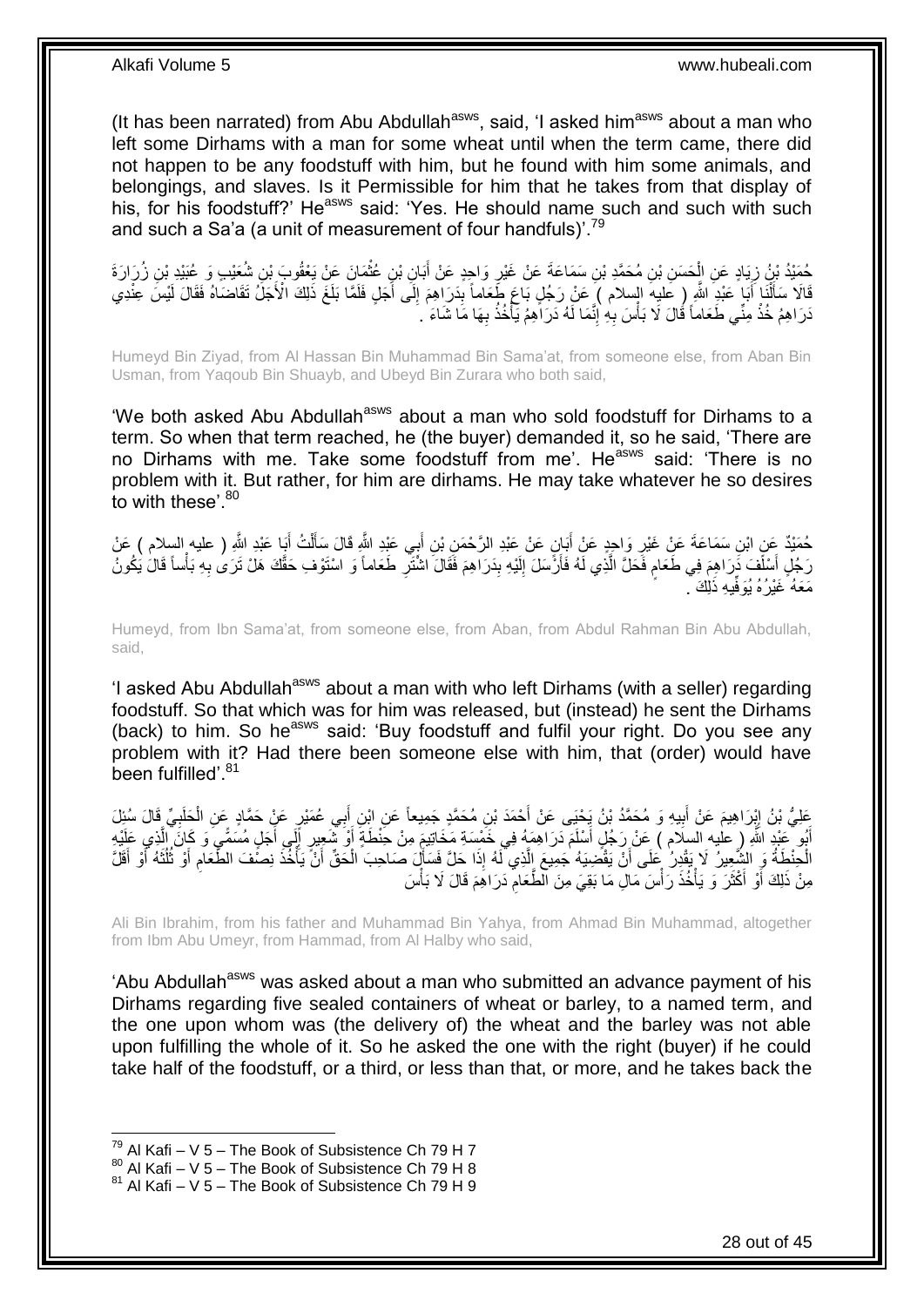capital wealth (instead of) what remains from the foodstuff'. He<sup>asws</sup> said: 'There is no problem'.

وَ الزَّعْفَرَانُ يُسْلِمُ فِيهِ الرَّجُلُ دَرَاهِمَ فِي عِثْنِرِينَ مِثْقَالَاٍ أَوْ أَقَلَّ مِنْ ذَلِكَ أَوْ أَكْثَرَ قَالَ لَا بَأْسَ إِنْ لَمْ يَقْدِرِ الَّذِي عَلَيْهِ الزَّعْفَرَانُ َ َ َ َ ْ **∶** َّ ِ ِ أَنْ يُعْطِيَهُ جَمِيعَ مَالِهِ أَنْ يَأْخُذَ نِصْفُ حَقِّهِ أَوْ ثَلُثَهُ أَوْ ثُلُثَيْهِ وَ يَأْخُذَ رَأْسَ مَالِ مَا بَقِيَ مِنْ حَقِّهِ ـَ **ٔ** ْ َ ا<br>ا ُ اُ  $\ddot{\phantom{0}}$ ا<br>ا ُ َ ْ ر<br>ا

And for the saffron with regards to which the man submits the advance payment of Dirhams for twenty Misqal (a unit of measurement), or less than that or more, he<sup>asws</sup> said: 'There is no problem if he is no able, the one upon whom is the (delivery of) the saffron in giving him the entirety of his goods, he can take half of his right, or a third, or two-thirds, and he takes back the capital wealth of what remains from his right'.<sup>82</sup>

َعْلِيُّ بْنُ إِبْرَاهِيمَ عَنْ أَبِيهِ وَ مُحَمَّدُ بْنُ إِسْمَاعِيلَ عَنِ الْفَضْلِ بْنِ شَاذَانَ جَمِيعاً عَنِ ابْنِ أَبِي عُمَيْرٍ عَنْ حَفْصٍ بْنِ الْبَخْتَرِيِّ عَنْ َ ْ ِ **∣** َ ِ ِ ْ ِ َ الْدِنْ الْحَجَّاجُ عَنْ أَبِي عَبْدِ اللَّهِ ( عَليه السلام ) فِي الزُّجُلِّ يَشْتَرِي طَعَامَ قَرْيَةٍ بِعَيْنِهَا وَ إِنَّ لَمْ يُسَمِّ لَهُ طَعَامَ قَرْيَةٍ بِعَيْنِهَا **∶** َ ِ ْ ِ أَعْطَاهُ مِنْ حَيْثٌ شَاءَ . َ

Ali Bin Ibrahim, from his father, and Muhammad Bin Ismail, from Al Fazl Bin Shazan, altogether from Ibn Abu Umeyr, from Hafs Bin Al Bakhtary, from Khalid Bin Al Hajjaj,

(It has been narrated) from Abu Abdullah $a<sup>asws</sup>$  regarding the man who buys the foodstuff of a town in particular: 'And if the foodstuff of a particular town is not mentioned (to the buyers), he can give it from wherever he so desires to'.<sup>83</sup>

سَهْلُ بْنُ زِيَادٍ عَنْ مُعَاوِيَةَ بْنِ حُكَيْمٍ عَنِ الْحَسَنِ بْنِ عَلِيٍّ بْنِ فَضَّالٍ قَالَ كَتَبْتُ إِلَى أَبِي الْحَسَنِ ( عليه السلام ) الرَّجُلُ<br>مِينُ مِنْ السلام ) الرَّجُلُ ْ َ ِ ْ ٍ ِ **∶** يُسْلِفُنِي فِيَ الطَّعَامِ فَيَجِيَءُ الْوَقْتُ وَ لَيْسَ عِنْدِي طَعَامٌ أُعْطِيهِ بِقِيمَتِهِ دَرَّ اهِمَ قَالَ نَعَمْ َ ِ **∣** ا<br>أ ْ

Sahl Bin Ziyad, from Muawiya Bin Hukeym, from Al Hassan Bin Ali Bin Fazzal who said,

'I wrote to Abu Al-Hassan<sup>asws</sup>, 'The man left for me (money) regarding the foodstuff. So the time (of delivery) came up, and there was no foodstuff with me. Can I give him Dirhams of its value (instead)?' He<sup>asws</sup> said: 'Yes'.<sup>84</sup>

> **ِ َّطَعام ُمَعاَو َض ِة فِي ال باب الْ**

### <span id="page-28-0"></span>**Chapter 80 – The Bartering regarding the foodstuff**

֧֧֚֓֝֝֓֝֬ عِدَّةٌ مِنْ أَصْحَابِنَا عَنْ سَهْلِ بْنِ زِيَادٍ وَ أَحْمَدٍ بْنِ مُحَمَّدٍ عَنِ ابْنِ مَحْبُوبٍ عَنْ هِشَامِ بْنِ سَالِمٍ عَنْ أَبِي عَبْدِ اللَّهِ ( عليه السلام ) ِ ِ **∣** َ ِّقَالَ سُئِلَ عَنِ الْرَّجُلِ يَبِيعُ الرَّجُلَّ الطَّعَامَ الْأَكْرَاَرَ فَلَا يَكُونُ عِنَّذَهُ مَا يُتَبَعُّ لَهُ مَا يَاعُهُ فَيَقُولُ لَهُ خُذْ مِّئِّي مَكَانَ كُلِّ قَفِيزِ حِنْطَةٍ ِ ِ **ٔ:** فَفِيزَيْنِ مِنْ شَعِيرٍ خَتَّىَ تَسْتَوْفِىَ مَا نَقَصُ مِنَ الْكَيْلِ قَالَ لَا يَصْلُحُ لِأَنَّ أَصْلَ الشَّعِيرِ مِنَ الْحِنْطَةِ وَ لَكِنْ يَرُدُّ عَلَيْهِ الدَّرَاهِمَ ْ ِ َ ُ ْ بِحِسَابِ مَا نَقَصَ مِنَ الْكَيْلِ . ْ ِ

A number of our companions, from Sahl Bin Ziyad and Ahmad Bin Muhammad, from Ibn Mahboub, from Hisham Bin Salim,

(It has been narrated) from Abu Abdullah<sup>asws</sup>, said, 'He<sup>asws</sup> was asked about the man who sells some Kurras (a unit of measurement) of foodstuff to the man, but there did not happen to be with him what he can complete (the order) for him of what he had

 $82$  Al Kafi – V 5 – The Book of Subsistence Ch 79 H 10

 $83$  Al Kafi – V 5 – The Book of Subsistence Ch 79 H 11

<sup>84</sup> Al Kafi – V 5 – The Book of Subsistence Ch 79 H 12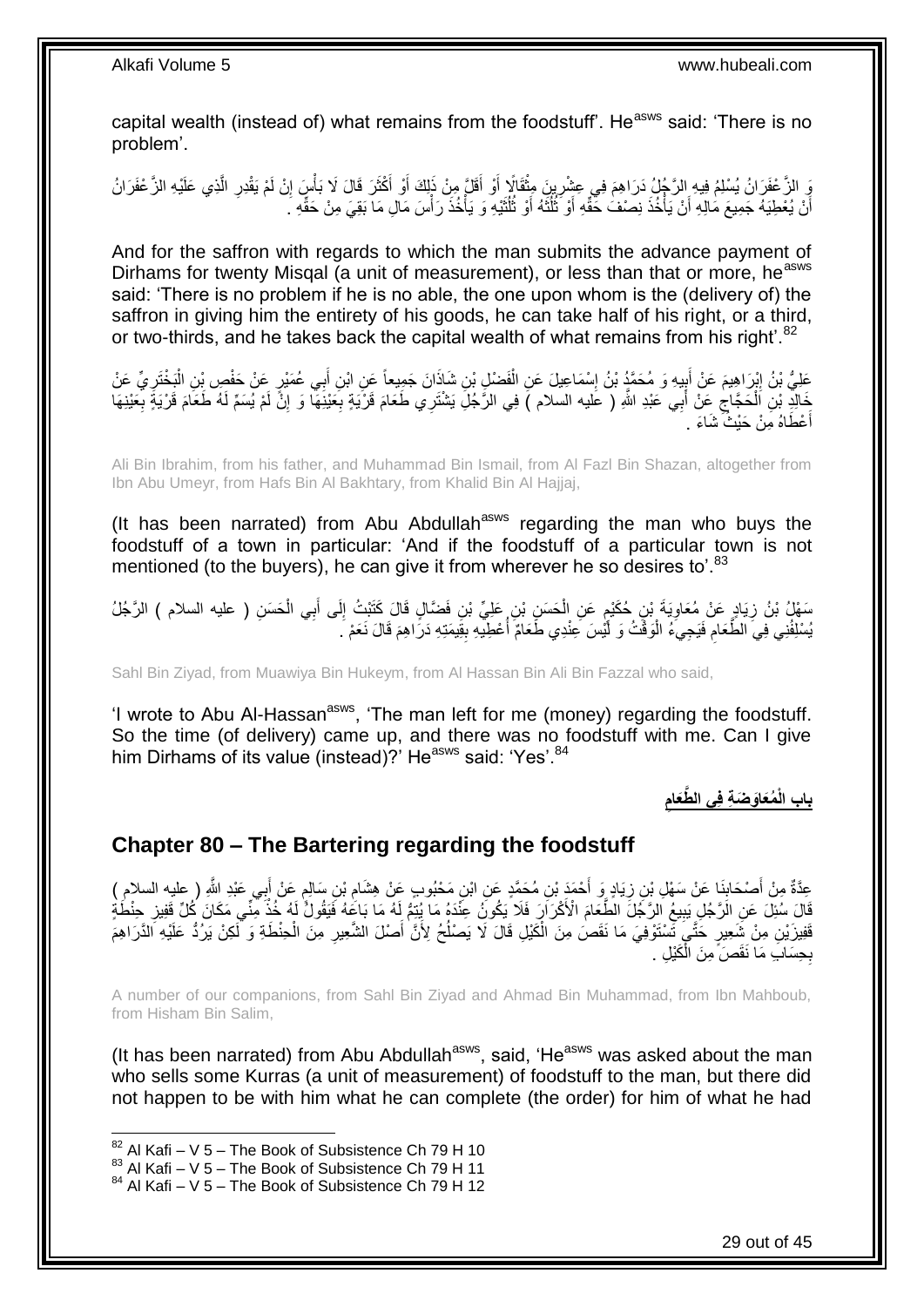sold. So he said, 'Take from me in place of each Qafees (a unit of measurement) of wheat, two Qafeez of barley until it is fulfilled, whatever was deficient from the measurement. He<sup>asws</sup> said: 'No, it is not correct, because the origin of the barley is from the wheat, but he should return the Dirhams back to him by an accounting of whatever was deficient from the measurement'.<sup>85</sup>

أَبُو عَلِيٍّ الْأَشْعَرِيُّ عَنْ مُحَمَّدِ بْنِ عَبْدِ إِلْجَيَّارِ عَنْ صَفْوَانَ عَنْ مَنْصُورِ بْنِ حَازِمٍ عَنْ أَبِي بَصِيرٍ وَ غَيْرِهِ عَنْ أَبِي عَبْدِ اللَّهِ ( َ ٍ ِ ِ ِ ْ ِ َ َ ِ :<br>ا عليه السّلام ) قَالَ الْحِنْطَةُ وَ الشَّعِيرُ رَأْساً بِرَأْسٍ لَا يُزَادُ وَاحِدٌ مِنْهُمَا عَلَى الْاَخَرِّ ْ ِ

Abu Ali Al Ashary, from Muhammad Bin Abdul Jabbar, from Safwan, from Mansour Bin Hazim, from Abu Baseer, and someone else,

(It has been narrated) from Abu Abdullah<sup>asws</sup> having said: 'The wheat and the barley are head to head, one of the two does not increase upon the other'.<sup>86</sup>

عَلِيُّ بْنُ إِبْرَاهِيمَ عَنْ أَبِيهِ عَنٍ ابْنِ أَبِي عُمَيْرٍ عَنْ حَمَّادٍ بْنِ عُثْمَانٍَ عَنِ إِلْحَلَبِيِّ عَنْ أَبِي عَبْدِ اللَّهِ ( عليه السلام ) قَالَ قَالَ لَا َ ِ ْ ْ َ **!** َ ِ يُبَاغٌ مَخْتُوَمَانِ مِنْ شَعِيرٍ بِمَخْتُومٍ مِنْ حِنْطَةٍ وَ لَا يُبَاعُ إِلَّا مِثْلًا بِمِثْلٍ وَ التَّمْرُ مِثْلُ ذَلِكَ **ٔ** ا<br>الأ ِ ِ ֧֧֧֧֧֧֧֧֧֓֝֟֓֝֓֝֬֟֓֝֓֝֓֟֓֟֓֓֟֓<del>֛</del> ِ

Ali Bin Ibrahim, from his father, from Ibn Abu Umeyr, from Hammad Bin usman, from Al Halby,

(It has been narrated) from Abu Abdullah $a<sup>asws</sup>$  having said: 'Do not sell two sealed container of barley with one sealed container of wheat, and do not buy except similar with similar; and the dates are similar to that'.

قَالَ وَ سُئِلَ عَنِ الرَّجُلِ يَشْتَرِي الْحِنْطَةَ فَلَا يَجِدُ عِنْدَ صَاحِبِهَا إِلَّا شَعِيراً أَ يَصْلُحُ لَهُ أَنْ يَأْخُذَ اثْنَيْنِ بِوَاحِدٍ قَالَ لَا إِنَّمَا أَصْلُهُمَا<br>وَيَدَيْنَ مَنْ الْجَمَعِينَ ْ  $\overline{a}$ َ ِ ِ **ٔ** ْ َ ا<br>ا َ ِ ِ وَاحِدٌ وَ كَانَ عَلِيٌّ ( عليه السَلام ) يَعُدُّ الشَّعِيرَ بِالْحِنْطَةِ . ْ ِ

He (the narrator) said, 'And he<sup>asws</sup> was asked about the man who bought the wheat, so he could not find with his companions except for barley, is it correct for him that he takes two by one?' He<sup>asws</sup> said: 'No. But rather, the origin of both of them is one, and Ali<sup>asws</sup> used to count the barley with the wheat (as equal)<sup>'.87</sup>

حُمَّدُ بْنُ يَحْيَى عَنْ أَحْمَدَ بْنِ مُحَمَّدٍ عَنْ عُثْمَانَ بْنِ عِيسَى عَنْ سَمَاعَةَ قَالَ سَأَلْتُهُ عَنِ الْحِنْطَةِ وَ الشَّعِيرِ فَقَالَ إِذَا كَانَا سَوَاءً ْ ْ ĺ ْ ِ فَلَا بَأْسَ ֦֦֧֦֦֦֧֦֧֦֧֦֧֦֧֦֧֝֟֟֓֝֟֓֝֝֝<br>**֓**֧ׅ֓֘֩֡֘

Muhammad Bin Yahya, from Ahmad Bin Muhammad, from Usman Bin Isa, from Sama'at who said,

'I asked him<sup>asws</sup> about the wheat and the barley, so he<sup>asws</sup> said: 'If they are equated, so there is no problem'.

> قَالَ وَ سَأَلْتُهُ عَنِ الْحِنْطَةِ وَ الدَّقِيقِ فَقَالَ إِذَا كَانَا سَوَاءً فَلَا بَأْسَ . **ٔ** ْ ֺ֧֦֦֧֦֦֖֦֦֦֖֦֧֦֪֦֧֦֪֪֦֧֦֪֦֪֦֪֦֧֦֪֦֧֦֪֦֧֦֧֦֪֪֦֧֦֪֪֦֧֦֧֦֧֪֝֟֟֟֟֟֟֟֟֟֟֟֟֟֟֟֟֟֟֟֟֟֬֟֟֓֟֟֟֓֞֟֟֟֓֞֟֟֟֟֩֓֞֟֟֓֞֟֟֟֟֟֟֟֟֝ َ

He (the narrator) said, 'And I asked him<sup>asws</sup> about the wheat and the flour, so he<sup>asws</sup> said: 'When they are equated, so there is no problem'.<sup>88</sup>

<sup>1</sup>  $85$  Al Kafi – V 5 – The Book of Subsistence Ch 80 H 1

<sup>86</sup> Al Kafi – V 5 – The Book of Subsistence Ch 80 H 2

 $87$  Al Kafi – V  $5$  – The Book of Subsistence Ch 80 H 3

 $88$  Al Kafi – V 5 – The Book of Subsistence Ch 80 H 4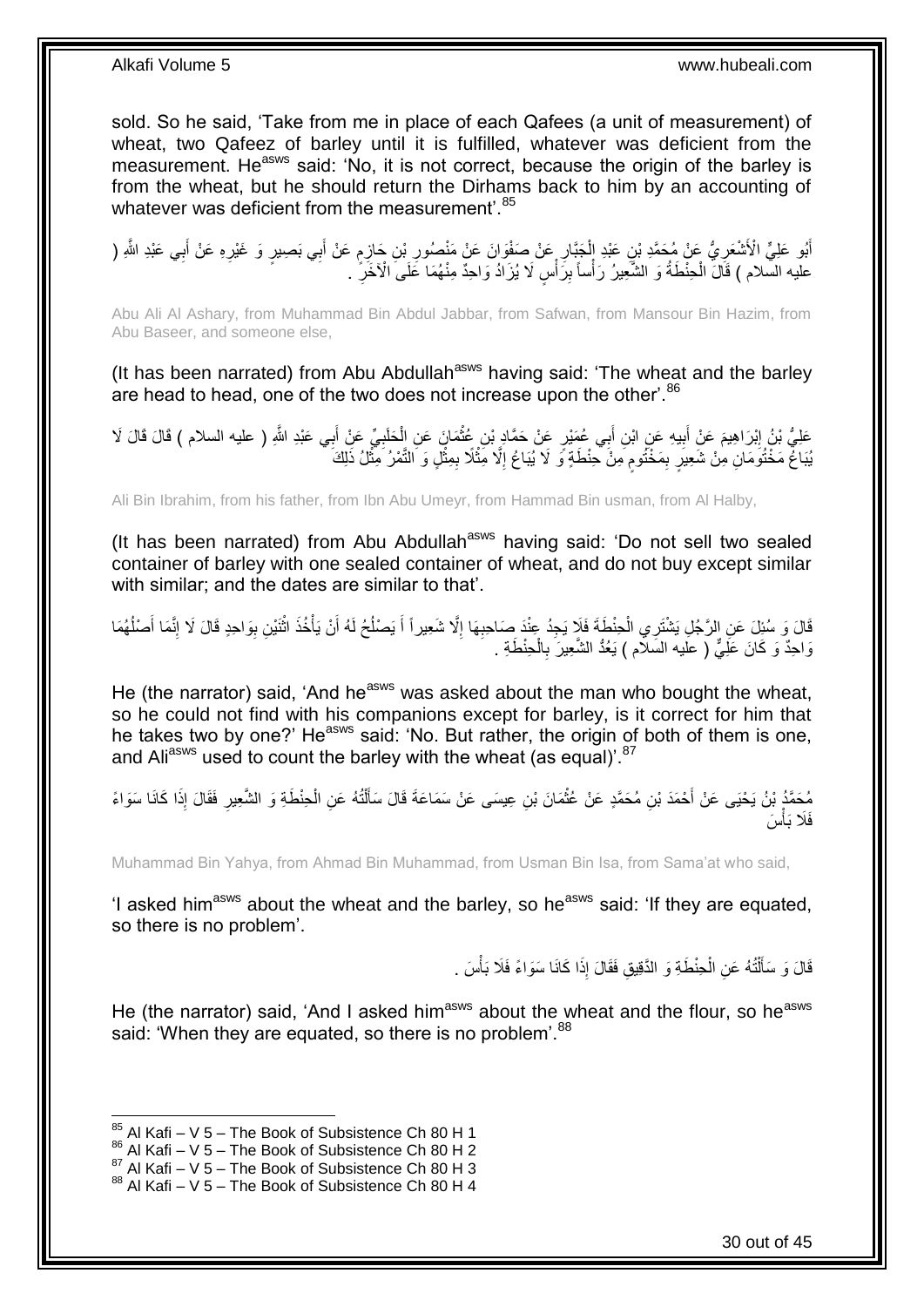### مُحَمَّدُ بْنُ يَحْيَى عَنِّ أَحْمَدَ بْنِ مُحَمَّدٍ وَ عِدَّةٌ مِنْ أَصْبِحَابِذَا عَنْ سَهْلِ بْنِ زِيَادٍ عَنْ أَحْمَدَ بْنِ مُحَمَّدِ بْنِ أَبِي نَصْرٍ عَنْ أَبَانٍ عَنْ َ **∶ ∣** َ َ َ َ عَبْدِ الرَّحْمَنِ بْنِ أَبِي عَبْدِ اللَّهِ قَالٍَ قُلْتُ لِأَبِي عَبْدِ اللَّهِ ( عليه السلام ) أَ يَجُوزُ قَفِيزٌ مِنْ حِنْطَةٍ بِقَفِيزَيْنِ مِنْ شَعِيرٍ فَقَالَ لَا َ ْ َ ِ ْ يَجُوزُ إِلَّا مِثْلًا بِمِثْلٍ نَّمَّ قَالَ إِنَّ الشَّعِيرَ مِنَ اَلْحِنْطَةِ. יֲ<br>י .<br>• • • • ْ ِ ِ

Muhammad Bin Yahya, from Ahmad Bin Muhammad, and a number of our companions, from Sahl Bin Ziyad, from Ahmad Bin Muhammad Bin Abu Nasr, from Aban, from Abdul Rahman Bin Abu Abdullah who said,

'I said to Abu Abdullah<sup>asws</sup>, 'Is it allowed (to barter) one Qafeez (a unit of measurement) of wheat with two Qafeez of barley?' So he<sup>asws</sup> said: 'It is no allowed except similar with similar'. Then he<sup>asws</sup> said: 'The barley is from the wheat'.<sup>89</sup>

عَلِيُّ بْنُ إِبْرَاهِيمَ عَنِْ أَبِيهِ عَنِ ابْنِ أَبِي عُمَيْرٍ عَنْ حَمَّادٍ عَنِ الْحَلِيِّيِّ عَنْ أَبِي عَبْدِ اللَّهِ ( عليه السلام ) فِي رَجُلٍ قَالَ لِأَخَرَ َ ِ َ יִי י َ ِ ْ ِحْنِي ثَمَرَةَ نَخْلِكَ هَذَا الَّذِي فِيهِ بِقَفِيزَيْنِ مِنْ نَمْرٍ أَوْ أَقَلَّ مِنْ ذَلِكَ أَوَّ أَكْثَرَ يُسَمِّي مَا شَاءَ فُبَاعَهُ فَقَالَ لَا بِأَسَ بِهِ وَ قَالَ النَّمْرُ وَ<br>بَعْنَي ثَمَرَةَ نَخْلِكَ هَذَا الَ َ َ َ َ ِ َّ ٔ, ِ ْ ِ اَلْمُسّْرُ مِنْ نَخْلَةٍ وَاحِدَةٍ لَا بَأْسَ بِهِ فَأَمَّا أَنْ يَخْلِطَ النَّمْرَ الْعَتِيقَ وَ الْمُسْرَ فَلا يَصْلُحُ وَ الزَّبِيبُ وَ الْعِنَبُ مِثْلُ ذَلِكَ . ُ ْ ْ َ َ ِ **ٔ** ْ ْ ْ ِ

Ali Bin Ibrahim, from his father, from Ibn Abu Umeyr, from Hammad, from Al Halby,

(It has been narrated) from Abu Abdullah<sup>asws</sup> regarding a man who said to another, 'Sell the dates of your palm tree to me, this one in which they are, with two Qafeez (a unit of measurement) of dates, or less than that, or more, naming whatever you so desires to'. So he sells it. So he<sup>asws</sup> said: 'There is no problem with it'. And he<sup>asws</sup> said: 'The dates and the unripened dates from a palm tree are one, there is no problem with it. But if you were to mix the old dates and the unripened, so it is not correct; and the raisins and the grapes are like that'.<sup>90</sup>

َ أَحْمَدُ بْنُ مُحَمَّدٍ عَنِ الْحَسِنِ بْنِ مَحْبُوبٍ عَنْ سَيْفٍ التَّمَّارِ قَالَ قُلْتُ لِأَبِي بَصِيرٍ أُحِبُّ أَنْ تَسْأَلَ أَبَا عَبْدِ اللَّهِ ( عليه السلام )<br>. َ ْ ِ ْ َ َ عَنْ رَجُلٍ اسْتَبْدَلَ قَوّْصَرَتَيْنِۖ فِيهِمَا بُسْرٌ مَطْبُوخٌ بِقُوْصَرَةٍۖ فِيهَا تَمْرٌ مُشَقَّقٌ ِ ِ

Ahmad Bin Muhammad, from Al Hassan Bin Mahboub, from Sayf Al Tammar who said,

'I said to Abu Baseer, 'I would like you to ask Abu Abdullah<sup>asws</sup> about a man who barters two baskets in which are unripened cooked dates with one basket in which are ston-free dates'.

قَالَ فَسَأَلَهُ أَبُو بَصِيرٍ عَنْ ذَلِكَ فَقَالَ ( عليه السلام ) هَذَا مَكْرُوهٌ فَقَالَ أَبُو بَصِيرٍ وَ لِمَ يُكْرَهُ فَقَالَ كَانَ عَلِيُّ بْنُ أَبِي طَالِبٍ (<br>- يَسْمَأَلَهُ أَبُو بَصِيرٍ عَنْ ذَلِكَ فَقَالَ ( عليه ا َ َ لَ َ َ ْ عليه السلام ) يَكُرَهُ أَنْ يَسْتَبْدِلَ وَسْقاً مِنْ تَمْرِ الْمَدِينَةِ بِوَسْقَيْنِ مِنْ تَمْرِ خَيْبَرَ لِأَنَّ تَمْرَ الْمَدِينَةِ أَدْوَنُهُمَا وَ لَمْ يَكُنْ عَلِّيٌّ ( عَليه **∶** ِ ْ ِ َ َ السلام ) يَكْرَهُ الْحَلَالَ . ْ

He (the narrator) said, 'So Abu Baseer asked him<sup>asws</sup> about that, so he<sup>asws</sup> said: 'This is abhorrent'. So Abu Baseer said, 'And why is it abhorrent?' So he<sup>asws</sup> said: 'Ali<sup>asws</sup> Bin Abu Talib<sup>asws</sup> used to dislike it that one wasaq (a unit of measurement) of dates of Al-Medina should be exchanged for two wasaqs of dates of Khyber, because the dates of Al-Medina were the inferior of the two, and it never happened that Aliasws disliked the Permissible'.<sup>91</sup>

 $89$  Al Kafi – V 5 – The Book of Subsistence Ch 80 H 5

 $^{90}$  Al Kafi – V  $\overline{5}$  – The Book of Subsistence Ch 80 H 6

 $91$  Al Kafi – V 5 – The Book of Subsistence Ch 80 H 7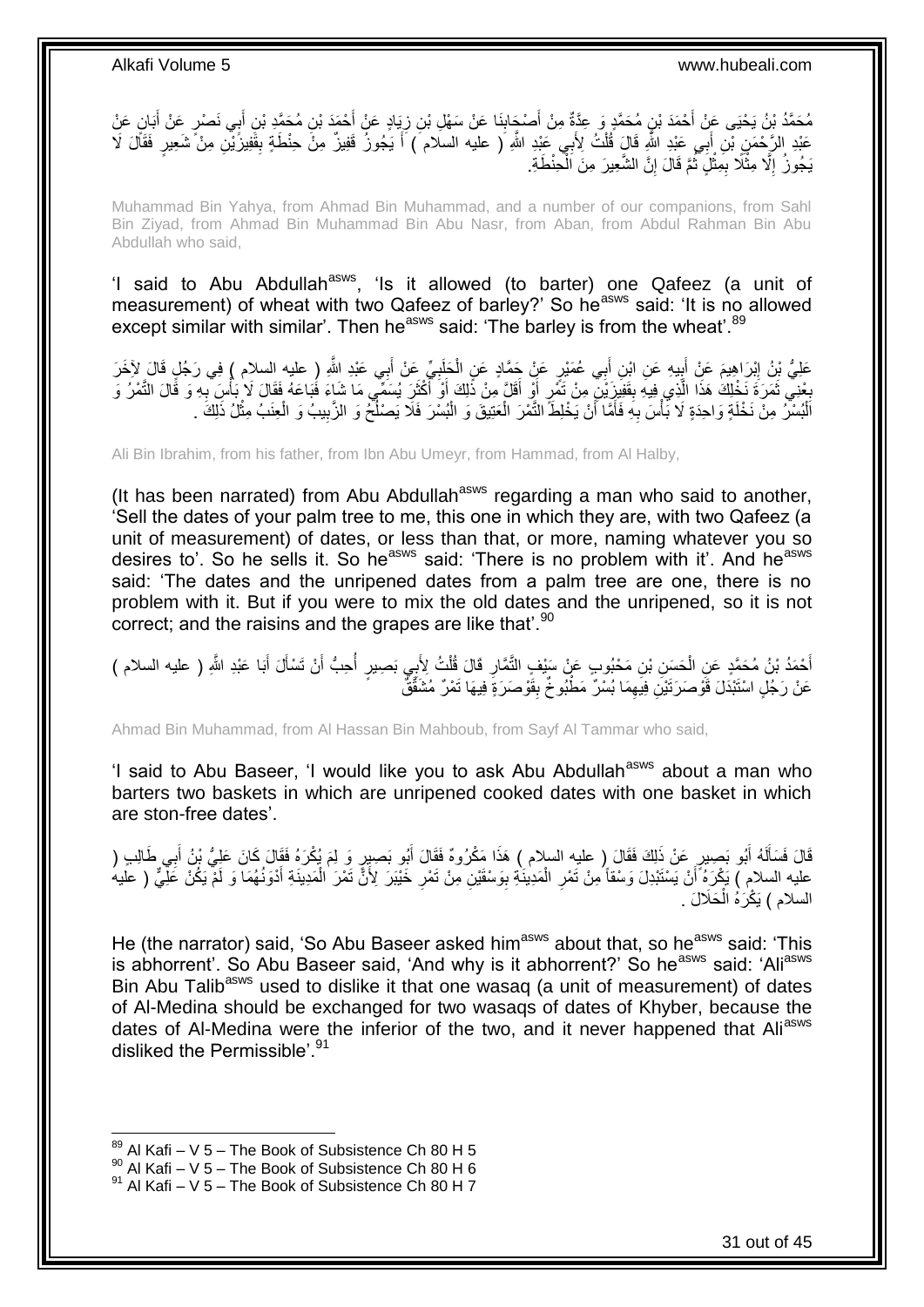مُحَمَّدُ بْنُ يَحْيَى عَنْ أَحْمَدَ بْنِ مُحَمَّدٍ عَنِ الْوَشَّاءِ عَنْ عَبْدِ اللَّهِ بْنِ سِنَانٍ قَالَ سَمِعْتُ أَبَا عَبْدِ اللَّهِ ( عليه السلام ) يَقُولُ كَانَ ْ َ عَلِيُّ ( صَلُوات الله عليه ) يَكْرَهُ أَنْ يَسْتَبْدِلَ وَسْقاً مِنْ تَمْرِ خَيْبَرَ بِوَسْقَيْنِ مِنْ تَمْرِ الْمَدِينَةِ لِأَنَّ تَمْرَ خَنِبَرَ أَجْوَدُهُمَا ۚ. ْ ِ ِ **∶** َ

Muhammad Bin Yahya, from Ahmad Bin Muhammad, from Al Washa, from Abdullah Bin Sinan who said,

'I heard Abu Abdullah<sup>asws</sup> saying: 'Ali<sup>asws</sup> used to dislike that one wasaq (a unit of measurement) of dates of Khyber be bartered with two wasaqs of dates of Al-Medina, because the dates of Khyber were the superior of the two<sup>'92</sup>

مُحَمَّدُ بْنُ يَحْيَى عَنْ مُحَمَّدٍ بْنِ الْحُسَيْنِ عَنْ عَلِيٍّ بْنِ الْحَكَمِ عَنِ الْعَلَاءِ عَنْ مُحَمَّدٍ بْنِ مُسْلِمٍ عَنْ أَبِي جَعْفَرٍ ( عليه السلام )<br>يَبِدُّ فَيُوَجَّدُ مَنْ يَسْيَدُونَ مَنْ يَقْوَلُونَ عَن ْ ِ ْ ْ َ ֧֩֘֝֝֬֝׆֧ َالَ قُلْتُ لَهُ مَا تَقُولُ فِي الْبُرِّ بِالسَّوِيقِ فَقَالَ مِثْلًا بِمِثْلٍ لَا بَأْسَ بِهِ قُلْتُ إِنَّهُ يَكُونُ لَهُ لَّذَيْ لَنَّهُ فَضَّلٌ فَقَالَ أَ لَيْسَ لَهُ **∶** ِ ْ ْ لَ َ َ ِ ْ ֢<u>֓</u> **ٔ ٔ** ِ مَثُونَةٌ قُلْتُ بَلَى قَالَ هَذَا ۖ بِذَا وَ قَالَ إِذَا اَخْتَلَفَ الشَّيْئَانِ فَلَا بَأْسَ مِثْلَيْنِ بِمِثْلٍ يَداً بِيَدٍ . ِ ْ ِ لَ **ٔ** ْ ْ

Muhammad Bin Yahya, from Muhammad Bin Al Husayn, from Ali Bin Al Hakam, from Al A'ala, from Muhammad Bin Muslim,

(It has been narrated) from Abu Ja'far $a$ <sup>asws</sup>, said, 'I said to him $a$ <sup>asws</sup>, 'What are you $a$ <sup>asws</sup> saying regarding the (bartering of) the wheat with the *Saweyq* (mash of wheat and barley). So he<sup>asws</sup> said: 'Similar with similar, there is no problem with it'. I said, '(Supposing) he happens to have a yield for him or happens to have excess for him?' So he<sup>asws</sup> said: 'Does he not have maintenance for it?' I said, 'Yes'. He<sup>asws</sup> said: 'This by this'. And he<sup>asws</sup> said: 'When the two things are different, so there is no problem with two with one, hand to hand'. $93$ 

عِدَّةٌ مِنْ أَصْحَابِنَا عَنْ أَجْمَدَ بْنِ مُحَمَّدٍ عَنِ الْحُسَيْنِ بْنِ سَعِيدٍ عَنْ جَمِيلٍ عَنْ مُحَمَّدٍ بْنِ مُسْلِمٍ وَ زُرِرَارَةَ عَٖنْ أَبِي جَعْفَرٍ ( عليه ْ َ ِ َ َ ֧֚֚֚֚֚֚֚֚֚֚֚֚֚֝֓֡֓֡׆֧ السلام ) قَالَ الْحَنْطَةُ بِالدَّقِيقِ مِثْلًا بِمِثْلٍ وَ السَّوِيقُ بِالسَّوِيقِ مِثْلًا بِمِثْلٍ وَ الشَّعِيرُ بِالْحِنْطَةِ مِثْلًا بِمِثْلٍ لَا بَأْسَ بِهِ ۖ . ْ ِ **ٔ** ِ **∶ ∶** ِ **ٔ** ِ ِ ْ ِ ْ ْ ِ

A number of our companions, from Ahmad Bin Muhammad, from Al Husayn Bin Saeed, from Jameel, from Muhammad Bin Muslim and Zurara,

(It has been narrated) from Abu Ja'far<sup>asws</sup> having said: 'The wheat with the flour are the similar with a similar, and the *Saweyq* with the *Saweyq* is similar with similar, and the barley with the wheat is similar with similar, there is no problem with it'.<sup>94</sup>

֧֧֖֧֖֧֖֧֧֧֧֧֧֧֧֧֧֧֧֚֚֚֓֝֝֝֝֝֟֓֝֓֬֝֓֝֬֟֓֟֓֝֬֟֓֟֓֝֬֝֬֝֓֟֓֝֬֜֝֬֝֓֝֬֝֓ مُحَمَّدُ بْنُ يَحْيَى عَنْ أَحْمَدَ بْنِ مُحَمَّدٍ عَنْ عَلِيِّ بْنِ الْحَكَمِ عَنِ الْعَلَاءِ عَنْ مُحَمَّدٍ بْنِ مُسْلِمٍ عَنْ إِلَي جَعْفَرٍ ( عليه السلام ) قَالَ<br>مُعَمَّدُ بْنُ يَحْيَى عَنْ أَحْمَدَ بْنِ مُحَمَّدٍ عَ ْ ِ ْ َ لَّنُهُ عَنِ الرَّجِّلِ يَدْفَعُ إِلَى الطَّحَانِ الطَّعَامَ فَيُقَاطِّعُهُ عَلَى أَنَّ يُعْطِيَ صَاحِبَهُ لِكُلِّ عَشَرَةً أَرْطَالٍ اثْنَى عَشَرَ ذَقِيقاً قَالَ لَا قُلْتُ  $\frac{1}{2}$ ֺ֖֖֖֖֪֦֪֦֖֦֦֖֦֧֦֪֦֖֧֦֪֦֪֦֧֦֪֦֪֦֪֦֧֦֖֦֪֦֧֦֧֦֪֦֧֦֧֦֪֪֦֧֦֪֪֦֧֦֧֦֧֪֦֧֟֟֟֟֟֟֟֟֟֟֟֟֟֟֟֟֟֟֟֟֟֟֟֟֟֟֟֟֟֟֟֟֟֟֟֟֟֟֟֟֟֟֟֟֟֟֟֟ َ ْ ْ اً فَالرَّجُلُ يَذْفَعُ السِّمْسِمَ إِلَى الْعَصَّارِ ۖ وَ يَضْمَنُٰ لَهُ لِكُلِّ صَاعِ أَرْطَالًا مُسَمَّاةً قَالَ لَا ـ **∶** ْ י<br>י ٍ

Muhammad Bin Yahya, from Ahmad Bin Muhammad, from Ali Bin Al Hakam, from Al A'ala, from Muhammad Bin Muslim,

(It has been narrated) from Abu Ja'far<sup>asws</sup>, said, 'I asked him<sup>asws</sup> about the man who hands over foodstuff to the miller, so he stipulates that he could give its owner twelve ratls (a unit of measurement) for every ten (given to him). He<sup>asws</sup> said: 'No'. I said, 'So (what about) the man who hands over the sesame (seeds) to the oiler who

 $92$  Al Kafi – V 5 – The Book of Subsistence Ch 80 H 8

 $93$  Al Kafi – V 5 – The Book of Subsistence Ch 80 H 9

 $94$  Al Kafi – V 5 – The Book of Subsistence Ch 80 H 10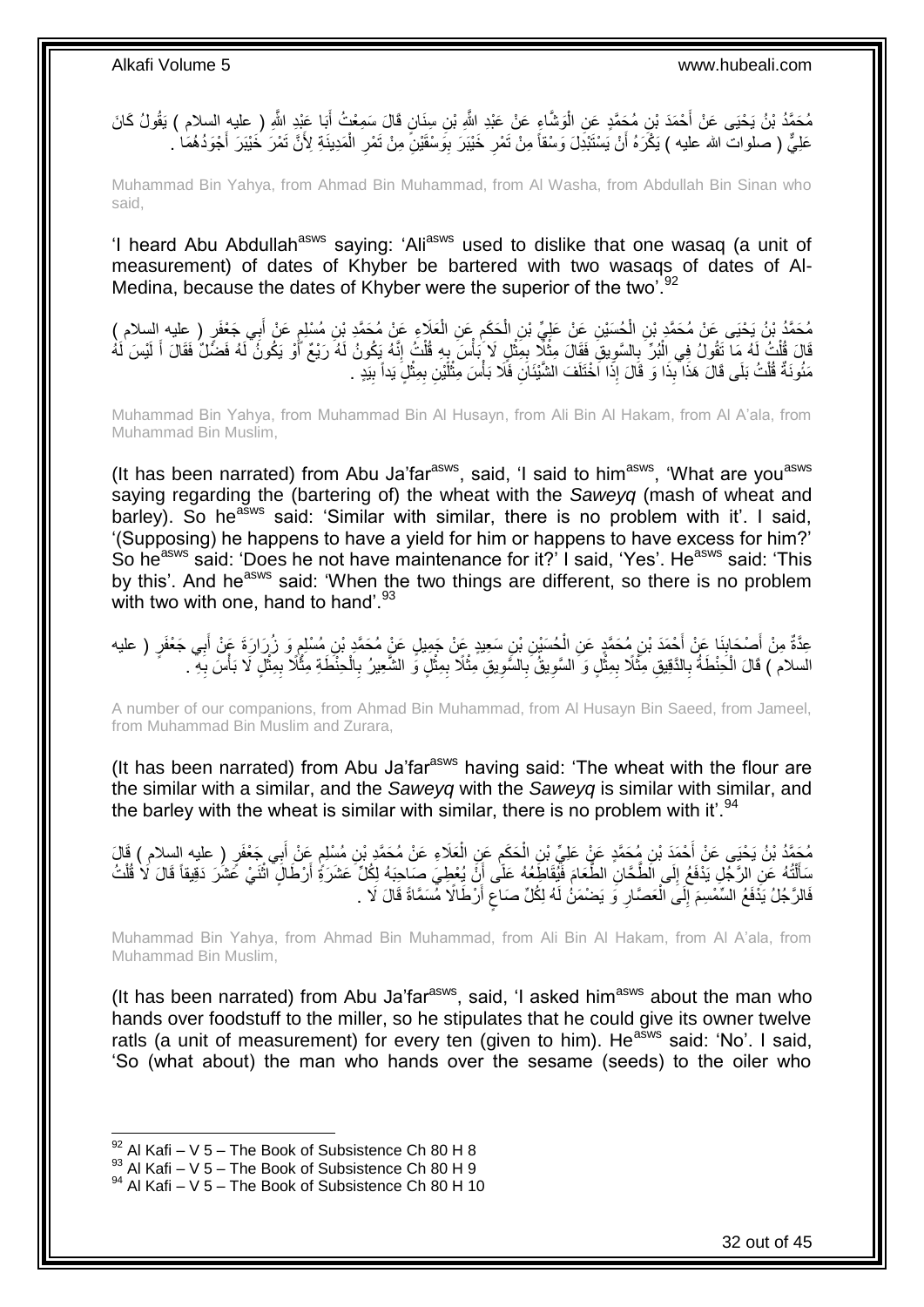guarantees for him one ratl (oil) for every Sa'a (a unit of measurement) of sesame (seeds)?' He<sup>asws</sup> said: 'No'.<sup>95</sup>

عَلِيُّ بْنُ إِبْرَاهِيمَ عَنْ أَبِيهِ عَنِ ابْنِ أَبِي عُمَيْرٍ عَنْ حَمَّادٍ عَنِ الْحَلَبِيِّ عَنْ أَبِي عَبْدِ اللَّهِ ( عليه السلام ) قَالَ لَا يَصْلُحُ التَّمْرُ َ ِ ْ َ  $\frac{1}{2}$ َ ِ ُ الْيَابِّسُ بِالْأَطَبِ مِنْ أَجْلَ أَنَّ الَّتَّمْرَ يَابَسٌّ وَ الْأَطَبَ رَطْبٌ فَإِذَا يَبِسَ نَّفَصَ وَ لَأَ يَصْلُحُ الشَّعِيرُ بِالْحِنْطَةِ إِلَّا وَاحِداً بِوَاحِدٍ وَ ُ **! !** َ **∶** ِ ِ ِ ْ ِ

Ali Bin Ibrahim, from his father, from Ibn Abu Umeyr, from Hammad, from Al Halby,

(It has been narrated) from Abu Abdullah<sup>asws</sup> having said: 'It is not correct, (bartering) the dry dates with the wet due to the reason that the dates are dry and the wet ones are wet, when these dry up, they get reduced; and it is not correct (bartering) the barley with the wheat except one with one'.

َالَ الْكَيْلُ يَجْرِي مَجْرًى وَاحِداً وَ يُكْرَهُ قَفِيزُ لَوْزٍ بِقَفِيزَيْنِ وَ قَفِيزُ تَمْرٍ بِقَفِيزَيْنِ وَ لَكِنْ صَاغِ جِنْطَةٍ بِصَاعَيْنِ مِنْ تَمْرٍ وَ صَاغِ ِ **!** ِ ِّمْرٍ بِصَاعَيْنِ مِنْ زَبِيبٍ وَ إِذَا اخْتَلَفَ هَذَا وَ الْقَاكِهَةُ الْيَابِسَةُ فَهُوَ حَسَنٌ وَ هُوَ يَجْرِي فِي الطَّعَامِ وَ الْفَاكِهَةِ مَجْرًى ًواحِداً أَوْ<br>يَسْمِعُ بِمَاجَيْنِ مِنْ زَبِيبٍ وَ إِذَا اخْتَلَفَ **!** ِ ْ ِ **!** اُ ْ َ قَالََ لَا بَأْسَ بِمُعَاوَضَنَةِ الْمَثَاعَ مَا لَمْ يَكُنْ كِيلَ أَوْ وُزِنَ . ِ َ ِ ْ ِ ٔ<br>:

He<sup>asws</sup> said: 'The measurement flows with one flow, and it is disliked (to barter) one Qafeez (a unit of measurement) of almonds with two Qafees, and one Qafeez of dates with two Qafeez, but one Sa'a (a unit of measurement) of wheat with two Sa'as of dates, and one Sa'a of dates with two Sa'as of raisins (can be done), and these (items) are different, and the dried fruits, so it is good, and it flows regarding the foodstuff and the fruits with one flow'; or he<sup>asws</sup> said: 'There is no problem with an netting of the goods for as long as there does not happen to be a measurement or weighing'.<sup>96</sup>

عِدَّةٌ مِنْ أَصْحَابِنَا عَنْ سَهْلِ بْنِ زِيَادٍ وَ أَحْمَدَ بْنِ مُحَمَّدٍ عَنِ ابْنِ مَحْبُوبٍ عَنْ خَالِدِ بْنِ جَرِيرٍ عَنْ أَبِي الرَّبِيعِ الشَّامِيِّ قَالَ كَرِهَ ِ ِ **∣** َ ِ ِ ِ َ أَبُو عَبْدِ اللَّهِ ( عَليه السلام ) قَفِيزَ لَوْزٍ بِقَفِيزَيْنِ مِنْ لَوْزٍ وَ قَفِيزَ َتَمْرٍ بِقَفِيزَيْنِ مِنْ تَمْرٍ َ َ **∣ ∣** لَ

A number of our companions, from Sahl Bin ziyad and Ahmad Bin Muhammad, from Ibn Mahboub from Khalid Bin Jareer, from Abu Al Rabie Al Shamy who said,

'Abu Abdullah<sup>asws</sup> disliked (bartering) one Qafeez (a unit of measurement) of almonds with two Qafeez of almonds, and one Qafeez of dates with two Qafeez of dates'.<sup>97</sup>

عِدَّةٌ مِنْ أَصْحَابِنَا عَنْ سَهْلِ بْنِ زِيَادٍ وَ أَحْمَدَ بْنِ مُحَمَّدٍ عَنِ ابْنِ مَحْبُوبٍ عَنْ عَبْدِ اللَّهِ بْنِ سِنَانٍ قَالَ سَأَلْتُ أَبَا عَبْدِ اللَّهِ ( عليه **∶ ∣** َ َ ْ َ السلام ) عَنْ رَجُلٍ أَسْلَفَ رَجُلًا زَيْتَاً عَلَى أَنْ يَأْخُذَ مِنْهُ سَمْنَاً قَالَ لَا يَصْلُحُ . ا<br>ـا ا<br>ا َ

A number of our companions, from sahl Bin Ziyad and Ahmad Bin Muhammad, from Ibn Mahboub, from Abdullah Bin Sinan who said,

'I asked Abu Abdullah<sup>asws</sup> about a man who left oil with a man upon a stipulation that he would take butter from him. He<sup>asws</sup> said: 'It is not correct'.<sup>98</sup>

 $95$  Al Kafi – V 5 – The Book of Subsistence Ch 80 H 11

<sup>96</sup> Al Kafi – V 5 – The Book of Subsistence Ch 80 H 12

 $^{97}$  Al Kafi – V 5 – The Book of Subsistence Ch 80 H 13

 $98$  Al Kafi – V 5 – The Book of Subsistence Ch 80 H 14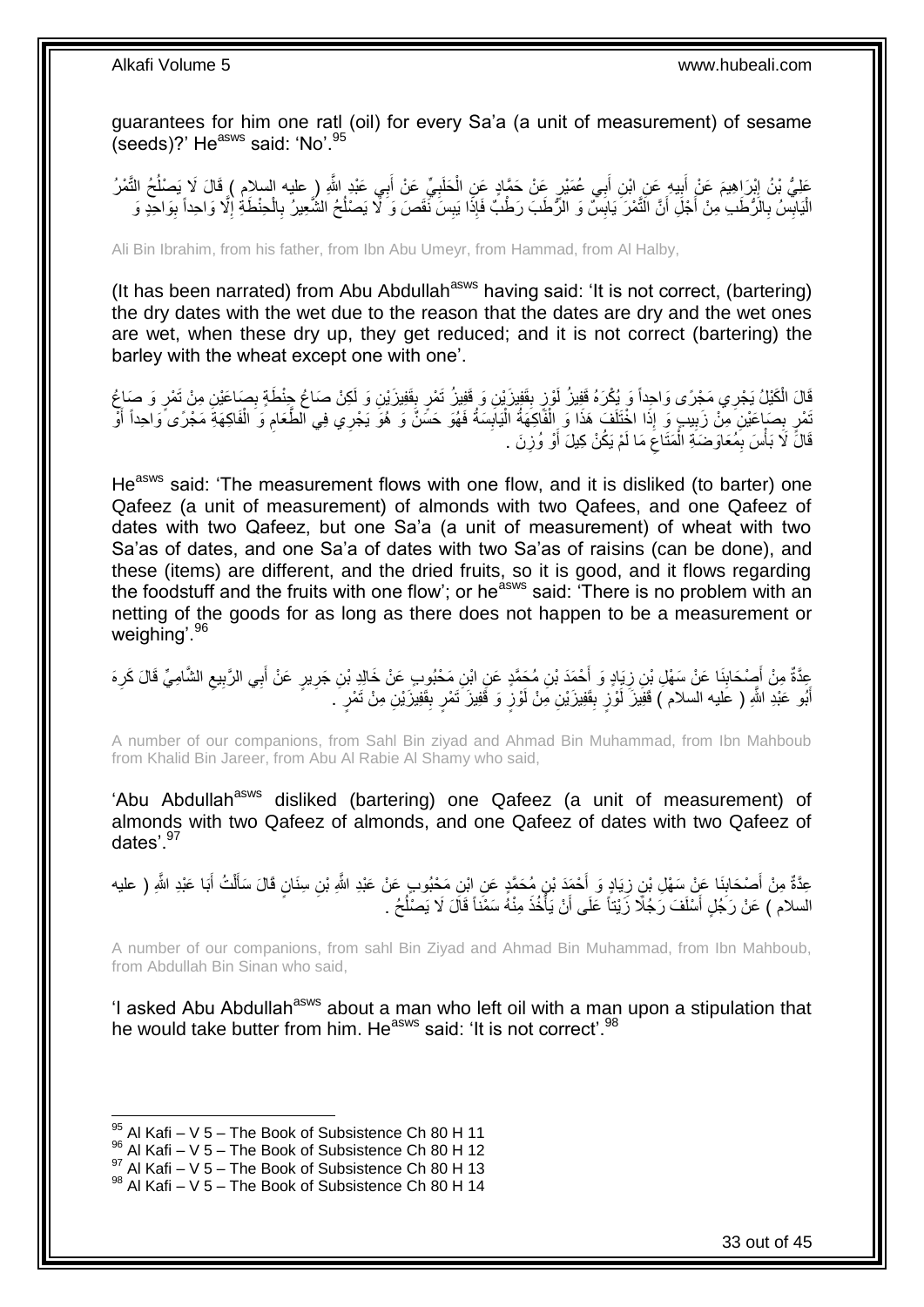الْحُسَيْنُ بِْنُ مُحَمَّدٍ عَنْ مُعَلَّى بْنِ مُحَمَّدٍ عَنِ الْوَشَّاءِ عَنْ عَبْدِ اللَّهِ بْنِ سِنَانٍ قَالَ سَمِعْتُ أَبَا عَبْدِ اللَّهِ ( عليه السلام ) يَقُولُ لَا ْ ْ َ َنْنَبَغِي لِلرَّجُلِ إِسْلَافُ السَّمْنِ بِالزَّيْتِ وَ لَا الَزَّيْتِ بِالسَّمْنِ <sub>.</sub> ِ ِ ׇ**֓** 

Al Husayn Bin Muhammad, from Moalla Bin Muhammad, from Al Washa, from Abdullah Bin Sinan who said,

'I heard Abu Abdullah<sup>asws</sup> saying: 'It is not befitting for the man to leave behind (for someone) the butter for oil, nor the oil for the butter'.<sup>99</sup>

ائِنُ مَجْبُوبِ عَنْ أَبِي أَيُّوبَ عَنْ سَمَاعَةَ قَالَ سُئِلَ أَبُو عَبْدِ اللَّهِ ( عليه السلام ) عَنِ الْعِنَبِ بِالزَّبِيبِ قَالَ لَا يَصْلُحُ إِلَّا مِثْلًا َ َ َ ِ ُ ِ ِ ْ بِمِثْلٍ قُلْتُ وَ النَّمْرُ وَ ۗالزَّبِيبُ قَالَ مِثْلًا بِمِثْلٍ ۚ **ٔ** ِ ِ ْ **ٔ** ِ

Ibn Mahboub, from Abu Ayoub, from Sama'at who said,

'Abu Abdullah<sup>asws</sup> was asked about the grapes (bartered) with the raisins. He<sup>asws</sup> said: 'It is not correct except similar with the similar'. I said, 'And the dates and the raisins?' He<sup>asws</sup> said: 'Similar with similar'.<sup>100</sup>

> نَ فِي حَدِيثٍ آخَرَ بِهَذَا الْإِسْنَادِ قَالَ الْمُخْتَلِفُ مِثْلَانِ بِمِثْلٍ يَداً بِيَدٍ لَا بَأْسَ . **!** ْ ِ ْ ْ **∶** ْ

And in another Hadeeth, by this chain,

'He<sup>asws</sup> said: 'The different (items), two similar (portions bartered) with one, hand to hand, there is no problem<sup>'.101</sup>

يُّحَمَّدُ بْنُ يَجْنِى عَنْ أَحْمَدَ بْنِ مُحَمَّدٍ عَنِ ابْنِ مَحْبُوبٍ عَنْ خَالِدٍ عَنْ أَبِي الرَّبِيعِ قَالَ قُلْتُ لِأَبِي عَبْدِ اللَّهِ ( عليه السلام ) مَا َ ْ ِ ِ َ ْنَرَى فِي التَّمْرِ ۖ وَ الْبُسْرِ الْأَحْمََرِ مِثْلًا بِمِثْلٍ قَالَ لَا بَأْسَ قُلْثٌ فَالْبُخْتُجُ وَ الْمَصِيرَ كَثْلًا بِمِثْلٍ قَالَ لَّا بَأْسَ . ِ ْ ْ ْ ا<br>ا **ٔ** ِ ِ ِ ْ ِ ْ ْ

Muhammad Bin Yahya, from Ahmad Bin Muhammad, from Ibn Mahboub, from Khalid, from Abu Al Rabie who said,

'I said to Abu Abdullah<sup>asws</sup>, 'What is your<sup>asws</sup> view regarding bartering the dates and the unripened red dates, a similar (portion) with two (portions) of similar?' He<sup>asws</sup> said: 'There is no problem'. I said, 'So (what about) the cooked juice and the juice, similar with similar?' He<sup>asws</sup> said: 'There is no problem'.<sup>102</sup>

**لِ َك ِ ذَ َيا ِب َو َغْير ِن َو الثِّ َحَيَوا ُمَعاَو َض ِة فِي الْ باب الْ**

<span id="page-33-0"></span>**Chapter 81 – The bartering regarding the animals and the clothes and other than that**

عَلِيُّ بْنُ إِبْرَاهِيمَ عَنْ أَبِيهِ عَنِ ابْنِ أَبِي عُمَيْرٍ وَ مُحَمَّدُ بْنُ إِسْمَاعِيلٍ عَنِ الْفَضْلِ بْنِ شَاذَانَ عَنْ صَفْوَانَ بْنِ يَحْيَى وَ إِبْنِ أَبِي ْ ِ َ **!** َ ِ ِ َ عُمَيْْرٍ عَنْ جَمِيلٍ عَنْ زُرَارَةَ عَنْ أَبِيَ جَعْفَرٍ ۚ ( عليه السلام ) قَالَ الْبَعِيرُ بِالْبَعِيرَيْنِ وَ الذَّابَةُ بِالذَّابَّنْيْنِ يَداً بِيَدٍ لَيْسَ بِهِ بَأْسٌ َ . َ ْ ِ ِ ِ ْ ِ :<br>ا

Ali Bin Ibrahim, from his father, from Ibn Abu Umeyr and Muhammad Bin Ismail, from Al Fazl Bin Shazaan, from safwan Bin Yahya and Ibn Abu Umeyr, from Jameel, from Zurara,

1  $99$  Al Kafi – V 5 – The Book of Subsistence Ch 80 H 15

- $100$  Al Kafi V 5 The Book of Subsistence Ch 80 H 16
- 101 Al Kafi V 5 The Book of Subsistence Ch 80 H 17

<sup>102</sup> Al Kafi – V 5 – The Book of Subsistence Ch 80 H 18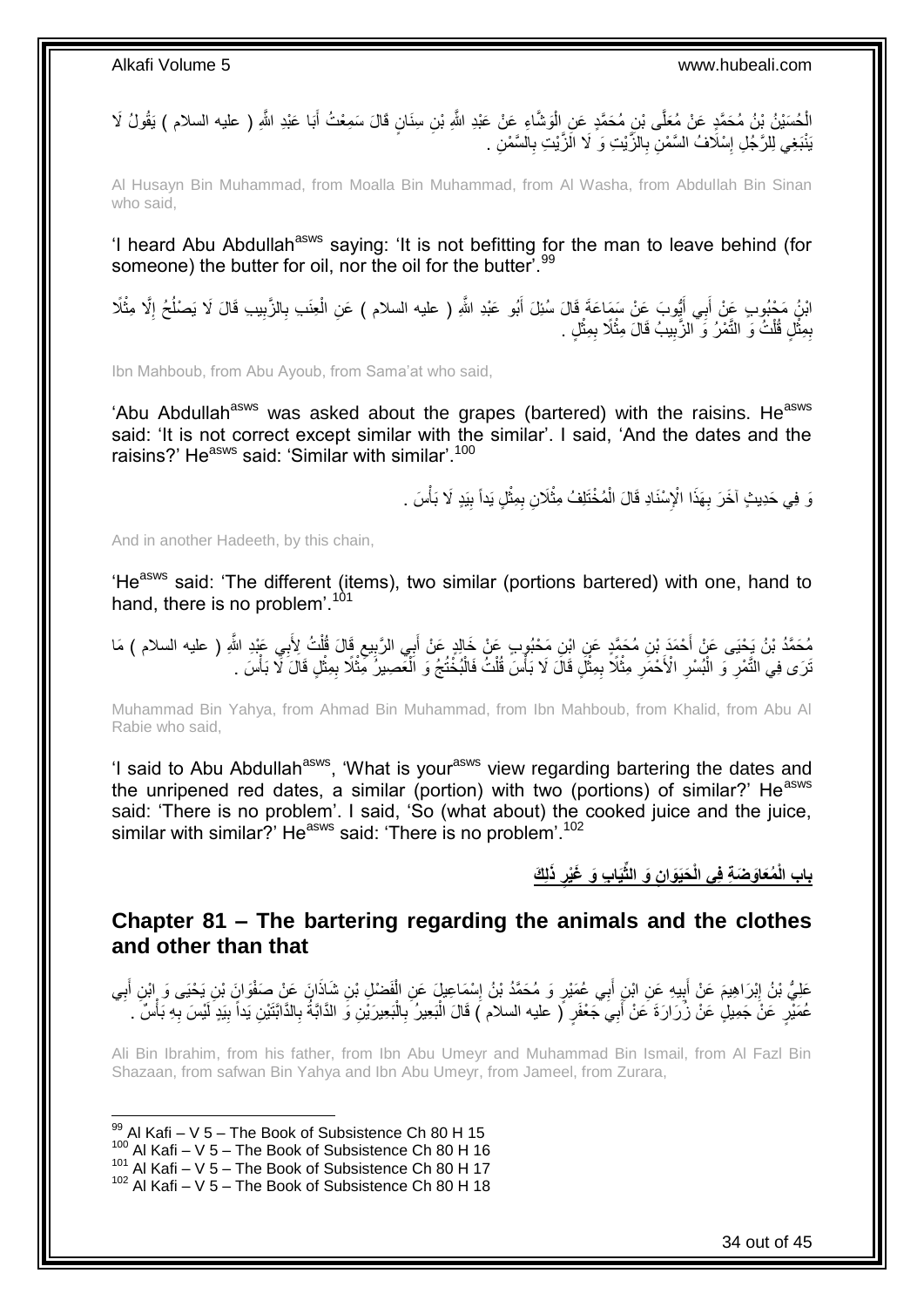(It has been narrated) from Abu Ja'far<sup>asws</sup> having said: 'The camel with two camels, and the animal with two animal, hand to hand, there is no problem with it'.<sup>103</sup>

عِدَّةٌ مِنْ أَصْحَابِنَا عَنْ أَحْمَدَ بْنِ مُحَمَّدٍ عَنْ أَبِي عَبْدِ الْثَّهِ الْبَرْقِيِّ رَفَعَهُ عَنْ عَبْدٍ الرَّحْمَنِ بْنِ أَبِي عَبْدِ اللَّهِ قَالَ سَأَلْتُ أَبَا عَبْدِ الثَّهِ **∣** َ َ ْ ĺ َ ْ ( عليه السلام ) عَنْ بَيْعِ الْغَزْلَِ بِالثَّيَابِ الْمَبْسُوطَةِ وَ الْغَزْلُ أَكْثَرُ وَزْناً مِنَ الثَّيَابِ قَالَ لَا بَأْسَ ِّ َ َ ْ ْ ِّ ِ ْ ِ ْ

A number of our companions, from Ahmad Bin Muhammad, from Abu Abdullah Al Barqy, raising it from Abdul Rahman Bin Abu Abdullah who said,

'I asked Abu Abdullah<sup>asws</sup> about selling the spinning yarn with the expanded fabric, and the spinning yarn is more in weight than the clothes. He<sup>asws</sup> said: 'There is no problem'.<sup>104</sup>

مُحَمَّدُ بْنُ يَحْيَى عَنْ عَبْدِ اللَّهِ بْنِ مُحَمَّدٍ عَنْ عَلِيٍّ بْنِ الْحَكَمِ عَنْ أَبَانٍ عَنْ عَبْدِ الرَّحْمَنِ بْنِ أَبِي عَبْدِ اللَّهِ قَالَ سَأَلْتُ أَبَا عَبْدِ اللَّهِ ( َ ِ ْ َ ْ َ َ عليه السلام ) عَنِ الْعَبْدِ بِالْعَبْدَيْنِ وَ الْعَبْدِ بِالْعَبْدِ وَ اَلذَّرَاهِمِ قَالَ لَا بَأْسَ بِالْحَيَوَانِ كُلُّهِ يَداً بِيَدٍ ۖ. ِّ ْ **∶ ٔ** ِ ْ ِ ْ ْ ِ ْ ِ

Muhammad Bin Yahya, from Abdullah Bin Muhammad, from Ali Bin Al Hakam, from Aban, from Abdul Rahman Bin Abu Abdullah who said,

'I asked Abu Abdullah<sup>asws</sup> about the slave (bartered) with two slaves, and the slave with the slave and the Dirhams. He<sup>asws</sup> said: 'There is no problem with the (human or) the animals, all of them, hand to hand'.<sup>105</sup>

أَبُو عَلِيٍّ الْأَشْعَرِيُّ عَنِ الْحَسَنِ بْنِ عَلِيٍّ الْكُوفِيِّ عَنْ عُثْمَانَ بْنِ عِيسَى عَنْ سَعِيدِ بْنِ يَسَارٍ قَالَ سَأَلْتُ أَبَا عَبْدِ اللَّهِ (عِليهِ ِ َ َ ْ اً ا **ٔ** ْ السِّلام ٍ) عَنِ الْبَعِيرِ بِالْبَعِيرَيْنِ يَداً بِيَدٍ وَّ نَسِيئَةً فَقَالَ نَعَمْ لَا بَأْسَ إِذَا سَمَّيْتَ بِالْأَسْنَانِ جَذَعَيْنِ أَوْ ثَنِيَّيْنِ ثُمَّ أَمَرَنِي فَخَطَطْتُ ِ ة<br>أل **!** ا.<br>ا **∶** ِ ֦֧֝֟֟֟֟֟֟֟֟֟֟֟֟֟֟֟֟֟֟֟֟֕׆<br>֝׆ َ ُ َ َ عَلَى النَّسِيئَةِ ۖ.

Abu Ali Al Ashary, from Al Hassan Bin Ali Al Kufy, from Usman Bin Isa, from Saeed Bin Yasaar who said,

'I asked Abu Abdullah<sup>asws</sup> about the camel (bartered) with two camels, hand to hand, and on credit. So he<sup>asws</sup> said: 'Yes, there is no problem when they are named with the ages, be their two Jaz or two Saniyya (camels of different ages'). Then he<sup>asws</sup> ordered me to strike off the (word) 'credit".<sup>106</sup>

عَلِيُّ بْنُ إِبْرَاهِيمَ عَنْ أَبِيهِ عَنِ ابْنِ أَبِي نَجْرَانَ عَنْ عَاصِمِ بْنِ حُمَيْدٍ عَنْ مُحَمَّدِ بْنِ قَيْسٍ عَنْ أَبِي جَعْفَرٍ ( عليه السلام ) لَا ِ َ **∶** َ **!** َ يَبِيعُ رَاحِلَةً عَاجِلًا بِعَشْرَةِ مَلَاَقِيحَ مِنْ أَوْلَادِ جَمَلٍ فِي قَابِلٍ ۚ ِ ر<br>ا **∶ !** 

Ali Bin Ibrahim, from his father, from Ibn Abu Najran, from Aasim Bin Humeyd, from Muhammad Bin Qays,

(It has been narrated) from Abu Ja'far<sup>asws</sup> (having said): 'You cannot Sell one live riding camel with ten foetuses from the children of the camel in the future'.<sup>107</sup>

الْحُسَيْنُ بْنُ مُحَمَّدٍ عَنْ مُعَلِّي بْنِ مُحَمَّدٍ عَمَّنْ ذَكَرَهُ عَنْ أَبَانٍ عَنْ مُحَمَّدٍ عَنْ أَبِي عَبْدِ اللَّهِ ( عليه السلام ) قَالَ مَا كَانَ مِنْ َ َ طَعَامٍ مُخْتَلِّفٍ أَوْ مَتَاعٍ أَوْ شَيْءٍ مِنَ الْأَشْيَاءِ يَتَفَاضَلُ فَلَا بَأْسَ بِبَيْعِهِ مِثْلَيْنِ بِمِثْلٍ يَداً بِبَدِ فَأَمَّا نَظِرَةً فَلَا تَصْلُحُ َ ٍ َ ڔ **ٔ** ِ لَ ْ ¦ .<br>أ ا<br>ا َ ِ

 $103$  Al Kafi – V 5 – The Book of Subsistence Ch 81 H 1

<sup>104</sup> Al Kafi – V 5 – The Book of Subsistence Ch 81 H 2

 $105$  Al Kafi – V 5 – The Book of Subsistence Ch 81 H 3

 $106$  Al Kafi – V 5 – The Book of Subsistence Ch 81 H 4

 $107$  Al Kafi – V 5 – The Book of Subsistence Ch 81 H 5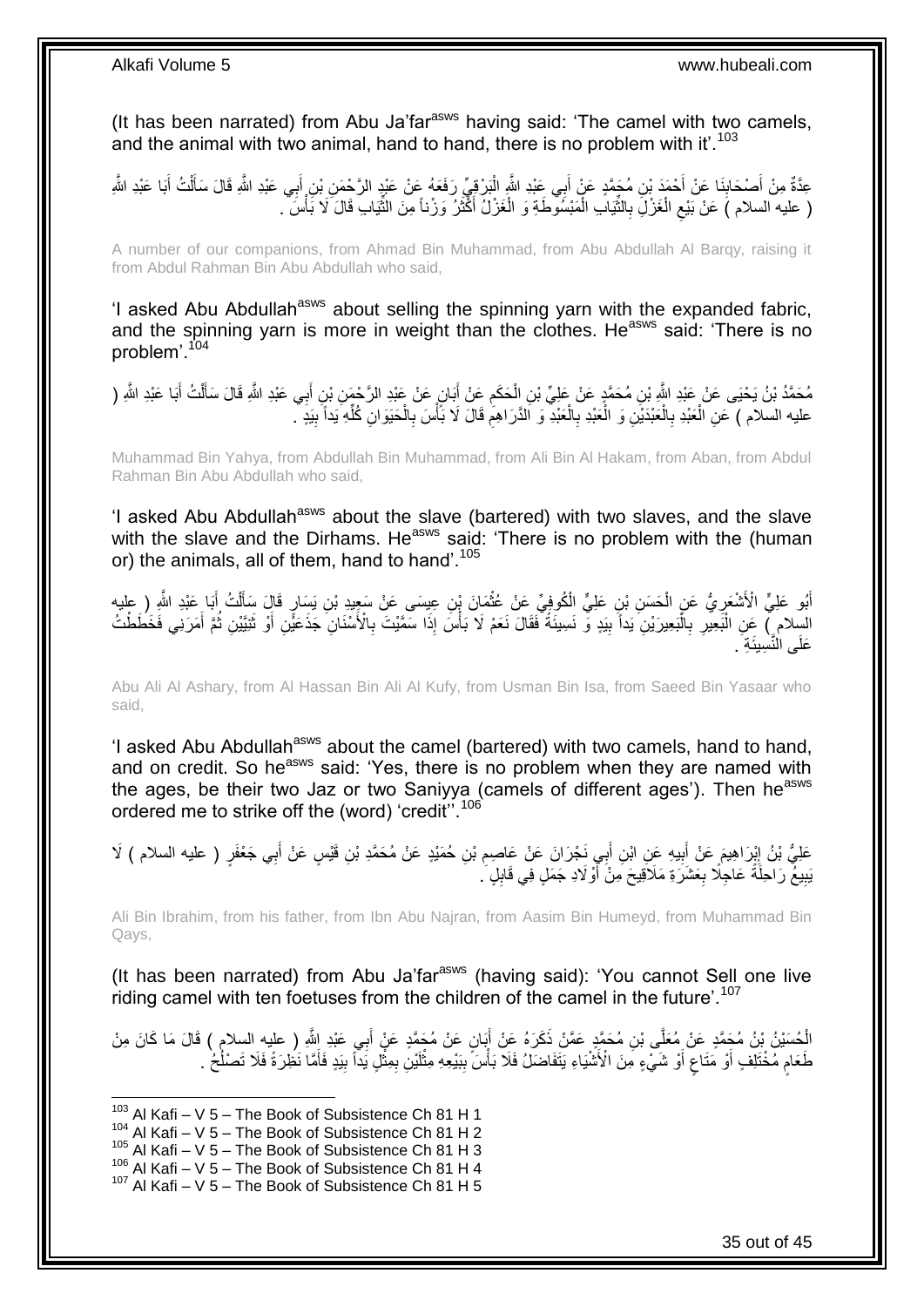Al Husayn Bin Muhammad, from Moalla Bin Muhammad, from the one who mentioned it, from Aban, from Muhammad,

(It has been narrated) from Abu Abdullah<sup>asws</sup> having said: 'Whatever was from the different foodstuffs, or goods, or something from the superior things, so there is no problem with selling it, two similar (portions) with one, hand to hand. However, as for the respite (on credit), so it is not correct'.<sup>108</sup>

مُحَمَّدُ بْنُ يَحْيَى عَنْ أَحْمَدَ بْنِ مُحَمَّدٍ عَنْ مُحَمَّدِ بْنِ يَحْيَى عَنْ غِيَاثٍ بْنِ إِبْرَاهِيمَ عَنْ أَبِي عَبْدِ اللَّهِ ( عليه السلام ) أَنَّ أَمِيرَ<br>، أَ َ َ ِ الْمُؤْمِنِينَ كَرِهَ اللَّحْمَ بِالْحَيَوَانِ ْ ْ ِ َّ ِ

Muhammad Bin Yahya, from Ahmad Bin Muhammad, from Muhammad Bin Yahya, from Giyas Bin Ibrahim,

(It has been narrated) from Abu Abdullah<sup>asws</sup> that Amir Al-Momineen<sup>asws</sup> disliked (bartering) the meat with the animal'.<sup>109</sup>

مُحَمَّدُ بِنُ يَحْيَى وَ غَيْرُهُ عَنْ مُحَمَّدِ بْنِ أَجْمَدَ عَنْ أَيُّوبَ بْنٍ نُوحٍ عَنِ الْعَبَّاسِ بِنِ عَامِرٍ عَنْ دَاوُدَ بْنِ الْحُصَيْنِ عَنْ مَنْصُورٍ ْ ٍ َ َ ْ قَالَ سَأَلْتُهُ عَنِ الشَّاةِ بِالشَّاتَيْنِ وَ الْبَيْضَةَ بِالْبَيْضَتَيْنِ قَالَ لَا بَأْسَ مِّا لَمْ يَكُنْ كَيْلًا أَوْ وَرْناً ً َ ا<br>ا ْ ِ :<br>ا ِ ֦֖֖֦֖֦֪֦֧֦֦֦֖֦֦֖֦֧֦֪֦֦֧֦֪֦֪֦֪֦֧֦֪֦֧֦֪֦֧֦֧֦֪֦֧֦֧֦֪֦֧֦֧֪֦֧֦֧֦֧֦֟֟֟֟֟֟֟֟֟֟֟֟֟֟֟֟֟֟֟֟֟֟֟֟֟֟֟֟֟֟֟֟֟֟֟֟֟֟֟֩֕֟֟֟֟֟֟֟֟֟ َ

Muhammad Bin Yahya, and someone else from Muhammad Bin Ahmad, from Ayoub Bin Nuh, from Al Abbas Bin Aamir, from Dawood Bin Al Husayn Mansour who said,

'I asked about (bartering) the sheep with two sheeps, and the egg with two eggs. He<sup>asws</sup> said: 'There is no problem for as long as there does not happen to be a measurement of a weighing<sup>' 110</sup>

حُمِيْدُ بْنُ زِيَادٍ عَنِ الْحَسَنِ بْنِ مُحَمَّدٍ عَنْ جَعْفَرِ بْنِ سَمَاعَةَ عَنْ أَبَانِ بْنِ عُثْمَانَ عَنْ إِسْمَاعِيلَ بْنِ الْفَضْلِ قَالَ سَأَلْتُ أَبَا عَيْدِ ْ ।।<br>ठ ْ َ **∶** ْ ِ َ ْ َ َمْ إِنَّا عَلَيْهِ ۖ وَالْقَالِ لِيَ أَوْلَى لَمَ يَكْفَلُ إِنَّ إِنَّا إِذْ فَغِي أَلِيٍّ ۖ غَفَطَكَ وَ إِبِلَكَ تَكُونَنُ مَعِي فَإِذَا وَلَدَتُّ أَبْدَلْتُ لَكَ إِنْ شِئْتَ إِنَاتَهَا بِذُكُورِهَا أَوْ لَ **∶** ِ لَ ∣∣<br>ِ َ ِ َ ِ ِ ْ َ ذُكُورُ هَا بِإِنَاثِهَا فَقَالَ إِنَّ ذَلِكَ فَعْلٌ مَكْرُوهٌ إِلَّا أَنْ يُبْدِلَهَا بَعْدَ مَا َنُولَدُ وَ يُعَرِّفَهَا ۖ . اً ِ ِ ِ ِ

Humeyd Bin Ziyad, from Al Hassan Bin Muhammad, from Ja'far Bin Sama'at, from Aban Bin Usman, from Ismail Bin Al Fazl who said,

'I asked Abu Abdullah<sup>asws</sup> about a man who said to a man, 'Hand over to me your sheep and your camel to be with me. So if they give birth, I shall exchange for you, if you so desire to, its female with its male or its male with its female'. So he<sup>asws</sup> said: 'That is an abhorrent act, except if he were to exchange after what has been born and he recognises it'.<sup>111</sup>

> **ِة َو ال َّش ْي ُم َجا َزفَ َعَدِد َو الْ الْ باب َبْيع ُمْب َهم ِء الْ ِ ِ**

<span id="page-35-0"></span>**Chapter 82 – Selling the numbered, and the estimated, and the vague things**

عَلِيُّ بْنُ إِبْرَاهِيمَ عَنْ أَبِيهِ عَنِ ابْنِ أَبِي عُمَيْرٍ عَنْ حَمَّادٍ عَنِ الْحَلَبِيِّ عَنْ أَبِي عَبْدِ اللَّهِ ( عليه السلام ) قَالَ مَا كَانَ مِنْ طَعَامٍ َ ِ ْ َ **!** َ <u>֖֓</u> ֧֩֘׆֧ سَمَّيْتَ فِيهِ كَيْلًا فَلَا يَصَلُّحُ مُجَازَفَةً هَٰذَاۖ مِمَّا يُُكْرَهُ مِنْ بَيْعِ الطَّعَامِ ۚ ِ ِ اً<br>ا

 $108$  Al Kafi – V 5 – The Book of Subsistence Ch 81 H 6

 $109$  Al Kafi – V 5 – The Book of Subsistence Ch 81 H 7

<sup>110</sup> Al Kafi – V  $5$  – The Book of Subsistence Ch 81 H 8

 $111$  Al Kafi – V 5 – The Book of Subsistence Ch 81 H 9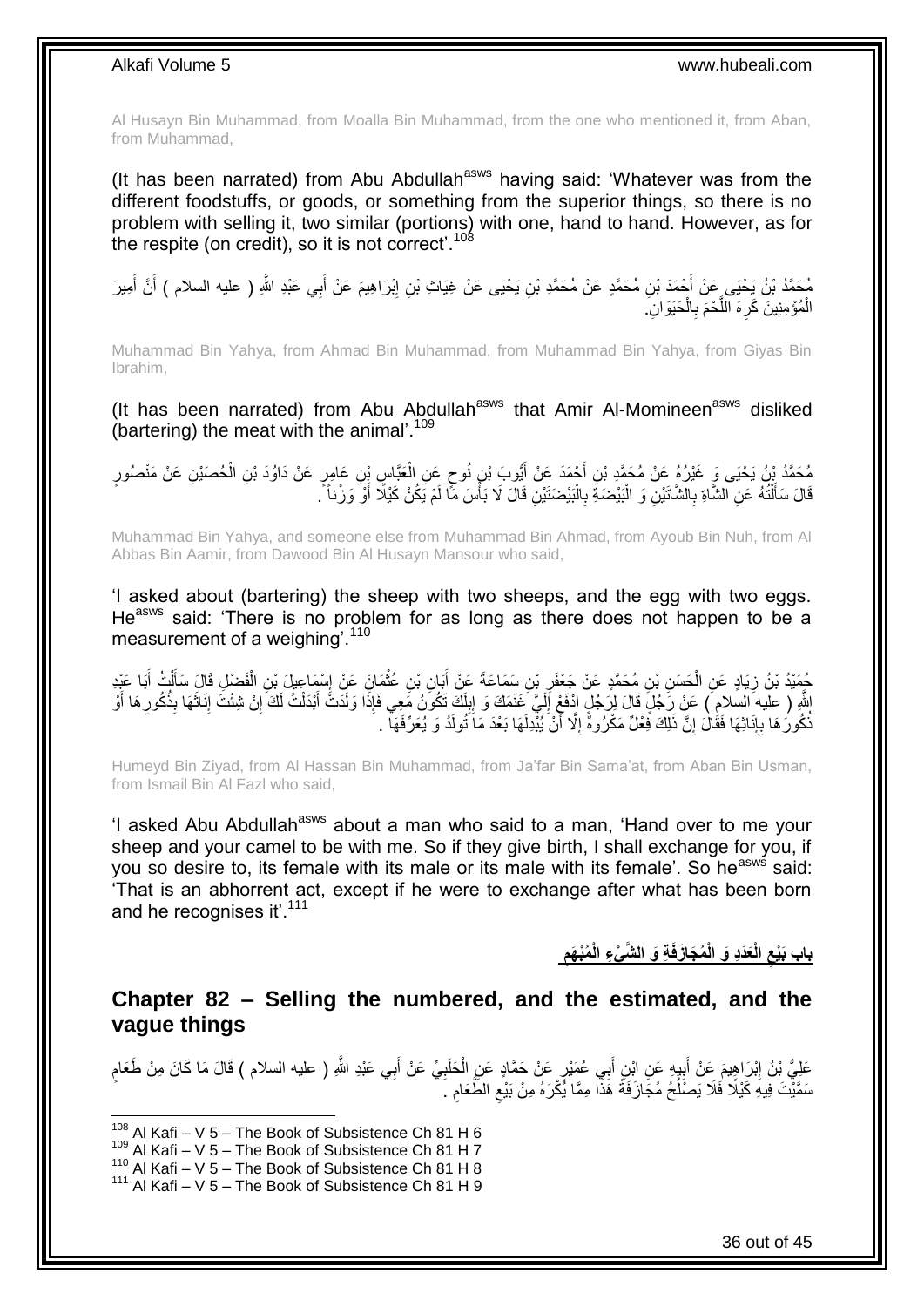Ali Bin Ibrahim, from his father, from Ibn Abu Umeyr, from Hammad, from Al Halby,

(It has been narrated) from Abu Abdullah<sup>asws</sup> having said: 'Whatever was from the foodstuffs in which a measurement was named, so it is not correct to estimate. This is from what is abhorrent from selling the foodstuff'.<sup>112</sup>

مُحَمَّدُ بْنُ يَحْيَى عَنْ مُحَمَّدٍ بْنِ الْحُسَيْنِ عَنْ صَفْوَانَ عَنْ يَعْقُوبَ بْنِ شُعَيْبٍ قَالَ سَأَلْتُ أَبَا عَبْدِ اللَّهِ ( عليه السلام ) عَنِ الرَّجُلِ<br>مُحَمَّدُ بْنُ يَحْيَى حَنِّ مُحَمَّدٍ بُنِ الْحُسَيْنِ َ ْ َ ْ َبَكُونُ لَهُ عَلَى الْآخَرِ مِانَةُ كُرِّ تَمْرٍ وَ لَهُ نَخْلٌ فَيَأْتِيهِ فَيَقُولُ أَعْطِنِي نَخْلَكَ هَذَا بِمَا عَلَيْكَ فَكَأَنَّهُ كَرِهَهُ ِ َ ا<br>ا ِ ِ َ

Muhammad Bin Yahya, from Muhammad Bin Al Husayn, from Safwan, from Yaqoub Bin Shuayb who said,

'I asked Abu Abdullah<sup>asws</sup> about the man who has a debt for him upon another man of one hundred Kurra (a unit of measurement) of dates, and for him are palm trees. So he goes over to him and is sayin, 'Give me your this palm tree of yours for what is upon you (debt)'. So it was as if he<sup>asws</sup> disliked it'.

قَالَ وَ سَأَلْتُهُ عَنِ الرَّجُلَيْنِ يَكُونُ بِيِّنَهُمَا النَّخْلُ فَيَقُولُ أَحَدُهُمَا لِصَاحِبِهِ إِمَّا أَنْ تَأْخُذَ هَذَا النَّخْلَ بِكَذَا وَ كَذَا كَيْلًا مُسَمًّى أَوْ ْ اُ ِ ِ َ ֺ֦֦֪֦֧֦֦֖֦֦֪֦֧֦֪֦֧֦֪֪֦֧֦֪֦֪֪֦֧֦֪֦֧֦֧֦֪֦֧֦֧֦֪֪֦֧֪֦֧֪֦֧֦֧֦֧֝֟֟֟֟֟֟֟֟֟֟֟֟֟֟֟֟֟֟֟֟֟֟֓֕֬֟֓֡֟֓֟֓֞֟֟֓֞֟֟֟֟֟֟֟֩֓֞֟֟֟֟֟֟ َ ِ تُعْطِيَنِي نِصْفَ هَٰذَا الْكَيْلِ إِمَّا زَادَ أَوْ نَقَصَ وَ إِمَّا أَنْ آخُذَهُ أَنَا بِذَلِكَ قَالَ نَعَمْ لَا بَأْسَ بِهِ . ِ ْ َ َ ِ َ ِ ْ

He (the narrator) said, 'And I asked him<sup>asws</sup> about the two men who happened to have palm trees between the two of them, so one of the two said to his companion, 'Either you take this palm tree with such and such a named measurement, or you give me half of this measurement, whether it is excess or deficient, or else I take it with that'. He<sup>asws</sup> said: 'Yes, there is no problem with it'.<sup>113</sup>

عَلِيُّ بْنُ إِبْرَاهِيمَ عَنْ أَبِيهِ عَنِ ابْنِ أَبِي عُمَيْرٍ عَنْ حَمَّادٍ عَنِ الْحَلَبِيِّ عَنْ أَبِي عَبْدٍ اللَّهِ ( عليه السلام ) أَنَّهُ سُئِلَ عَنِ الْجَوْزِ لَا َ **∶** ْ َ **! ∶ ٍ** ْ َ َسْتَطِيعُ أَنْ يَعُدَّ فَيُكَالُ بِمِكْيَالٍ فَيُعَدًّ مَا فِيهِ ثُمَّ يُكَالُ مَا بَقِيَ عَلَى حِسَابِ ذَلِكَ مِنَ الْعَدَدِ فَقَالَ لَا بَأْسَ بِهِ ۚ ـ ُ ِ َ ِ ْ ْ

Ali Bin Ibrahim, from his father, from Ibn Abu Umeyr, from Hammad, from Al Halby,

(It has been narrated) from Abu Abdullah<sup>asws</sup> having been asked about the walnuts which I was unable to count, so it is measured with a measure, and it is counted whatever was in it, then what remained was counted upon the counting of that, from the numbering. So he<sup>asws</sup> said: 'There is no problem with it'.<sup>114</sup>

مُنذُ بْنُ زِيَادٍ عَنِ الْحَسَنِ بْنِ مُحَمَّدٍ بْنِ سَمَاعَةَ عَمَّنْ ذَكَرَهُ عَنْ أَبَانٍ بْنِ عُثْمَانَ عَنْ عَبْدِ الرَّحْمَنِ بْنِ أَبِي عَبْدٍ الثَّهِ قَالَ سَأَلْتُ ْ ِ ْ َ َ ْ َ أَبَا عَبْدِ اللَّهِ ۖ ( عليه السلام ۖ ) عَنِ الرَّجُلِ يَشْتَرِي بَيْعاً فِيهِ كَيْلٌ أَوْ وَرْنٌ يُعَيِّرُهُ ثُمَّ يَأْخُذُهُ عَلَى نَخْوِ مَا فِيهِ قَالٌ لَا بَأْسَ بِهِ . ْ ان<br>المقامات َ َ **∶** ْ ِ

Humeyr Bin Ziyad, from Al Hassan Bin Mahboub Bin Sama'at, from the one who mentioned it, from Aban Bin Usman, from Abdul Rahman Bin Abu Abdullah who said,

'I asked Abu Abdullah<sup>asws</sup> about the man who buys an item in which is a measurement of a weight. He pays for it, then takes it upon an approximate of whatever was in it'. He<sup>asws</sup> said: 'There is no problem with it'.<sup>115</sup>

 $112$  Al Kafi – V 5 – The Book of Subsistence Ch 82 H 1

 $113$  Al Kafi – V 5 – The Book of Subsistence Ch 82 H 2

<sup>114</sup> Al Kafi – V 5 – The Book of Subsistence Ch 82 H 3

 $115$  Al Kafi – V 5 – The Book of Subsistence Ch 82 H 4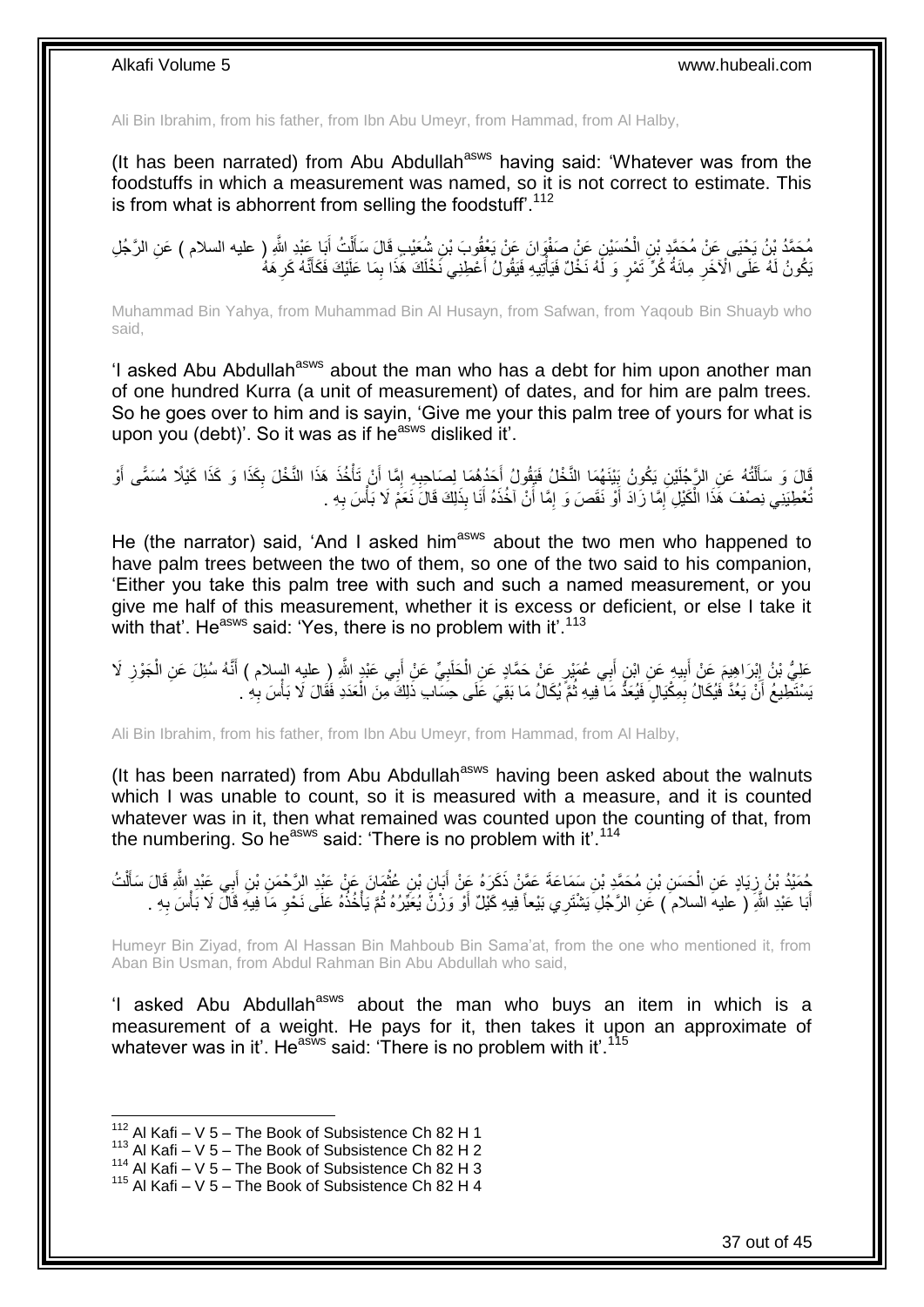مُحَمَّدُ بْنُ إِسْمَاعِيلَ عَنِ الْفَضْلِ بْنِ شَاذَانَ عَنْ صَفْوَانَ بْنِ يَحْيَى عَنْ عِيصِ بْنِ الْقَاسِمِ قَالَ سَأَلْتُ أَبَا عَبْدِ اللَّهِ ( عليه السلام ) ْ ِ َ ْ ĺ ِ ْ عَنْ رَجُلٍ لَهُ نَعَمٌ يَبِيعُ أَلْبَانَهَا بِغَيْرِ كَيْلٍ قَالَ نَعَمْ حَتَّى ۖ يَنْقَطِّعَ أَوْ شَيْءٌ مِنْهَا . َ ِ ِ ا<br>ا َ ِ

Muhammad Bin Ismail, from Al Fazl Bin Shazaan, from Safwan Bin Yahya, from Ays Bin Al Qasim who said,

'I asked Abu Abdullah<sup>asws</sup> about a man who has cattle for him, can he sell its milk without a measure?' He<sup>asws</sup> said: 'Yes, until it stops (coming from its udder), or something from it'.<sup>116</sup>

مُحَمَّدُ بْنُ يَحْيَى عَنْ أَحْمَدَ بْنِ مُحَمَّدٍ عَنِ الْحُسَيْنِ بْنِ سَعِيدٍ عَنْ أَخِيهِ الْحَسَنِ عَنْ زُرْعَةَ عَنْ سَمَاعَةَ قَالَ سَأَلْتُهُ عَنِ اللَّبَنِ<br>مِنْ أَسْرَ الْمَصْلَحَةِ الْحَمَدَ بِّنِ مُحَمَّدٍ عَن َّ ْ َ ْ َ ْ َّ بُشْتَرَى وَ هُوَ فِي الضَّرْعِ قَالَ لَا إِلَّا أَنْ يَحْلُبَ لَكَ سُكُرُّجَةً فَيَقُولَ اشْتَرِ مِنِّي هَذَا اللَّبَنَ الَّذِي فِي السُّكُرُّجَةِ وَ مَا فِي ضُرَوعِهَا اُ ِ ُ اً ِ ِ بِثَمَنٍ مُسَمَّى فَإِنْ لَمْ يَكُنْ فِّي الضُّرُو عِ شَيْءٌ كَانَ مَا فِي السُّكُرُّجَةِ . ِ ِ ٌٔ : ِ

Muhammad Bin Yahya, from Ahmad Bin Muhammad, from Al Husayn Bin Saeed, from his brother Al Hassan, from Zur'at, from Sama'at who said,

'I asked him<sup>asws</sup> about the milk bought while it is in the udder. He<sup>asws</sup> said: 'No, except if he milks it for you in a bowl, so he is saying, 'Buy this milk from me which is in the bowl, and whatever is in its udder with a named price, for it there does not happen to be anything in the udder, then whatever was in the bowl (is what is  $sold$ <sup> $117$ </sup>

مُحَمَّدُ بْنُ يَحْيَى عَنْ مُحَمَّدِ بْنِ الْحُسَيْنِ عَنْ صَفْوَانَ عَنْ أَبِي سَعِيدٍ عَنْ عَبْدِ الْمَلِكِ بْنِ عَمْرٍو قَالَ قُلْتُ لِأَبِي عَبْدِ اللَّهِ ( عليه ْ َ ْ ْ السلام ) أَشْتَرِي مِائَةَ رَاوِيَةٍ مِّنْ زَيْتٍ ۖ فَأَعْرِضُ رَاوِيَةً وَ اثْنَثَيْنِ فَأَزِنُهُمَا ثُمَّ اخُذُ سَائِرَهُ ۚ عَلَى ۖ قَدْرِ ذَلِكَ قَالَ لَا بَأْسَ . ان<br>المقامات **∶** اً ْ ِ **∶** َ **∶** َ ْ ِ

Muhammad Bin Yahya, from Muhammad Bin Al Husayn, from Safwan, from Abu saeed, from Abdul Malik Bin Amro who said,

'I said to Abu Abdullah<sup>asws</sup>, 'I buy one hundred Rawiyas (units of measurement) of oil, so he (seller) displays one rawiya and two, so I weigh both of them, then I take the rest of it upon a measurement of that' He<sup>asws</sup> said: 'There is no problem'.<sup>118</sup>

مُحَمَّدُ بْنُ يَحْيَى عَنْ أَحْمَدَ بْنِ مُحَمَّدٍ عَنِ ابْنِ مَحْبُوبٍ عَنْ إِبْرَاهِيمَ الْكَرْخِيِّ قَالَ قُلْتُ لِأَبِي عَبْدِ اللَّهِ ( عليه السلام ) مَا تَقُولُ ْ ْ ِ فِي رَجُلٍ اشْتَرَى مِنْ رَجُلٍ أَصْوَافَ مِائَةِ نَعْجَةٍ وَ مَا فِي بُطُونِهَا مِنْ حَمْلٍ بِكَذَا وَ كَذَا دِرْهَماً قَالَ لَا بُأْسَ بِذَلِكَ إِنْ لَمْ يَكُنْ فِي َ ِ ْ ِ بُطِّونِهَا حَمْلٌ كَانَ رَأْسُ مَاَلِهِ فِي الصُّوفِ . :<br>ا

Muhammad Bin Yahya, from Ahmad Bin Muhammad, from Ibrahim Al Karkhy who said,

'I said to Abu Abdullah<sup>asws</sup>, 'What are you<sup>asws</sup> saying regarding a man who buys the wool of one hundred sheep and whatever is in their bellies from the pregnancies with such and such Dirhams?' He<sup>asws</sup> said: 'There is no problem with that if there does not happen to be pregnancies in their bellies, the capital of his wealth would be in regarding the wool'.<sup>119</sup>

 $116$  Al Kafi – V 5 – The Book of Subsistence Ch 82 H 5

 $117$  Al Kafi – V 5 – The Book of Subsistence Ch 82 H 6

 $118$  Al Kafi – V  $5$  – The Book of Subsistence Ch 82 H 7

 $119$  Al Kafi – V 5 – The Book of Subsistence Ch 82 H 8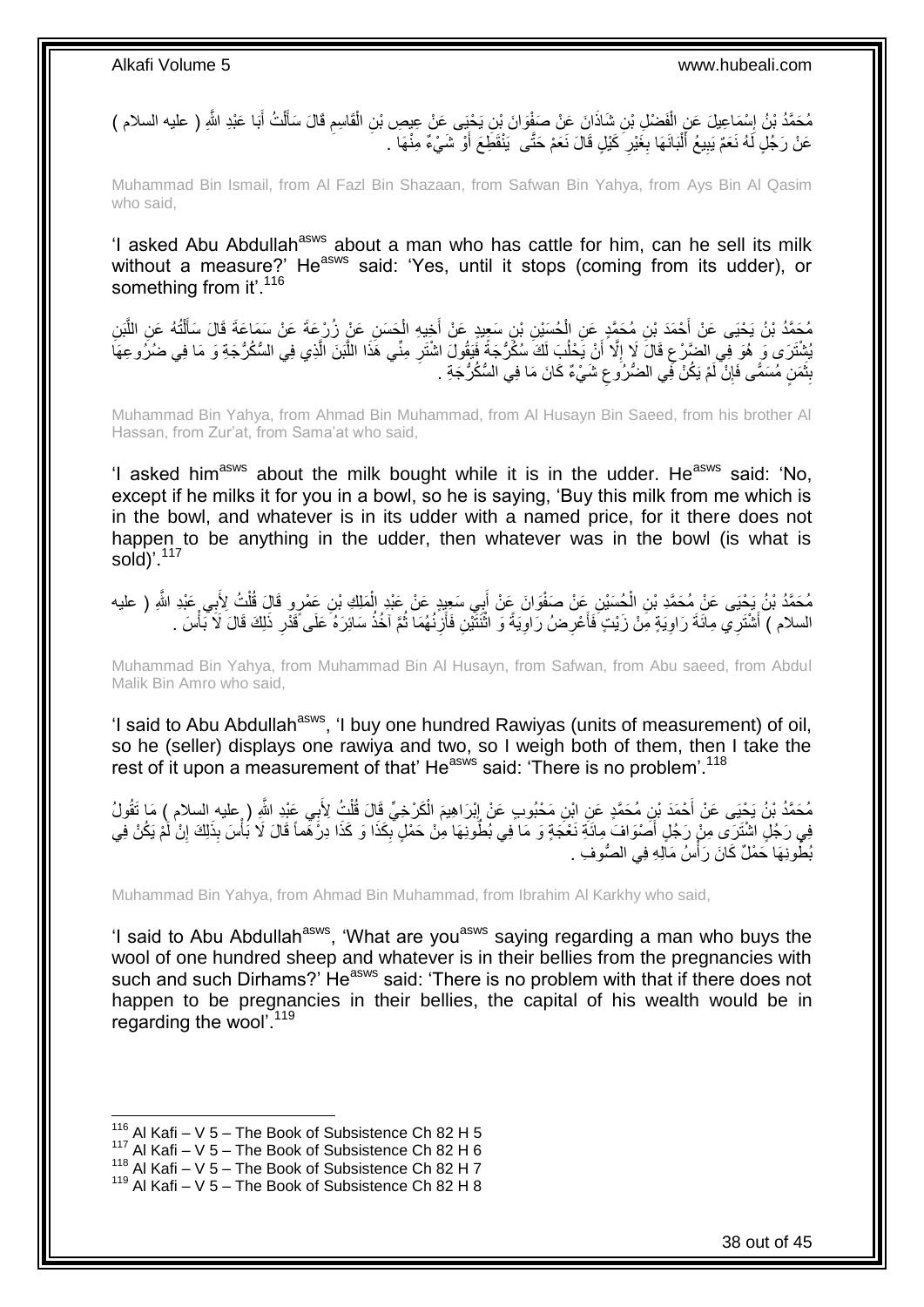أَحْمَدُ بْنُ مُحَمَّدٍ عَنٍ ابْنِ مَجْبُوبِ عَنْ رِفَاعَةَ النَّخَّاسِ قَالَ سَأَلْتُ أَبَا الْحَسَنِ مُوسَى ( عِليهِ السلام ) قُلْتُ لَهُ أَ يَصلُحُ لِي أَنْ<br>يَسْمَدُ بَنُ مُحَمَّدٍ عَنِ ابْنِ مَجْبُوبِ عَنْ رِفَاعَةَ ا ْ َ ْ َ ¦ َ ُ َ ْ ْ أَشْتَرِيَ مِنَ الْقَوْمِ الْجَارِيَةَ الْإِيَّةَ وَ أَعْطَِيَهُمُ الثَّمَنَ وَ أَطْلُبَهَا أَنَا قَالَ لَا يَصْلُحُ شِرَاؤُهَا إِلَّا أَنْ تَشْتَرِي مِنْهُمْ مَعَهَا شَيْئاً نَوْباً أَو **∶** َ َ ِ ُ َ ُ َّ ُ **∣** ِ ْ ِ َ َ ِ مَثَاعَاً فَتَقُولَ لَهُمْ َأَشْتَرِيَ مِنْكُمْ جَارِيَتَكُمْ فُلَانَةً وَ هَذَا الْمَثَاعَ بِكَذَا وَ كَذَا دِرْهَماً فَإِنَّ ذَلِكَ جَائِزٌ . ْ ِ َ ∣ٍ إ ِ

Ahmad Bin Muhammad, from Ibn Mahboub, from Rafa'at Al Nakhaas who said,

'I asked Abu Al-Hassan Musa<sup>asws</sup> saying to him, 'Is it correct for me that I buy the absconded slave girl from the people and give them the price, and seek her myself?' He<sup>asws</sup> said: 'Buying her is not correct except if you were to buy from them something (else) along with her, clothes or goods, so you should be saying to them, 'I am buying from you so and so slave girl from you and these goods with such and such Dirhams'. So that would be allowed'.<sup>120</sup>

ٍ عِدَّةٌ مِنْ أَصِنْحَابِنَا عَنْ سَهْلِ بْنِ زِيَادٍ عَنْ مُحَمَّدِ بْنِ الْحَسَنِ بْنِ شَمُّونٍ عَنِ الْأَصَمِّ عَنْ مِسْمَعٍ عَنْ أَبِي عَبْدِ اللَّهِ ( عليه السلام ْ ِ ِ َ َ ) قَالَ إِنَّ أَمِيرَ الْمُؤْمِنِينَ صَلَوَاتُ اللَّهِ عَلَيْهِ نَهَى أَنْ يُشْتَرَىَ شَبَكَةُ الصَّيَّادِ يَقُولَ اضْرِبْ بِشَبَكَتِكَ فَمَا خَرَجَ فَهُوَ مِنْ مَالِي بِكَذَا َ ِ اُ ْ ِ ا . َو َكذَ

A number of our companions, from Sahl Bin Ziyad, from Muhammad Bin Al Hassan Bin Shamoun, from Al Asamma, from Misma'a,

(It has been narrated) from Abu Abdullah<sup>asws</sup> having said: 'Amir Al-Momineen<sup>asws</sup> forbade buying the fishing drag-net saying, 'Strike with your drag-net, so whatever comes out, so it is from my belongings, with such and such (a price)<sup>'.121</sup>

بَعْلُ بْنُ زِيَادٍ عَنْ أَحْمَدَ بْنِ مُحَمَّدِ بْنِ أَبِي نَصْرٍ عَنْ بَعْضِ أَصْحَابِهِ عَنْ أَبِي عَبْدِ اللَّهِ ع قَالَ إِذَا كَانَتْ أَجَمَةٌ لَيْسَ فِيهَا قَصَبٌ َ **∶** َ َ َ ِ لَ َ أُخْرِ جَ شَيٍّءٌ مِنَ السَّمَكِ فَيُبَاعُ وَ مَا فِي اَلْأَجَمَةِ ۚ **∶** ا<br>ا

Sahl Bin Ziyad, from Ahmad Bin Muhammad Bin Abu Nasr, from one of his companions,

(It has been narrated) from Abu Abdullah<sup>asws</sup> having said: 'If there is a grove wherein there are no reeds, something from the fish having been taken out, so whatever is in the grove can be sold'.<sup>122</sup>

مُحَمَّدُ بْنُ يَحْيَى عَنْ عَبْدِ اللَّهِ بْنِ مُحَمَّدٍ عَنْ عَلِيٍّ بْنِ الْحَكَمِ وَ حُمَيْدُ بْنُ زِيَادٍ عَنِ الْحَسَنِ بْنِ مُحَمَّدِ بْنِ سَمَاعَةَ عَنْ غَيْرِ وَاحِدٍ ْ **ٍ** ِ ْ ِ جَمِيعاً عَنْ أَبَانِ بْنِ عُثْمَانَ عَنْ إِسْمَاعِيلَ بْنِ أَلْفَضْلِ الْهَاشِمِيِّ عَنْ أَبِيَ عَبْدٍ اللَّهِ ( علَيه السلام ) فِي الرَّجُلِ يَتَقَيِّلُ بِجِزْيَةِ ْ ِ ْ َ َ ْ رُءُوسِ الرِّجَالِّ وَ بِّخَرَاجِ النَّخْلِ وَ الْآخَامِ وَ اَلطَّيْرِ وَ هُوَ لَا يَذْرِي لَعَلَّهُ ۚ لَا يَكُونُ هَذَا اللَّهُ أَوْ يَكُونُ قَالَ إِذَا عَلَمَ مِنْ<br>نُزِيدَ جَبَعَ الرَّجَالِ وَ بَحْرَائِجَ النَّحْلِ وَ ا َّ ِ ِ ِ ِ َ ذَلِكَ شَيْئاً وَاحِداً أَنَّهُ قَدْ أَذَّرَكَ فَاشْتَرِهِ وَ تَقَبُّلْ بِهِ . **∶** ِ َ َ

Muhammad Bin Yahya, from Abdullah Bin Muhammad, from Ali Bin Al Hakam and Humeyd Bin Ziyad, from Al Hassan Bin Muhammad BiN Sama'at, from someone else, altogether from Aban Bin Usman, from Ismail Bin Al Fazl Al Hashimy,

(It has been narrated) from Abu Abdullah<sup>asws</sup> regarding the man who agrees with taxes on the heads of the men, and with taxes of the palm trees, and the bushes, and the birds, and he does not know perhaps there would not happen to be anything

 $120$  Al Kafi – V 5 – The Book of Subsistence Ch 82 H 9

 $121$  Al Kafi – V 5 – The Book of Subsistence Ch 82 H 10

 $122$  Al Kafi – V 5 – The Book of Subsistence Ch 82 H 11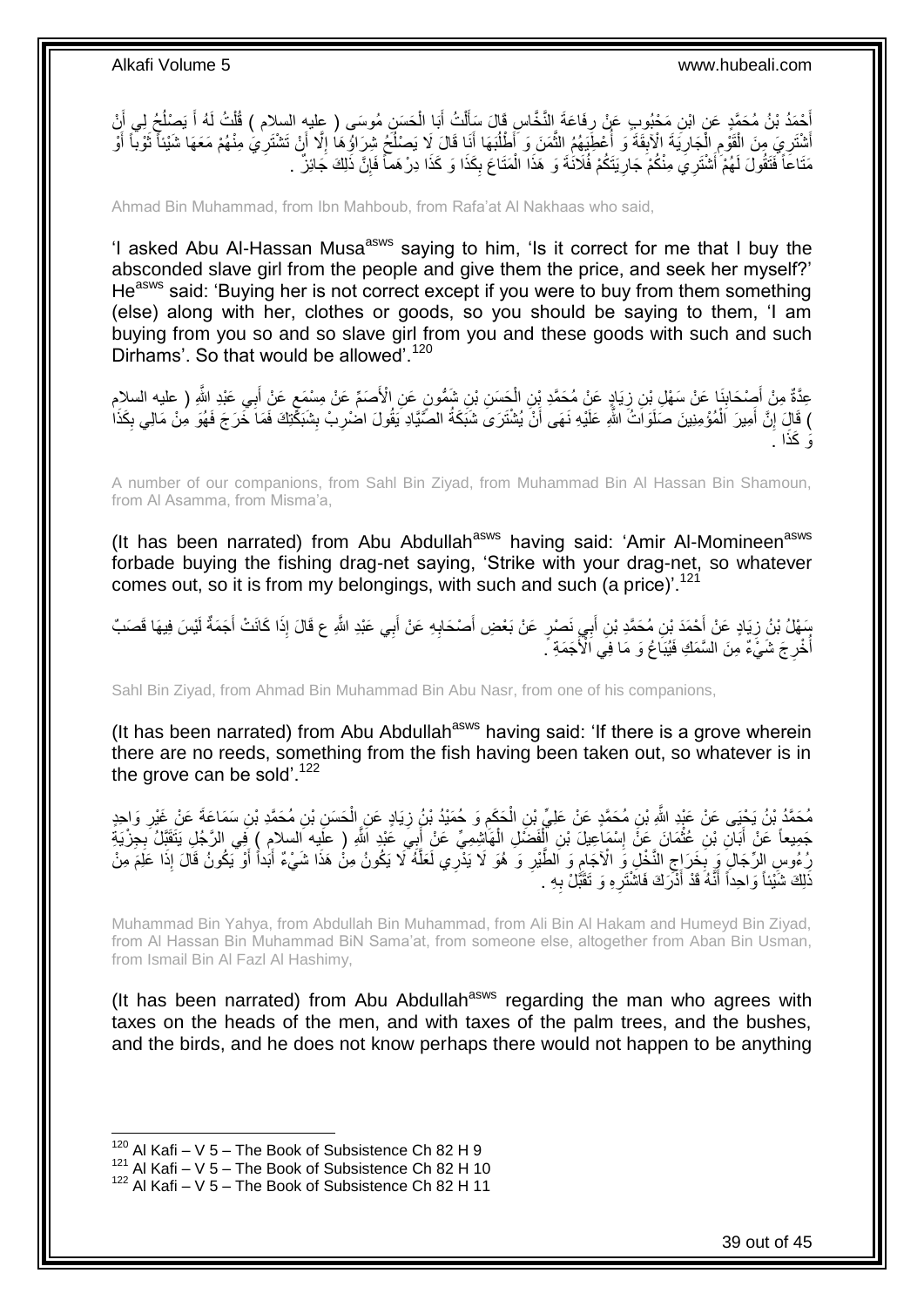from this, ever, or will ever be. He<sup>asws</sup> said: 'If he knows one of those things that it does exist, so he can buy it and agree with it'.<sup>123</sup>

عَلِيُّ بْنُ إِبْرَاهِيمَ عَنِ ابْنِ فَضَّالٍ عَنِ ابْنِ بُكَيْرٍ عَنْ رَجُلٍ مِنْ أَصْحَابِنَا قَالَ سَأَلْتُ أَبَا عَيْدٍ اللَّهِ ( عِليه السلام ) عَنْ رَجُلٍ َ ْ َ ِ َ َبَشْتَرِ ي الْخِصَّ فَيَكِيلُ بَعْضَهُ وَ يَأْخُذُ اَلْبَقِيَّةً بِغَيْرِ ۖ كَيْلٍ فَقَالَ إِمَّا أَنْ يَأْخُذَ كَلَّهُ بِتَصْدِيقِهِ وَ إِمَّا أَنْ يَكِيلَهُ كُلَّهُ .  $\frac{1}{2}$ َّ ْ َ ِ ِ ِ :<br>ا ْ ْ َّ َ ِ

Ali Bin Ibrahim, from Ibn Fazzal, from Ibn Bukeyr, from a man from our companions who said,

'I asked Abu Abdullah<sup>asws</sup> about a man who buys the plaster. So he measure some of it, and he takes the remainer without measurement. So he<sup>asws</sup> said: 'Either he takes all of it with his verification, or he measures all of it'.<sup>124</sup>

> **َو ِشَرائِ ِه َمَتاع الْ باب َبْيع ِ ِ**

### <span id="page-39-0"></span>**Chapter 83 – Selling the goods and its buying**

عَلِيُّ بْنُ إِبْرَاهِيمَ عَنْ أَبِيهِ عَنِ إِبْنِ أَبِي عُمَيْرٍ عَنْ حَمَّادٍ بْنِ عُثْمَانَ عَنِ الْحَلَبِيِّ عَنْ أَبِي عَبْدِ اللَّهِ ( عليه السلام ) قَالَ سَأَلْتُهُ ِ ْ ْ َ **!** َ ِ ْ َ َ عَلْ رَجُلٍۢ النُّنْزَىٰ ثَوْباً وَ لَمْ يَشْتَرِظُ عَلَى صَاحِبِهِ شَيْئاً فَكَرِ َههُ ثُمَّ رَدَّهُ عَلَى صَاحِبِهِ فَأَبَى أَنْ يَقْبَلَهُ إِلَّا بِوَضِيعَةٍ قُالَ لَا يَصْلُحُ َ َ **∶** ا دیکھیے **ٍ** ¦ ِ َ ُ ِ ِ لَهُ أَنْ يَأْخُذَهُ بِوَصْبِعَةٍ فَإِنْ جَٰهِلَ فَأَخَذَهُ وَ بَاعَهُ بِأَكْثَرَ مِنْ ثَمَنِهِ رَدَّ عَلَى صَاحِبِهِ الْأَوَّلِ مَا زَادَ . **∣** ْ َ **∶** َ َ َ ِ َ ِ ِ

Ali Bin Ibrahim, from his father, from Ibn Abu Umeyr, from Hammad Bin Usman, from Al Halby,

(It has been narrated) from Abu Abdullah<sup>asws</sup>, said, 'I asked him<sup>asws</sup> about a man who bought a cloth and did not stipulate anything upon his companion. So he disliked it, then returned it upon his companion, but he refused to accept it except with a charge. He<sup>asws</sup> said: 'It is not correct for him he takes it back with a charge. So if he was ignorant (of the Law) and he sells it for a higher price, he should return it upon his former companion, whatever was the increase<sup>'.125</sup>

عَلِيُّ بْنُ إِبْرَاهِيمَ عَنْ أَبِيهِ عَنْ حَمَّادِ بْنِ عِيسَى عَنْ حَرِيزٍ عَنْ مُحَمَّدِ بْنِ مُسْلِمٍ عَنْ أَبِي عَبْدِ اللَّهِ ( عليه السلام ) أَنَّهُ قَالَ فِي ِ ِ َ ِ َ َ م رَجُلٍ قَالَ لِرَجُلٍ بِعْ ثَوْبِي بِعَشَرَةِ دَرَاهِمَ فَمَا فَضَلَ فَهُوَ لَكً فَقَالَ لَيْسَ بِهِ بَأْسٌ ۚ أ **ٔ** ِ **∶** َ ِ

Ali Bin Ibrahim, from his father, from Hammad Bin Isa, from Hareyz, from Muhammad Bin Muslim,

(It has been narrated) from Abu Abdullah<sup>asws</sup> having said regarding a man who said to a man, 'Sell my clothes for ten Dirhams, so whatever was extra, so it is for you'. So he<sup>asws</sup> said: 'There is no problem with it'.<sup>126</sup>

مُحَمَّدُ بْنُ يَحْيَى عَنْ أَحْمَدَ بْنِ مُحَمَّدٍ عَنْ مُحَمَّدِ بْنِ إِسْمَاعِيلَ عَنْ مُحَمَّدِ بْنِ الْفُضَبْلِ عَنْ أَبِي الصَّبَّاحِ الْكِنَانِيِّ عَنْ أَبِي عَبْدِ الثَّهِ ِ َ ْ ِ َ َ ْ ِ ْ عِلْيِه الْسِلامِ ۖ فِي رَِجُلٍ يَخْمِلُ الْمَتَاعَ لِأَهْلِ السُّوقِ وَ قَدْ قَوَّمُوهُ عَلَيْهِ قِيمَةً فَيَقُولُونَ بِعْ فَمَّا ازْدَدْتَّ فَلَكَ قَالَ لَا بَأْسَ بِذَلِكَ وَ ْ ا<br>أ ِ لَ َكِنْ لَا يَبِيعُهُمْ مُْرَابَحَةً . **∣** لَ

Muhammad Bin Yahya, from Ahmad Bin Muhammad, from Muhammad Bin Ismail, from Muhammad Bin Al Fazeyl, from Abu Al Sabbah Al Kinany,

1  $123$  Al Kafi – V 5 – The Book of Subsistence Ch 82 H 12

 $124$  Al Kafi – V 5 – The Book of Subsistence Ch 82 H 13

 $^{125}$  Al Kafi – V 5 – The Book of Subsistence Ch 83 H 1

 $126$  Al Kafi – V 5 – The Book of Subsistence Ch 83 H 2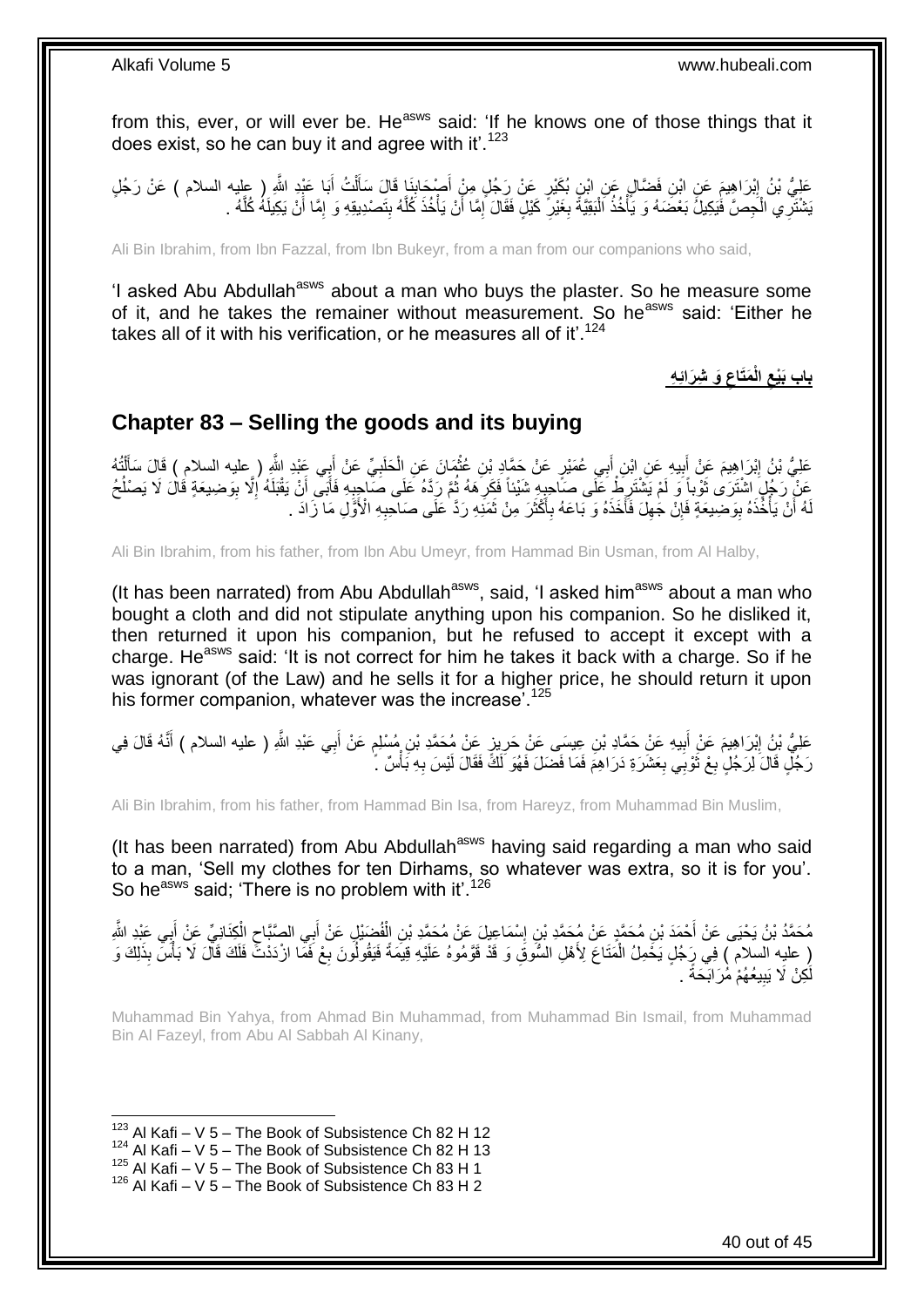(It has been narrated) from Abu Abdullah $a<sup>asws</sup>$  regarding a man who carries the goods for the people of the market and they have established a price upon it, so they are saying, 'Sell, and whatever is the increase, so it is for you'. He<sup>asws</sup> said: 'There is no problem with that, but he cannot sell them for profit (sharing basis)<sup>'.127</sup>

َ عِدَّةٌ مِنْ أُصِْحَابِنَا عَنْ أَحْمَدَ بْنِ مُحَمَّدٍ وَ سَهْلِ بْنٍ زِيَادٍ عَنِ ابْنِ مَحْبُوبٍ عَنْ أَبِي وَلَّادٍ عَنْ أَبِي عَبْدِ اللَّهِ ( عليه السلام ) وَ َ ِ َ **∣** غَيْرِهِ عَنْ أَبِي جَعْفَرٍ ( عليه السلام ) قَالَ لَا بَأْسَ بِأَجْرِ السِّمْسَارِ إِنَّمَا يَشْتَرِيَ لِلنَّاسِ يَوْماً بَغْدَ يَوْمٍ بِشَيْءٍ مُسَمًّى إِنَّمَا هُوَ َ **∶** ِ م ِ ِ **∶** َ ِ :<br>أ ِ بِمَنْزِّلَةِ الْأَجَرَاءِ لَ ِ ِ

A number of our companions, from Ahmad Bin Muhammad, and Sahl Bin Ziyad, from Ibn Mahboub, from Abu Wallad,

(It has been narrated) from Abu Abdullah<sup>asws</sup>, and someone else from Abu Ja'far<sup>asws</sup> having said: 'There is no problem with the fee of a middle-man. But rather, he buys for the people on a day after day with something named. But rather, he is at the status of the employees<sup>'.128</sup>

حُمَّيْدُ بْنُ زِيَادٍ عَنِ الْحَسَنِ بْنِ مُحَمَّدِ بْنِ سَمَاعَةَ عَنْ غَيْرِ وَإِحِدٍ عَنْ أَبَانٍ بْنِ عُثْمَانَ عَنْ عَبْدِ الرَّحْمَنِ بْنِ أَبِي عَبْدِ الثَّهِ قَالَ **ٔ** َ ِ ْ ِ َ مَأَلْتُ أَبَا عَنِّدِ اللَّهِ ( عليه السلام ) عَنِ السِّمْسَارِ يَشْتَرِي بِالْأَجْرِ فَيُذْفَعُ إِلَيْهِ الْوَرِقُ وَ يُشْتَرَكُ عَلَيْهِ أَنَّكَ إِنَّ تَأْتِي بِمَا تَشْتَرِي<br>سَلَّفَ أَبَا عَنْدُ اللَّهِ ( عليه السلام َ ْ ِ **ٔ** ِ َ ِ ْ لَ  $\frac{1}{2}$ ِ ِ **∶** ِ فَمَا شِئْتُ تَرَكْتُهُ فَيَذْهَبُ فَيَشْتَرِي ْثُمَّ يَأْتِي بِالْمَثَاعِ فَيَقُولُ خُذْ مَا رَحَنِيتَ ۖ وَ دَعْ مَا كَرِ هْتَ قَالَ لَا بَأْسَ . **∶ ٔ** ِ ْ **∶** ْ ُ ْ ْ

Humeyd Bin Ziyad, from Al Hassan Bin Muhammad Bin Sama'at, from someone else, from Aban Bin Usman, from Abdul Rahman Bin Abu Abdullah who said,

'I asked Abu Abdullah<sup>asws</sup> about the middle-man who buys for the fee, so the paper is handed over to him and it is stipulated upon him that, 'If you come with whatever you have bought, so whatever you so desire to, leave it'. So he goes and buys, then come with the goods, so he is saying, 'Take whatever you are pleased with and leave whatever you dislike'. He<sup>asws</sup> said: 'There is no problem'.<sup>129</sup>

َ عَلِيُّ بْنُ إِبْرَاهِيمَ عَنْ أَبِيهِ عَنْ إِسْمَاعِيلَ بْنِ مَرَّارٍ عَنْ يُونُسَ عَنْ مُعَاوِيَةَ بْنِ عَقَارٍ قَالَ سَأَلْتُ أَبَا عَبْدِ اللَّهِ ( عليه السلام )<br>- يَبَيْنُ إِبْرَاهِيمَ عَنْ أَبِيهِ عَنْ إِسْمَاعِيلَ ب ِ ِ **!** َ ِ َ ْ عَنِ الرَّجُلَ بَشْتَرِي الْجِرَابَ الْهَرَوِيَّ وَ الْقُوهِيَّ فَيَشْتَرِي الرَّجُلُ مِنْهُ عَشَرَةَ أَثْوَابِ فَيَشْتَرِطُ عَلَيْهِ خِيَارَهُ كُلَّ تَوْبِ بِرِبْحِ خَمْسَةِ ْ ِ َ **∶ ٔ** َ ْ ِ  $\zeta$ أَوْ أَقَلَّ أَوْ أَكْثَرَ فَقَالَ مَا أُحِبُّ هَذَا اَلْنَيْعَ أَ رَأَيْتَ إِنْ لَمْ يَجِدْ خِيَاراً غَيْرَ خَمْسَةِ أَثْوَابٍ وَ وَجَدَ الْبَقِيَّةَ سَوَاءً ِ َ َ :<br>ا ا<br>ا َ َ َ َ ْ <u>ٔ</u> َ

Ali Bin Ibrahim, from his father, from Ismail Bin Marrar, from Yunus, from Muawiya Bin Ammar who said,

'I asked Abu Abdullah<sup>asws</sup> about the man who buys bags (of clothes) of Al-Heraat and Al-Quhy. So the man buys ten clothes from it and it is stipulated upon him the choice best of clothes with a profit of five or less, or more. So he<sup>asws</sup> said: 'I<sup>asws</sup> do not like this sale. Consider that if he does not find a choice of other than five clothes, and he finds the rest to be the same'.

قَالَ لَمُهِ إِسْمَاعِيلُ ابْنُهُ إِنَّهُمْ قَدِ اشْتَرَطُوا عَلَيْهِ أَنْ يَأْخُذَ مِنْهُمْ عَشَرَةً فَرَدَّدَ عَلَيْهِ مِرَاراً فَقَالَ أَبُو عَبْدٍ اللَّهِ ( عليه السلام ) إِنَّمَا ا<br>المسلمان<br>المسلمان َ ِ ِ ِ َ ِ اشْتَرَطَ عَلَيْهِ أَنْ يَأْخُذَ خِيَارَهَا أَ رَأَيْتَ إِنْ لَمْ يَكُنْ إِلَّا خَمْسَةُ أَثْوَابٍ وَ وَجَدَ الْبَقِيَّةَ سَوَاءً وَ قَالَ مَا أُحِبُّ هَٰذَا وَ كَرِهَهُ لِمَوْضَعِ َ َ ا<br>:<br>. ز<br>اړ ِ ِ ْ ْ َ ِ الْغَبْنِ . ْ

 $127$  Al Kafi – V 5 – The Book of Subsistence Ch 83 H 3

 $^{128}$  Al Kafi – V 5 – The Book of Subsistence Ch 83 H 4

 $129$  Al Kafi – V 5 – The Book of Subsistence Ch 83 H 5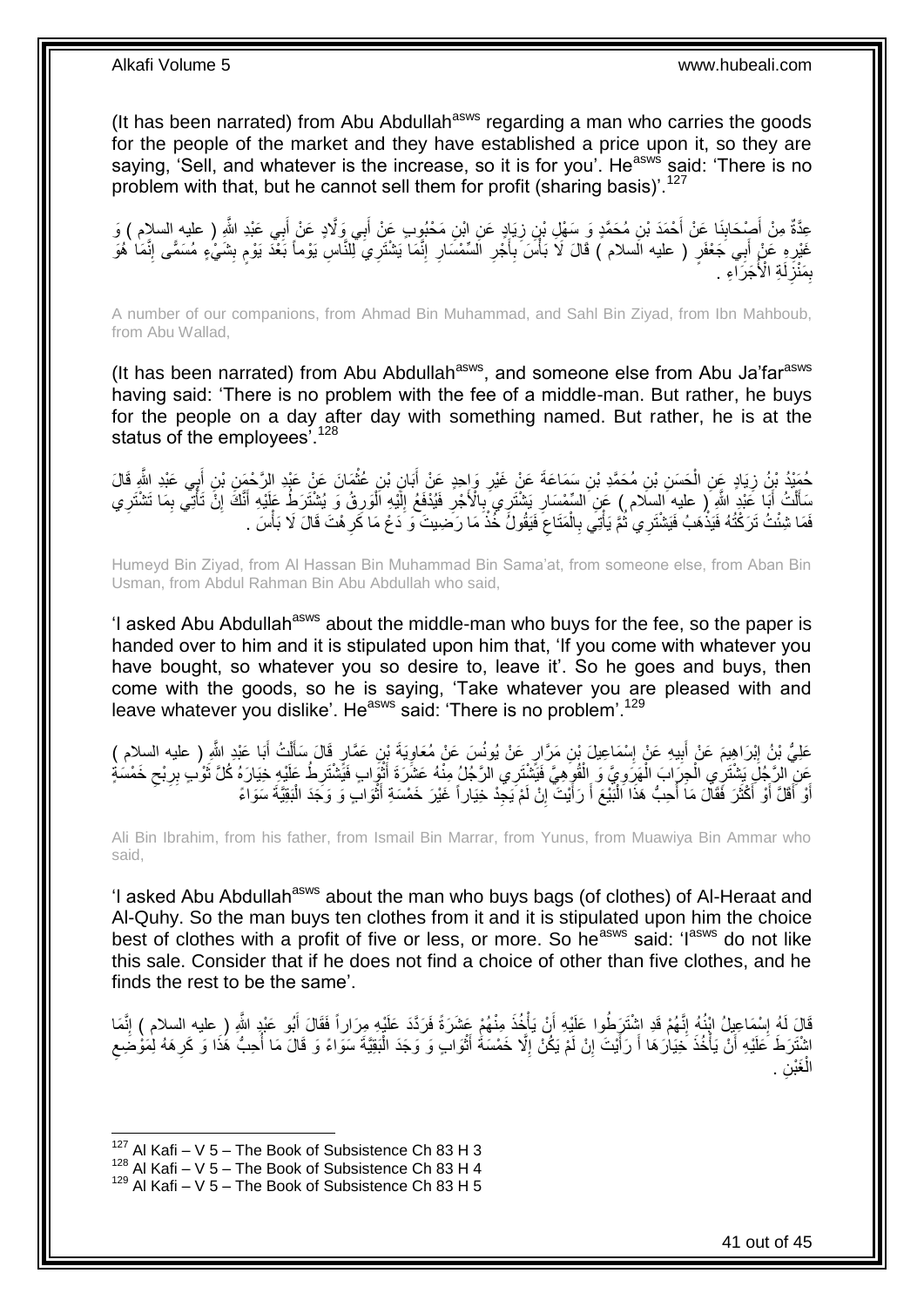Ismail, his<sup>asws</sup> son, said to him<sup>asws</sup>, 'They had stipulated upon him that he would take ten from them', and he repeated it to him<sup>asws</sup> repeatedly. So Abu Abdullah<sup>asws</sup> said: 'But rather it was stipulated upon him that he would take the best of these. Consider if there do not happen to be except for five cothes and the remainder are found to be the same'. And he<sup>asws</sup> said: 'And l<sup>asws</sup> do not like this and dislike it due to the placement of the deception'.<sup>130</sup>

يُحِمَّدُ بْنُ يَحْيَى عَنْ بَعْضِ أَصْبِحَابِهِ عَنِ الْحُسَيْنِ بْنِ الْحَسَنِ عَنْ حَمَّادٍ عَنْ أَبِي عَبْدِ اللَّهِ ( عليه السلام ) قَالَ يُكْرَهُ أَنْ يُشْتَرَى َ ْ ْ ِ َ َ الثَّوْبُ بِدِّينَارٍ ۚ غَيْرَ ۚ دِرْ هَمٍ ۗ لِأَنَّهُ لَا يُذَرَى كَمِ الدِّينَاَرُ مِنَ الدِّرْ هَمِ ۚ . **∣** َّ ِ ِ ٍ

Muhammad Bin , from one of his companions, from Al Husayn Bin Al Hassan, from Hammad,

(It has been narrated) from Abu Abdullah<sup>asws</sup> having said: 'It is undesirable to buy the clothes with Dinara which is other than (a particular currency) Dirham because he is unable to know the value of (one currency) Dinar to that of Dirham (of another currency)'.<sup>131</sup>

> **ُم َراَب َح ِة الْ باب َبْيع ِ**

### <span id="page-41-0"></span>**Chapter 84 – Re-selling for the profit**

عِدَّةٌ مِنْ أَصْحَابِذَا عَنْ أَحْمَدَ بْنِ مُحَمَّدٍ عَنْ عَلِيٍّ بِنِ الْحَكَمِ عَنْ مُحَمَّدٍ بْنِ أَسْلَمَ عَنْ أَبِي حَمْزَةَ عَنْ أَبِي جَعْفَرٍ ( عليه السلام )<br>ِ َ َ َ **∶** ْ **∣** َ قَالَ سَأَلْتُهُ عَنِ الرَّجُلِ يَشْتَرِي لِلْمَثَاعُ جَمِيعاً بِّالثَّمَنِ ثُمَّ يُفَقِّمُ كُلَّ ثَوْبِ بِمَا يَسْوَى خَثَّى يَقَعَ عَلَى رَأَّسِ مَأَلِهِ جَمِيعاً أَ يَبِيعُهُ<br>في منظمة الصحيح المُحتَّى المُنتَابِ الْمَث َ ٔ.<br>ـ َّ ِ ْ ֺ֧֦֦֧֦֦֖֦֦֦֖֦֧֦֪֦֧֦֪֪֦֧֦֪֦֪֦֪֦֧֦֪֦֧֦֪֦֧֦֧֦֪֪֦֧֦֪֪֦֧֦֧֦֧֪֝֟֟֟֟֟֟֟֟֟֟֟֟֟֟֟֟֟֟֟֟֟֬֟֟֓֟֟֟֓֞֟֟֟֓֞֟֟֟֟֩֓֞֟֟֓֞֟֟֟֟֟֟֟֟֝ ِ َ ة<br>أ ِ مُرَ ابَحَةً قَالَ لَا َحَتَّى يُبَيِّنَ لَهُ أَنَّمَا قَوَّمَهُ . اُ

A number of our companions, from Ahmad Bin Muhammad, from Ali Bin Al Hakam, from Muhammad Bin Aslam, from Abu Hamza,

(It has been narrated) from Abu Ja'far<sup>asws</sup>, said, 'I asked him<sup>asws</sup> about the man who buys the goods in wholesale with a price, then he evaluates each cloth with what is appropriate until the entire capital of his wealth is covered. Can he sell it for a profit?' He<sup>asws</sup> said: 'No, until he clarifies that the item has a fixed price'.<sup>132</sup>

عَلِيُّ بْنُ إِبْرَاهِيمَ عَنْ أَبِيهِ عَنِ ابْنِ أَبِي عُمَيْرٍ عَنْ حَمَّادٍ عَنِ الْحَلَبِيِّ عَنْ أَبِي عَبْدِ اللَّهِ ( عليه السلام ) قَالَ قُدِّمَ لِأَبِي ( عليه َ **∶** ْ َ **!** َ ِ ِ السلّام ِ) مَثَاعٌ مِنْ مِصنٌرٍ فَصَنَّعَ طَّعَاماً وَ دَعًّا لَهُ التُّجَّارَ فَقَالُوا إِنَّا نَأْخُذُهُ مِنْكَ بَدَهْ دَوَازْدُهُ فَقَالَ لَهُمْ أَبِي وَ كَمْ يَكُونُ ذَٰلِكَ قَالُوا ِ ة<br>أ ِ ا<br>ا َ لَ فِي عَشْرَةِ آلَافٌ أَلْفَيْنِ فَقَّالَ لَهُمْ أَبِي إِنِّي أَبِيعُكُمْ هَذَا الْمَتَاعَ بِاثْنَيْ عَشَرَ أَلْفاً فَبَاعَهُمْ مُسَاوَمَةً . ْ **!** َ ِ َ ْ َ ْ َ **ٔ** ِ

Ali Bin Ibrahim, from his father, from Ibn Abu Umeyr, from Hammad, from Al Halby,

(It has been narrated) from Abu Abdullah<sup>asws</sup> having said: 'There came to my<sup>asws</sup> fatherasws some goods from Egypt, so he<sup>asws</sup> had some food prepared and invited the merchants to it. So they said, 'We take it from you<sup>asws</sup> with ten, twelve (in Persian)'. So my<sup>asws</sup> father<sup>asws</sup> said to them: 'And how much does that happen to be?' They said, 'Regarding every ten thousand, two thousand'. So my<sup>asws</sup> father<sup>asws</sup> said to

 $130$  Al Kafi – V 5 – The Book of Subsistence Ch 83 H 6

 $131$  Al Kafi – V  $5$  – The Book of Subsistence Ch 83 H 7

 $132$  Al Kafi – V 5 – The Book of Subsistence Ch 84 H 1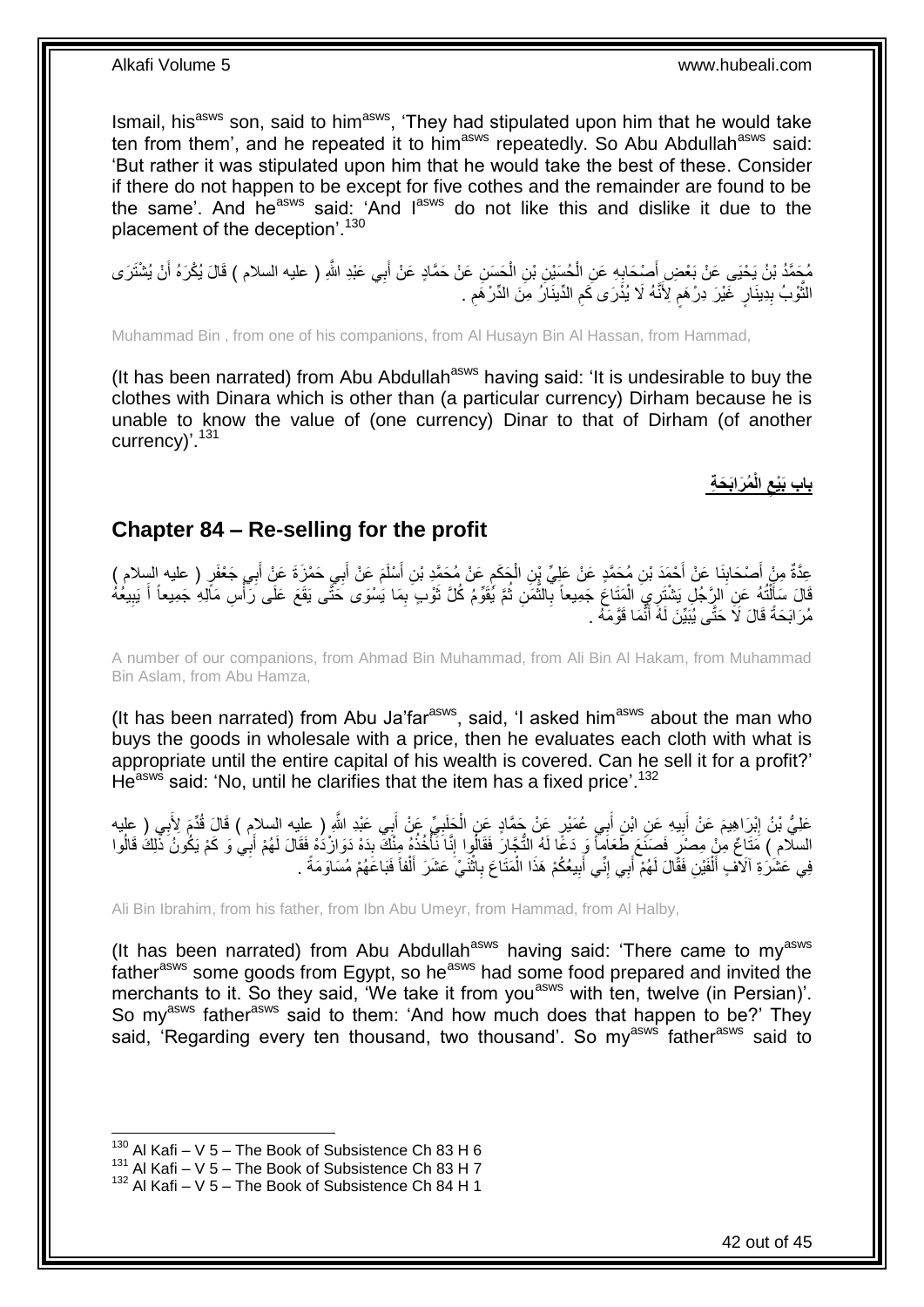them: 'I<sup>asws</sup> hereby sell these goods to you for twelve thousand'. So he<sup>asws</sup> sold it to them, (with) a compromise'. $133$ 

ِمُحَمَّدُ بْنُ يَحْيَى عَنٍّ أَحْمَدَ بْنِ مُحَمَّدٍ عِنِ الْجُسَيْنِ بْنِ سَعِيدٍ عَنِ النَّصْرِ بْنِ سُوَيْدٍ عَنِ الْقَاسِمِ بْنِ سُلَيْمَانَ عَنْ جَرَّاحٍ الْمَدَائِنِيِّ ِ ْ ْ ٍ ِ ْ قَالَ قَالَ أَبُو عَلَّدِ اللَّهِ ( عليه السلام ) إِنِّيَ لَأَكْرَهُ بَيْعَ دَهْ يَازُدَهْ وَ دَهْ دَوَازَّدَهْ وَ لَكِنْ أَبِيعُكَ بِكَذَا وَ كَذَا  $\,$ ِ َ ِ َ ِ

Muhammad Bin Yahya, from Ahmad Bin Muhammad, from Al Husayn Bin saeed, from Al Nazar Bin Suweyd, from Al Qasim Bin Suleyman, from Jarrah Al Madainy who said,

'Abu Abdullah<sup>asws</sup> said: 'I<sup>asws</sup> dislike selling 'ten, eleven' and 'ten, twelve' (in Persian), but  $I^{assws}$  sell to you with such and such (a price)'.<sup>134</sup>

الْحُسَيْنُ بْنُ مُحَمَّدٍ عَنْ مُعَلَّى بْنِ مُحَمَّدٍ عَنِ الْحَسَنِ بْنِ عَلِيٍّ عَنْ أَبَانِ بْنِ عُثْمَانَ عَنْ مُحَمَّدٍ قَإِلَ قَالَ أَبُو عَبْدِ اللَّهِ ( عليه السلام ْ َ ْ َ ْ ) إِنِّي أَكْرَهُ بَيْعَ عَشَرَةٍ بِإِحْدَى َعَشْرَةٍ فَ عَشْرَةٍ بِاَثْنَيْ عَشْرَةَ وَ نَحْوَ ذَلِكَ مِنَ الْبَيْعِ وَ لَكِنْ أَبِيعُكَ بِكَذَا وَ كَذَا مُسَاوَمَةً قَالَ وَ **∶** יֲ<br>י ِ َ ֺ֧֖ׅ֧ׅ֧֧֚֚֚֚֚֚֚֚֚֚֚֚֚֚֝֝֬֓֡֡֓֡֟֡֡֡֡֡֡֬֓֡֟֓֡֟֓֡֟֓֡֡֡֬֩֓֓֩ ِ ِ َ ِ ْ أَتَانِي ۖ مَتَاعٌ مِنْ مِصْرٍ ۖ فَكَرِ هُتُ أَنْ أَبِيعَهُ كَذَلِكَ وَ عَظُمَّ عَلَيَّ فَبِعْثُهُ مُسَاوَمَةً ۚ ِ ِ َ ِ ا<br>ا

Al Husayn Bin Muhammad, from Moalla Bin Muhammad, from Al Hassan Bin Ali, from Aban Bin Usman, from Muhammad who said,

'Abu Abdullah<sup>asws</sup> said: 'I<sup>asws</sup> dislike selling ten with eleven, and ten with twelve, and approximate to that from the sale, but  $I^{as\tilde{w}s}$  sell it to you with such and such a fixed price'. He<sup>asws</sup> said: 'And there came to me<sup>asws</sup> some goods from Egypt, so l<sup>asws</sup> dislike that l<sup>asws</sup> sell it like that, and it was grievous upon me<sup>asws</sup>, so l<sup>asws</sup> soild it for a fixed price'.<sup>135</sup>

لْحُسَيْنُ بْنُ مُحَمَّدٍ عَنْ مُحَمَّدٍ بْنِ أَحْمَدَ النَّهْدِيِّ عَنْ مُحَمَّدٍ بْنِ خَالِدٍ عَنْ إِسْمَاعِيلَ بْنِ عَبْدِ الْخَالِقِ قَالَ قُلْتُ لِأَبِي عَبْدِ اللَّهِ رِ عليه<br>الْحُسَيْنُ بْنُ مُحَمَّدٍ عَنْ مُحَمَّد ْ ْ ِ ِ السلام ) إِنَّا نَبْعَثُ بِالْذَرَاهِمِ لَمَا ۖ صَرْفٌ إِلَى ٱلْأَهْوَازِ فَيَشْتَرِي لَنَا بِهَا الْمَتَاعَ ثُمَّ نَلْبَثُ فَإِذَا بَاعَهُ وُضِعَ عَلَيْهِ ۖ صَرْفُهُ فَإِذَا بِعْنَاهُ ْ ُ ْ ِ ِ י<br>י لَ ِ ِ ֺ֧֖ׅ֧ׅ֧֧֚֚֚֚֚֚֚֚֚֚֚֚֚֚֝֝֬֓֡֡֓֡֟֡֡֡֡֡֡֬֓֡֟֓֡֟֓֡֟֓֡֡֡֬֩֓֓֩ لَ كَانَ عَٰلَيْْنَا ۖ أَنْ نَذْكُرَ لَهُ صَرُّفَ الدَّرَاهِمِ فِي الْمُرَابَحَةِ يُجْزِئُنَا ۚ عَنْ ذَلِكَ فَقَالَ لَا بَلْ إِذَا كَانَتِ الْمُرَابَحَةُ فَأَخْبِرْهُ بِذَلِكَ وَ إِنْ كَانَ **ٍ** ْ ِ **ٔ** َ ِ ِ َ ْ مُسَاوَمَةً فَلَا بَأْسَ . ،<br>ا

Al Husayn Bin Muhammad, from Muhammad Bin Ahmad Al Nahdy, from Muhammad Bin Khalid Bin Ismail Bin Abdul Khaliq who said,

'I said to Abu Abdullah<sup>asws</sup>, 'We send Dirhams to Ahwaz and there is an exchange rate for it, so the goods are bought for us with it. Then we wait. So when they are sold, the exchange rate is placed against it. So when we sell it, would it be upon us that we mention to him (the buyer) the exchange rate of the Dirham in the re-sale for a profit, to suffice us from that?' So he<sup>asws</sup> said: 'No, but when it was the re-sale for a profit, so inform him with that, and if it was a fixed price, so there is no problem'.<sup>136</sup>

َ مُحَمَّدُ بْنُ يَحْيَى عَنْ أَحْمَدَ بْنِ مُحَمَّدٍ عَنْ مُحَمَّدٍ بْنِ عِيسَى عَنْ يَحْيَى بْنِ الْحَجَّاجِ قَالَِ سَأَلْتُ أَبَا عَبْدِ اللَّهِ ( عليه السلام ) عَنْ ْ َ ِ ْ رَجُٰلٍ قَالَ لِيَ اشْتَرِ لِي هَذَا الثَّوْبَ وَ هَذِهِ الدَّابَّةَ وَ يُعَيَّنُهَا وَ أَرْبِحَكَ فِيهَا كَذَا فَو كَذَا قَالَ لَا بَأْسَ بِذَلِكَ قَالَ لَيَشْتَرِيهَا وَ لَا<br>رَجُلٍ قَالَ لِيَن نَبِي ِ اُ َّ ِ ِ ْ ُّتُواجِّبْهُ الْبَيْعَ قَبْلَ أَنَّ يَسْنَوْجِبَهَا أَوْ تَشْتَرِيَهَا . َ َ :<br>ا ِ

Muhammad Bin Yahya, from Ahmad Bin Muhammad, from Muhammad, Bin Usa, from Yahya Bin Al Haijaj who said.

1  $133$  Al Kafi – V 5 – The Book of Subsistence Ch 84 H 2

- $134$  Al Kafi V 5 The Book of Subsistence Ch 84 H 3
- $135$  Al Kafi V 5 The Book of Subsistence Ch 84 H 4
- $136$  Al Kafi V 5 The Book of Subsistence Ch 84 H 5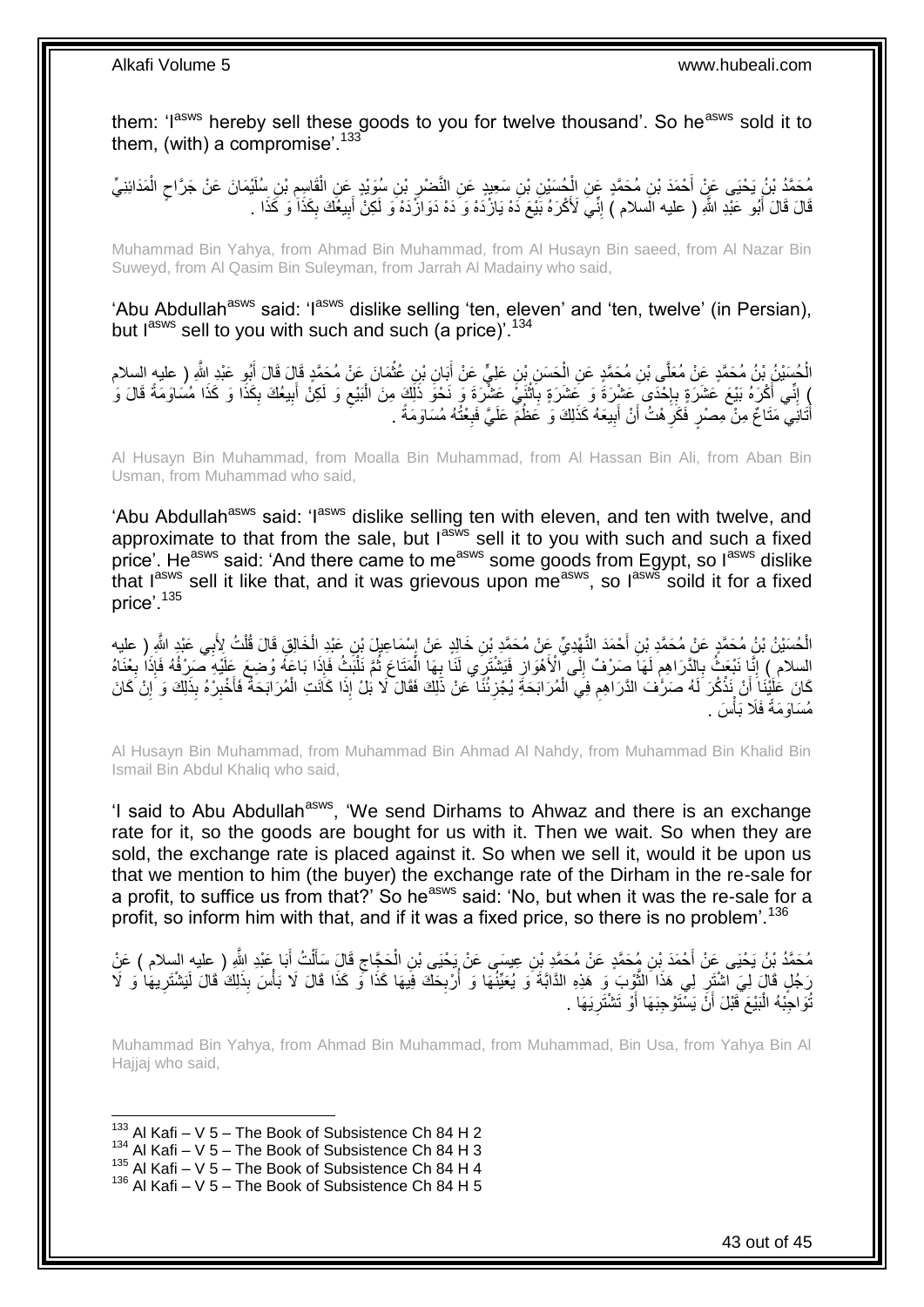'I asked Abu Abdullah<sup>asws</sup> about a man who said to me, 'Buy this cloth for me, and this animal, and sell (to me) and I shall profit you in it with such and such'. He<sup>asws</sup> said: 'There is no problem with that'. He<sup>asws</sup> said: 'Let him buy it and you should not obligate the sale before he obligates it or you buy it'.<sup>137</sup>

مُحَمَّدُ بْنُ يَحْيَي عَنْ مُحَمَّدِ بْنِ الْحُسَيْنِ بْنِ صَفْوَانَ عَنْ أَيُّوبَ بْنِ رَاشِدٍ عَنْ مُيَسِّرٍ بَيَّاعِ الزُّطِّيِّ قَالَ قُلْتُ لِأَبِي عَبْدِ اللَّهِ ( عليه<br>مُحَمَّدُ بْنُ يَحْيَي عَنْ مُحَمَّدِ بْنِ الْ َ ْ ْ ِ السلامِ ) إِنَّا نَشْتَرِي الْمَتَاعَ بِنَظِرَةٍ فَيَجِيءُ الرَّجُلُ فَيَقُولُ بِكَمْ تَقَوَّمَ عَلَيْكَ فَأَقُولُ بِكَذَا وَكَّكَذَا فَأُبْيَعُهُ بِرِبْحٍ فَقَالَ آإِذَا بِعْتَهُ مُرَابَحَةً **!** ْ ֺׅׅ֧֧֦֧֧֧֧ׅ֧֧ׅ֧ׅ֧ׅ֧ׅ֧֧ׅ֧ׅ֧֧ׅ֧ׅ֧֧֧֧֚֚֚֚֚֚֚֚֚֚֚֚֚֚֚֚֚֚֚֚֚֚֚֚֚֚֚֝֡֡֡֡֡֡֡֝֡֓֡֝֓֓֡֓֡֬֓֝֬֡֬֝֬֝֬֝֬ ِ ٍ ِ ِ اً ِ َ ِ ِ كَانَ لَهُ مِنَ النَّظِرَةِ مِثْلُ مَا لَكَ ْ

Muhammad Bin Yahya, from Muhammad Bin Al Husayn Bin Safwan, from Ayoub Bin Rashid, from Muysar Baya'a Al Zaty who said,

'I said to Abu Abdullah<sup>asws</sup>, 'We buy the goods with a respite (on credit), so the man comes over and is saying, 'With how much are you pricing for?' So I am saying, 'With such and such'. So I sell it with a profit'. So he<sup>asws</sup> said: 'When you are selling it with a (capital plus) profit, for him would be from the credit similar to what is for you'.

قَالَ فَاسْتَزْجَعْتُ وَ قُلْتُ هَلَكْنَا فَقَالَ مِمَّ فَقُلْتُ لِأَنَّ مَا فِي الْأَرْضِ ثَوْبٌ إِلَّا أَبِيعُهُ مُرَابَحَةً يُشْتَرَى مِنِّي وَ لَوْ وُضِعْتُ مِنْ رَأْسِ ِ َ ِ َ ْ ْ **ٔ** الْمَالِ حَتَّى أَقُولَ بِكَذَا وَ كَذَا ِ َ ْ

He (the narrator) said, 'So I exclaimed Istirja'at (We are from Allah<sup>saww</sup> and to Him<sup>saww</sup> are we returning!). So he<sup>asws</sup> said: 'For what (reason are you saying it)?' So I said, 'Because there is no cloth in the land except that I have sold it as such and has been bought from me, and even if I reduced from the capital of the wealth until I am saying, 'With such and such (a price)'.

قَالَ فَلَمَّا رَأَى مَا شَقَّ عَلَيَّ قَالَ أَ فَلَا أَفْتَحُ لَكَ بَاباً يَكُونُ لَكَ فِيهِ فَرَجٌ قُلْ قَامَ عَلَيَّ بِكَذَا وَ كَذَا وَ لَلَا وَ كَذَا وَ لَا<br>ُ ِ َ َ َ ِ ِ تَقُلْ بِرِبْحٍ . ٍ ِ

He (the narrator) said, 'So when he<sup>asws</sup> saw my difficulties, he<sup>asws</sup> said: 'Shall I<sup>asws</sup> open a door for you for there to be a relief for you? Say, 'It has stood upon me (cost) with such and such, and I sell it to you with such and such an increase', and do not say 'with a (capital plus) profit'.<sup>138</sup>

ِ عِدَّةٌ مِنْ أَصْحَابِذَا عَنْ سَهْلِ بْنِ زِيَادٍ عَنْ عَلِيِّ بْنِ أَسْنَاطٍ عَنْ أَسْبَاطٍ بْنِ سَالِمٍ قَالَ قُلْتُ لِأَبِي عَبْدِ اللَّهِ ( عليه السلامِ ) إِنَّا ْ ٍ َ َ ِ **∣** َ َّ ِ ْتَنْشَرِي الْعِنْلَ فِيَهِ مِائَةُ تَوْبِ خِيَارٍ وَ شِرَارٍ دَسَّتْتُنُّمَارَ فَيَجِيئُنَا الرَّجُلُ فَيَأْخُذُ مِنَّ الْعِنْلِ تِسْعِينَ تَوْباً بِرِبْحِ دِرْهَمٍ فُيَنْبَغِيَ<br>ِ ْ ا<br>أ رو<br>ا ْ ٍ ֧֖֧֖֖֖֖֖֧֖֖֖֖֧֧֧֧֧֧֧֧֧֧֧֧֧֧֧֧֧֚֚֚֚֚֚֚֚֚֚֚֝֝֟֓֝֓֝֓֝֬֟֓֝֬֟֓֝֬֝֓֝֓֝֬֝֓֝֬֝֬֝֓֝֬֝֬֓֝֬֝֬֝֬ ِ ِ َ لَنَا أَنْ نَبِيعَ الْبَاقِيَ عَلَى مِثْلِ مَا بِعْنًا فَقَالَ لَا َإِلَّا أَنْ يَشْتَرِيَ النَّوْبَ وَحْدَهُ . **∶** ا<br>ا :<br>ا **∣** َّ ِ َ ِ

A number of our companions, from Sahl Bin Ziyad, from Ali Bin Asbaat Bin Salim who said,

'I said to Abu Abdullah<sup>asws</sup>, 'We buy the bag in which are one hundred clothes, good and bad mixed (Persian), so the man comes to us and takes ninety clothes from a bad with a profit of one Dirham, one Dirham. So is it befitting for us that we sell the remainder upon similar to what we sold?' So he<sup>asws</sup> said: 'No, except if he alone buys the clothes'.<sup>139</sup>

 $137$  Al Kafi – V 5 – The Book of Subsistence Ch 84 H 6

 $138$  Al Kafi – V 5 – The Book of Subsistence Ch 84 H 7

 $139$  Al Kafi – V 5 – The Book of Subsistence Ch 84 H 8